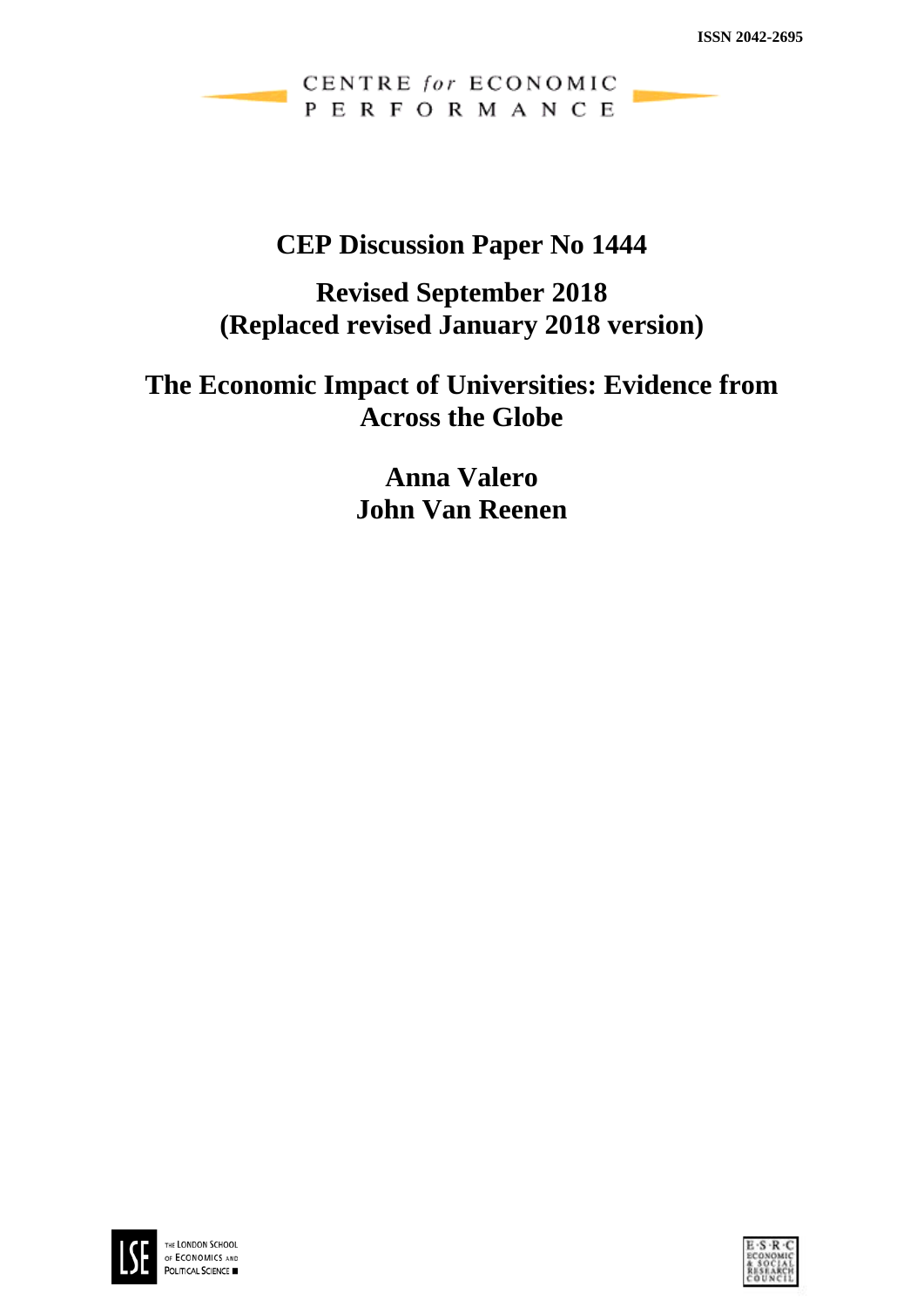#### **Abstract**

We develop a new dataset using UNESCO source materials on the location of nearly 15,000 universities in about 1,500 regions across 78 countries, some dating back to the 11<sup>th</sup> Century. We estimate fixed effects models at the sub-national level between 1950 and 2010 and find that increases in the number of universities are positively associated with future growth of GDP per capita (and this relationship is robust to controlling for a host of observables, as well as unobserved regional trends). Our estimates imply that a 10% increase in a region's number of universities per capita is associated with 0.4% higher future GDP per capita in that region. Furthermore, there appear to be positive spillover effects from universities to geographically close neighbouring regions. We show that the relationship between GDP per capital and universities is not simply driven by the direct expenditures of the university, its staff and students. Part of the effect of universities on growth is mediated through an increased supply of human capital and greater innovation. Furthermore, we find that within countries, higher historical university presence is associated with stronger pro-democratic attitudes.

Keywords: universities, growth, human capital, innovation JEL codes: I23; I25; J24; O10; O31

This paper was produced as part of the Centre's Growth Programme. The Centre for Economic Performance is financed by the Economic and Social Research Council.

#### **Acknowledgements**

We would like to thank Andy Feng, Sandra McNally, Henry Overman, Katheryn Shaw, Andrei Shleifer and participants at seminars at the CEP, LSE, MIT, RES Conference and HM Treasury for helpful comments. Nicola Gennaioli, Rafael La Porta and Florencio Lopez De Silanes were kind enough to make their regional data available to us. Financial support from the ESRC through the CEP (grant ESRC ES/M010341/1) is gratefully acknowledged.

Anna Valero, Centre for Economic Performance and London School of Economics. John Van Reenen, MIT, Centre for Economic Performance, London School of Economics and NBER.

Published by Centre for Economic Performance London School of Economics and Political Science Houghton Street London WC2A 2AE

All rights reserved. No part of this publication may be reproduced, stored in a retrieval system or transmitted in any form or by any means without the prior permission in writing of the publisher nor be issued to the public or circulated in any form other than that in which it is published.

Requests for permission to reproduce any article or part of the Working Paper should be sent to the editor at the above address.

A. Valero and J. Van Reenen, revised 2018.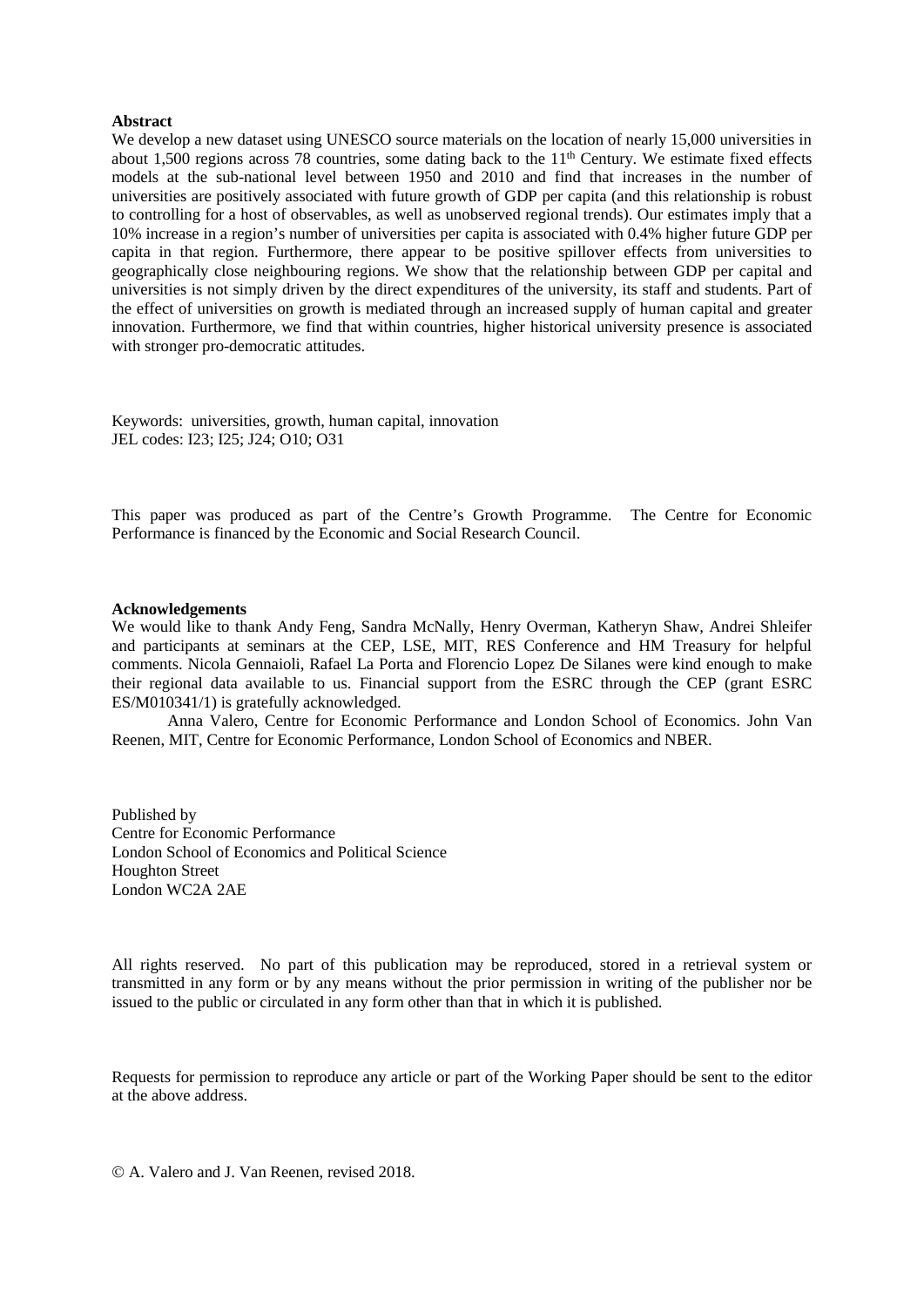A striking feature of the last hundred years has been the enormous expansion in university education. In 1900, only about one in a hundred young people in the world were enrolled at universities, but over the course of the Twentieth Century this rose to about one in five (Schofer and Meyer, 2005). The term "university" was coined by the University of Bologna, founded in 1088, the first of the medieval universities. These were communities with administrative autonomy, courses of study, publicly recognised degrees and research objectives and were distinct from the religion-based institutions that came before (De Ridder-Symoens, 1992). Since then, universities have spread worldwide in broadly the same form, and it has been argued that they were an important force in the Commercial Revolution through the development of legal institutions (Cantoni and Yuchtman, 2014) and the industrial revolution through their role in the building of knowledge and its dissemination (Mokyr, 2002).

While there is an extensive literature on human capital and growth, there is relatively little research on the economic impact of universities themselves. In this paper, we develop a new dataset using the World Higher Education Database (WHED) that contains the location of universities in 1,500 regions across 78 countries in the period since World War II (when consistent sub-national economic data are available). We focus on how university formation is correlated with future economic growth. Over this period university expansion accelerated in most countries; a trend partially driven by the view that higher education is essential for economic and social progress. This was in contrast to the pre-War fears of "over-education" that were prevalent in many countries, should enrolments much extend beyond the national elites (Schofer and Meyer, 2005; Goldin and Katz, 2008).

There are a number of channels through which universities may affect growth including (i) a greater supply of human capital; (ii) more innovation; (iii) support for democratic values; and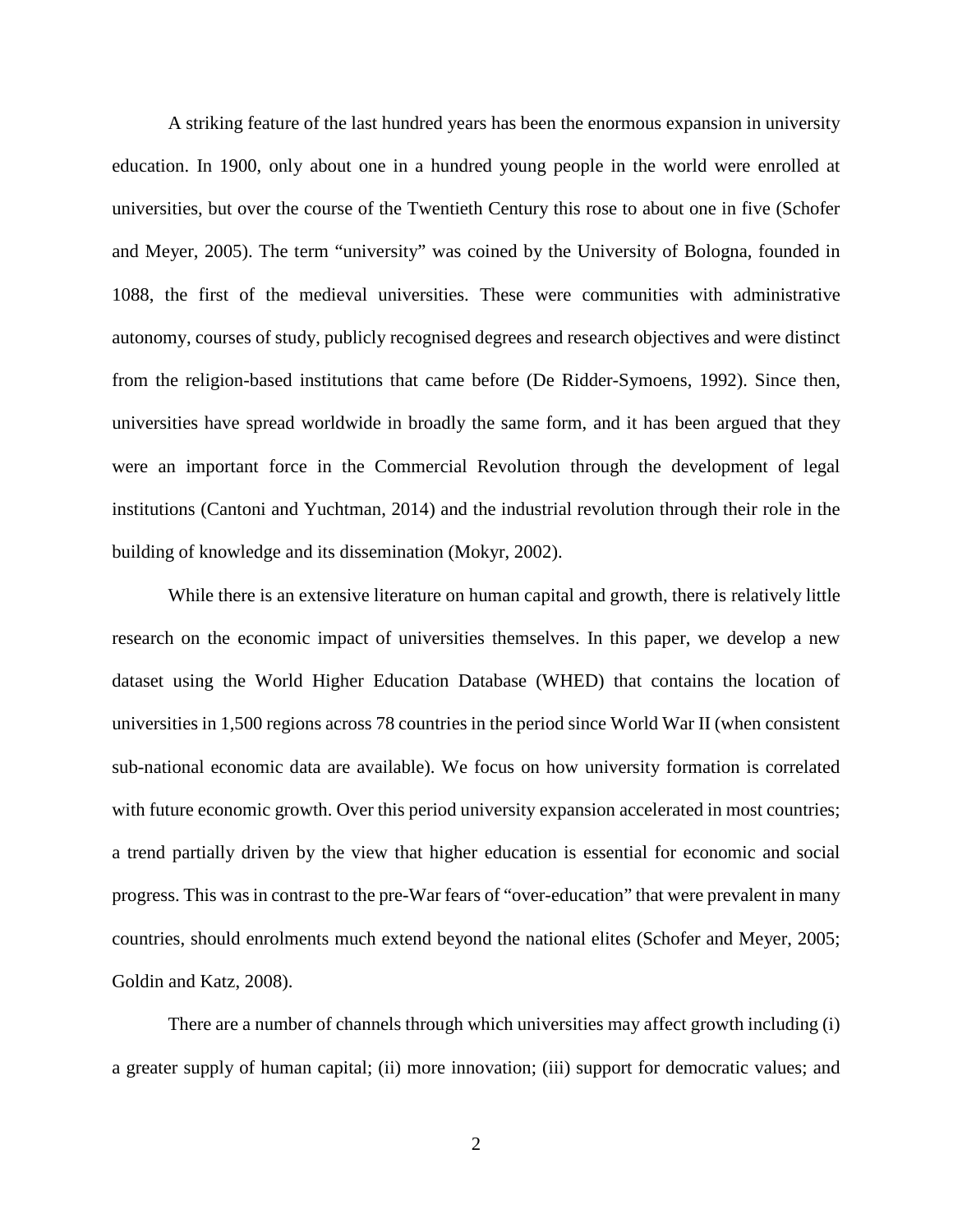(iv) demand effects. Firstly, and most obviously, universities are producers of human capital and skilled workers are more productive than unskilled workers. Geographical distance seems to matter as areas with better university access benefit both from improving the chances that locally born young people will attend college (e.g. Card, 2001) and also because students who graduate are more likely to seek work in the area where the university is located. The empirical macro literature has generally found that at the country level, human capital (typically measured by years of schooling) is important for development and growth (e.g. Sianesi and Van Reenen, 2003). Growth accounting and development accounting relate educational attainment to economic performance and find a non-trivial contribution.<sup>[1](#page-3-0)</sup> Explicit econometric analysis usually, although not always, confirms this positive relationship.<sup>[2](#page-3-1)</sup>

A problem with these empirical studies is that they are at the country level and subject to the concern that there are omitted aggregate variables (e.g. Bils and Klenow, 2000; Hanusheck and Woessman, 2009). At the sub-national level, Gennaioli et al. (2013) show that *regional* years of schooling is important for *regional* GDP per capita in the cross section and Gennaioli et al. (2014) confirm this relationship also holds for growth regressions. Furthermore, human capital appears to also have an indirect effect via spillovers which are analysed *inter alia* by Moretti (2004a) at the firm level, and Moretti (2004b) and Glaeser and Lu (2018) at the individual level. In an historical setting, Squicciarini and Voigtländer (2014) show that "upper tail" knowledge was important in the industrial revolution, and they measure this type of knowledge using city level subscriptions to the Encyclopédie in mid-18th century France.

<span id="page-3-0"></span><sup>&</sup>lt;sup>1</sup> For example, Mankiw et al. (1992), Hall and Jones (1999) and Caselli (2005).

<span id="page-3-1"></span><sup>2</sup> For example, Barro (1991), de La Fuente and Domenech (2006) and Cohen and Soto (2007).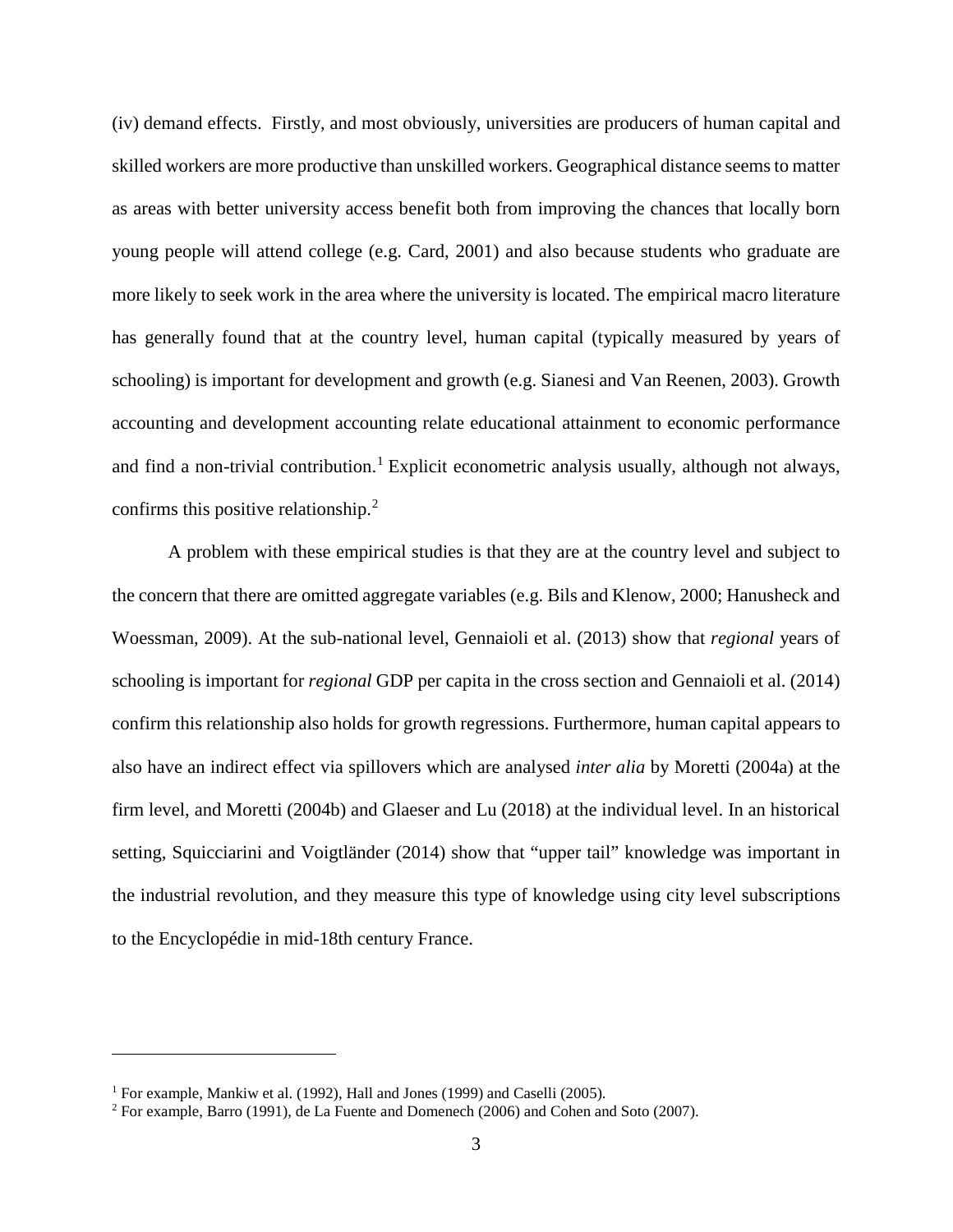A second channel through which universities may affect growth is innovation. This may be an indirect influence because, as in the previous point, universities increase educational supply.<sup>[3](#page-4-0)</sup> But it could also be a direct influence as university researchers themselves produce innovations, sometimes in collaboration with local firms. A number of empirical papers have found that universities increase local innovative capacity.<sup>[4](#page-4-1)</sup> A drawback of this literature is that it uses proxies for innovation such as patents rather than looking at economic output directly. Moreover, the work is also focused on single countries, somewhat limiting its generalisability.

A third way universities may matter is by fostering pro-growth institutions. Universities could promote strong institutions directly by providing a platform for democratic dialogue and sharing of ideas, through events, publications, or reports to policy makers. A more obvious channel would be that universities strengthen institutions via their role as human capital producers. The relationship between human capital, institutions and growth are much debated in the literature. Indeed, there remains controversy over whether institutions matter at all for growth.<sup>[5](#page-4-2)</sup> Some papers have argued that human capital is the basic source of growth, and the driver of democracy and improved institutions (e.g. Glaeser et al., 2004). But the relationship between education and democracy/institutions is contested by Acemoglu et al. (2005b) who argue that the effects found

<span id="page-4-0"></span><sup>3</sup> This may be wider than just via technology, Feng and Valero (2018) and Bloom et al. (2017) also find a role for the universities in helping diffuse productivity-enhancing managerial best practices.

<span id="page-4-1"></span><sup>4</sup> This literature stems from Jaffe (1989) who uses US state level data to provide evidence of commercial spillovers from university research in patenting (in specific technical sectors) and R&D spending or patenting by firms. A number of papers have shown that such effects are localised (see for example, Jaffe et al. (1993), Acs et al. (1997), Fischer and Varga (2003), Belenzon and Schankerman (2013)). Andrews (2017) exploits quasi random allocation of universities to US counties over the period 1839-1954 to estimate their causal impact on patenting. Toivanen and Väänänen (2014) consider how universities affect innovation via their role as human capital producers: they use distance to a technical university as an instrument in estimating the effect of engineering education on patents in Finland (which they find to be positive and significant). Watzinger et al. (2018) show how the hiring of new science professors impacts on local private sector innovation.

<span id="page-4-2"></span><sup>&</sup>lt;sup>5</sup> See, for example, Acemoglu et al. (2005a, 2014) who argue institutions matter a lot, and Gerring et al. (2005) for a summary of papers that conclude that they do not.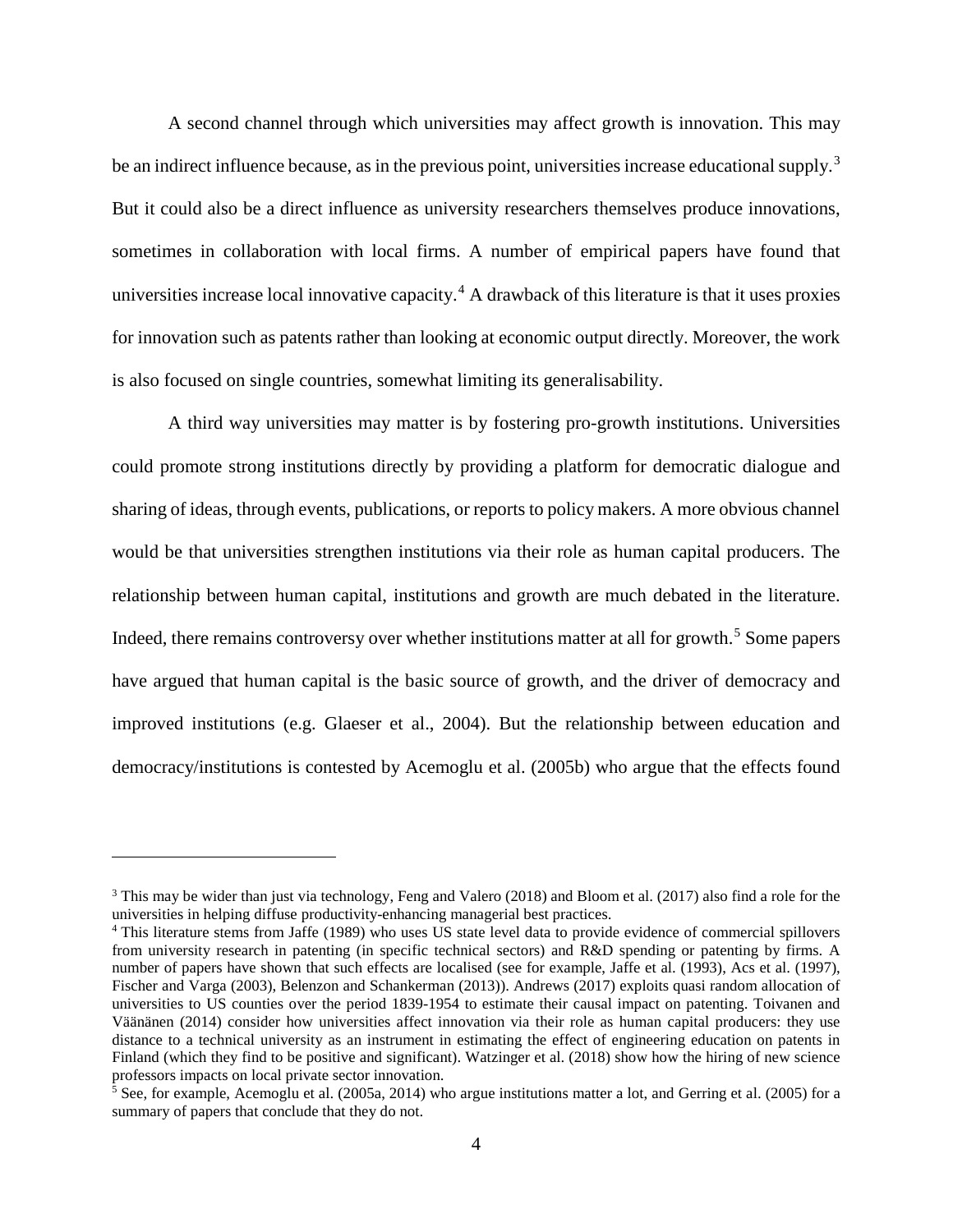in the cross section of countries are not robust to including country fixed effects and exploiting within-country variation.

Finally, universities may affect growth through a more mechanical "demand" channel. Increased consumption from students and staff and the universities' purchase of local goods and services could have a material impact on GDP. This would occur when a new university attracts new students and staff into the region, or when university costs are financed though national governments from tax revenues raised mainly outside the region where the university is located.

We show that university growth has a strong association with later GDP per capita growth at the sub-national level. Even after including a host of controls (including country or region fixed effects to control for differential regional trends, and year dummies) we find that a 10% increase in the number of universities in a region is associated with about 0.4% higher GDP per capita. We show that reverse causality does not appear to be driving this, nor do demand effects. We also find that increases in universities in neighbouring regions is also correlated with a region's growth. Finally, we show that the association of per capita GDP and university presence works partially through increasing the supply of human capital and also through raising innovation, but both these channels appear to be small in magnitude. In addition, in the cross sectional analysis we find that universities appear to be correlated with more pro-democratic views even when we control for human capital, consistent with a story that they may have some role in shaping institutions over longer time horizons.

If policy-makers decided to open new universities in areas with strong economic potential, any positive correlation could simply be due to expectations of growth causing university formation rather than vice versa. Our view is that in the post-war period, university expansion was largely a policy pursued by national governments rather than simply a response to local sub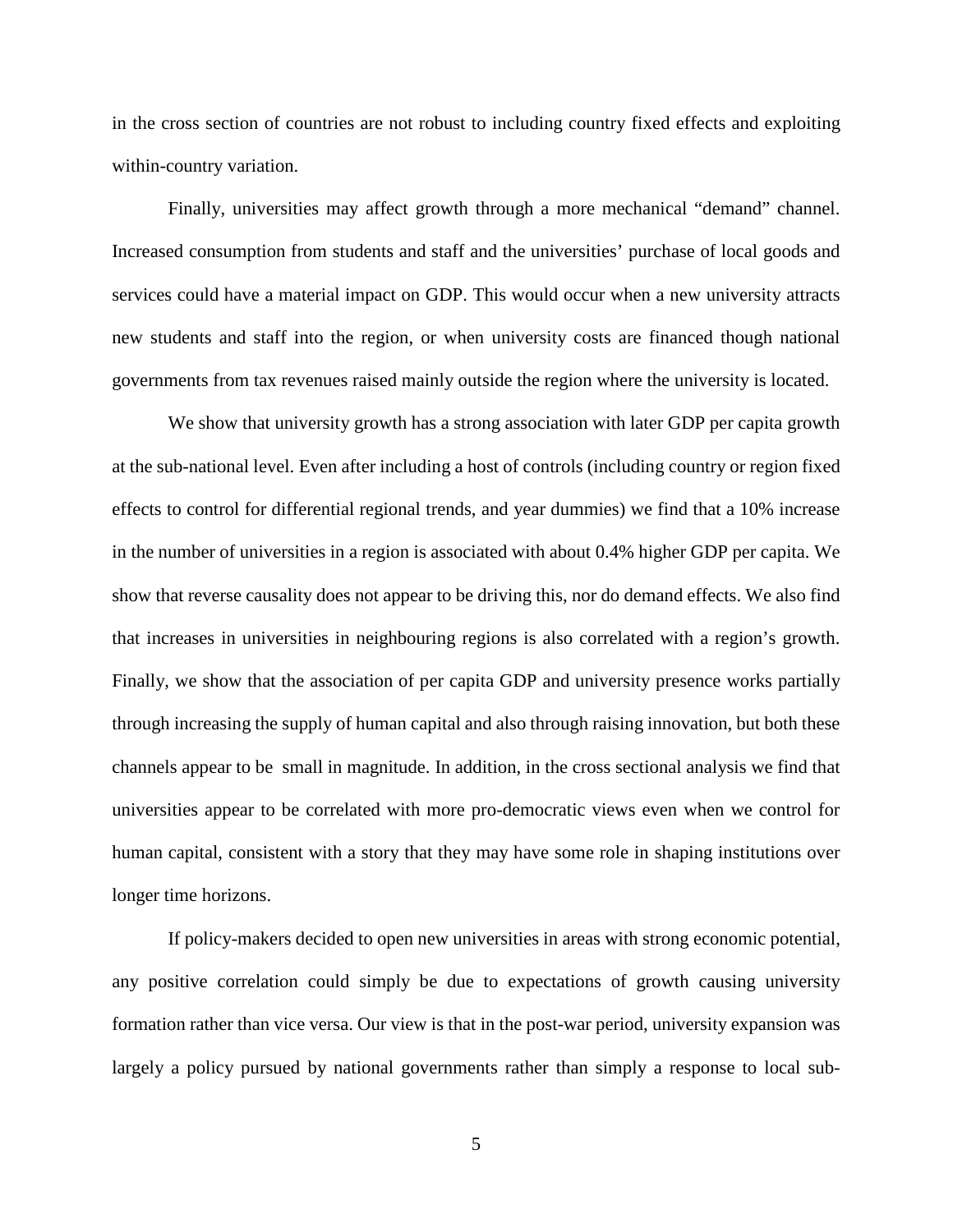national conditions. Governments were focused on social equity (Dahrendorf, 1965), improving technological capacity (in response to the Cold War, especially the 1957 Sputnik crisis (Barr, 2014) and a general recognition of the value of human capital (Becker, 1964). This kind of "development planning" (Schofer and Meyer, 2005) stood in contrast to pre-war period views which often saw little need to extend tertiary education beyond a narrow elite.

In the Appendix we describe three country case studies of largescale university expansion which all have a substantial exogenous element to local economic conditions. Nonetheless, we attempt to address endogeneity concerns by using lagged university openings, controlling for a rich set of observables and including both unobserved regional fixed effects and regional trends in the regressions. We do not have credible external instrumental variables to rule out all possibilities of endogeneity bias. In particular, time varying unobservables at the region level cannot be controlled for in this framework. If, for example, some regional policy-makers opened new universities and also pursued other growth enhancing policies, the reported association might emerge without a causal effect of universities on growth. The strength of our analysis is in the comprehensiveness of the new data across space and time and the associations we document should be seen as suggestive rather than definitive.

To date, few papers have explicitly considered the direct link between university presence and economic performance. Cantoni and Yuchtman  $(2014)$  argue that medieval universities in  $14<sup>th</sup>$ century Germany played a causal role in the commercial revolution (using distance from universities following the Papal Schism, an exogenous event which led to the founding of new universities in Germany). In a contemporary setting, Hausman (2017) links university innovation to economic outcomes in US counties, finding that long-run employment and pay rises in sectors closely tied with a local university's innovative strength, and that this impact increases in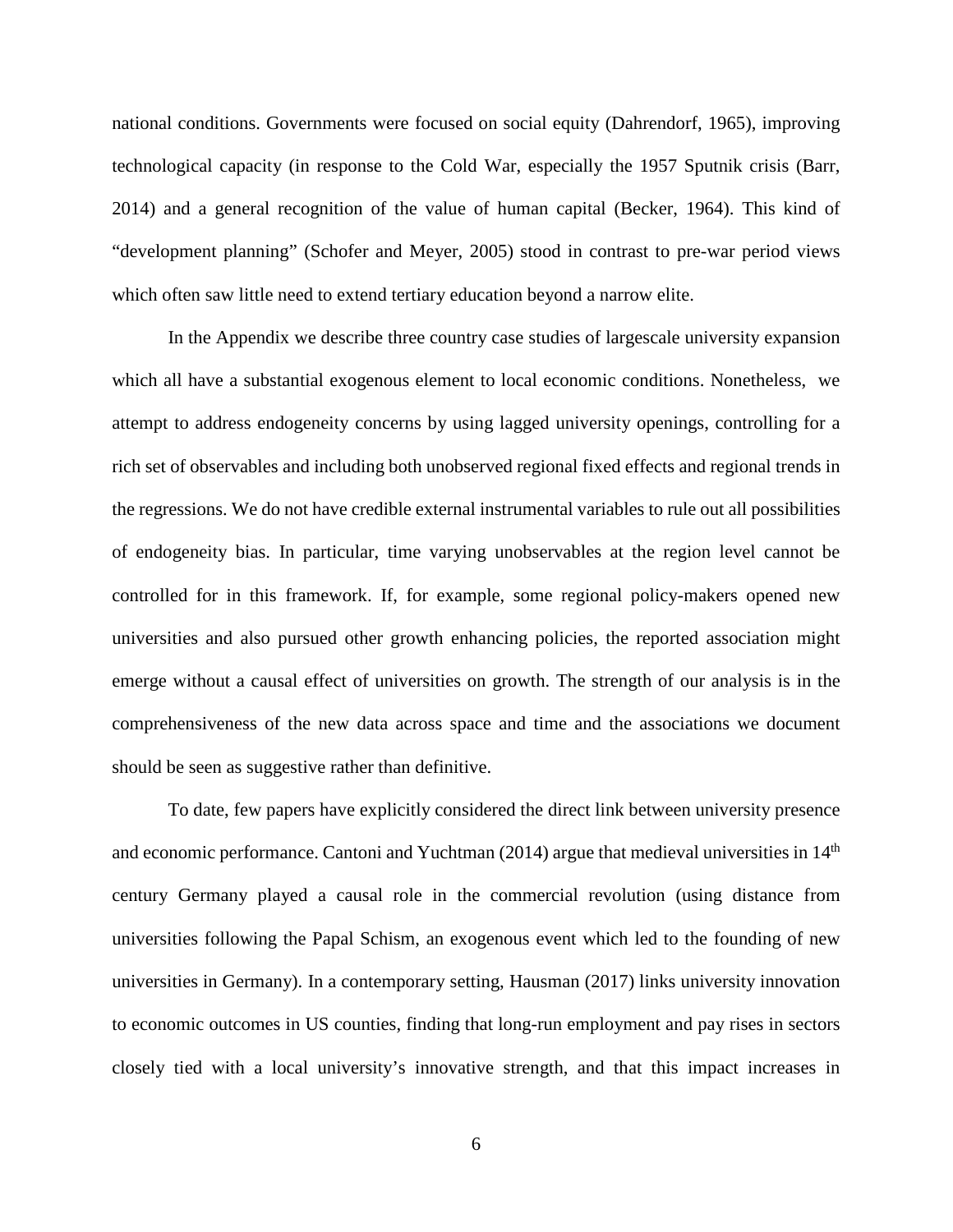proximity to university. Aghion et al. (2009) consider the impact of research university activity on US states. Using political instruments, they find that exogenous increases in investments in four year college education affect growth and patenting. Kantor and Whalley (2014) estimate local agglomeration spillovers from US research university activity, using university endowment values and stock market shocks as an instrument for university research spending. They find evidence for local spillover effects to firms, which is larger for research intensive universities or firms that are "technologically closer" to universities.<sup>[6](#page-7-0)</sup> Feng and Valero (2017) use international data to show that firms that are closer to universities have better management practices (Bloom, Sadun and Van Reenen, 2017).

This paper is organised as follows. Section 1 describes the data and some of its key features including interesting trends and correlations which give us a macro level understanding of the global rise in universities over time. Section 2 sets out our econometric strategy, and Section 3 our results. Section 4 explores the mechanisms through which universities appear to affect regional growth and finally, Section 5 provides some concluding comments.

**1. DATA**

Our regression analysis is based upon information on universities in some 1,500 regions in 78 countries. This represents the set of regions for which our university data can be mapped to a regional time series of key economic variables obtained from Gennaioli et al. (2014), and covers over 90 per cent of global GDP.<sup>[7](#page-7-1)</sup> We first describe the full World Higher Education Database (WHED) across all countries, with some key global trends and correlations. Then we focus on the

<span id="page-7-0"></span><sup>&</sup>lt;sup>6</sup> In related work, Kantor and Whalley (2016) find evidence of agricultural productivity effects from proximity to research in US agricultural research stations. Effects appear persistent where stations focused on basic research and farmers were already at the technology frontier.

<span id="page-7-1"></span><sup>7</sup> Based on World Bank GDP in 2014 (US dollars, PPP).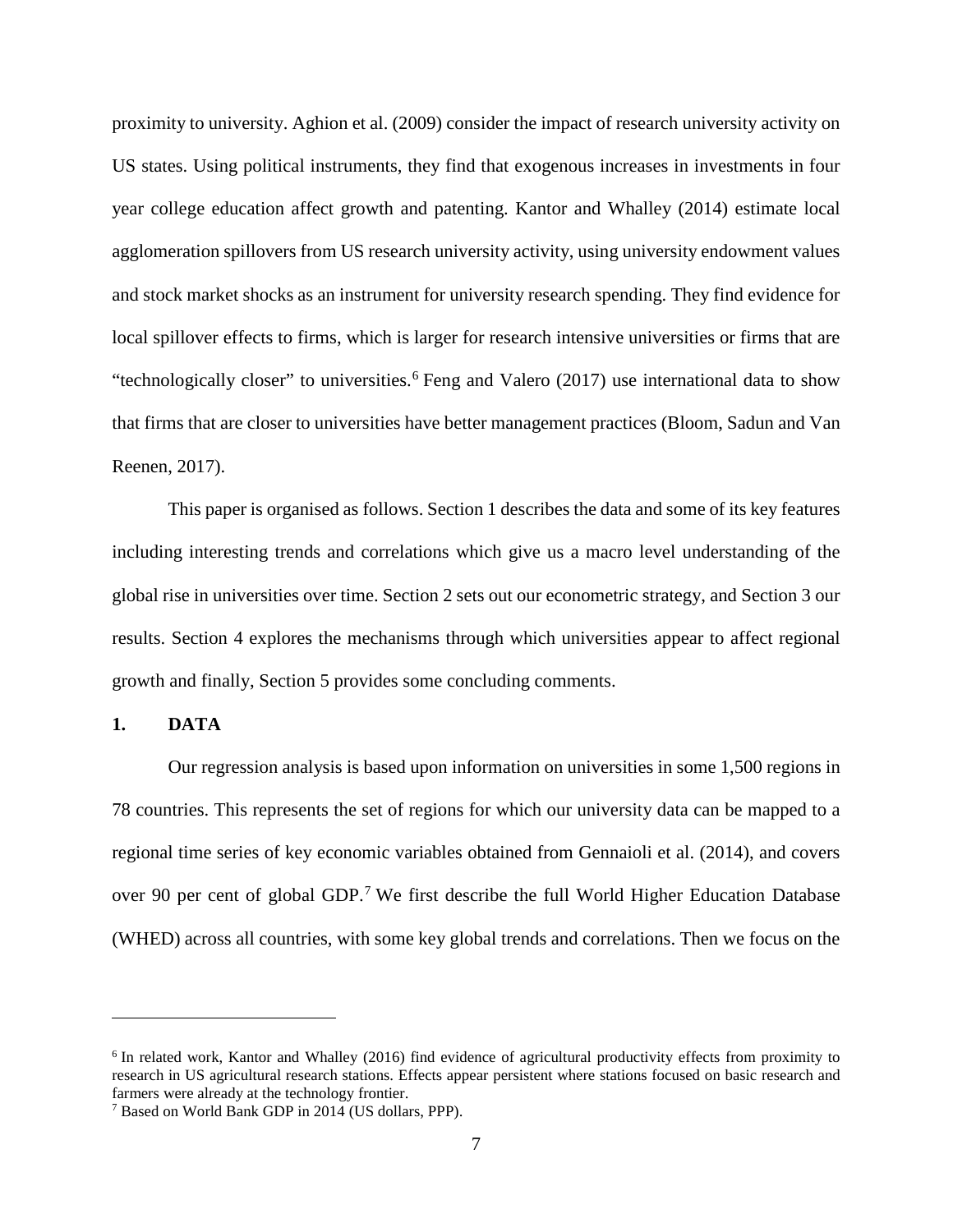78 countries for which regional economic data are available, describing how we aggregate the WHED data into regions, and present some initial descriptive evidence.

#### **1.1 World Higher Education Database**

WHED is an online database published by the International Association of Universities in collaboration with UNESCO.<sup>[8](#page-8-0)</sup> It contains information on higher education institutions that offer at least a three year or more professional diploma or a post-graduate degree. In 2010, there were 16,326 universities across 185 countries meeting this criterion. The database therefore excludes, for example, community colleges in the US and further education institutions in the UK and may be thought of as a sample of "higher quality" universities. Key variables of interest include university location, founding date, subjects and qualifications offered and other institutional details such as how they are funded.

Our regional analysis is based on that sample of countries for which GDP and other data are available from 1955, which covers 78 countries, comprising 14,868 (or 91%) of the institutions from the full listing. Our baseline results simply use the year-specific count of universities by region as a measure of university presence, always controlling for regional population. To calculate this, we first allocate each university to a region (for example, a US state), and then use the founding dates of universities in each region to determine the number of universities that were present at any particular date.<sup>[9](#page-8-1)</sup> High rates of university exit would invalidate this type of approach, but we find that this does not appear to be an issue over the decades since the 1950s (see Data Appendix).

<span id="page-8-1"></span><span id="page-8-0"></span><sup>&</sup>lt;sup>8</sup> For more information, see http://www.whed.net/home.php.<br><sup>9</sup> Of the full sample of 16,326 universities, we were unable to obtain founding date information for 669 institutions (4% of the total). 609 of these fall into our core analysis sample (in the 78 countries for which regional economic data are available). These institutions are therefore omitted from analysis.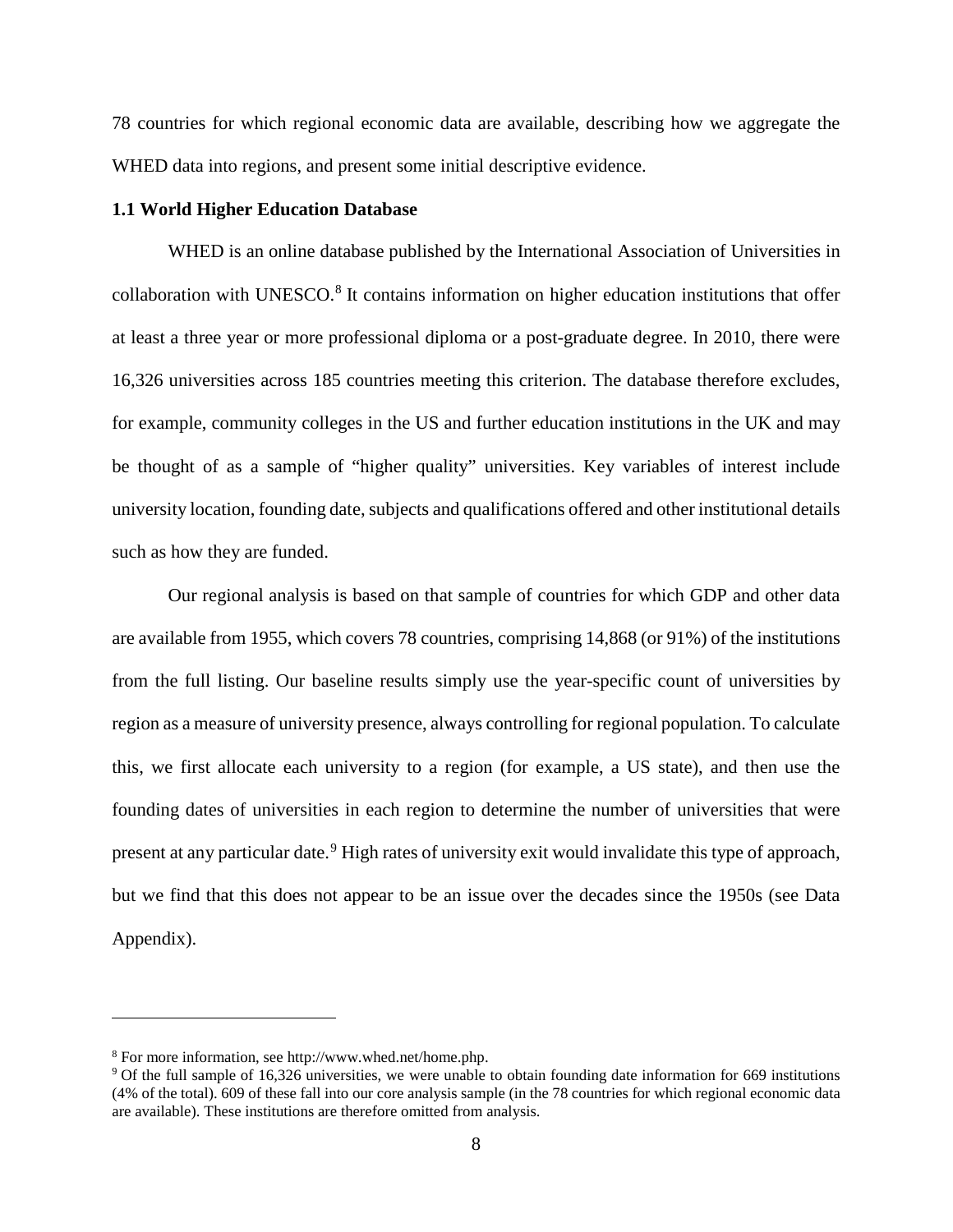A disadvantage of the "university density" measure is that it does not correct for the size or quality of the university. Unfortunately, this type of data is not available on a consistent basis across all countries over time, but we present robustness results on a sub-sample where we do have finer grained measures of university size, and use various measures of university type as proxies for quality.

#### **1.2 The Worldwide Diffusion of Universities**

We begin by presenting some descriptive analysis of the university data at the macro level using the full university database. Figure 1 shows how the total number of universities has evolved over time; marking the years that the number doubled. The world's first university opened in 1088 (in Bologna) and growth took off in the  $19<sup>th</sup>$  Century, growing most rapidly in the post-World War II period (see Panel A). In Panel B we normalise the number of worldwide universities by the global population to show that university density also rose sharply in the 1800s. It continued to rise in the 20<sup>th</sup> Century, albeit at a slower rate and has accelerated again after the 1980s when emerging countries like Brazil and India saw rapid expansions.

A number of additional descriptive charts are in the Appendix. The distribution of universities across countries is skewed, with seven countries (US, Brazil, Mexico, Philippines, Japan, Russia and India, in descending order) accounting for over half of the universities in the world in 2010 (the US accounts for 13% of the world's universities). We also examine the "extensive margin" – the cumulative number of countries that have any university over time with Bhutan being the latest country to open a university in 2003. By 2010, the vast majority of countries in the world had at least one university. We also provide an historical overview of the diffusion of universities from the 1880s in four advanced economies: France, Germany, the UK and US, and two emerging economies: India and China at the country level. We compare the timing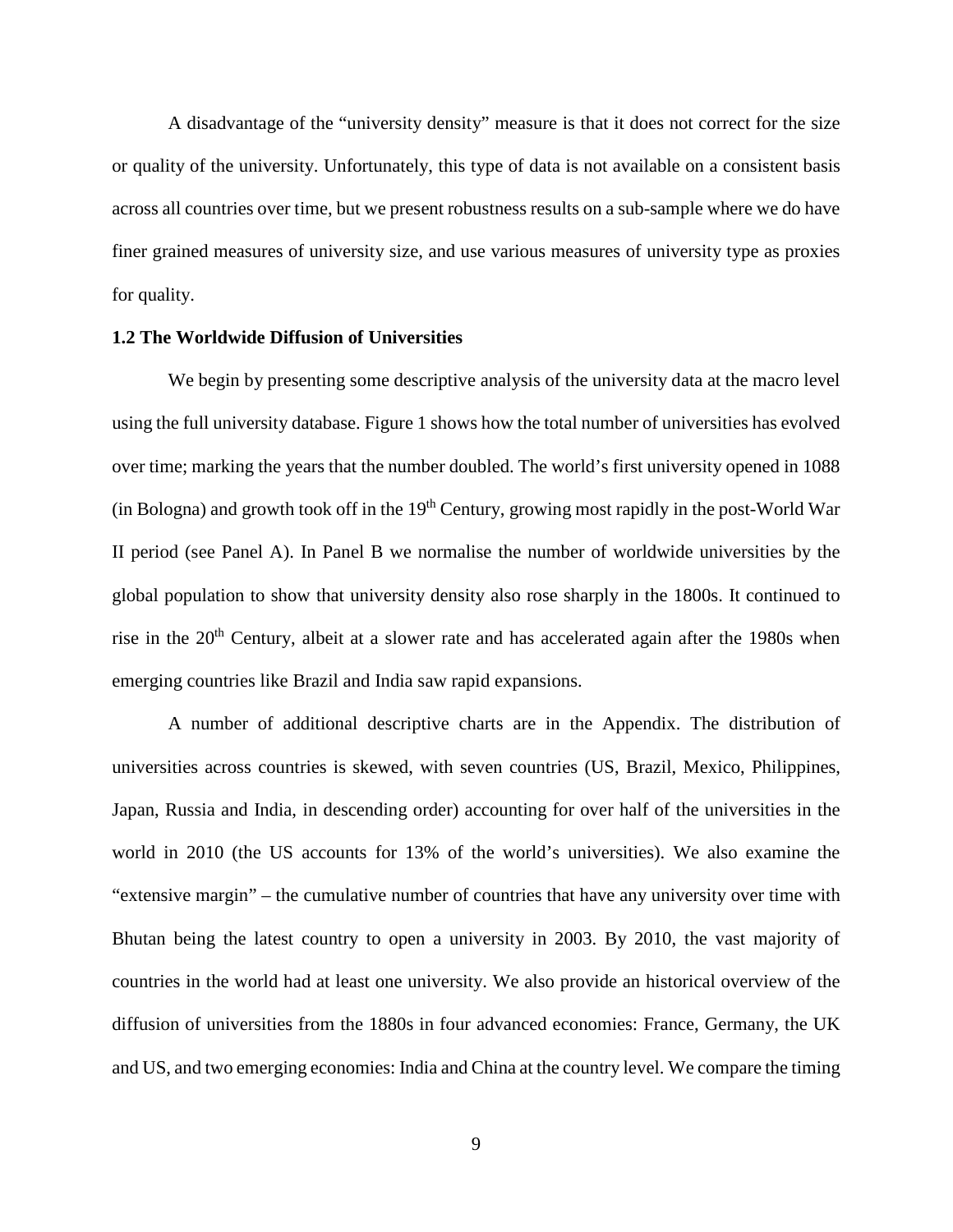of historical university expansions to growth and industrialisation. Descriptively, the data looks broadly in line with the thesis of Mokyr (2002) that the building and dissemination of knowledge played an important role in the industrialisation of many countries.

For further description of the data at the national level, we examine the cross sectional correlations of universities with key economic variables. Unsurprisingly, we find that higher university density is associated with higher GDP per capita levels. It is interesting that countries with more universities in 1960 generally had higher growth rates over the next four decades. Furthermore, there are strong correlations between universities and average years of schooling, patent applications and democracy.<sup>10</sup> These correlations provide a basis for us to explore further whether universities matter for GDP growth within countries, and to what extent any effect operates via human capital, innovation or institutions.

#### **1.3 Regional Economic Data**

We obtain regional economic data from Gennaioli et al. (2014) who collated key economic variables for growth regressions at the sub-national level.<sup>[11](#page-10-1)</sup> The outcome variable we focus on is regional GDP per capita. Since for many countries, regional GDP data and other variables such as population or years of education are not available annually we follow Barro (2012) and compute average annual growth rates in GDP per capita over five year periods.<sup>[12](#page-10-2)</sup> We also gather patents data at the regional level as a measure of innovation. For 38 countries, we obtain region-level European Patent Office (EPO) patents from the OECD REGPAT database covering 1978 to 2010.

<span id="page-10-0"></span> $10$  We use Polity scores as a measure of democracy, as is common in the literature. See for example Acemoglu et al.  $(2014)$ <br><sup>11</sup> The availability of regional data for different countries is outlined in Gennaioli et al.  $(2014)$ .

<span id="page-10-1"></span>

<span id="page-10-2"></span><sup>&</sup>lt;sup>12</sup> We interpolate missing years, but do not extrapolate beyond the final year (or before the first year of data). Our results are robust to dropping interpolated data.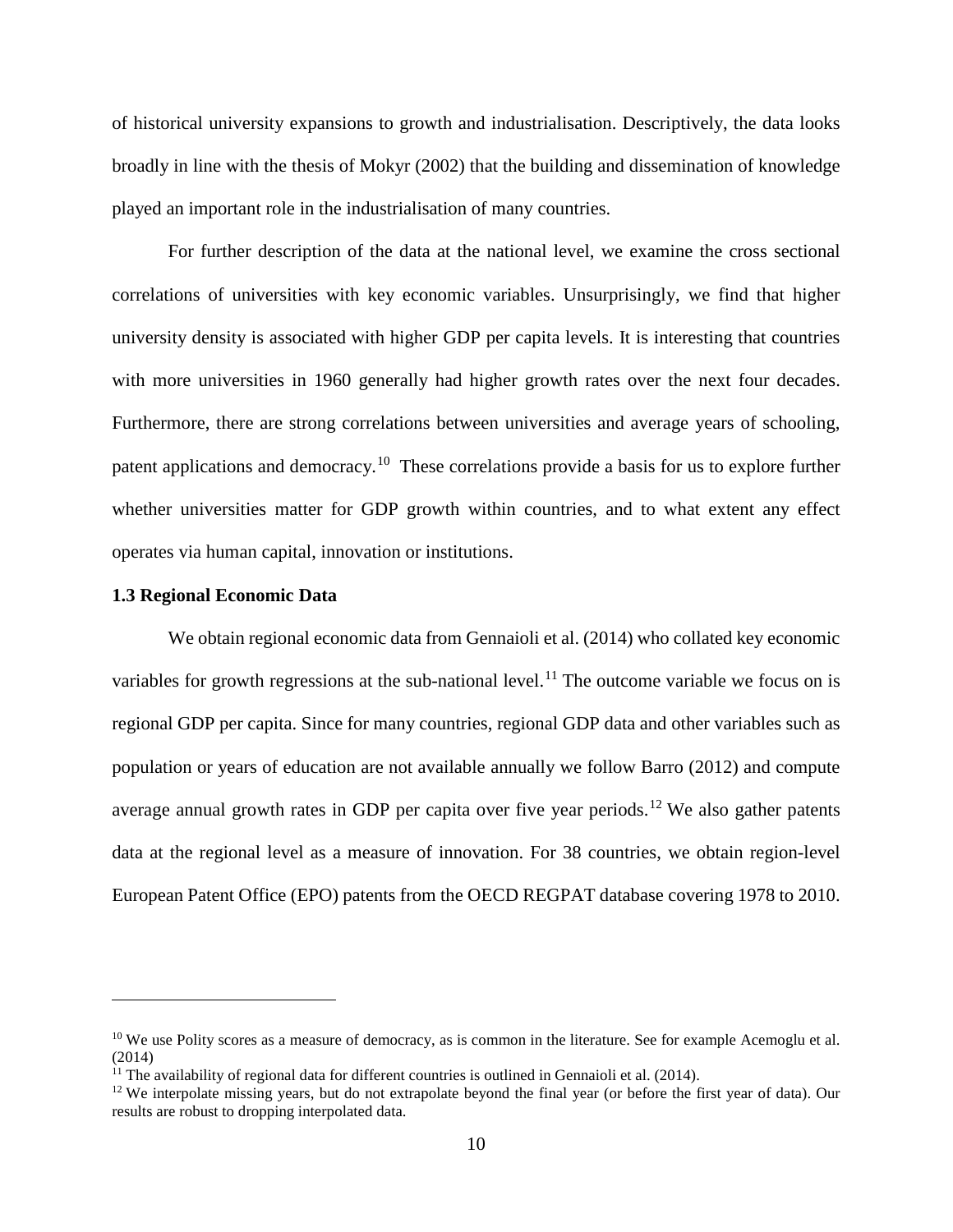Table 1 has some descriptive statistics of our sample of 8,128 region-years. The average region has GDP per capita of just over \$13,000, average growth of 2% per annum and nearly ten universities (this is quite skewed with a median of 2, so in our robustness tests, we show that our results are not sensitive to dropping region-years with no universities).[13](#page-11-0) As we set out in the next section, our core regressions will control for the level and growth of population<sup>14</sup>, and a number of geographic characteristics – including an indicator for whether a region contains a country's capital. Measures of regional human capital (college share and years of education) are available for sub-samples of region-years. People in the average region have an average of seven years of education with just seven percent of them having attended college.

Figure 2 shows that the raw correlations between growth rates of universities and GDP per capita that we saw at the country level are also present within countries. Panel A simply plots the average annual growth in regional GDP per capita (on the y-axis) on the average annual growth in universities (on the y-axis), over the whole time period for which data are available (which differs by region). Average GDP per capita growth rates are plotted within 20 evenly sized bins of university growth, and country fixed effects are absorbed so that variation is within country. Panel B plots GDP per capita growth rates on lagged university growth for the 8,128 region-years (on which we conduct the core of our analysis that will follow). In both graphs it is clear that there is a positive relationship.[15](#page-11-2) 

<span id="page-11-0"></span> $13$  A related fact is that the median growth rate of the number of universities is zero  $(5,856$  observations). This implies that 28 per cent of the observations have an increase in the number of universities. We also checked that the results are not driven by regions that increased their number of universities from zero to one or more.

<span id="page-11-1"></span> $14$  It would be desirable to control for working age population, together with total population, since this is expected to affect production and growth. Unfortunately, demographic data at the regional level over time across a wide range of countries is not available, but we note that the region trends in our core regressions should control for demographic shifts.

<span id="page-11-2"></span><sup>&</sup>lt;sup>15</sup> In addition, these graphs show that there are observations with very high university growth in the top bin. We explore which region-years were driving this found that they are evenly spread across 60 countries and different years, so they do not appear to be data errors. Dropping the observations in the highest growth bin actually strengthens the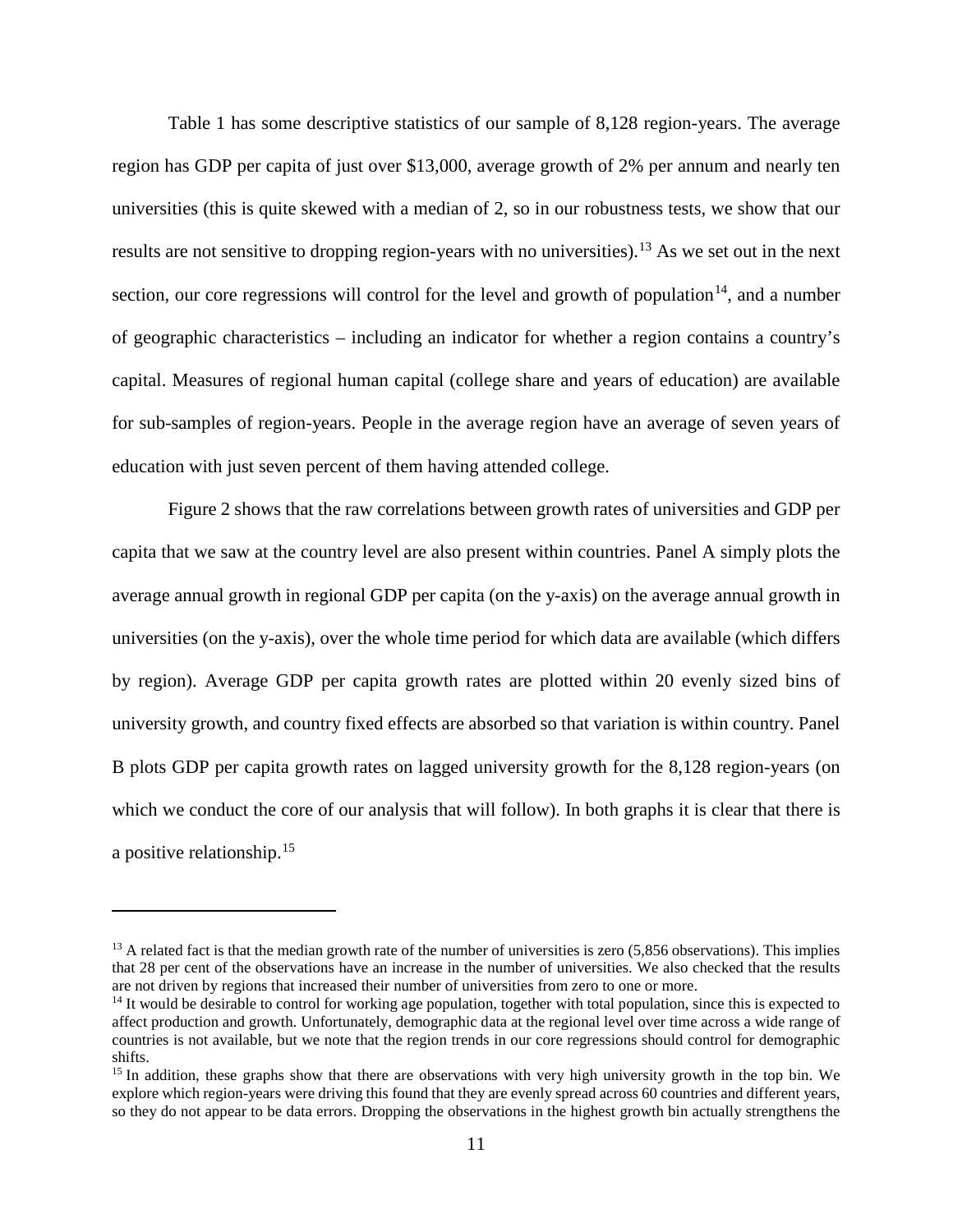## **2. EMPIRICAL FRAMEWORK**

The underlying model we are interested in is the long-run relationship between universities and economic performance:

$$
(1) \qquad ln(Y/L)_{ic,t} = \alpha_1 ln(Uni_{ic,t}) + \alpha_2 ln(Pop_{ic,t})
$$

where  $(Y/L)_{ic,t}$  is the level of GDP per capita ("GDPpc") for region *i*, in country *c*, and year *t*; and  $Uni_{ic,t}$  is the number of universities in the region<sup>16</sup> and  $Pop$  is the population. In the empirical application we lag the university coefficient by at least five years as there is unlikely to be immediate effect. Using the fifth lag seems natural as almost all students will have graduated in a five year period and it is standard practice to calculate growth rates in 5 year blocks (for example, Barro, 2012, Gennaioli et al. 2014). In addition, using the lag means that we eliminate the effects of a contemporaneous demand shock that raises GDP per capita and also results in the opening of new universities. Since the impact of universities could take place over a longer period of time we consider this to be a conservative approach.<sup>[17](#page-12-1)</sup> We also look at results using longer distributed lags (which means losing more of the early years of the sample). These specifications result in larger long-run implied impacts of universities, presumably because it takes longer for human capital to build up in the area.

correlation in this simple scatter plot. We keep all the data in the main regressions, but show that the results are robust to dropping these observations or winsorising the top and bottom 5% observations of lagged university growth and GDP growth.

<span id="page-12-0"></span><sup>&</sup>lt;sup>16</sup> We add 1 to the number of universities before taking logs so we can include region-years where there are no universities. We show robustness to other ways of dealing with the zeros such as dropping observations with no universities.

<span id="page-12-1"></span><sup>&</sup>lt;sup>17</sup> For example, using cross country panel data, Dias and Tebaldi (2012) find effects of human capital growth on GDP growth with a 10 year lag; Breton and Breton (2016) show that increased average schooling takes around 40 years to translate into GDP increases; and Marconi (2018) shows that increases in secondary schooling only show up in GDP when workers are 45-64. Of course, the impact of universities does not necessarily only come from graduate supply. It may also come through university-business linkages, executive education and effects on institutions. We discuss these further below.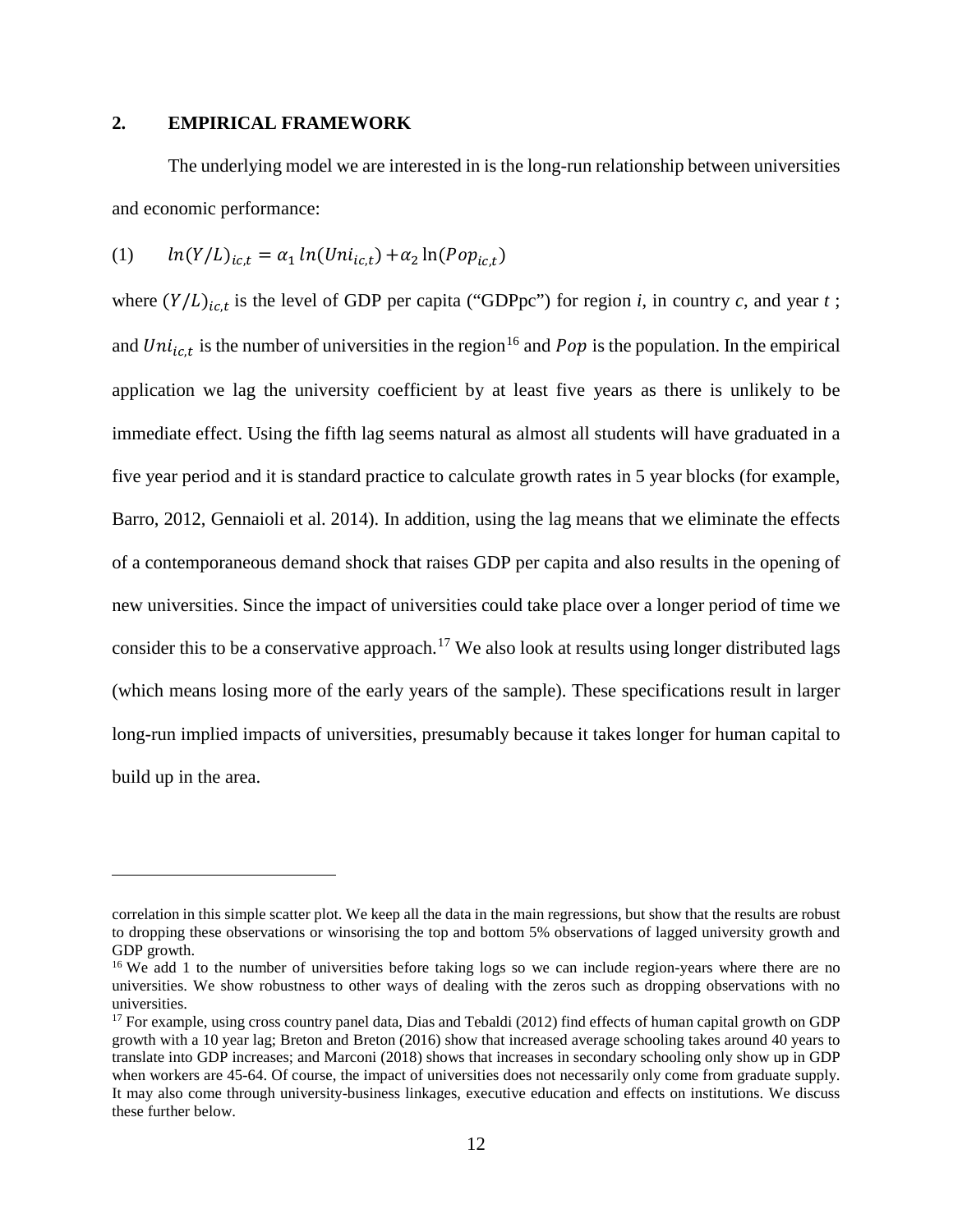The cross sectional relationship is likely to be confounded by unobservable region-specific effects. To tackle this we estimate the model in long (five-year) differences to sweep out the fixed effects. Our main estimating model is therefore:

$$
(2) \qquad \Delta ln(Y/L)_{ic,t} = \alpha_1 \Delta ln(Uni_{ic,t-5}) + \alpha_2 \Delta ln(Pop_{ic,t-5}) + X'_{ic,t-5}\alpha_3 + \eta_i + \tau_t + \varepsilon_{ic,t}
$$

We control for a number of observables  $X$ , that may be related to GDP per capita growth and also the growth in universities including the lagged level of population, country and regional level GDP per capita (to allow for catch up) and  $\varepsilon_{i,c,t}$  an error term which we cluster at the region level. Finally, as well as time dummies  $(\tau_t)$  we include region fixed effects  $(\eta_i)$  which in these difference equations allow for region-specific time trends, which is a demanding specification. We show the robustness of the results to including country by year dummies. We do not initially include any other measure of human capital and innovation in these specifications, so that we can capture the total effect that universities have on growth. However, we explore the effect of adding human capital and innovation when we try to pin down the mechanism through which universities impact on growth. Our data is from the match of the WHED and Gennaioli et al. (2014) databases which attempted to obtain university, education and GDP data from every sub-national regional in the world. Since this is where the variation in the data lives we cluster the standard errors at this regional level in our baseline results (see Abadie et al., 2017). However, to we also show show more conservative approaches, for example by clustering at the country level.

We also explore the extent to which GDP per capita growth in region *i* may be affected by growth of universities in *other* regions within the same country and discuss this econometric specification in subsection 3.4 below.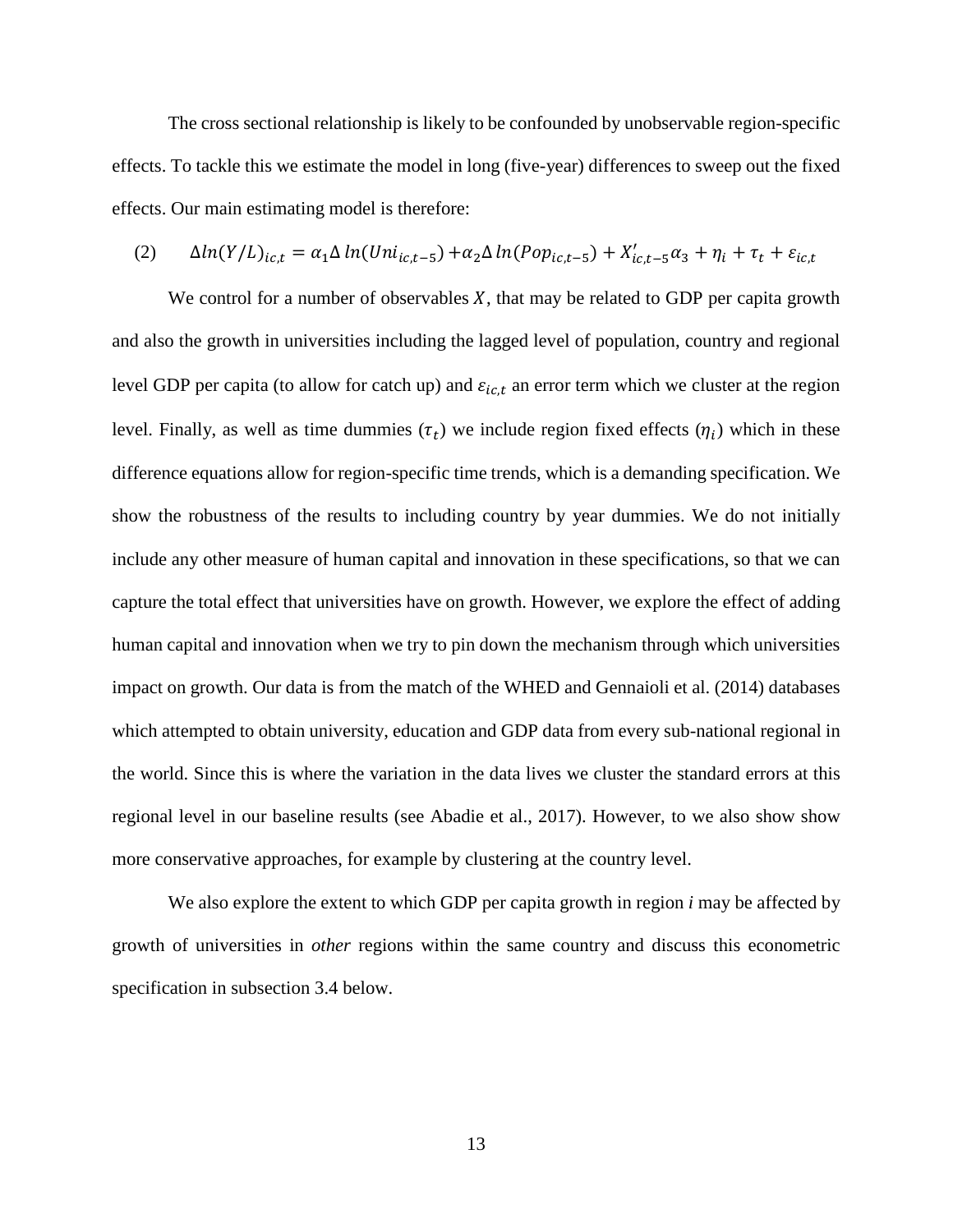## **3. RESULTS**

## **3.1 Basic Relationships**

As an initial investigation, we examine the regional cross sectional correlations between universities and regional GDP per capita, based on the year 2000. Column (1) of Table 2 shows that there is a significant and positive correlation between GDP per capita and universities: controlling for population, a 10% increase in the number of universities is associated with around 6% higher GDP per capita. Column (2) includes country fixed effects which reduces the university coefficient substantially from 0.680 to 0.214. We include a host of further geographic controls in column (3) - whether the region contains a capital city, its latitude, inverse distance to ocean, malaria ecology and the log of cumulative oil and gas production.<sup>18</sup> This reduces the coefficient on universities still further to 0.160. In column (4) we add years of education. This reduces the coefficient on universities by around two-thirds. <sup>19</sup> In column (5) we repeat the column (2) specification but restrict to the sample for which patents data are available, and add years of education in column (6). Again, this reduces the coefficient on universities, by about half. In column (7), we see that adding a measure of patent "stock" reduces our coefficient on universities to 0.056, but it remains significant.

### **3.2 Main Results**

Table 3 presents our main results on our core sample.<sup>20</sup> Column (1) is a simple correlation between the growth of regional GDP per capita and the lagged growth of universities with no other

 $18$  Specifically, we take the natural log of  $1+$  this value, so that we retain zeroes in our sample.

 $19$  The coefficient on years of education is highly significant and similar in magnitude to the cross section results in Gennaioli et al. (2013). In regressions of regional income per capita on years of education, controlling for geographic characteristics, Gennaioli et al. (2013) estimate a coefficient of 0.2763, see their Table IV column (2).

<sup>&</sup>lt;sup>20</sup> Allowing for the lag structure, the panel covers 11 waves, from 1960 to 2010 and spans 1498 regions. The panel is unbalanced, driven by the availability of regional economic data which is better in later years. For example, in the core sample of 8,128 region years, there are only 211 observations of GDP per capita growth in 1960 (which requires regional GDP per capita in 1955 for its calculation). This sample includes advanced economies like UK, US, Germany, France and Italy, and some South American countries like Brazil and Mexico. By contrast, most regions are included in our sample in the later years (for example 1304 of the 1498 regions are observed in 2005) though economic data are not available for some countries in later years (for example data for Venezuela spans 1960-1990).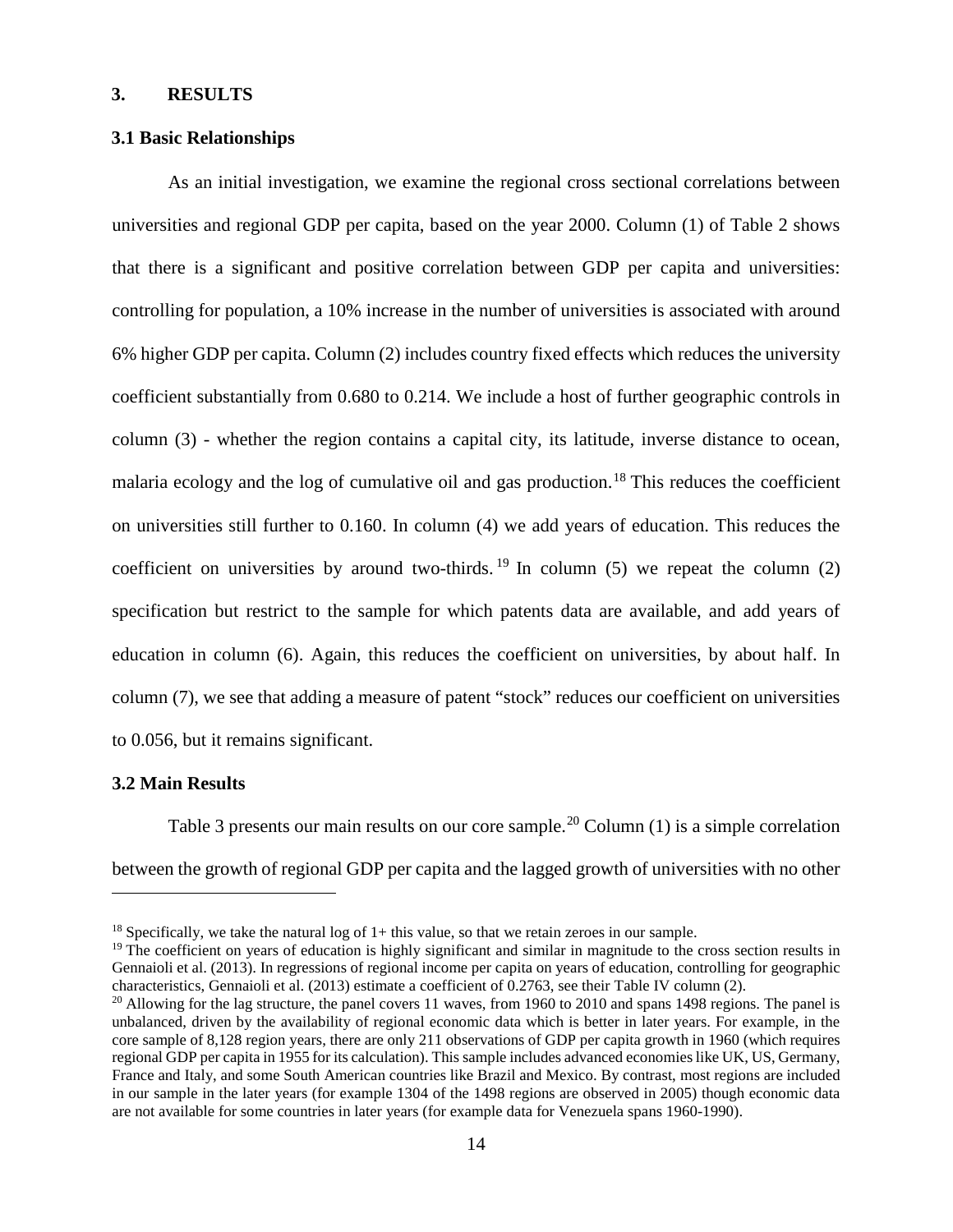controls. The estimated coefficient is 0.047 and highly significant. To control for the fact that populous regions are more likely to require more universities, we add the lagged level of the population in column (2) which lowers the university coefficient slightly. Adding country and year fixed effects in column (3) has little effect. In column (4) we add the lagged level of regional GDP per capita (as in the convergence literature from Barro (2012) – see below), the growth in population, and several regional covariates (latitude, inverse distance to the coast, malaria ecology, and oil and gas production since 1950) and a dummy for the region with the capital city. In column (5) we control for lagged country-level GDP per capita which should capture time varying macro shocks. Columns (6) and (7) replicate columns (4) and (5) but include *regional fixed effects*, a very demanding specification which allows for regional trends. These do not much affect the university coefficient and in fact it is higher at 0.047 in the most general specification. Overall, these results suggest that on average, a 10% increase in the number of universities in a region is associated with around 0.4% higher GDP per person.<sup>[21](#page-15-0)</sup> Our baseline results cluster at the regional level, but column (8) clusters the standard errors at the much more conservative level of the country and shows that the coefficient on universities remains significant. Finally column (9) includes a full set of country by year dummies which is a very demanding specification. Although the coefficient on universities falls by about half, it remains significant.

The other variables in the regressions take the expected signs. The coefficient on the regional convergence term is nearly 2% in columns (4) and (5).<sup>[22](#page-15-1)</sup> Country GDP per capita has a

<span id="page-15-0"></span><sup>&</sup>lt;sup>21</sup> Our analysis is carried out on a sample that drops 54 observations from China pre 1970, before and during the Cultural Revolution, when universities were shut down. Our effects survive if these observations are included, with the coefficient on university growth becoming 0.0320, still significant at the 1% level. We drop them because of the unique nature of this historical episode and the fact that this small number of observations (less than 1% of the full sample) seem to have a large effect on the coefficient.

<span id="page-15-1"></span> $22$  In the fixed effects specifications (7) and (8) this is larger, potentially reflecting the downward (Nickell-Hurwicz) bias in the coefficient of the lagged dependent variable which is particularly an issue in short panels (see Barro (2012) and Gennaioli et al. (2014)).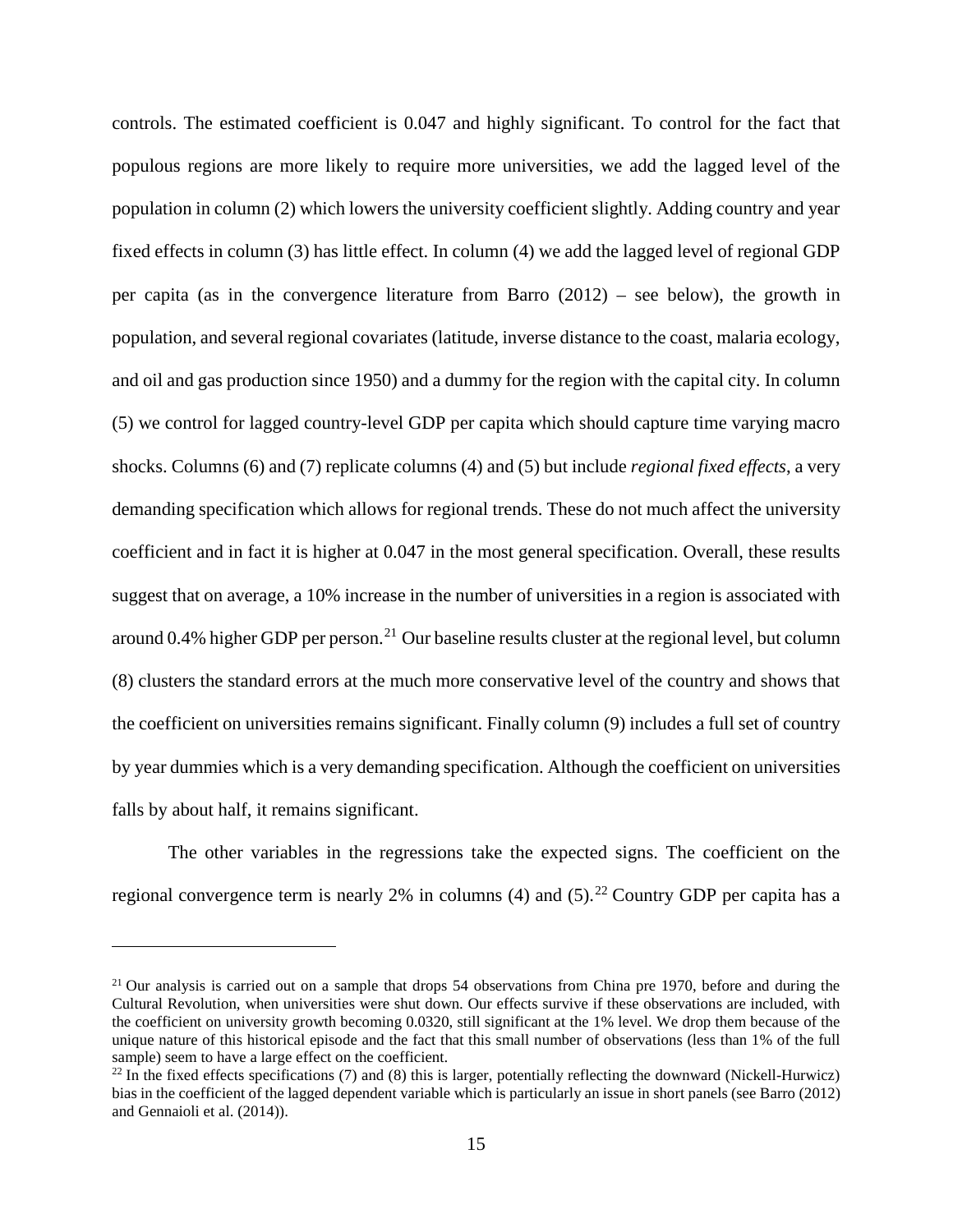negative coefficient in these specifications. This becomes a positive relationship once regional fixed effects are included. Having a capital city in a region is associated with around one percentage point higher regional GDP per capita growth. In the Appendix, we show that the geographic controls in columns (4) and (5) generally have the expected signs.

We explore different distributed lag structures, and find that in general a single five year lag is a reasonable summary of the data, although there are smaller but significant effects at the 10 year lag, and even the 25 year lag on the full sample<sup>[23](#page-16-0)</sup> (see Appendix). We might expect the effect of universities on regional GDP to grow over time, due to the gradual accumulation of graduates entering the workforce, or the building of regional innovative capacity. However, over longer time frames, there are more factors at play which are not captured in our estimation framework, and our sample is reduced since a longer time series of economic data is not available for all countries. Interestingly, the contemporaneous (unlagged) effect of university growth is zero or negative (although not significant), suggesting that it takes some time for benefits to be felt, while presumably some costs are incurred at the regional level. There is some evidence for stronger effects at the 10 year lag and longer lags when considering only the US, UK, France and West Germany (advanced Western economies which we might associate with the Sputnik crisis).

### **3.3 Robustness and Heterogeneity**

#### *Specification and Sample Checks*

We conduct a large number of robustness checks on our baseline specifications with and without regional trends (i.e. columns (5) and (7) of Table 3), as detailed in the Appendix. Firstly, we do a block of *specification* checks: weighting by the region's population share; controlling for

<span id="page-16-0"></span> $23$  A similar pattern is found when we include each lag separately.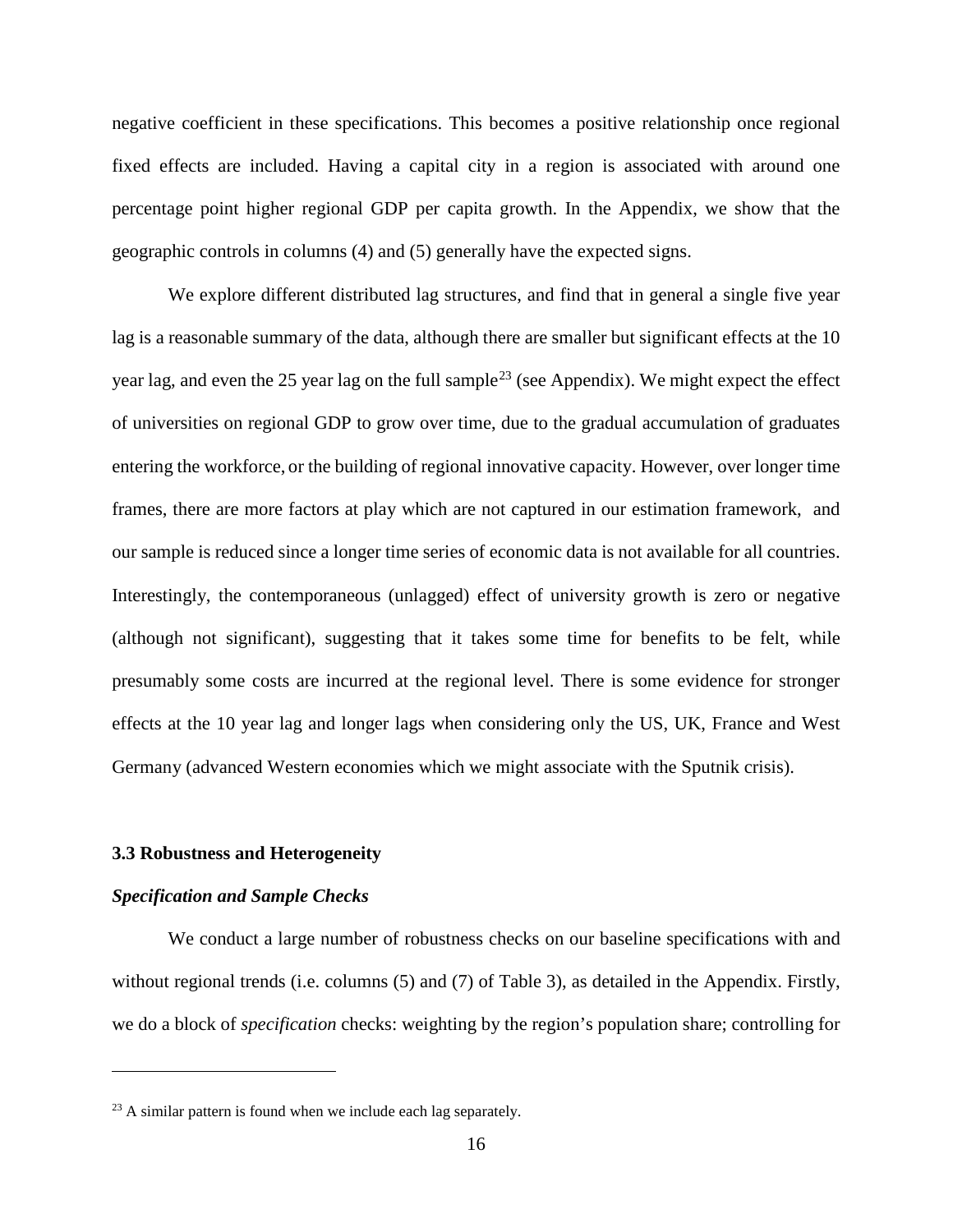the current population changes (to partially address the concern that the effect of the university is simply to pull in more people to the region, who spend or produce more and hence raise GDP per capita growth – see section 4 below); and using growth in university density instead of the count. Secondly, we check *sampling* issues: dropping regions which never have a university; dropping region-years with no universities; dropping the observation when a region opens its first university; winsorising the top and bottom 5% of university growth and/or GDP per capita growth as the dependent variable and dropping observations where we have interpolated GDP per capita. A third set of *measurement* issues includes adding a dummy for regions where more than 5% of universities in the original listing have missing founding dates (and are therefore excluded from our analysis) and exploring whether the definition of university in WHED (i.e. only institutions that offer four year courses or postgraduate degrees) may be a problem. The results are robust to all these checks (and some others described in the Appendix).

Finally, to investigate the potential concern that our results are driven by expectations of growth in the region we explore "Granger Causality" tests. We use the growth in universities as the dependent variable and regress this on the lagged growth in regional GDP per capita, and the other controls. We see that even as all controls are added, the lagged growth of regional GDP per capita has no relationship with current growth in universities and does not appear to "Granger cause" the opening up of universities.<sup>[24](#page-17-0)</sup> As another test of reverse causality, we add lagged growth

<span id="page-17-0"></span> $24$  Interestingly, there is a negative and significant relationship between university growth and the lagged level of universities, suggesting catch-up. Similarly there is a negative relationship between lagged years of education and university growth. There is however, a positive relationship between the growth in years of education and university growth.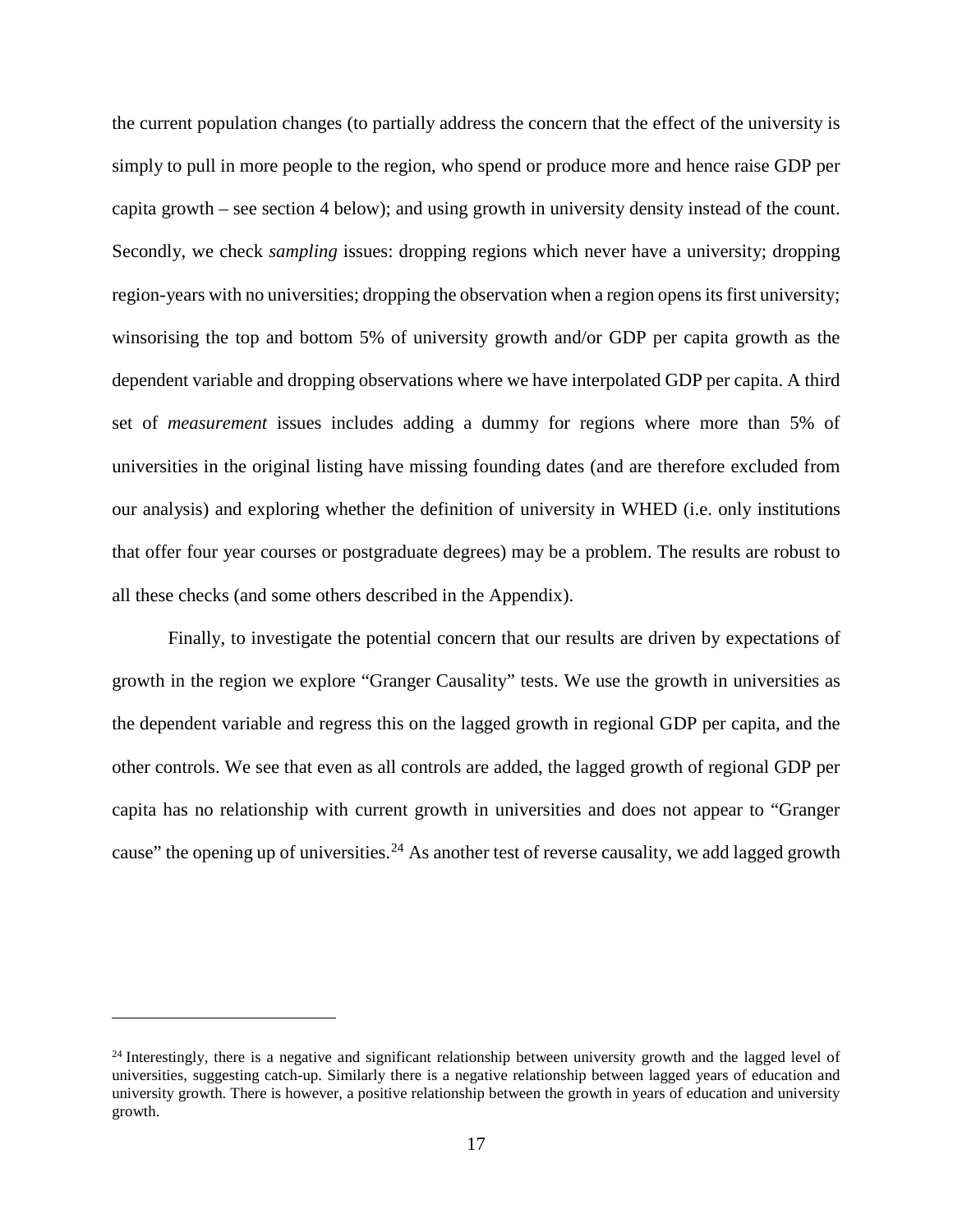in regional GDP per capita to our core specification and find that the coefficient on universities rises to  $0.053$  and remains significant.<sup>[25](#page-18-0)</sup>

### *Heterogeneity*

To examine the heterogeneity in the university coefficient we first examine whether the university effect differs by groups of countries where we have reasonable numbers of observations: (i) the US, UK, France and West Germany; (ii) the rest of Europe and Canada; (iv) Latin America; (v) Asia (including Australia) and (vi) Africa. There is a positive relationship between university growth and growth in regional GDP per capita in all areas ranging from coefficients of 0.004 to 0.116 (see Appendix), although it is not significant in some groupings. We also examined whether there is heterogeneity across time periods within these groupings. It is interesting to note that in US, France, West Germany and the UK there are significant effects in the pre-1990 period and post-1990 period. Conversely, in Asian countries, we find that there is a positive significant coefficient on university growth in the post 1990 period only.

We also test whether within a country, the university effect is driven by richer or poorer regions – the latter being consistent with catch-up growth. We find that interacting the university effect with a variable that normalises a region's GDP per capita by that country's frontier region (the region with the highest GDP per capita in that year) gives a negative and significant coefficient. It does appear therefore that new universities have a stronger impact on laggard regions within a country.

#### *University Size and Quality*

<span id="page-18-0"></span><sup>&</sup>lt;sup>25</sup> While empirical evidence suggests that current growth is not a good predictor of future growth in the long-run (Easterly et al., 1993), there might be persistence in the short run. If this is the case, and lagged growth in universities is correlated with lagged growth in regional GDP per capita, then our results could be affected by reverse causality.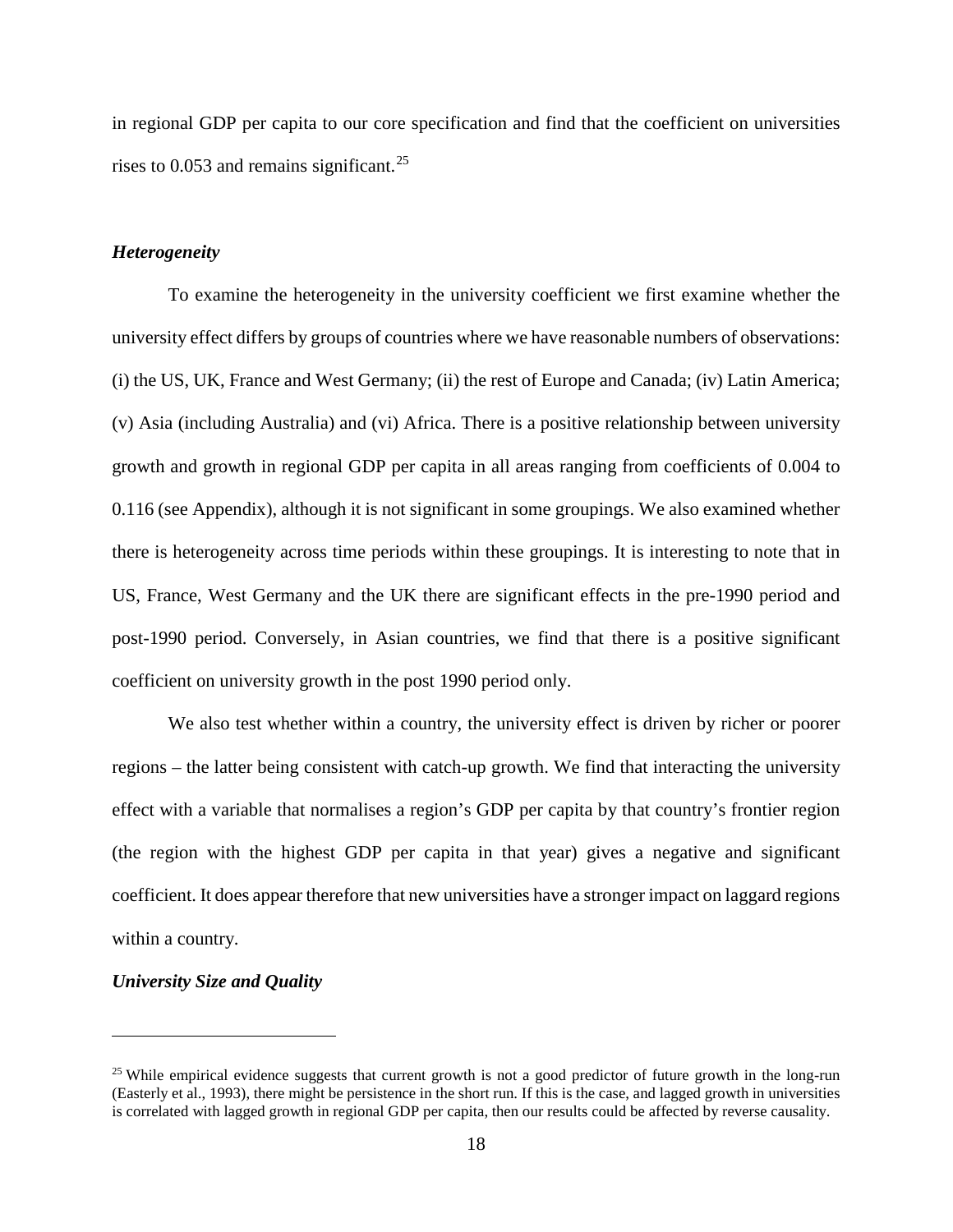A concern with our econometric strategy is that our use of university numbers is a very imperfect measure of university presence. Universities are not homogeneous, but vary in size and quality. Clearly, both of these dimensions are likely to matter in terms of economic impact (although it is not obvious why this would necessarily generate any *upwards* bias in our estimates). An alternative measure would be to use changes in enrolments over time. Even if such data were available for all countries (which it is not) one would be particularly concerned about demand side endogeneity driving enrolments. This issue notwithstanding, we can focus on the United States where state level enrolments dating from 1970 are published by the National Center for Education Statistics (NCES).<sup>[26](#page-19-0)</sup> We find that university numbers and total enrolments are highly correlated (around 0.9 in a given year) and that there is a strong positive relationship between the growth in universities and growth in students between  $1970-2010$ .<sup>[27](#page-19-1)</sup> This gives us some reassurance that the number of universities is a reasonable measure of university presence at the regional/state level.

Ideally, to measure quality we would like to have global rankings for all our institutions, carried out annually throughout our sample period.<sup>28</sup> However, university rankings tables only tend to cover the top few hundred institutions in the world, and tend to be available only for recent years.<sup>[29](#page-19-3)</sup> Our data do contain some key attributes of universities which may be indicative of quality, specifically whether or not a university is a research institution (as indicated by whether or not a university can grant PhDs); whether it offers STEM (science, technology, engineering or mathematics) subjects, and whether it offers "professional service" related courses (which we

<span id="page-19-1"></span><span id="page-19-0"></span><sup>&</sup>lt;sup>26</sup> See http://nces.ed.gov/fastfacts/display.asp?id=98.<br><sup>27</sup> See Figure A4 in the Appendix.

<span id="page-19-2"></span><sup>&</sup>lt;sup>28</sup> Some studies have considered the quality dimension within individual countries. For example, using data from the UK, Abramovsky and Simpson (2011) find that research quality affects the location of firm R&D; and Helmers and Rogers (2014) find that university quality affects the patenting of small firms. Valero (2018) also finds that universities of higher quality in the UK have a larger impact on start-up activity and productivity in nearby firms.

<span id="page-19-3"></span><sup>&</sup>lt;sup>29</sup> For example, the Shanghai Rankings have been compiled since 2003 and cover the world's top 500 universities.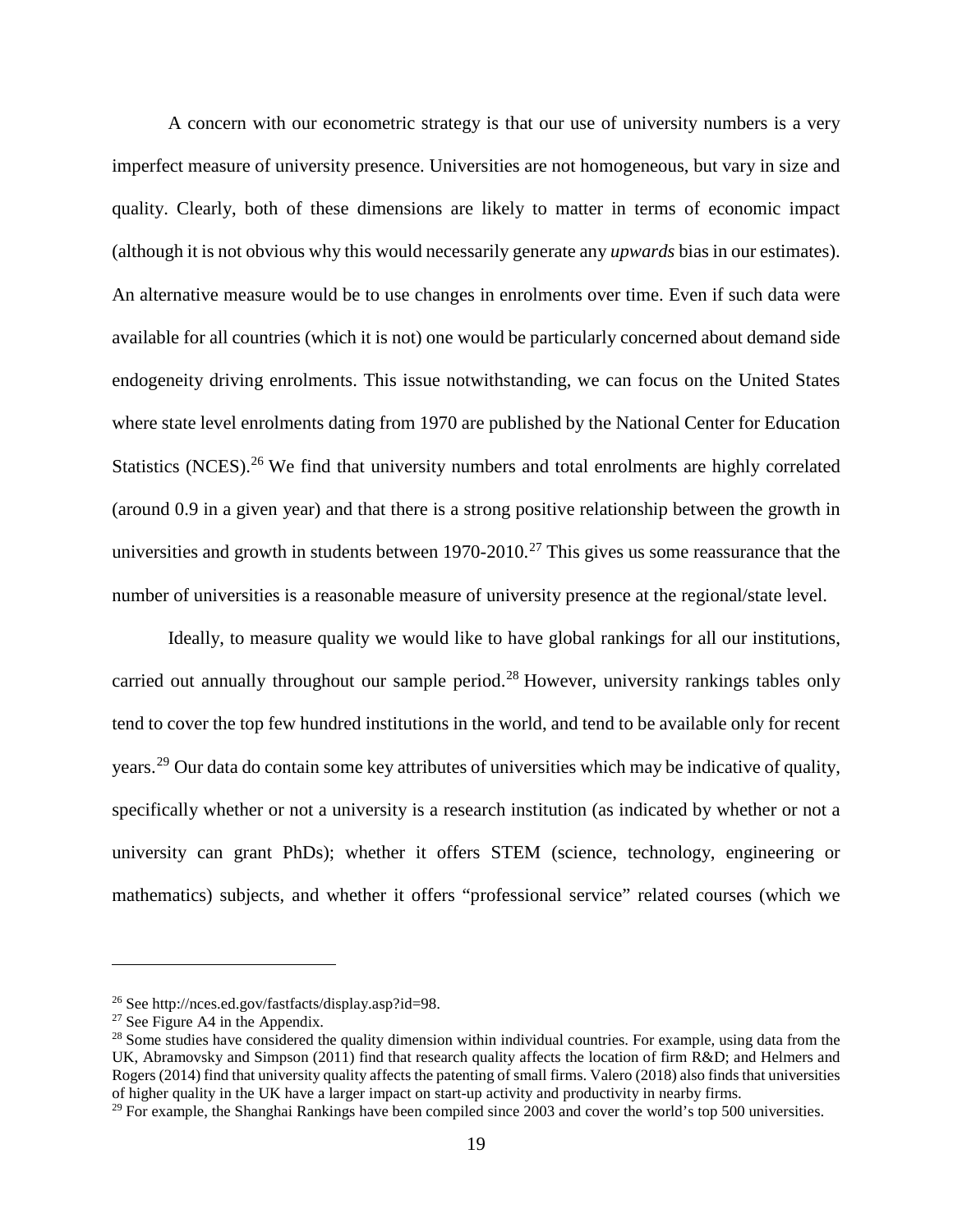define as business, economics, law, accounting or finance related courses).<sup>30</sup> Table 4 adds these variables to the analysis by considering the effect of the growth in the share of each type of university over and above the growth in the number of all universities.<sup>[31](#page-20-1)</sup> Panel A shows the result for the full sample of countries. Each column includes one of these measures in turn. The effects are not significantly different from zero, suggesting that on the entire sample there seems to be a general university effect which does not vary much by type of university as defined here.

Again, we disaggregate this analysis between the more advanced economies of Western Europe and the US in Panel B of Table 4 and other countries (in Panel C). Increases in the share of PhD granting institutions, STEM and professional course institutions *are* significant in Panel B but not in Panel C. When all of these shares are included together in column (5), only the share of PhD granting institutions remains significant. This analysisis suggestive evidence that the research channel may be more important in countries nearer the technology "frontier" (as in Aghion et al., 2006).

#### *Barro Growth Regressions*

Our main specifications in Table 3 included lagged regional (and country) GDP per capita, as is standard in growth regressions to capture convergence. There are of course issues of bias when including a lagged dependent variable, particularly in fixed effects regressions with a short

<span id="page-20-0"></span><sup>&</sup>lt;sup>30</sup> The way we ascertain subjects offered by each university is by extracting key relevant words from the information provided in WHED. For some universities the descriptions offered can be quite broad (e.g. it may specify "social sciences" instead of listing out individual subjects). We try to keep our STEM and professional course categories broad to account for this, but there are likely to be cases where we do not pick up the accurate subject mix at a university.

<span id="page-20-1"></span> $31$  We note that these characteristics apply to the universities' status in 2010. In the absence of a full time series of when universities begin to offer different courses or qualifications, we simply assume that these characteristics apply since the universities were founded.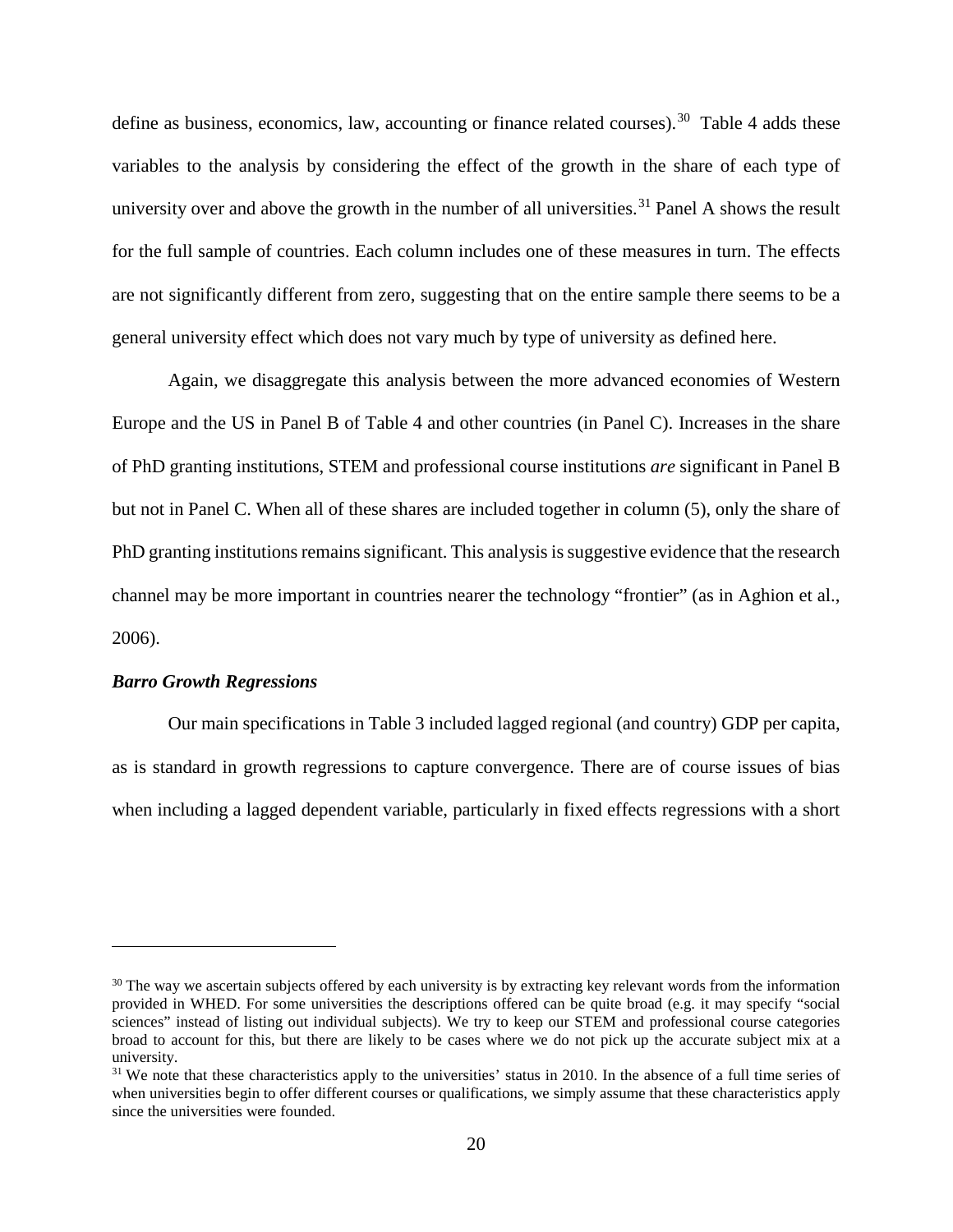time dimension,  $32$  and in fact our baseline results are robust to dropping these regressors.  $33$  An alternative econometric approach is to consider Barro (1991, 2012) "conditional convergence" regressions. In the Appendix (Table A7) we replicate as closely as possible the results in Gennaioli et al. (2014). Column (1) has their basic specification and column (2) includes years of education. Columns (3) and (4) repeat these specifications but adds in the lagged level of universities.<sup>[34](#page-21-2)</sup> Universities have a positive and significant coefficient over and above years of education. As we would expect if some of the effect of universities is via their production of human capital, the effect of universities is higher when years of education are omitted. Note that the interpretation of the university coefficient is different because in steady state we need to divide by the absolute value of the convergence coefficient (0.015). This implies a 10% increase in universities generates a 1.6% increase in long-run GDP per capita (= 0.1\*0.00243/0.015). This is much *larger* than our baseline estimates of 0.4%. Due to the econometric difficulties of interpreting the coefficient on the lagged dependent variable in these kind of dynamic panel data models, we prefer our baseline estimates, but note that we might be under-estimating the strength of the growth- university relationship in our more conservative approach.<sup>[35](#page-21-3)</sup> Finally, to understand better the difference between the growth and levels effects, we include also the lagged level of universities in our core regression (Table 3, column (7)). This actually raises the coefficient on lagged university growth

<span id="page-21-0"></span><sup>&</sup>lt;sup>32</sup> See Hurwicz (1950) and Nickell (1981), and discussion in the context of growth regressions in Barro (2012).

<span id="page-21-1"></span><sup>33</sup> Estimating our core regression (Table 3, column (7) without lagged regional and country GDP per capita, the coefficient is 0.0434, significant at the 1% level.

<span id="page-21-2"></span><sup>&</sup>lt;sup>34</sup> Column (1) follows their Table 5, column (8), omitting years of education, and column (2) includes years of education. The coefficients are very similar: the convergence term is between 1.4% and 1.8%, and the coefficient on years of education is nearly identical at around 0.004.

<span id="page-21-3"></span> $35$  Table A8 in the Appendix presents a similar analysis, but in long difference format. For each region the dependent variable is the average annual growth rate over a 50, 40 or 30 year time horizon to 2010. This is regressed on starting period universities and other controls. The samples differ according to availability of regional economic data over different time frames. These specifications also show positive (and significant in the case of the 50 year and 30 year differences) relationships between initial period universities and subsequent growth once country fixed effects are included.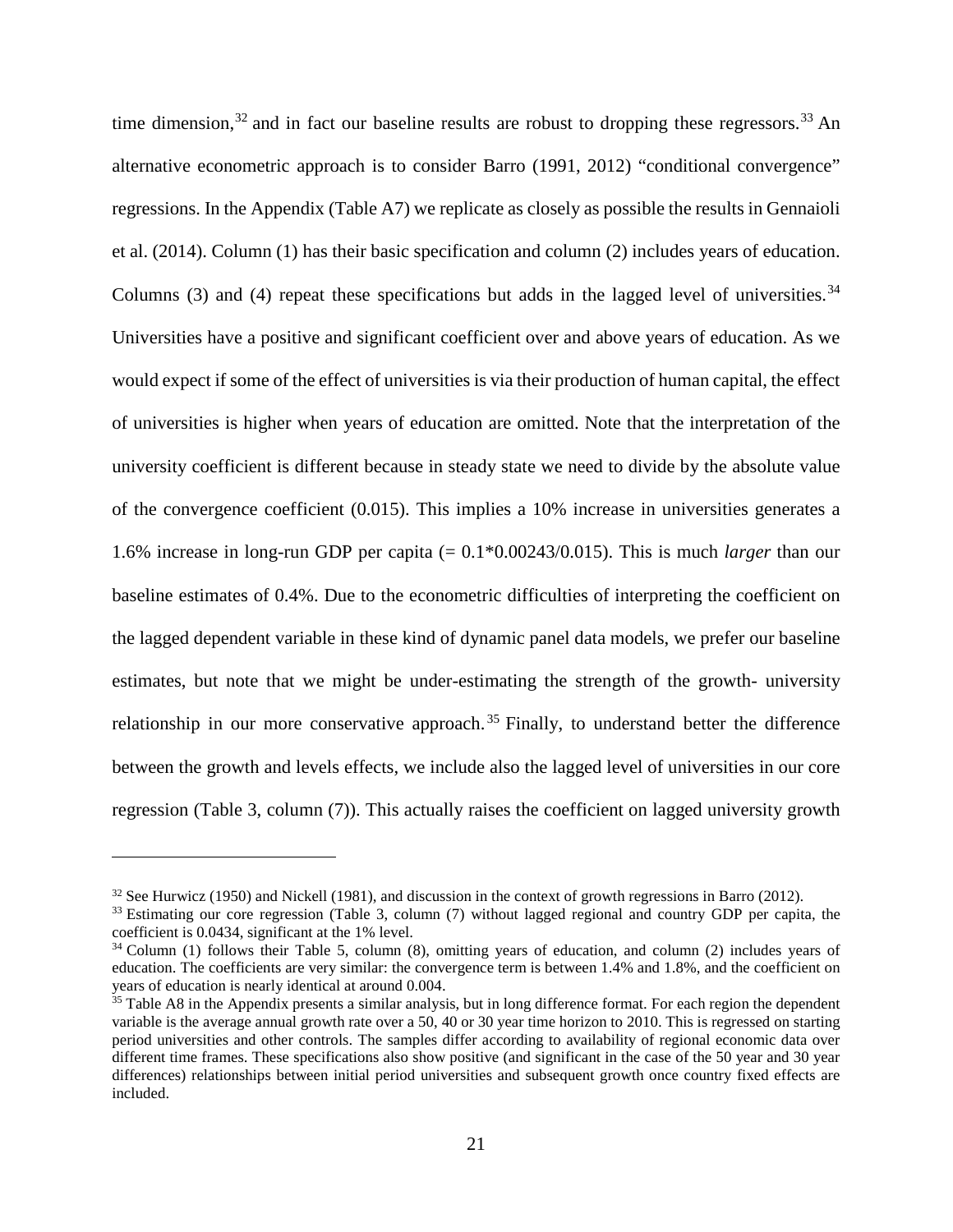to 0.059, still significant at the 1% level. The coefficient on the lagged level of universities is - 0.005 (significant at the 5% level), so it does not appear that there is any substantive effect of the level of universities on growth.

### *Summary on Robustness*

We have shown that our results are robust to different specification and, to the extent that the data allow, consideration of the size and quality dimensions. However, this framework does not allow us to address potential endogeneity due to time-varying unobservables. Although there is no direct way to address this without an external instrumental variable, there are non-trivial time lags between (i) an unobservable local shock and a policy decision to build a university; (ii) the decision to build and opening up of the institution and (iii) the opening of the university and the economic impact. Hence, in our view such local shocks are unlikely to be the reason we observe the relationships documented in our data.

## **3.4 Geographical Spillover Effects of Universities**

If the effects we are finding are real we would expect to see that universities do not just affect the region in which they are located, but also neighbouring regions. To examine this we extend equation (2) to include the growth of universities in other regions, which may be the nearest region (*j*) or simply all other regions in the country (-*i*). Therefore, we include the growth in region *i*'s own universities ( $\Delta lnUni_{ic,t-5}$ ) as well as a potential spillover effect from universities located in neighbouring regions  $(\Delta ln Uni_{ic,t-5})$ :

(3) 
$$
\Delta ln(Y/L_{ic,t}) = \theta_1 \Delta ln(Uni_{ic,t-5}) + \theta_2 \Delta ln(Uni_{jc,t-5}) + X'_{ic,t-5}\theta_3 + X'_{jc,t-5}\theta_4 + \eta_i + \tau_t + u_{ic,t}
$$

The lagged population level and population growth in region *j* are in the controls,  $X'_{jc,t-5}$ .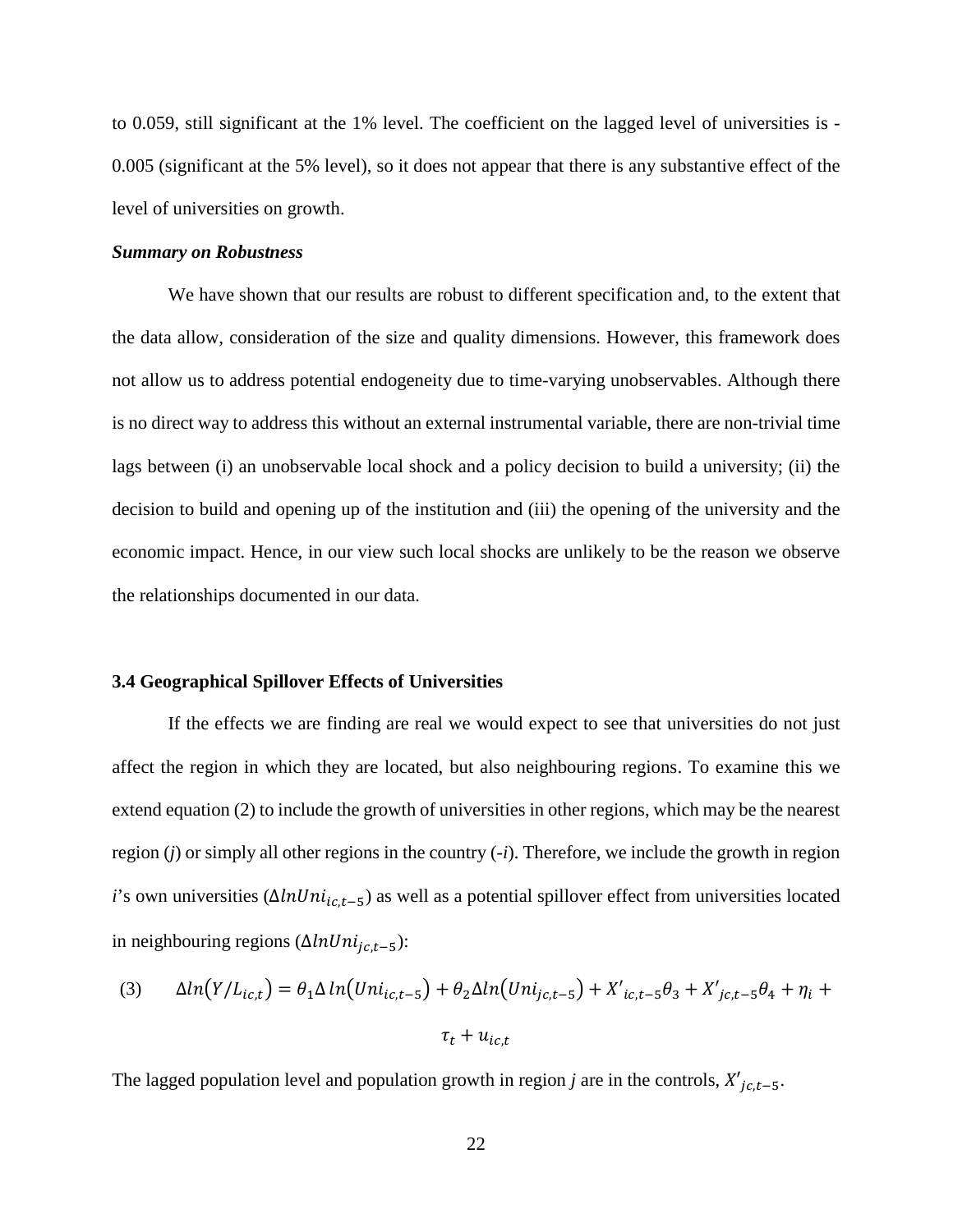We allow for spatial variation by interacting university growth with the term  $dist_i$  which is the distance between region *i* and its nearest region *j* relative to the median distance to nearest region in the same country. This measure is time invariant, so the term itself in absorbed by region fixed effects. The estimating equation therefore becomes:

(4) 
$$
\Delta ln(Y/L_{ic,t}) = \phi_1 \Delta ln(Uni_{ic,t-5}) + \phi_2 \Delta ln(Uni_{jc,t-5}) + \phi_3 dist_j * \Delta ln(Uni_{jc,t-5}) + K'_{ic,t-5}\phi_4 + X'_{jc,t-5}\phi_5 + \eta_i + \tau_t + u_{ic,t}
$$

where the effect of the nearest region of median distance within a country (so the distance term equals 1) is  $\phi_2 + \phi_3$ . We expect  $\phi_3$  to be negative so that the effect of region *j* gets smaller for regions further away within a country.

Table 5 contains the spillover analysis with column (1) replicating our baseline result with column (2) including lagged university growth in the nearest region. This shows that universities in the nearest region have a positive but insignificant association with home region growth. However, on closer inspection it appears that some "nearest regions" are actually very geographically distant. A fifth of observations are in regions over 200km from the next nearest region (based on distance between centroids), so column (3) we drop these observations. In this sample the nearest region university coefficient is around half the magnitude of the home region's universities. Therefore, using the full sample again in column (4), we control for the growth in universities in the nearest region interacted with the distance to that region relative to the country's median.<sup>[36](#page-23-0)</sup> Consistent with column (3), the interaction is negative and significant. In column (5) we add the relevant controls for the neighbouring region – the lagged population and population

<span id="page-23-0"></span><sup>&</sup>lt;sup>36</sup> We take this measure relative to median to reduce the effects of outliers (for example Hawaii and Alaska in the US). However, the results are similar when we normalise by country mean.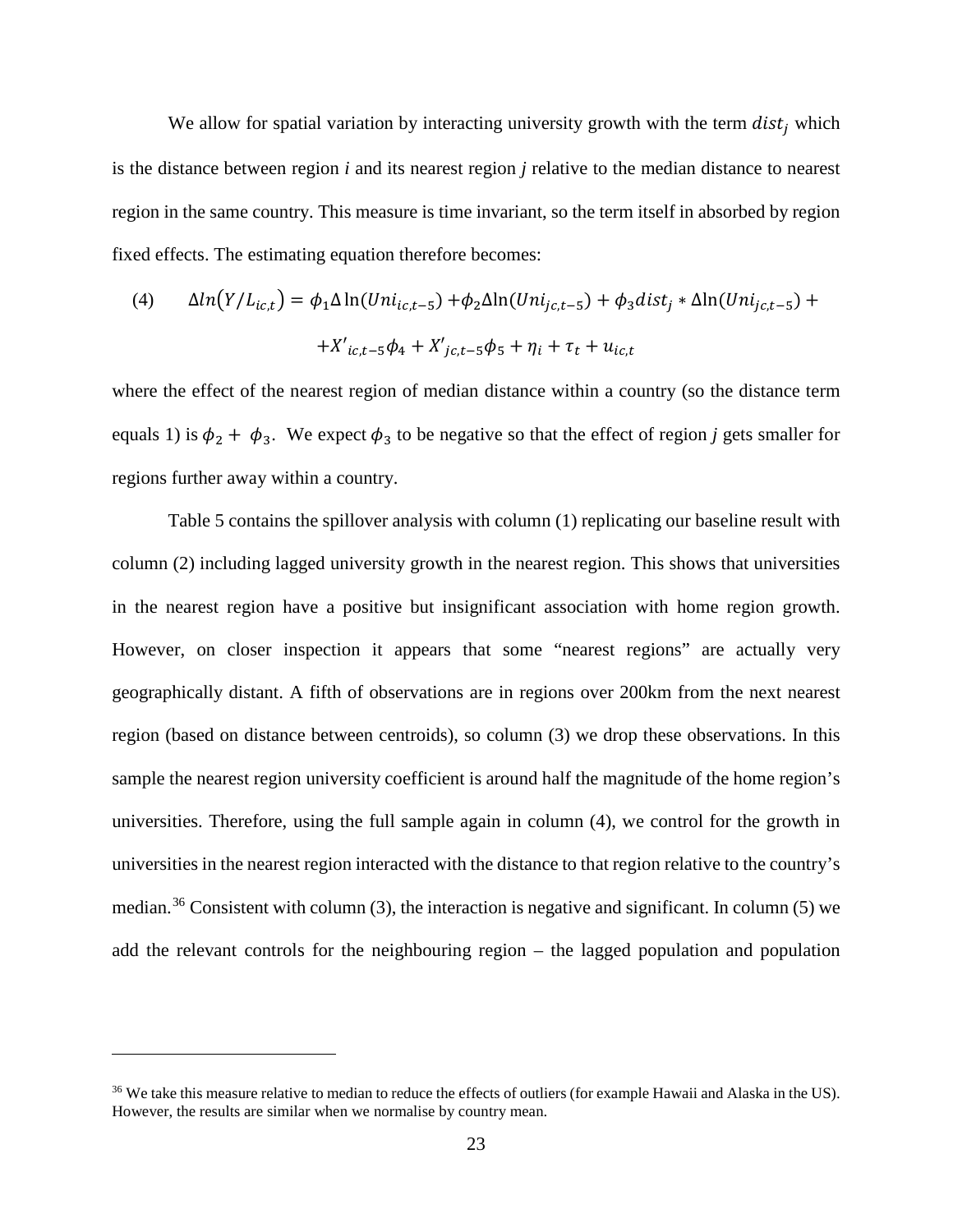growth (which should also control for a demand shock in the neighbouring region in the previous period). These have little effect on our coefficients or their significance.

Finally, we look at the effects of university growth in all other regions (including nearest region) in the country on our home region. Column (6) adds the lagged growth in universities in all regions of a country, excluding the home region. Column (7) also adds the relevant controls (lagged population and population growth for the other regions). These effects are now larger than our main effect and again highly significant.<sup>[37](#page-24-0)</sup> The implication is that a  $10\%$  increase in universities in the rest of the country (which in most cases will represent a greater absolute increase than a 10% increase in home region universities) is associated with an increase in home region's GDP per capita of around 0.6 per cent.

Overall, this analysis suggests that universities not only affect the region in which they are built, but also their neighbours and that there does appear to be a spatial dimension to this, in the sense that geographically closer regions have stronger effects.

## **3.5 Magnitudes**

Using the coefficients in Table 5 we can estimate a country-wide effect of a university expansion on the typical region in our dataset. The average region has nearly 10 universities (see Table 1), and the average country has 20 regions (and therefore 200 universities). Increasing the universities in one region by 10% (from 10 to 11) is associated with a 0.4% uplift to its GDP per capita according to our main result. For each other region, this represents a 0.5% increase in universities in the rest of the country (a rise from 190 universities to 191). Multiplied by 6% (the coefficient on other regions in column (7) of Table 5), this implies an uplift to all other regions'

<span id="page-24-0"></span><sup>&</sup>lt;sup>37</sup> Standard errors in this analysis are clustered at the region level. Conservatively clustering at the country level does not affect significance in the nearest region analysis. The coefficients on growth in all other regions (columns (6) and (7)) remain significant at the 10% level.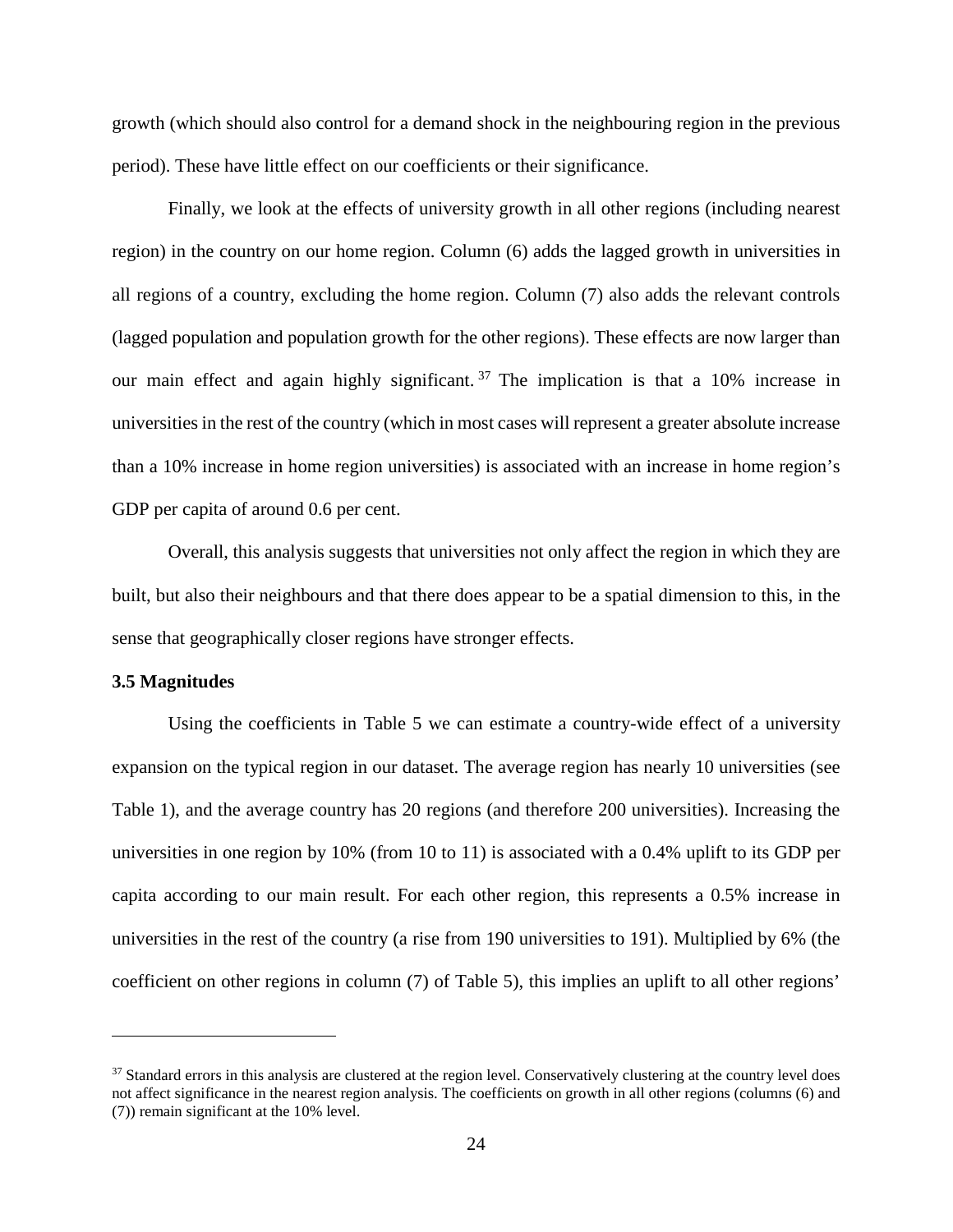GDP per capita of 0.03%. Assuming the regions in this hypothetical country are identical, the uplift to country-wide GDP per capita is simply the average of these effects: 0.05%.

As a sense check for this result, we collapse our regional dataset to the country level and run macro regressions of GDP per capita growth on lagged university growth. The coefficient on universities is 0.047 (but insignificant). According to these results, a 10% increase in universities at the country level would be associated with a 0.47% increase in GDP per capita. Therefore a 0.5% increase in universities at the country level (equivalent to our hypothetical expansion) would imply a 0.03% uplift – this is smaller (but in the same ballpark) as the 0.05% we calculate using the results from our better identified regional analysis.

While this seems like a significant amount of benefit, we also need to consider the costs of university expansion.<sup>[38](#page-25-0)</sup> Given that the costs of building and maintaining universities will vary widely by country, we choose to focus on a particular institutional setting for this calculation. In the UK in 2010, there were 171 universities across its 10 regions. As an experiment we add one university to each region, a total increase of 10 universities (6%) at the country level. Using similar steps as in our hypothetical country above (but taking into account the actual numbers of universities in each UK region in 2010), we calculate that the overall increase to GDP per capita (or GDP, assuming population is held constant) is around  $0.7\%$ .<sup>[39](#page-25-1)</sup> Applied to UK GDP in 2010

<span id="page-25-0"></span><sup>&</sup>lt;sup>38</sup> It is unlikely that these are controlled for in our regressions: a large portion of university financing tends to be at the national level, and costs are incurred on an ongoing basis (e.g. property rental or amortisation and staff salaries are incurred every year) and so would not be fully captured by the inclusion of lagged country GDP per capita as a covariate.

<span id="page-25-1"></span> $39$  For each of the ten regions in the UK in turn, we calculate the log difference implied by adding one university to that region's universities, and multiply this by 0.047 (the coefficient on university growth from Table 3 column (7)). We then calculate the log difference in the count of universities in all other regions, and raise home region GDP per capita by that multiplied by 0.06 (the coefficient on university growth in "other regions" from Table 5). We abstract from the 5 year lag in this calculation. We then add up the total uplifted GDP across regions, and divide by total population (assumed unchanged).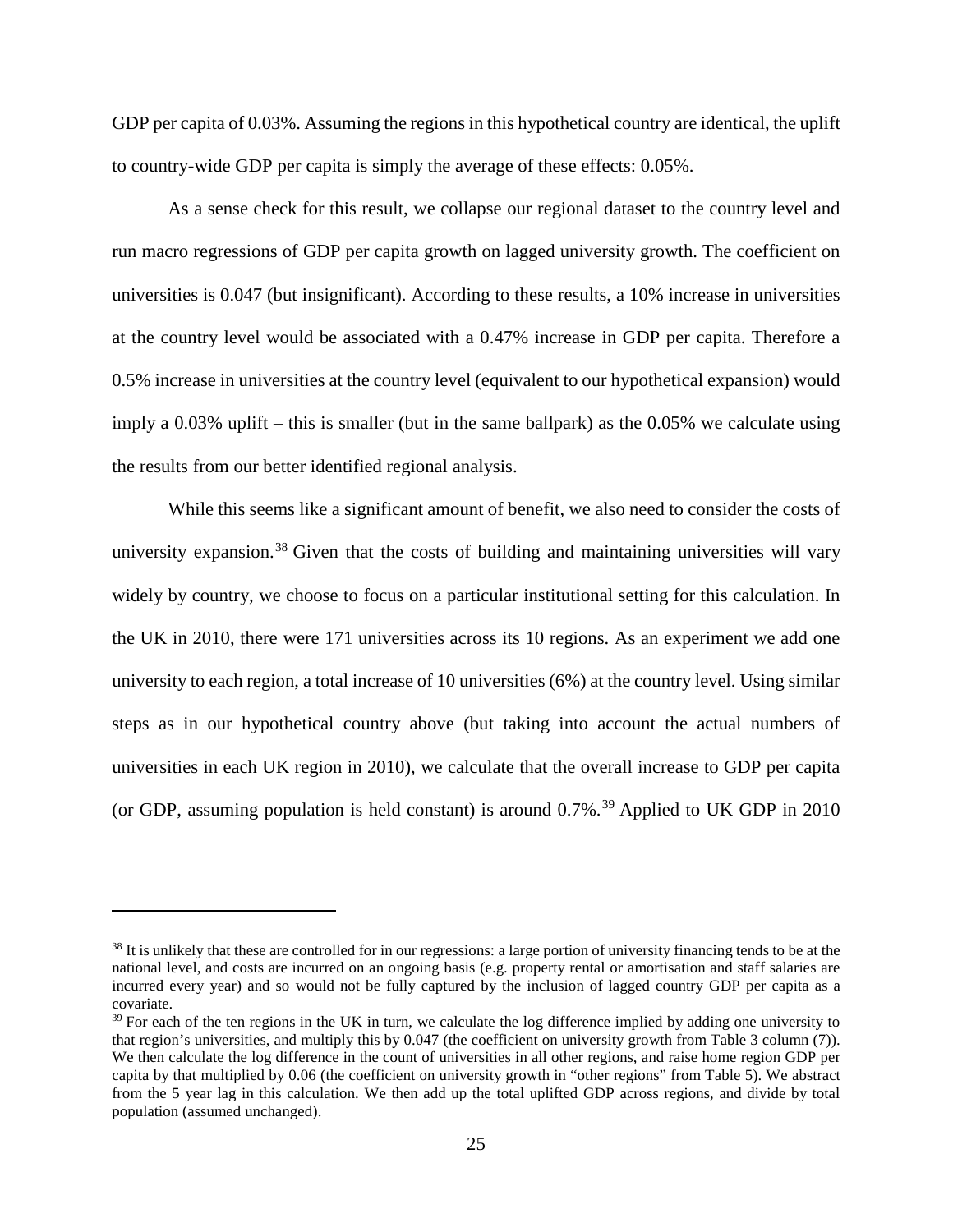$(£1,614)$  billion according to the ONS<sup>[40](#page-26-0)</sup>) this comes to just over £11 billion per year. A crude approximation of the annual costs associated with a university can be made based on university finance data: in 2009-2010 the average expenditure per institution in the UK was around  $\pounds160$ million.<sup>[41](#page-26-1)</sup> Multiplying this by the 10 universities in our experiment, the implied annual cost for the additional universities is £1.6bn, or 0.1% of GDP. So, in this example the potential benefits of university expansion appear far larger than the costs (0.7% vs. 0.1%).

While this calculation is highly simplified, it shows that there is a large margin between the potential benefits of university expansion implied by our regression results and likely costs. We note that the costs of setting up universities, and methods of university finance vary by country so we cannot generalise this result to other countries, nor make statements about the optimal number of universities in particular regions. Similar calculations for other countries could be made by delving into particular institutional settings.

#### **4. MECHANISMS**

Having established a robust association of GDP per capita with universities we now turn to trying to understand the mechanisms through which universities may affect growth.

#### **4.1 Human Capital**

<span id="page-26-1"></span><span id="page-26-0"></span><sup>40</sup> Series ABMI, Gross Domestic Product: chained volume measures: Seasonally adjusted £m, Base period 2012 <sup>41</sup> Data on university finance, by institution, can be found at the UK Higher Education Statistical Authority (HESA) website [\(https://www.hesa.ac.uk/index.php?option=com\\_content&view=article&id=1900&Itemid=634\)](https://www.hesa.ac.uk/index.php?option=com_content&view=article&id=1900&Itemid=634). Total expenditure in the year 2009/10 was nearly £26 billion across 163 institutions listed in HESA, implying around £160 million per institution. University expenditure contains staff costs, other operating expenses, depreciation, interest and other finance costs. We checked if this figure has been relatively stable over time, finding that by 2013-14, average expenditure was £180 million. At this higher amount, the implied costs of our expansion rise to 0.11% of GDP. Note that the number of institutions present in 2010 was 171. The majority of institutions in WHED correspond to those listed in HESA, but there are a small number of discrepancies due to differences in the classifications of some institutes or colleges between the two listings. This does not matter for our purposes, as are simply using the HESA data to calculate the average expenditure of a typical university.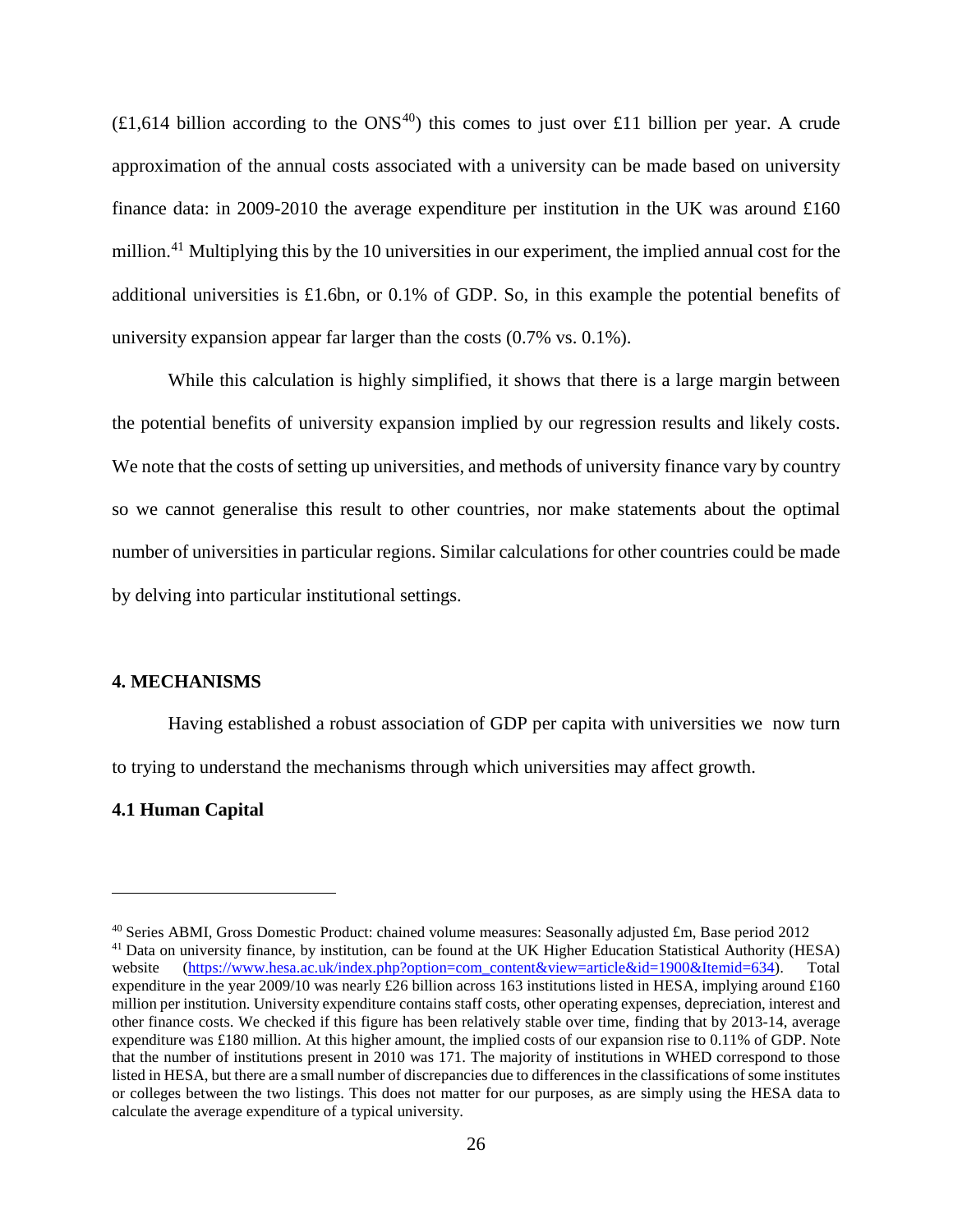We add measures of growth in human capital to our baseline regressions to see how this influences the university coefficient. In Table 6 we consider the relationship between universities and college share. Column (1) replicates the core result from Table 3 column (7), and column (2) shows the same specfication on the reduced sample where college share is non-missing, for which the university coefficient is a bit larger at 0.08. Column (3) adds the lagged growth in college share which in itself is highly significant, and reduces the university coefficient slightly from 0.084 to 0.080. Column (4) uses contemporaneous growth in college share and column (5) adds in the lagged college share which reduces the coefficient to 0.078. This represents a reduction in the university coefficient of 8% compared with column (2). In column (6) we include also the level with both lags, with little change in the university coefficient. In column (7) we look at the raw correlation between contemporaneous growth and the lagged growth in universities (with only country fixed effects as controls), and find it to be relatively small but highly significant. Adding all the other controls dampens this relationship further and this small effect of university growth on college share is what explains the fact that adding in growth in human capital causes only a small reduction in the coefficient on universities. This analysis suggests that a 1% rise in the number of universities gives rise to around a 0.4 percentage point rise in the college share.<sup>[42](#page-27-0)</sup>

#### **4.2 Innovation**

 $\overline{a}$ 

The best available measure of innovation output available consistently at the regional level over time is patents, although unfortunately patents with locational information are not available for our entire sample of countries and years. We consider the effects of adding the growth in

<span id="page-27-0"></span> $42$  Table A9 in the Appendix uses another measure of human capital: years of education, which is available for a larger sample of countries and years. The qualitative results are similar. Appendix A2.2 gives some simple simulations showing that the magnitude of effect of universities on human capital is consistent with the variation we are using in the data.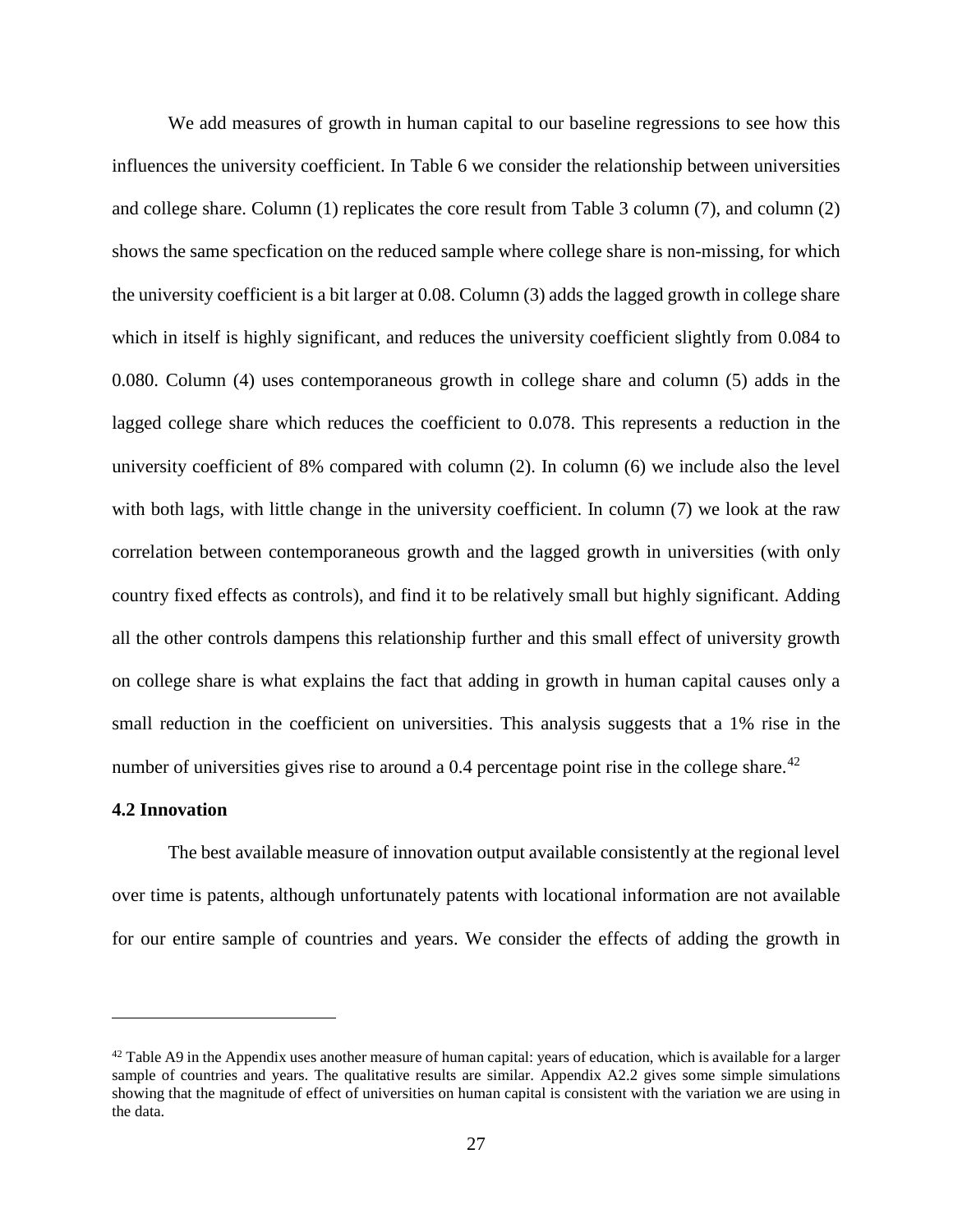cumulative patent stocks [43](#page-28-0) to our regressions, using patents filed at the European Patent Office which are available for over 38 of our countries between 1975 and 2010 (Table 7). Column (1) runs the core regression for the this sample of countries, and over the time period that we have patents data. Column (2) then includes the contemporaneous change in patents stock (allowing five years for the university growth to have an effect), which reduces the coefficient on university growth from 0.016 to 0.013 (a reduction of nearly 20 per cent). Patents themselves have a positive and significant association with GDP per capita growth: A 10% increase in the patent stock is associated with 0.5% higher per capita GDP. Column (3) considers the raw correlation between lagged university growth and current patent stock growth (including only year dummies), and shows it is positive but not significant. Column (4) then adds the standard controls with little effect.

This analysis provides tentative evidence that innovation is part of the story of why universities have an economic impact, though not the entire story. This may be because the effect of newer universities on patents takes a while to accumulate.

### **4.3 Institutions and Democracy**

The use of country fixed effects throughout our analysis should rule out the possibility that the effects of universities simply reflect different (time invariant) institutions, since these tend to differ mainly at the country level. We have shown that the results survive the inclusion of countryyear fixed effects in the robustness, this would capture country specific changes in institutions or changes in government. To the extent that time invariant institutions vary within countries, say at the US state level, our regional fixed effects analysis should address this.

<span id="page-28-0"></span><sup>&</sup>lt;sup>43</sup> Patent stocks are calculated with an assumed depreciation rate of 15%. Initial patent stocks are calculated by dividing the first observed patent flow for a region by the depreciation rate plus the average growth rate in patents flow over the sample period for that region. Results are not sensitive to alternative depreciation assumptions.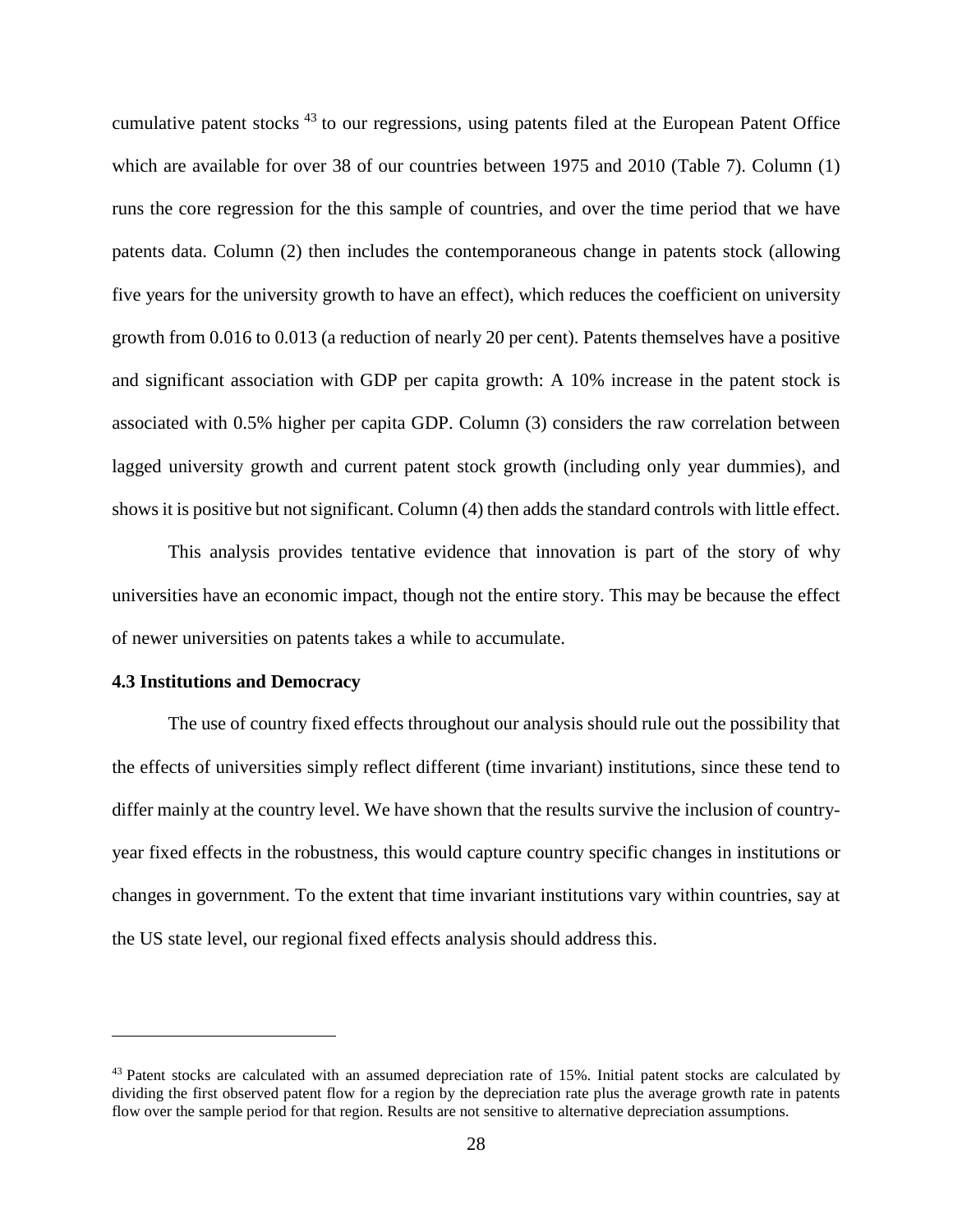Institutions do vary over time, however, and it is possible that universities contribute to this. There is a positive and significant correlation between country level democratic institutions (as proxied by Polity scores<sup>[44](#page-29-0)</sup>) and universities. This correlation also exists when we consider the 1960-2000 change in universities and polity scores (see the online Appendix for more discussion). To our knowledge, a time series of data on regional institutions over our sample period is not available, but we can explore the relationships between perceptions of democracy, as obtained from the "World Values Survey" and lagged university presence in the cross section. Our measure is a categorical variable which gives the approval of a democratic system for governing one's own country, as this is more widely available across survey waves compared with other questions on democracy. [45](#page-29-1) We note however, that the experience in one's own country (for example, if corruption prevents democracy operating effectively) may affect this judgement. Therefore, in the robustness we test whether results hold for a another more general survey question<sup>[46](#page-29-2)</sup> (available for fewer survey waves). World Values Survey data begins in the 1980s and we pool data into a cross section due to insufficient observations in some region–year cells to generate reliable variation over time.

Table 8 shows the results of these regressions.<sup>[47](#page-29-3)</sup> We start with a simple correlation between our measure of university density lagged by 15 years from the survey year, controlling for country

<span id="page-29-0"></span><sup>&</sup>lt;sup>44</sup> Polity scores were sourced from the Policy IV project [\(http://www.systemicpeace.org/inscrdata.html\)](http://www.systemicpeace.org/inscrdata.html), the polity2 variable is used as this is more suited for time series analysis.

<span id="page-29-1"></span> $45$  Specifically, the question asks respondents to say whether having a democratic political system is a (1) very good, (2) fairly good, (3) fairly bad, (4) bad way of governing their country. The scale is reversed for our estimation so that a higher score reflects higher approval.

<span id="page-29-2"></span> $46$  This question asks respondents if they (1) agree strongly, (2) agree, (3) disagree or (4) strongly disagree whit this statement "Democracy may have problems but is better than any other form of government". Again, the scale is reversed for our estimation so that a higher score reflects higher approval.

<span id="page-29-3"></span> $47$  This analysis is carried out on 58 of the 78 countries in our core sample, where World Values Survey data are available. World Values Survey data are available for Nigeria which is in our core sample, but it was not possible to map the regions to the regions used in WHED due to the fact that both sources used very aggregated but different regions.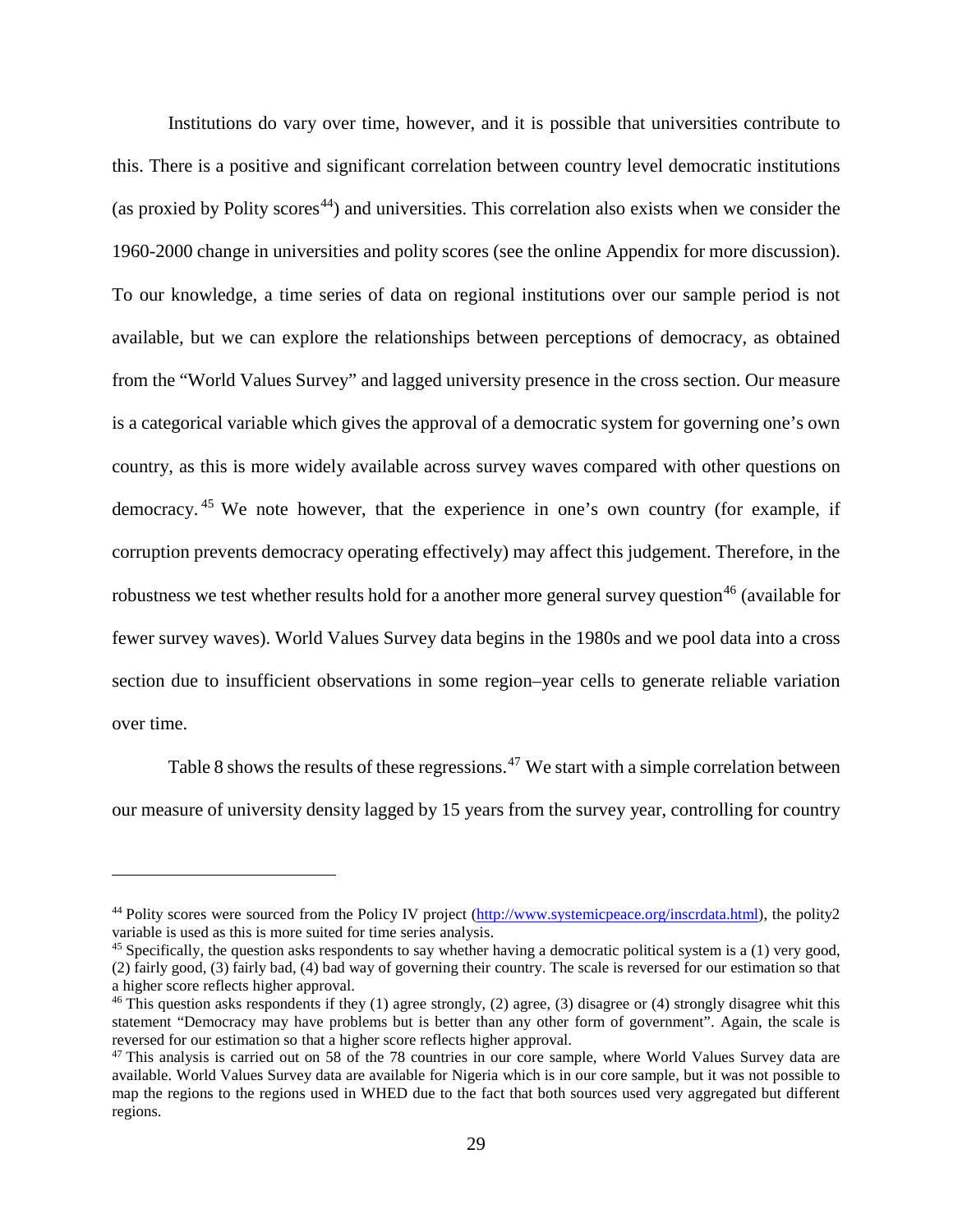and year fixed effects (column  $(1)$ ).<sup>[48](#page-30-0)</sup> This shows that there is a highly significant association between university presence in a region and approval of a democratic system. The relationship is robust to including a host of individual demographic characteristics (column (2)) and education (column (3)). The result that one's own education is positively related to approval of democracy is consistent with Chong and Gradstein (2009). But the result that local universities matter over and above an individual's education suggests that they may be a mechanism whereby democratic ideals spillover from those who have had direct contact with universities, or there is some kind of direct diffusion of ideas from universities into their surrounding regions. [49](#page-30-1) Column (4) adds our standard geographic controls. While data constraints mean it is not possible to account for any potential impact of this type of mechanism on growth, this analysis suggests that institutions could be part of the story, albeit on a longer term basis.

#### **4.4 Demand**

Could our results simply be driven by a mechanical impact of universities on regional GDP? Students and staff in a university consume more goods and services. Including changes in population in our regressions (lagged, and contemporaneous) should have largely controlled for the possibility that universities simply contribute to growth through a mechanical demand channel associated with people coming into the region. Moreover, showing that our university coefficient remains significant after including changes in human capital (see Table 6) should also address the concern that the effects are simply driven by higher earners entering the region.

<span id="page-30-0"></span><sup>&</sup>lt;sup>48</sup> We explored different lag structures, and found that it takes time for universities to affect perceptions (see column (3) in Table A10 which shows a smaller positive, but insignificant effect of five year lagged university density on democratic approval). By contrast, on the full sample of countries there appear to be no effects for longer lags. When we consider the sub-sample of OECD countries where the results are stronger we see that the effects are similar in magnitude and significance for the 30 year lag.

<span id="page-30-1"></span> $49$  Further supporting this, we find that the result survives dropping students and graduates from the regression entirely (see Table A10 for more robustness tests and further discussion).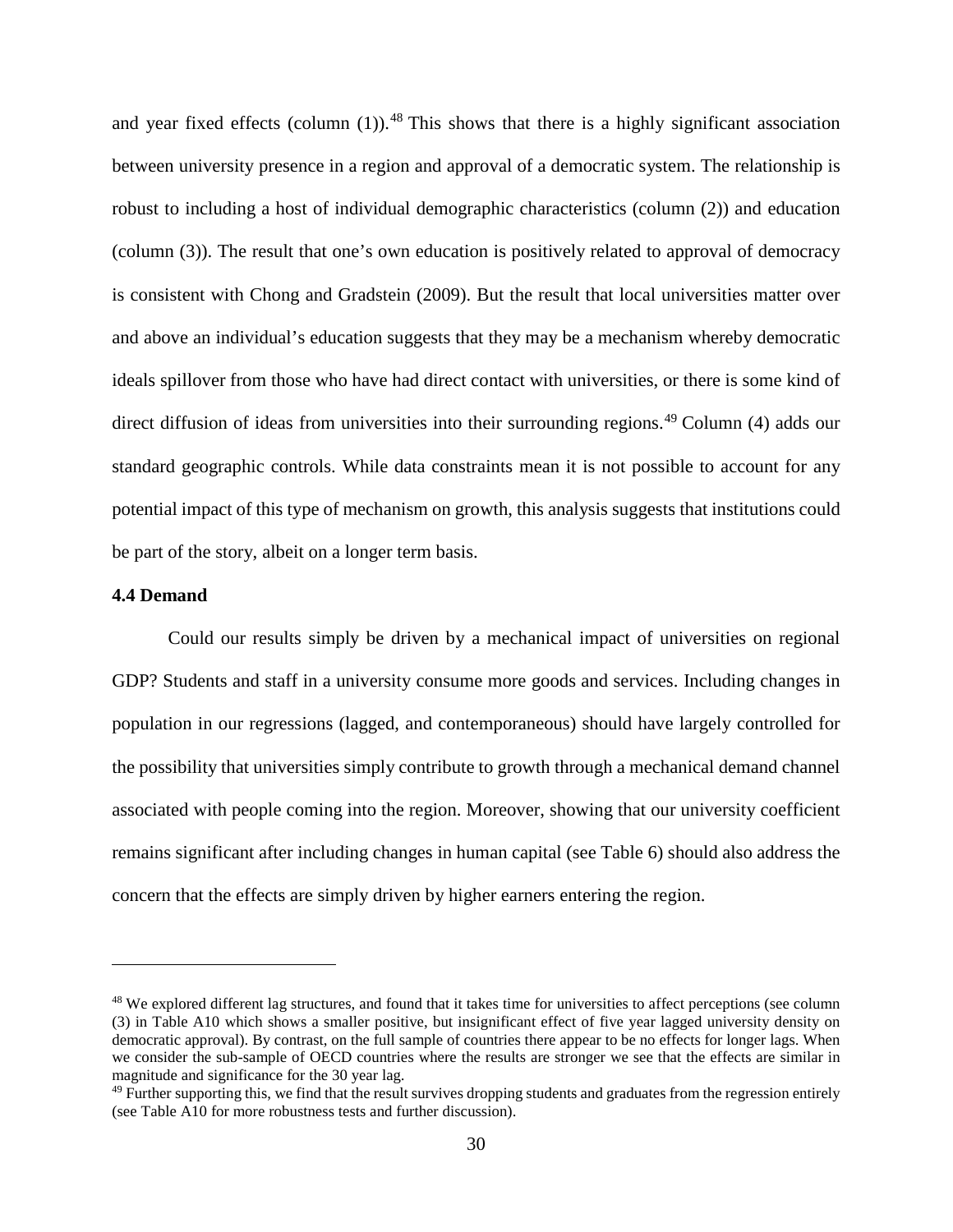To the extent that university finance comes from inside the same region, there should be no mechanical demand effect as this should already be netted off. For example, in the US, states have historically provided more assistance to tertiary institutions and students: 65 per cent more on average than the federal government over the period 1987 to 2012, though now the share is more equal.<sup>[50](#page-31-0)</sup> But if university finance comes from outside the region this could also result in higher GDP per capita as the university purchases goods and services within the region (including paying salaries to staff and support services).

We think it unlikely that the regressions are merely capturing this type of effect. The initial shock to region GDP associated with the new university is likely to occur in the year it is founded (when transfers begin, and include capital and set up costs), and the level effect should be captured by lagged regional GDP which we control for in the regressions. Ongoing transfers may rise incrementally over the years as the university increases its size and scope, but we might expect the largest effect on growth would be in the initial years rather than in the subsequent five year period. Furthermore, the evidence of university spillovers from other regions (Table 5) also suggests demand is not the main mechanism.

Notwithstanding these arguments, we carry out a simple calculation to show that even under very generous assumptions, direct effects are unlikely to explain a large portion of our results. We use the hypothetical experiment of a new university of 8,500 students and 850 staff opening in the average region of our dataset. We estimate the effects of the transfer into the region

<span id="page-31-0"></span><sup>&</sup>lt;sup>50</sup> This difference has narrowed in recent years as state spending declined since the financial crisis, and federal investments grew sharply. Today the total expenditure is similar, though spending categories differ: state funding focuses more on general running expenditure and federal funding on research and student grants. For detail, see an analysis of federal and state funding of higher education in the US by Pew Charitable Trusts, http://www.pewtrusts.org/en/research-and-analysis/issue-briefs/2015/06/federal-and-state-funding-of-highereducation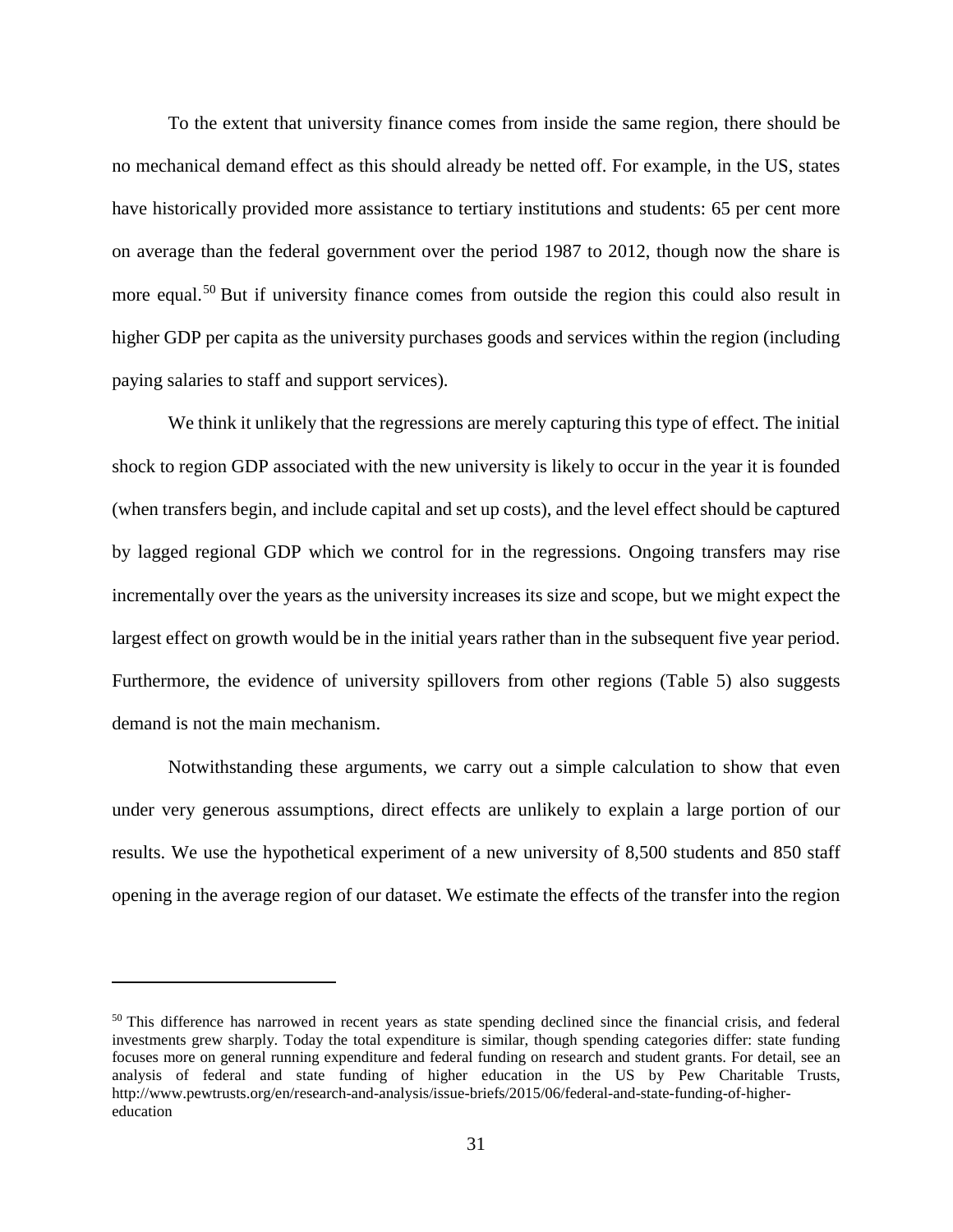assuming that all the costs of our new university are met from sources outside the region, and that these are spent within the region. We assume that the average cost per student is \$10,000, and therefore the cost for a university of 8,500 students is \$85 million. With a university of constant size, building up year-group enrolments over four years, there would be no effect in the following five year period. If we assume total enrolments grow by 5% per year, we can explain around 15% of the regression coefficient on universities.<sup>[51](#page-32-0)</sup>

#### **4.5 Summary on Mechanisms**

In summary, it appears some of the effects of university growth on GDP growth work via human capital and innovation channels, though the effects of these are small in magnitude. In addition, universities may affect views on democracy but this appears to be on a longer term basis. We have shown that the university coefficient is not merely driven by demand effects.

## **5. CONCLUSIONS**

This paper presents a new dataset on universities in nearly 1,500 regions in 78 countries since 1950. We have found robust evidence that increases in university presence are positively associated with faster subsequent economic growth. A 10% increase in the number of universities is associated with over 0.4% higher GDP per capita in a region. This is even after controlling for regional fixed effects, regional trends and a host of other confounding influences. The benefit of universities does not appear to be confined to the region where they are built but spills over to neighbouring regions, having the strongest effects on those that are geographically closest. Using these results, we estimate that the economic benefits of university expansion are likely to exceed their costs.

<span id="page-32-0"></span><sup>&</sup>lt;sup>51</sup> For further detail, see Appendix A2.2.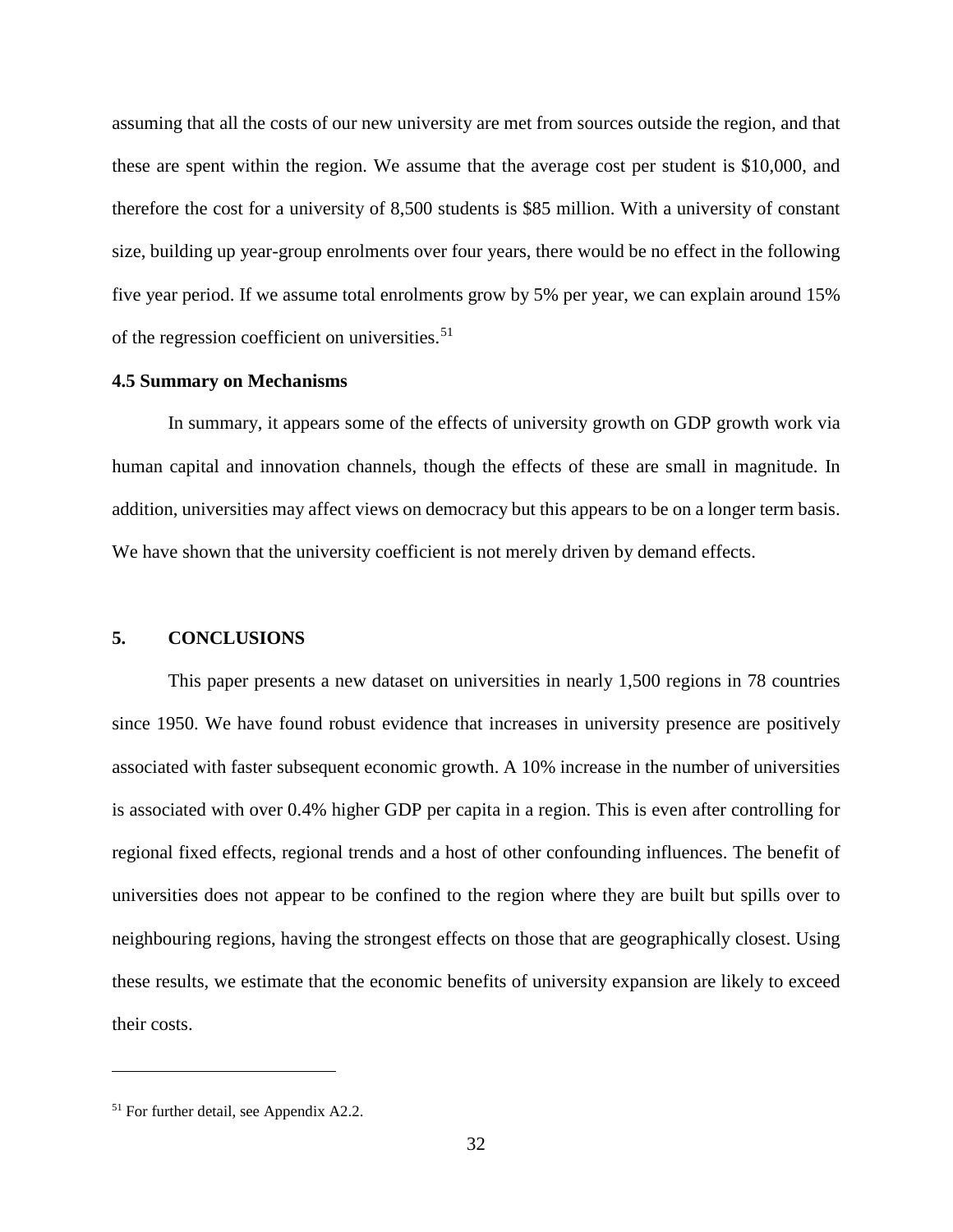Our estimates use sub-national time series variation and imply smaller effects of universities on GDP than would be suggested from cross sectional relationships. But we believe our effects underestimate the long-run effect of universities through building the stock of human and intellectual capital which are hard to fully tease out using the panel data available to us. We reiterate that the coefficients on universities are conditional correlations as we do not have compelling instrumental variables to establish causality. Nevertheless, in our view the empirical evidence here does suggest some effect of universities on growth.

Understanding the mechanisms through which the university effects works is an important area to investigate further. We find a role for innovation and human capital supply although these appear to be small in magnitude, and show that the university effects do not appear to be driven by demand or transfers into a region. Better data on the flow of business-university linkages, movements of personnel and other collaborations would help in unravelling the underlying mechanisms. In addition, focusing on the relationships between universities and local economic performance in individual countries where better causal designs and richer university data is available would be a valuable extension.

We provide suggestive evidence that universities play a role in promoting democracy, and that this operates over and above their effect as human capital producers. Exploring the extent to which this may account for part of the growth effect is another important area for future research.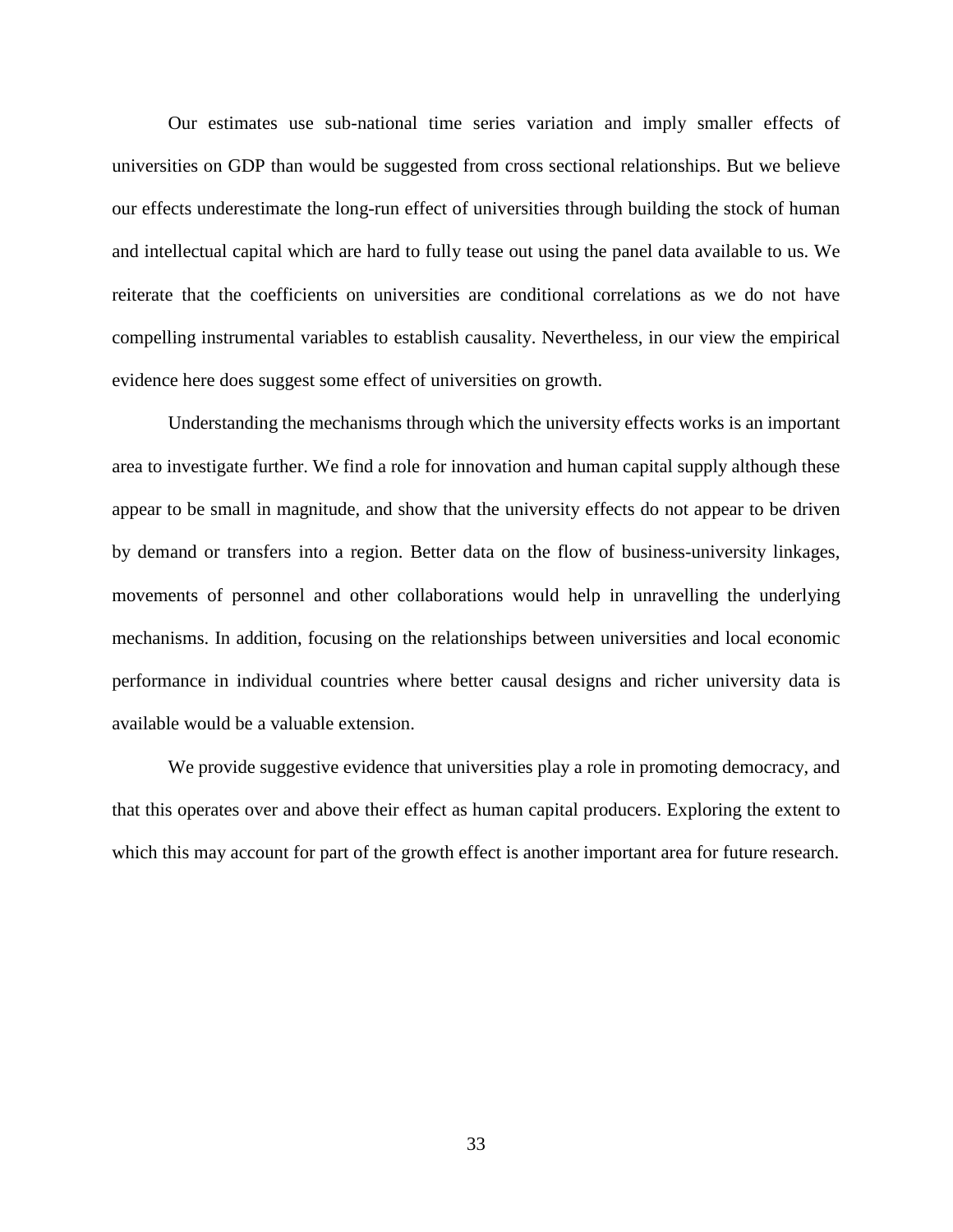#### **REFERENCES**

- [Abadie,](https://arxiv.org/search?searchtype=author&query=Abadie%2C+A) A., [S. Athey,](https://arxiv.org/search?searchtype=author&query=Athey%2C+S) [G. Imbens](https://arxiv.org/search?searchtype=author&query=Imbens%2C+G) and [J. Wooldridge](https://arxiv.org/search?searchtype=author&query=Wooldridge%2C+J) (2017) "When Should You Adjust Standard Errors for Clustering?" MIT mimeo
- Abramovsky, L. and Simpson, H. (2011), 'Geographic proximity and firm–university innovation linkages: evidence from Great Britain', Journal of Economic Geography 11 (2011) pp. 949–977
- Acemoglu, D., Johnson, S. and Robinson, J.A. (2005a). 'Institutions as a Fundamental Cause of Development', in (P. Aghion and S, Durlauf eds.) *Handbook of Economic Growth*, Amsterdam; North-Holland.
- Acemoglu, D., Johnson, S., Robinson, J.A., and Yared, P. (2005b). 'From education to democracy?', *American Economic Review*, 95(2) 44-49.
- Acemoglu, D., Naidu, S., Restrepo, P. and Robinson, J.A. (2014). 'Democracy does cause growth', NBER Working Paper No 20004
- Aghion, P., Boustan, L., Hoxby, C. and Vandenbussche, J. (2009). 'The Causal Impact of Education on Economic Growth: Evidence from U.S.', Harvard University working paper
- Aghion, P., Meghir, C. and Vandenbussche, J. (2006). ['Growth, Distance to Frontier and](http://econpapers.repec.org/RePEc:cpr:ceprdp:4860)  [Composition of Human Capital'](http://econpapers.repec.org/RePEc:cpr:ceprdp:4860), *Journal of Economic Growth*, 11(2): 97-127
- Andrews, S.. 2017. "The Role of Universities in Local Invention: Evidence from the Establishment of U.S. Colleges." Job Market Paper.
- Anselin L., A. Varga and Z. Acs (1997) "Local geographic spillovers between university research and high technology innovations," *Journal of Urban Economics*, 42.
- Bairoch, P. (1982), 'International industrialisation levels from 1750 to 1980', *The Journal of European History*, 2, pp. 269-333.
- Baldwin, R. (2012). 'Global Supply Chains: Why they emerged, why they matter, and where are they going?', CEPR Discussion Paper No.9103
- Barr, N. (2014). 'Shaping higher education, 50 years after Robbins', LSE
- Barro, R.J. (1991). 'Economic Growth in a Cross Section of Countries', *Quarterly Journal of Economics*, Vol. 106, No. 2, pp. 407-443.
- Barro, R.J. (1999). 'Determinants of democracy', *Journal of Political Economy*, 107, 158–183.
- Barro, R.J. (2012). 'Convergence and Modernization Revisited', NBER Working Paper No. 18295.
- Becker, G.S., (1964). 'Human Capital: A Theoretical and Empirical Analysis, with Special Reference to Education,' University of Illinois
- Belenzon, S. and Schankerman, M. (2013). 'Spreading the word: geography, policy and knowledge spillovers', *Review of Economics and Statistics*, 95 (3). pp. 884-903.
- Beloff, M. (1968). 'The Plate Glass Universities', *Martin Secker and Warburg Limited*
- Bils, M. and Klenow, P. (2000). 'Does Schooling Cause Growth?', *American Economic Review*, 90, 1160-1183
- Bloom, N., Sadun, R. and Van Reenen, J. (2017). 'Management as a Technology', Centre for Economic Performance Discussion Paper 1433
- Bloom, N., Lemos, R., Sadun, R. and Van Reenen, J. (2017) "Healthy Business? Managerial Education and Management in Healthcare" Centre for Economic Performance Discussion Paper 1500
- Breton, Theodore R., and Breton, Andrew S., 2016, "Education and Growth: Where All the Education Went," SSRN working paper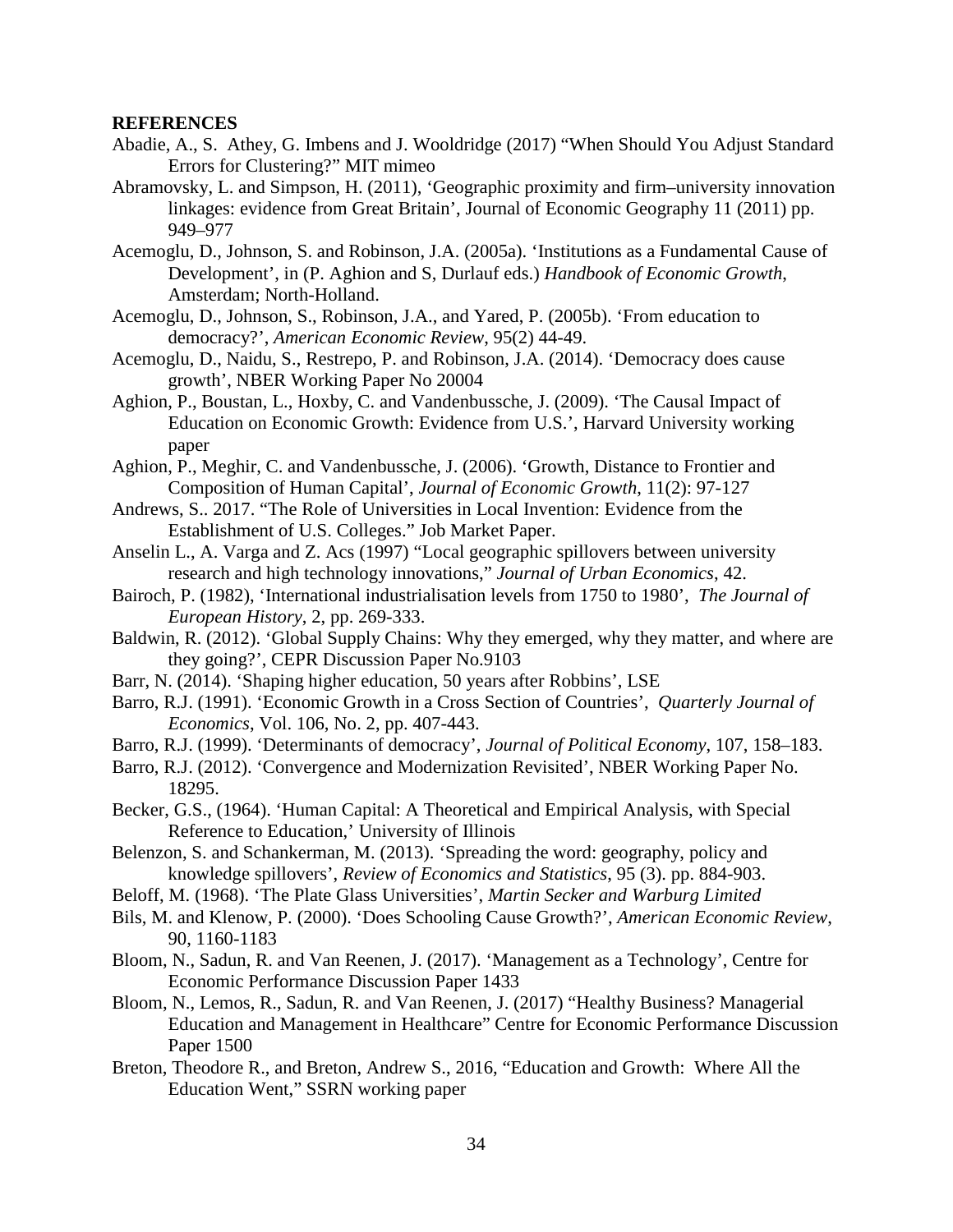Cantoni, D. and Yuchtman, N. (2014). 'Medieval universities, legal institutions, and the Commercial Revolution', *The Quarterly Journal of Economics*, 823–887.

- Card, D. (2001). 'Estimating the Return to Schooling: Progress on Some Persistent Econometric Problems', *Econometrica*, 69(5), 1127-60
- Caselli, F. (2005). 'Accounting for Cross-Country Income Differences', in (P. Aghion and S. Durlauf eds.) *Handbook of Economic Growth I*, 1(9) 679-741 Amsterdam: Elsevier.
- Chong, A., and Gradstein, M. (2009). 'Education and Democratic Preferences', Inter-American Development Bank, Research Department Working Papers; 684
- Cohen, D. and Soto, M. (2007). 'Growth and Human Capital: Good Data, Good Results', *Journal of Economics Growth*, 12(1) 51–76.
- Dahrendorf, R. (1965). *Bildung ist Bürgerrecht:* Nannen Verlag
- de La Fuente, A., and Domenech, R. (2006). 'Human Capital in Growth Regressions: How Much Difference Does Data Quality Make?', *Journal of the European Economics Association*, 4(1) 1–36.
- De Ridder-Symoens, H. and Rüegg, W. (1992). *A History of the University in Europe*, Cambridge University Press, 16 Oct 2003
- Dias, J. and E. Tebaldi (2012) "Institutions, human capital, and growth: The institutional mechanism," *Structural change and Economic Dynamics*, v23, 300-312
- Easterly, W., M. Kremer, L. Pritchett and L. Summers (1993): "Good Policy or Good Luck: Country Growth Performance and Temporary Shocks." *Journal of Monetary Economics*, 32(3), 459-83
- Feng, A. and Valero, A. (2017). 'Skill biased management: Evidence from Manufacturing firms', *Mimeo*
- Fischer, M. and A. Varga (2003), "Spatial knowledge spillovers and university research: evidence from Austria," *Annals of Regional Science*, 37, 303-22
- Gennaioli, N., La Porta, R., Lopez de Silanes, F. and Shleifer, A. (2014). 'Growth in Regions', *Journal of Economic Growth,* 19:259-309
- Gennaioli, N., La Porta, R., Lopez de Silanes, F. and Shleifer, A. (2013). 'Human Capital and Regional Development', *Quarterly Journal of Economics*, 128(1) 105-164
- Gerring, J., Bond, P., Barndt, W. and Moreno, C. (2005). 'Democracy and Growth: A Historical Perspective', *World Politics*, 57 (3), 323-64
- Glaeser, E.L., LaPorta, R., Lopez-de-Silanes, F., and Shleifer, A. (2004). 'Do institutions cause growth?', *Journal of Economic Growth*, 9, 271–303.
- Glaeser, E.L., and Lu, M. (2018). Human-Capital Externalities in China, NBER Working Paper No.24925, August 2018
- Goldin, C. and Katz, L. (2008). *The Race between Education and Technology*, Harvard: Harvard University Press
- Hall, R.E. and Jones, C.I. (1999). 'Why Do Some Countries Produce so Much More Output per Worker than Others?', *Quarterly Journal of Economics*, CXIV, 83-116.
- Hanushek, E.A. and Woessmann, L. (2009). 'Do Better Schools Lead to More Growth? Cognitive Skills, Economic Outcomes, and Causation', NBER Working Paper No. 14633
- Hausman, N., (2012). 'University Innovation, Local Economic Growth, and Entrepreneurship', US Census Bureau Centre for Economic Studies Paper No. CES-WP- 12-10.
- Helmers, C. and Rogers, M. (2015), 'The impact of university research on corporate patenting: evidence from UK universities', *Journal of Technology Transfer*, 40:1–24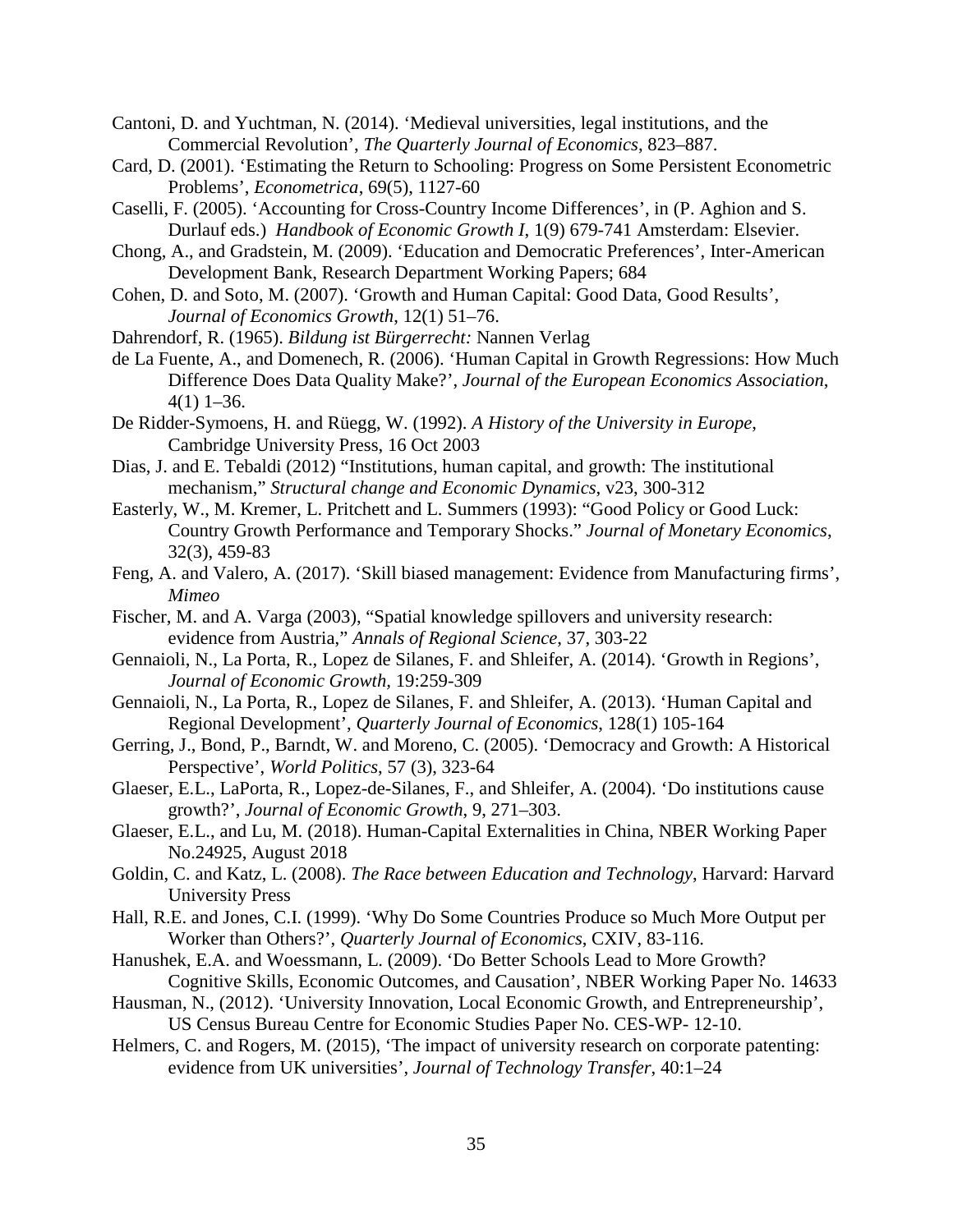- Hurwicz, L. (1950). 'Least-Squares Bias in Time Series', in Tjalling C. Koopmans, ed., *Statistical Inference in Dynamic Economic Models*, Wiley, New York.
- Jaffe, A.B. (1989). 'Real Effects of Academic Research', *American Economic Review*, 79(5), 957-70.
- Jaffe, A.B., Trajtenberg, M. and Henderson, R. (1993). 'Geographic Localization of Knowledge Spillovers As Evidenced By Patent Citations', *Quarterly Journal of Economics* 108, 577- 98.
- Jäeger, S. (2013). 'Labour market returns to higher education, Evidence from University Openings in Germany', MIT Mimeo
- Kantor, S. and Whalley, A. (2014). 'Knowledge spillovers from research universities: evidence from endowment value shocks', *Review of Economics and Statistics*, 96 (1) 171–188.
- Kantor, S. and Whalley, A. (2016). 'Research Proximity and Productivity: Long-Term Evidence from Agriculture', *Mimeo*.
- Mankiw, N.G., Romer, D. and Weil, D.N. (1992). 'A Contribution to the Empirics of Economic Growth', *The Quarterly Journal of Economics*, 107 (2) 407-437.
- Marconi, Gabriele, 2018, "Education as a Long-Term Investment: The Decisive Role of Age in the Education-Growth Relationship," *Kyklos*, v71, n1, 132-161
- Mokyr, J. (2002). *The Gifts of Athena: Historical Origins of the Knowledge Economy*, Princeton University Press
- Moretti, E., (2004a), "Worker's Education, Spillovers, and Productivity: Evidence from Plant-Level Production Functions," *American Economic Review*, 94, nº3, 656-690.
- Moretti, E., (2004b). 'Estimating the social return to higher education: evidence from longitudinal and repeated cross-sectional data', *Journal of Econometrics*, 121(1-2), 175- 212
- Nickell, S. (1981). 'Biases in Dynamic Models with Fixed Effects', *Econometrica,* 49 (5): 1417- 1426.
- Robbins, L. (1963). 'Higher Education', Report of the Committee appointed by the Prime Minister under the Chairmanship of Lord Robbins, London: HMSO
- Rüegg, W. (2010). *A History of the University in Europe: Volume 4, Universities since 1945*, Cambridge University Press
- Schofer, E. and Meyer, J.W. (2005). 'The Worldwide Expansion of Higher Education in the Twentieth Century', *American Sociological Review*, 70(6) 898-920
- Shattock, M. (2012). 'Making Policy in British Higher Education 1945–2011', Maidenhead: McGraw-Hill and Open University Press
- Sianesi, B. and Van Reenen, J. (2003) "Education and Economic Growth: A review of the literature" *Journal of Economic Surveys*, 17(2), 157-200
- Squicciarini, M. and Voigtländer, N. (2014). 'Human Capital and Industrialization: Evidence from the Age of Enlightenment', NBER Working Paper No. 20219
- Toivanen, O. and Väänänen, L. (2016). 'Education and Invention', *The Review of Economics and Statistics*, 98(2): 382–396
- Valero, A. (2018). 'The Local Economic Impact of Universities: Evidence from UK Firms', *mimeo*
- Watzinger, M., Treber, L. and Schnitzer, M.. (2018). 'Universities and Science-Based Innovation in the Private Sector', *mimeo*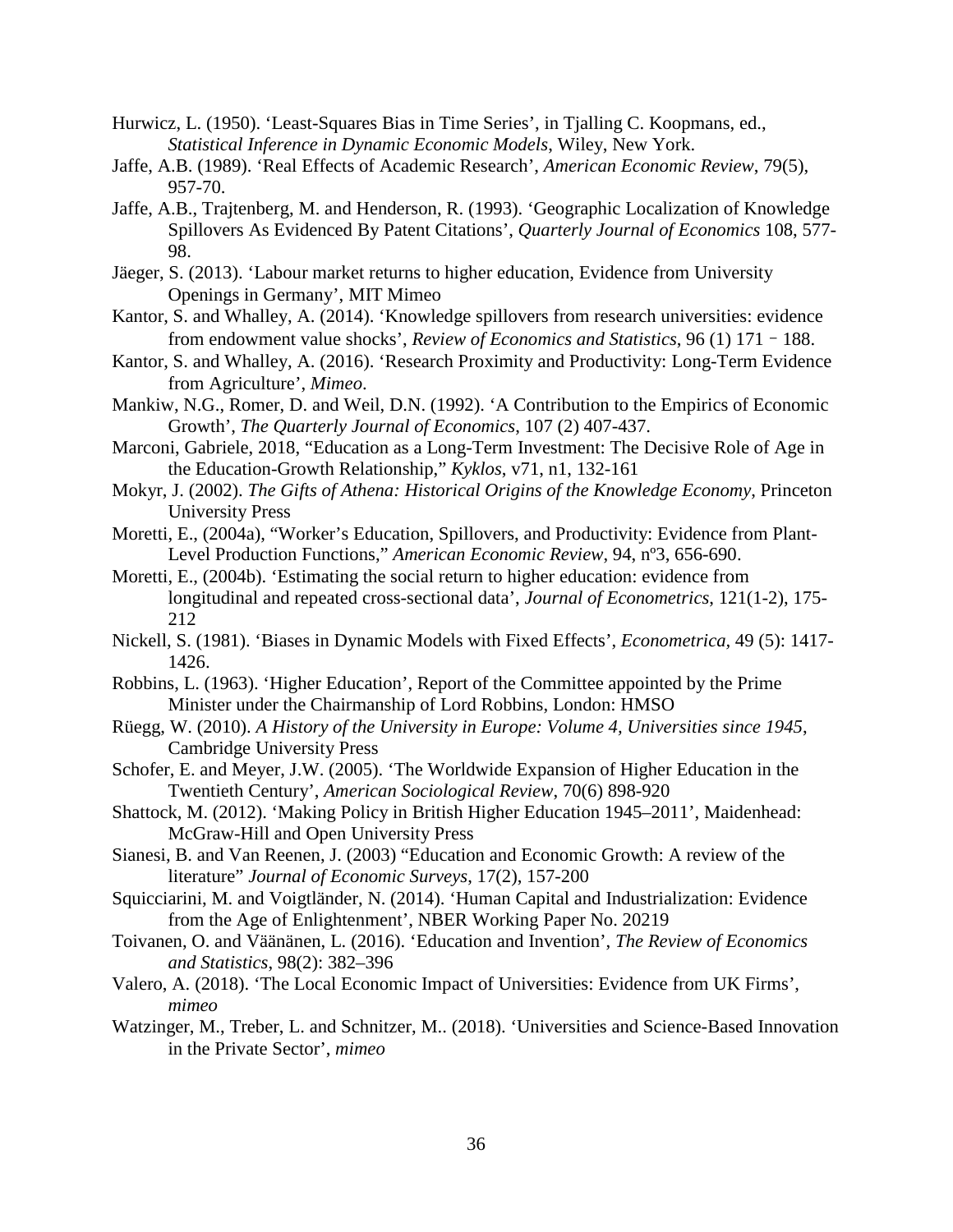|                                       | Mean      | S.D       | Min            | p50            | Max        | Obs   |
|---------------------------------------|-----------|-----------|----------------|----------------|------------|-------|
| Regional GDP per capita               | 13,055.75 | 11,958.30 | 262.15         | 8,463.02       | 105,648.25 | 8,128 |
| Growth in regional GDP per capita     | 0.02      | 0.03      | $-0.20$        | 0.02           | 0.30       | 8,128 |
| Country GDP per capita                | 14,094.16 | 11,525.30 | 690.66         | 9,157.66       | 64,198.29  | 8,128 |
| # universities                        | 9.60      | 23.71     | $\overline{0}$ | 2.00           | 461.00     | 8,128 |
| Growth in # universities              | 0.02      | 0.03      | $\Omega$       | 0.0            | 0.28       | 8,128 |
| Population (millions)                 | 2.78      | 7.97      | 0.01           | 1.01           | 196.00     | 8,128 |
| Growth in population                  | 0.01      | 0.02      | $-0.14$        | 0.01           | 0.25       | 8,128 |
| Latitude                              | 27.74     | 25.65     | $-54.33$       | 37.75          | 69.95      | 8,128 |
| Inverse distance to ocean             | 0.03      | 0.07      | $\overline{0}$ | 0.01           | 1.89       | 8,128 |
| Malaria index                         | 0.89      | 2.31      | $\mathbf{0}$   | 0.01           | 25.51      | 8,128 |
| log(oil and gas production) 1950-2010 | 1.72      | 2.86      | $\overline{0}$ | 0.00           | 12.05      | 8,128 |
| Dummy for capital in region           | 0.05      | 0.22      | $\overline{0}$ | $\overline{0}$ | 1.00       | 8,128 |
| Distance to nearest region ('000km)   | 0.14      | 0.19      | 0.01           | 0.08           | 2.79       | 8,128 |
| College share                         | 0.07      | 0.07      | 0.00           | 0.04           | 0.45       | 5,744 |
| Years of education                    | 7.37      | 3.08      | 0.39           | 7.42           | 13.76      | 6,640 |

## **Table 1: DESCRIPTIVE STATISTICS**

*Notes.* Each observation is region-year. *Source: WHED and Gennaioli et al. (2014) for regional economic data.*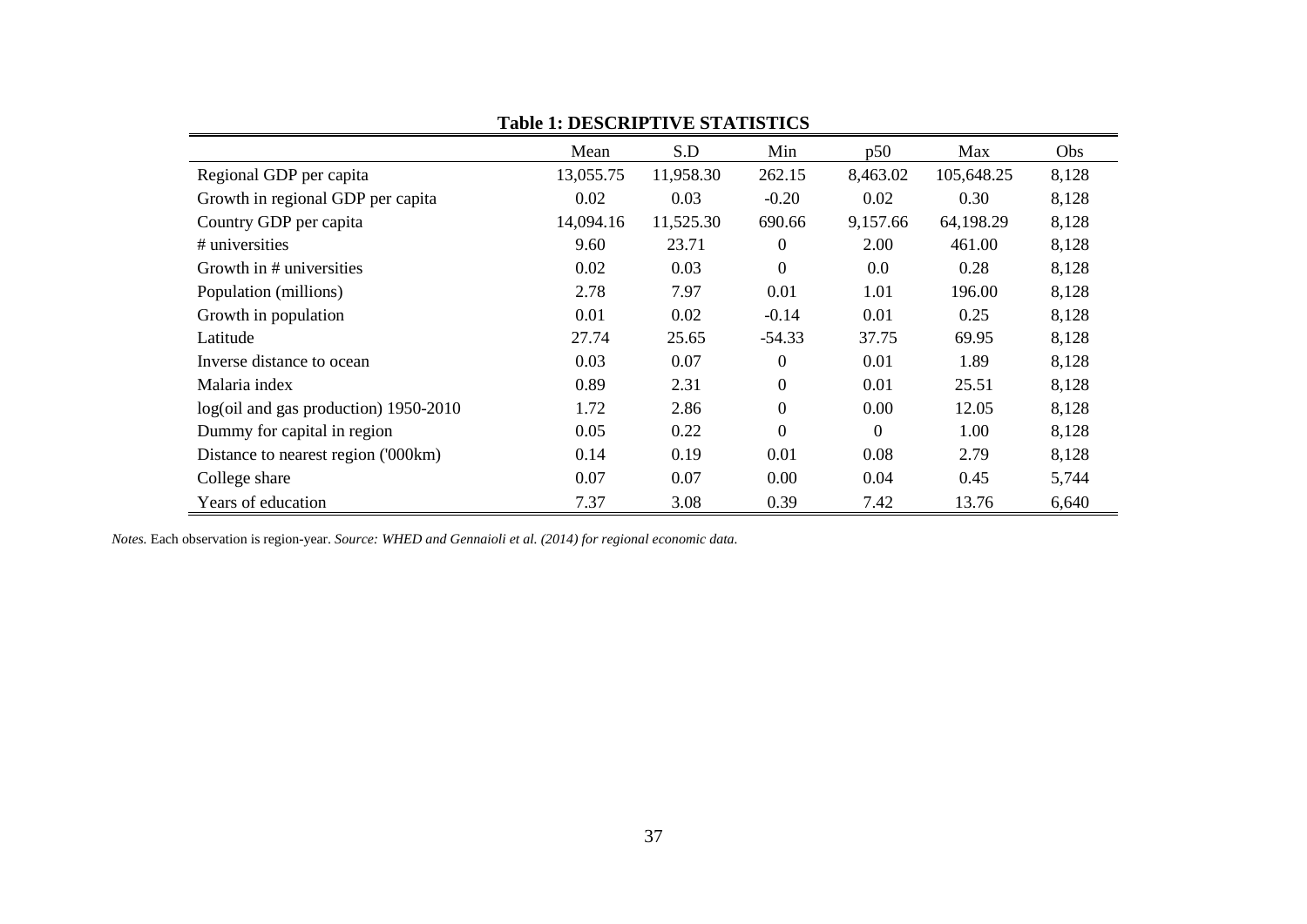|                                                |             |            |             | Table 2. CROSS-SECTIONAL REGRESSIONS |            |            |             |
|------------------------------------------------|-------------|------------|-------------|--------------------------------------|------------|------------|-------------|
| Dependent variable:<br>Regional GDP per capita | (1)         | (2)        | (3)         | (4)                                  | (5)        | (6)        | (7)         |
| $ln(\text{\# universities})$                   | $0.680***$  | $0.214***$ | $0.160***$  | $0.056***$                           | $0.164***$ | $0.074**$  | $0.056**$   |
|                                                | (0.124)     | (0.042)    | (0.039)     | (0.021)                              | (0.048)    | (0.031)    | (0.022)     |
| In(population)                                 | $-0.468***$ | $-0.105**$ | $-0.112***$ | $-0.069***$                          | $-0.100**$ | $-0.054*$  | $-0.123***$ |
|                                                | (0.100)     | (0.041)    | (0.033)     | (0.023)                              | (0.041)    | (0.027)    | (0.032)     |
| <b>Years of Education</b>                      |             |            |             | $0.292***$                           |            | $0.283***$ | $0.237***$  |
|                                                |             |            |             | (0.028)                              |            | (0.034)    | (0.040)     |
| In(EPO Patent "stock")                         |             |            |             |                                      |            |            | $0.081***$  |
|                                                |             |            |             |                                      |            |            | (0.018)     |
| <b>Observations</b>                            | 1213        | 1213       | 1182        | 1182                                 | 619        | 619        | 619         |
| # clusters                                     | 65          | 65         | 62          | 62                                   | 34         | 34         | 34          |
| country dummies                                | no          | yes        | yes         | yes                                  | yes        | yes        | yes         |
| region controls                                | no          | no         | yes         | yes                                  | yes        | yes        | yes         |

#### **Table 2: CROSS-SECTIONAL REGRESSIONS**

*Notes.* \*\*\* indicates significance at the 1% level, \*\* at the 5% level and \* at the 10% level. OLS estimates based on data in 2000. Standard errors clustered at the country level. Column (1) shows the relationship between universities and the natural log of GDP per capita, controlling for population. Column (2) includes country dummies. Column (3) includes regional controls (a dummy indicating whether the region contains a capital city, together with latitude, inverse distance to ocean, malaria ecology, log(oil and gas production) 1950-2010, these are not reported here). Column (4) includes years of education. Column  $(5)$  is the same specification as column (3) but restricts the sample to the regions for which OECD REGPAT patents are available. Column (6) includes years of education, and column (7) includes the natural log of the regional patent "stock". We add one to the number of universities and to patents before taking logs.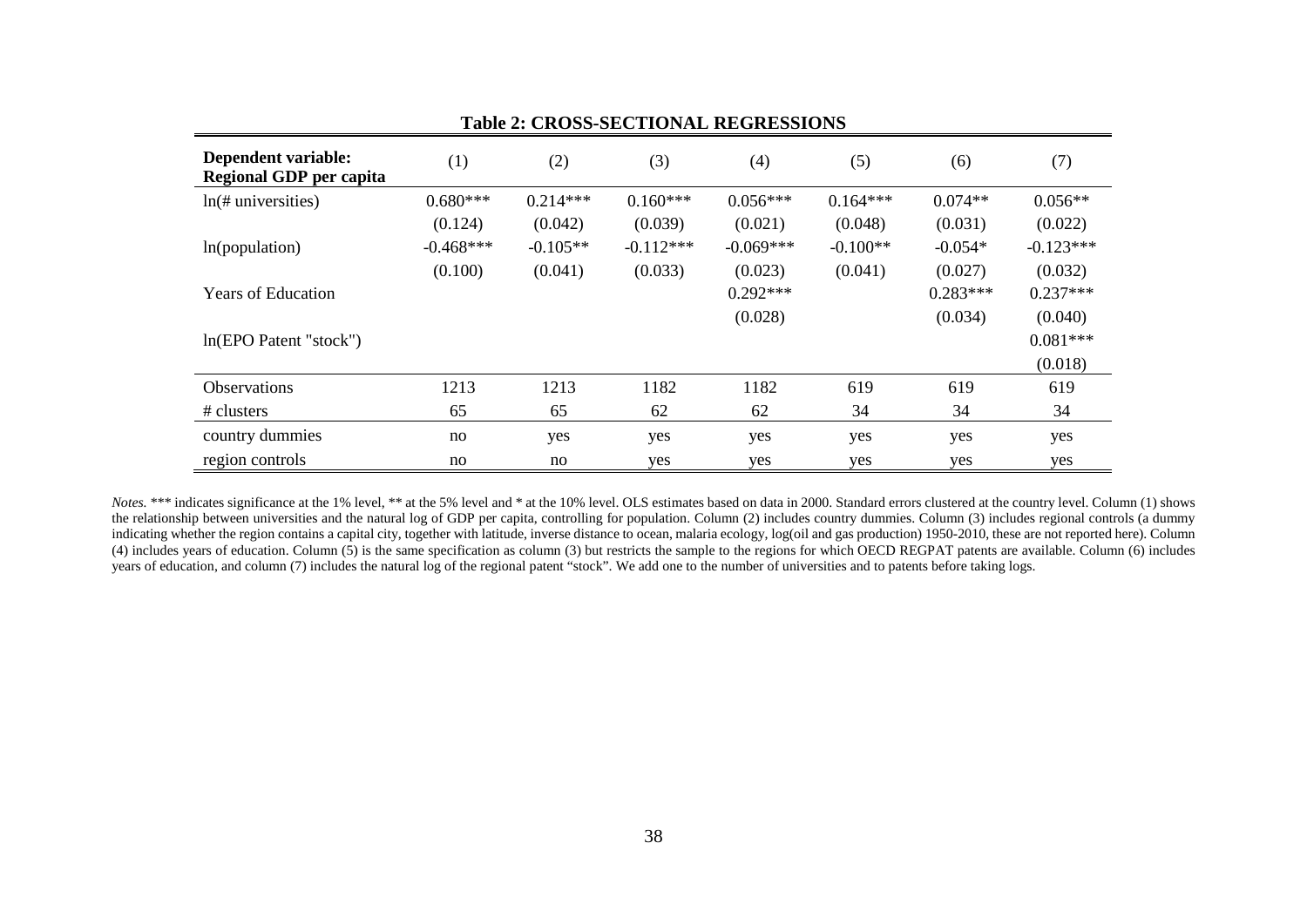| Dependent variable:<br><b>Regional Growth of GDP per capita</b> | (1)        | (2)            | (3)            | (4)            | (5)            | (6)         | (7)            | (8)         | (9)         |
|-----------------------------------------------------------------|------------|----------------|----------------|----------------|----------------|-------------|----------------|-------------|-------------|
| Lagged growth in #universities                                  | $0.047***$ | $0.036***$     | $0.040***$     | $0.046***$     | $0.044***$     | $0.045***$  | $0.047***$     | $0.047***$  | $0.023**$   |
|                                                                 | (0.010)    | (0.010)        | (0.011)        | (0.011)        | (0.010)        | (0.011)     | (0.011)        | (0.016)     | (0.010)     |
| Lagged level of regional GDP per capita                         |            |                |                | $-0.015***$    | $-0.013***$    | $-0.058***$ | $-0.078***$    | $-0.078***$ | $-0.077***$ |
|                                                                 |            |                |                | (0.001)        | (0.001)        | (0.003)     | (0.005)        | (0.007)     | (0.005)     |
| Lagged level of country GDP per capita                          |            |                |                |                | $-0.021***$    |             | $0.038***$     | $0.038**$   |             |
|                                                                 |            |                |                |                | (0.004)        |             | (0.006)        | (0.018)     |             |
| Lagged level of population /100                                 |            | $0.178***$     | $-0.030$       | $-0.076*$      | $-0.086**$     | $-1.095***$ | $-0.850**$     | $-0.850$    | $-1.724***$ |
|                                                                 |            | (0.032)        | (0.035)        | (0.040)        | (0.039)        | (0.333)     | (0.352)        | (0.720)     | (0.476)     |
| Lagged growth in population                                     |            |                |                | $-0.099**$     | $-0.113***$    | $-0.209***$ | $-0.183***$    | $-0.183***$ | $-0.182***$ |
|                                                                 |            |                |                | (0.038)        | (0.039)        | (0.045)     | (0.045)        | (0.068)     | (0.050)     |
| Dummy for capital in region                                     |            |                |                | $0.012***$     | $0.011***$     |             |                |             |             |
|                                                                 |            |                |                | (0.002)        | (0.002)        |             |                |             |             |
| Observations                                                    | 8128       | 8128           | 8128           | 8128           | 8128           | 8128        | 8128           | 8128        | 8128        |
| # clusters                                                      | 1498       | 1498           | 1498           | 1498           | 1498           | 1498        | 1498           | 78          | 1498        |
| clustering                                                      | Region     | Region         | Region         | Region         | Region         | Region      | Region         | Country     | Region      |
| year dummies                                                    | No         | <b>No</b>      | Yes            | Yes            | Yes            | Yes         | Yes            | Yes         | Yes         |
| country dummies                                                 | No         | No             | Yes            | Yes            | Yes            | Yes         | Yes            | Yes         | Yes         |
| region controls                                                 | No         | N <sub>o</sub> | N <sub>o</sub> | Yes            | Yes            | Yes         | Yes            | Yes         | Yes         |
| region trends                                                   | No         | N <sub>o</sub> | No             | N <sub>o</sub> | No             | Yes         | Yes            | Yes         | Yes         |
| country by year dummies                                         | No         | N <sub>o</sub> | N <sub>o</sub> | N <sub>o</sub> | N <sub>o</sub> | No          | N <sub>o</sub> | No          | Yes         |

#### **Table 3: BASELINE RESULTS**

*Notes.* \*\*\* indicates significance at the 1% level, \*\* at the 5% level and \* at the 10% level. OLS estimates, 78 countries. Column (1) is a simple correlation between regional GDP per capita growth and the lagged growth in university numbers. Column (2) controls for the lagged log of population. Column (3) includes country and year dummies. Column (4) controls for lagged regional GDP per capita, the lagged growth in population, the lagged log population level, a dummy for whether the region contains a capital city, together with latitude, inverse distance to ocean, malaria ecology, log(oil and gas production)  $1950-2010$  (not reported here). Column (5) adds lagged country GDP per capita. Column (6) includes regional fixed effects, and the time varying controls of column (4). Column (7) adds lagged country GDP per capita. Standard errors are clustered at the regional level except in column (8) where they are clustered at the country level. Levels of GDP per capita and population are in natural logs.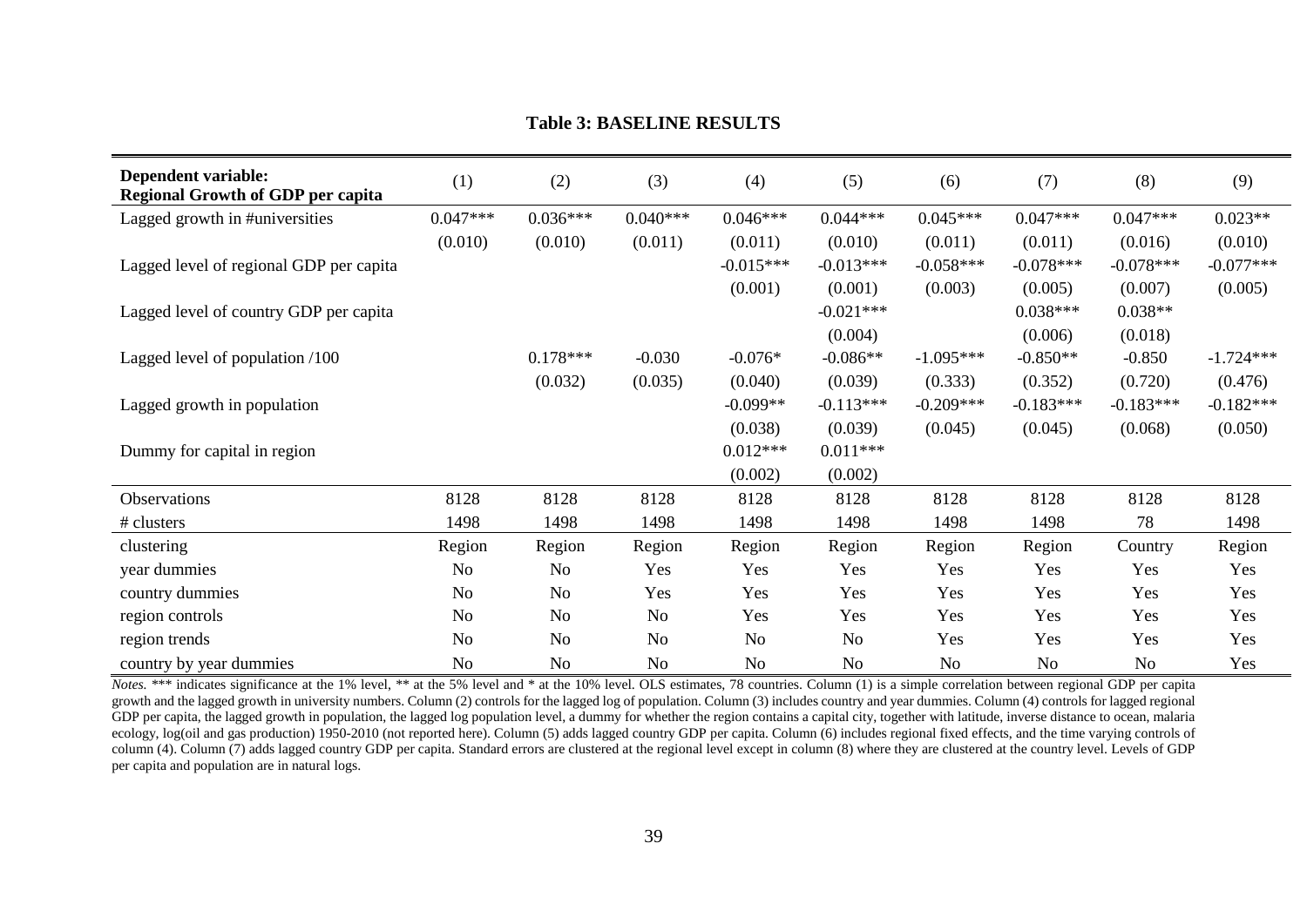| <b>Dependent variable:</b>               | (1)        | (2)        | (3)        | (4)        | (5)        |
|------------------------------------------|------------|------------|------------|------------|------------|
| <b>Regional Growth of GDP per capita</b> |            |            |            |            |            |
| Panel A: Full sample                     |            |            |            |            |            |
| Lagged growth in #universities           | $0.047***$ | $0.051***$ | $0.042***$ | $0.050***$ | $0.046***$ |
|                                          | (0.011)    | (0.012)    | (0.013)    | (0.013)    | (0.014)    |
| Lagged growth in PhD share               |            | $-0.003$   |            |            | $-0.004$   |
|                                          |            | (0.003)    |            |            | (0.004)    |
| Lagged growth in STEM share              |            |            | 0.002      |            | 0.005      |
|                                          |            |            | (0.003)    |            | (0.003)    |
| Lagged growth in professional share      |            |            |            | $-0.001$   | $-0.002$   |
|                                          |            |            |            | (0.003)    | (0.004)    |
| Observations                             | 8128       | 8128       | 8128       | 8128       | 8128       |
| Panel B: US, UK, FR, DE                  |            |            |            |            |            |
| Lagged growth in #universities           | $0.051***$ | 0.017      | 0.018      | $0.031*$   | 0.014      |
|                                          | (0.016)    | (0.016)    | (0.018)    | (0.017)    | (0.017)    |
| Lagged growth in PhD share               |            | $0.017***$ |            |            | $0.015**$  |
|                                          |            | (0.004)    |            |            | (0.006)    |
| Lagged growth in STEM share              |            |            | $0.015***$ |            | 0.004      |
|                                          |            |            | (0.004)    |            | (0.004)    |
| Lagged growth in professional share      |            |            |            | $0.010**$  | $-0.000$   |
|                                          |            |            |            | (0.005)    | (0.007)    |
| Observations                             | 1023       | 1023       | 1023       | 1023       | 1023       |
| <b>Panel C: All other countries</b>      |            |            |            |            |            |
| Lagged growth in #universities           | $0.048***$ | $0.054***$ | $0.044***$ | $0.052***$ | $0.049***$ |
|                                          | (0.011)    | (0.013)    | (0.013)    | (0.014)    | (0.015)    |
| Lagged growth in PhD share               |            | $-0.004$   |            |            | $-0.005$   |
|                                          |            | (0.003)    |            |            | (0.004)    |
| Lagged growth in STEM share              |            |            | 0.002      |            | 0.005      |
|                                          |            |            | (0.003)    |            | (0.003)    |
| Lagged growth in professional share      |            |            |            | $-0.001$   | $-0.002$   |
|                                          |            |            |            | (0.003)    | (0.004)    |
| Observations                             | 7105       | 7105       | 7105       | 7105       | 7105       |

## **Table 4: DIFFERENCES IN UNIVERSITY QUALITY**

*Notes.* \*\*\* indicates significance at the 1% level, \*\* at the 5% level and \* at the 10% level. Panel A includes the full sample of countries, and Panel B restricts to the US, UK, France and West Germany. Within each panel, our core regression (Column (7) from Table 3) is replicated in column (1). Then in columns (2) to (4), the lagged growth of the shares of universities of different types are added as labelled.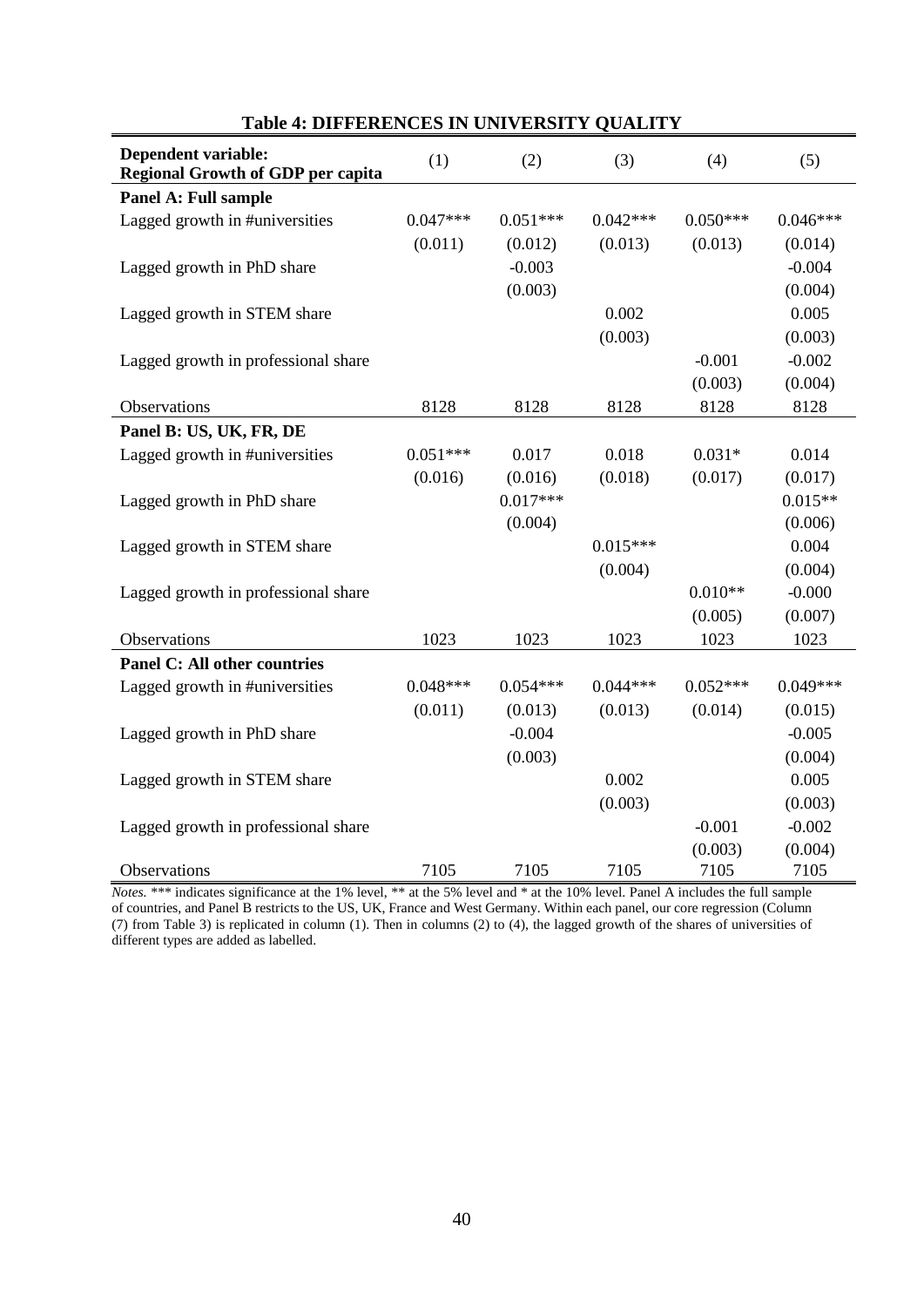| Dependent variable:                             |            |                |                |                |             |            |            |
|-------------------------------------------------|------------|----------------|----------------|----------------|-------------|------------|------------|
| <b>Regional Growth of GDP per capita</b>        | (1)        | (2)            | (3)            | (4)            | (5)         | (6)        | (7)        |
| Lagged growth in #universities                  | $0.047***$ | $0.044***$     | $0.044***$     | $0.044***$     | $0.044***$  | $0.035***$ | $0.037***$ |
|                                                 | (0.011)    | (0.011)        | (0.012)        | (0.011)        | (0.011)     | (0.011)    | (0.011)    |
| Lagged growth in #universities, nearest         |            |                |                |                |             |            |            |
| region                                          |            | 0.012          | $0.022**$      | $0.049***$     | $0.049***$  |            |            |
|                                                 |            | (0.011)        | (0.011)        | (0.017)        | (0.017)     |            |            |
| Lagged growth in $\#$ universities X (dist near |            |                |                |                |             |            |            |
| region/median dist near region in country)      |            |                |                | $-0.033***$    | $-0.033***$ |            |            |
|                                                 |            |                |                | (0.012)        | (0.012)     |            |            |
| Lagged growth in #universities in other         |            |                |                |                |             |            |            |
| regions within country                          |            |                |                |                |             | $0.059***$ | $0.061***$ |
|                                                 |            |                |                |                |             | (0.013)    | (0.013)    |
| Observations                                    | 8128       | 8128           | 6544           | 8128           | 8128        | 8128       | 8128       |
| # clusters                                      | 1498       | 1498           | 1257           | 1498           | 1498        | 1498       | 1498       |
| Nearest / other region controls                 | <b>No</b>  | N <sub>o</sub> | N <sub>0</sub> | N <sub>0</sub> | Yes         | No         | Yes        |

#### **Table 5: UNIVERSITY SPILLOVERS FROM OTHER REGIONS**

*Notes.* \*\*\* indicates significance at the 1% level, \*\* at the 5% level and \* at the 10% level. Column (1) replicates our core regression (column (7) from Table 3). Column (2) adds in the lagged growth in universities in the nearest region. Column (3) replicates column (2) but conditions the sample to regions whose nearest region is less than 200km away. Column (4) returns to the full sample, but adds an interaction term of universities with the ratio of the distance to nearest region to the median distance to nearest region in the country. Column (5) adds controls from the nearby region: namely the lagged population and population growth (not reported here). There were a small number of observations where the population in the nearest region was missing, relating to early years in the sample period. In this case, population was extrapolated back in time, using a log-linear trend, and a dummy variable included to indicate this. Column (6) includes the lagged growth in universities in all other regions of the country, and column (7) also adds the relevant controls from all other regions in the country: namely the lagged population and population growth (again with a dummy to indicate where the population in the rest of the country has been calculated with missing values for any regions that year).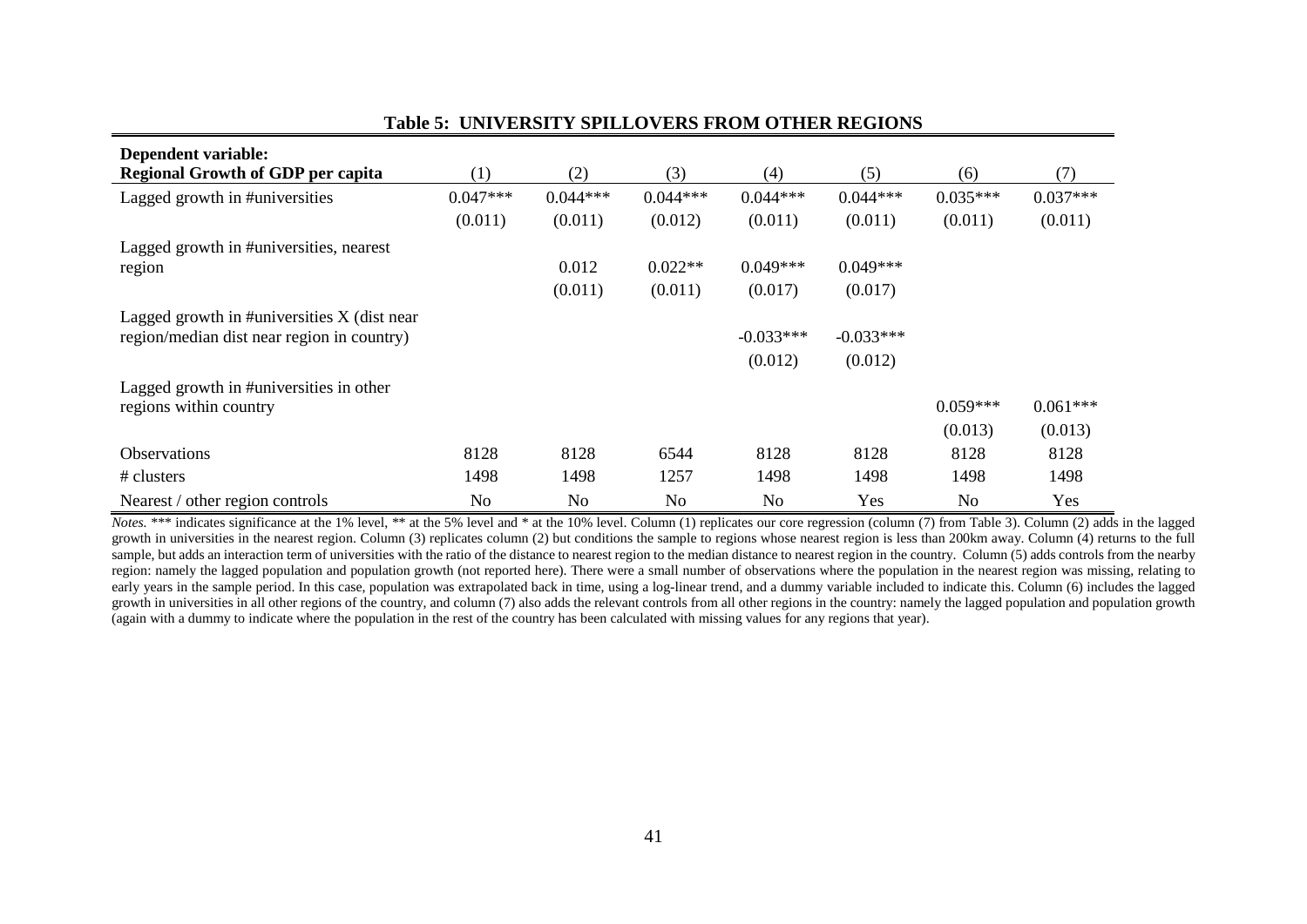|                                 | (1)               | (2)               | (3)               | (4)               | (5)               | (6)               | (7)                 | (8)                |
|---------------------------------|-------------------|-------------------|-------------------|-------------------|-------------------|-------------------|---------------------|--------------------|
| <b>Dependent Variable</b>       | $\triangle$ GDPpc | $\triangle$ GDPpc | $\triangle$ GDPpc | $\triangle$ GDPpc | $\triangle$ GDPpc | $\triangle$ GDPpc | $\Delta \%$ college | $\Delta\%$ college |
| Lagged growth in #universities  | $0.047***$        | $0.084***$        | $0.080***$        | $0.081***$        | $0.078***$        | $0.078***$        | $0.005***$          | $0.004***$         |
|                                 | (0.011)           | (0.014)           | (0.013)           | (0.013)           | (0.013)           | (0.013)           | (0.001)             | (0.001)            |
| Lagged growth in college share  |                   |                   | 2.237***          |                   | $2.077***$        | $2.075***$        |                     |                    |
|                                 |                   |                   | (0.362)           |                   | (0.323)           | (0.326)           |                     |                    |
| Current growth in college share |                   |                   |                   | $0.847***$        | $0.721***$        | $0.722***$        |                     |                    |
|                                 |                   |                   |                   | (0.148)           | (0.130)           | (0.132)           |                     |                    |
| Lagged level of college share   |                   |                   |                   |                   |                   | 0.001             |                     |                    |
|                                 |                   |                   |                   |                   |                   | (0.023)           |                     |                    |
| Lagged level of regional GDP    |                   |                   |                   |                   |                   |                   |                     |                    |
| per capita                      | $-0.078***$       | $-0.093***$       | $-0.094***$       | $-0.093***$       | $-0.094***$       | $-0.094***$       |                     | 0.000              |
|                                 | (0.005)           | (0.007)           | (0.007)           | (0.007)           | (0.007)           | (0.007)           |                     | (0.000)            |
| Lagged level of country GDP per |                   |                   |                   |                   |                   |                   |                     |                    |
| capita                          | $0.038***$        | $0.025***$        | $0.027***$        | $0.026***$        | $0.028***$        | $0.028***$        |                     | $-0.001***$        |
|                                 | (0.006)           | (0.008)           | (0.008)           | (0.008)           | (0.008)           | (0.008)           |                     | (0.000)            |
| Lagged level of population/100  | $-0.850**$        | $-2.136***$       | $-2.226***$       | $-2.289***$       | $-2.350***$       | $-2.348***$       |                     | $0.181***$         |
|                                 | (0.352)           | (0.452)           | (0.451)           | (0.456)           | (0.456)           | (0.457)           |                     | (0.038)            |
| Lagged growth in population     | $-0.183***$       | $-0.064$          | $-0.065$          | $-0.066$          | $-0.066$          | $-0.066$          |                     | 0.002              |
|                                 | (0.045)           | (0.052)           | (0.054)           | (0.053)           | (0.055)           | (0.055)           |                     | (0.003)            |
| Observations                    | 8128              | 5118              | 5118              | 5118              | 5118              | 5118              | 5118                | 5118               |
| # clusters                      | 1498              | 1089              | 1089              | 1089              | 1089              | 1089              | 1089                | 1089               |

**Table 6: UNIVERSITIES AND SHARE OF EDUCATED WORKERS**

*Notes.* \*\*\* indicates significance at the 1% level, \*\* at the 5% level and \* at the 10% level. Growth in college share is simply the percentage point difference: (college share (t) – college share (t-5))/5. Column (1) replicates Column (7) from Table 3. Column (2) restricts to the sample for which the change in college share is available. Column (3) drops the lagged growth in college share. Column (4) adds the contemporaneous change in college share. Column (5) includes both lagged and contemporaneous changes. Column (6) further adds the lagged level of college share (unlogged). Column (7) regresses the change in college share on the lagged growth in universities, with country dummies, but no other controls. Column (8) adds all the other controls.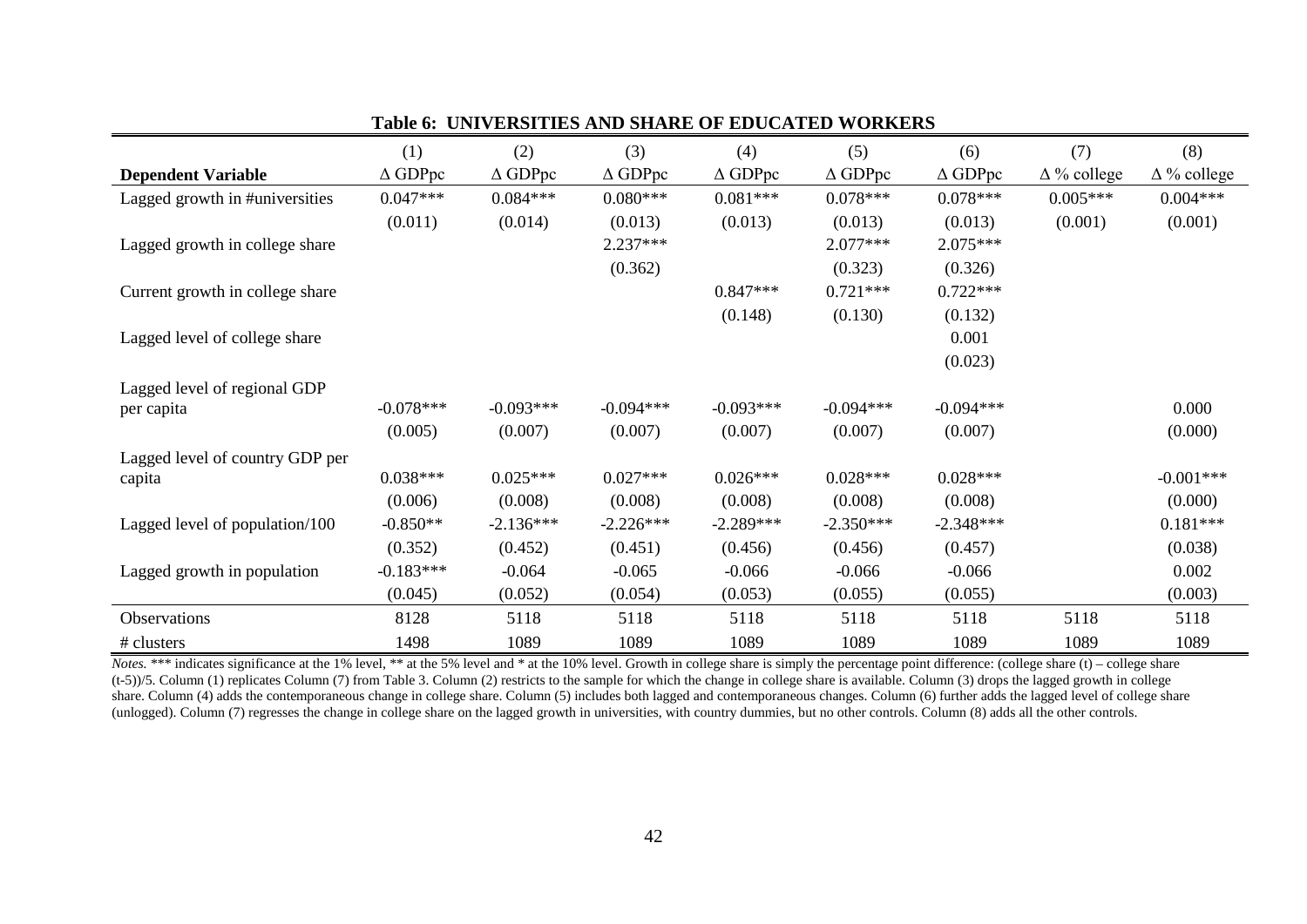|                                         | (1)               | (2)               | (3)              | (4)              |
|-----------------------------------------|-------------------|-------------------|------------------|------------------|
| <b>Dependent Variable</b>               | $\triangle$ GDPpc | $\triangle$ GDPpc | $\Delta$ patents | $\Delta$ patents |
| Lagged growth in #universities          | 0.016             | 0.013             | 0.030            | 0.031            |
|                                         | (0.014)           | (0.014)           | (0.055)          | (0.055)          |
| Growth in EPO patent "stock"            |                   | $0.054***$        |                  |                  |
|                                         |                   | (0.006)           |                  |                  |
| Lagged level of regional GDP per capita | $-0.096***$       | $-0.096***$       |                  |                  |
|                                         | (0.007)           | (0.007)           |                  |                  |
| Lagged level of country GDP per capita  | $0.073***$        | $0.069***$        |                  |                  |
|                                         | (0.008)           | (0.008)           |                  |                  |
| Lagged level of population/100          | $2.604***$        | $2.151***$        |                  | $7.709***$       |
|                                         | (0.766)           | (0.740)           |                  | (2.271)          |
| Lagged growth in population             | $-0.201***$       | $-0.177***$       |                  | $-0.499***$      |
|                                         | (0.061)           | (0.059)           |                  | (0.158)          |
| <b>Observations</b>                     | 3559              | 3559              | 3559             | 3559             |
| # clusters                              | 757               | 757               | 757              | 757              |

#### **Table 7: UNIVERSITIES AND INNOVATION**

*Notes.* \*\*\* indicates significance at the 1% level, \*\* at the 5% level and \* at the 10% level. The sample contains the countries for which regionalised EPO patents are available in OECD REGPAT (1978-2010). Column (1) replicates our core regression (column (7) from Table 3), but restricts to the relevant sample for patents data. Column (2) adds in the contemporaneous growth in cumulative patent "stock" to the regression. Column (3) regresses the growth in patent stock on the growth in universities as a raw correlation, with no other controls. Column  $(4)$  then adds the standard time varying controls (reported) and geographic controls (not reported).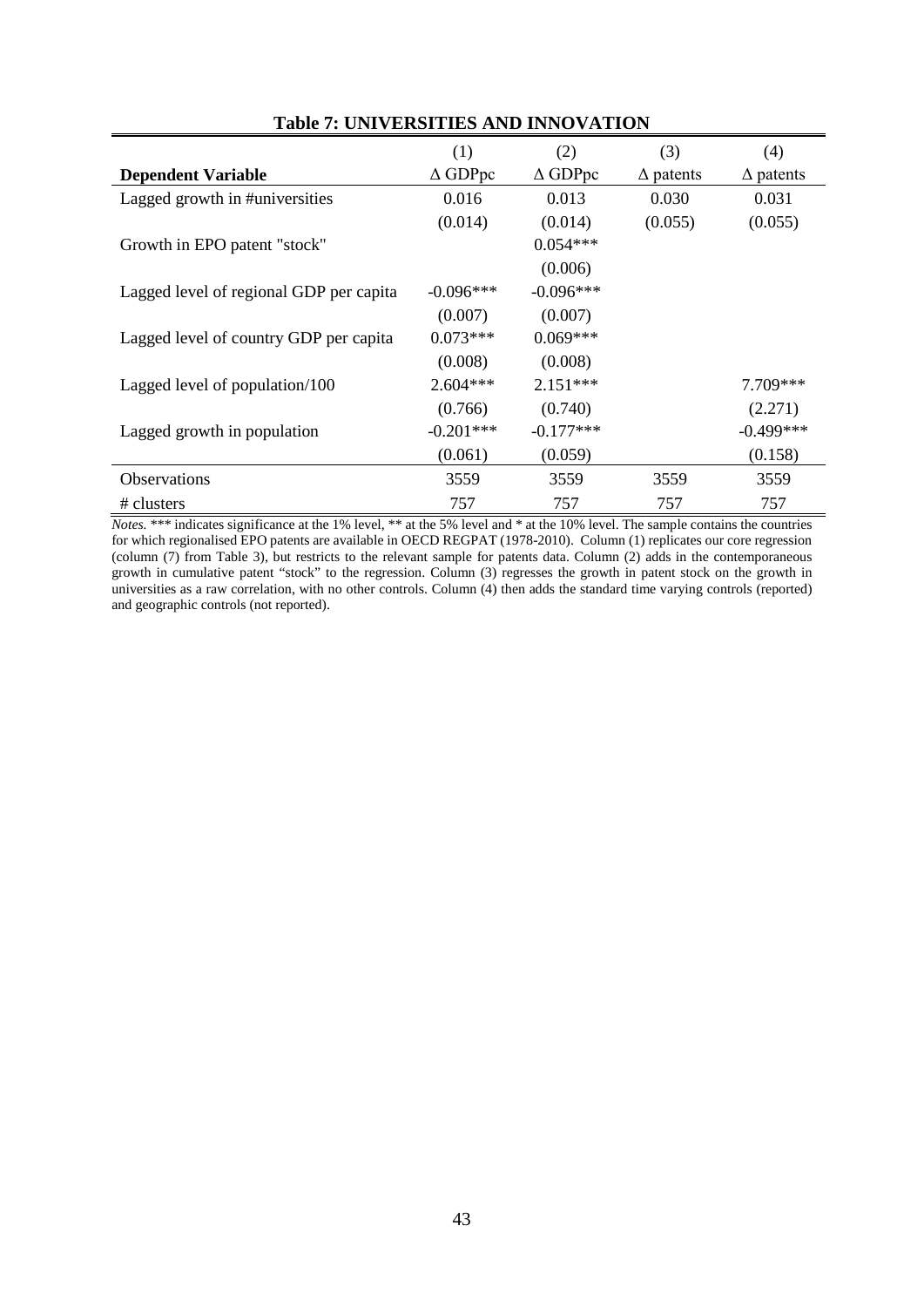| <b>Dependent variable:</b><br><b>Approval of Democracy</b> | (1)        | (2)         | (3)         | (4)         |
|------------------------------------------------------------|------------|-------------|-------------|-------------|
| 15 year lagged $ln(1+\text{\#universities per capita})$    | $0.029***$ | $0.026***$  | $0.023**$   | $0.023**$   |
|                                                            | (0.009)    | (0.010)     | (0.009)     | (0.010)     |
| Dummy for Male                                             |            | $0.038***$  | $0.034***$  | $0.034***$  |
|                                                            |            | (0.005)     | (0.005)     | (0.005)     |
| Age (years)                                                |            | $0.002***$  | $0.002***$  | $0.002***$  |
|                                                            |            | (0.000)     | (0.000)     | (0.000)     |
| Dummy for married                                          |            | $-0.001$    | $-0.004***$ | $-0.004***$ |
|                                                            |            | (0.001)     | (0.001)     | (0.001)     |
| Children                                                   |            | $-0.007***$ | $-0.003*$   | $-0.003*$   |
|                                                            |            | (0.002)     | (0.002)     | (0.002)     |
| Employed (full, part time, self-employed)                  |            | $0.017***$  | $0.024***$  | $0.024***$  |
|                                                            |            | (0.006)     | (0.006)     | (0.006)     |
| Income scale                                               |            | $0.012***$  | 0.005       | $0.006*$    |
|                                                            |            | (0.003)     | (0.003)     | (0.003)     |
| Dummy for holds university degree                          |            |             | $0.135***$  | $0.135***$  |
|                                                            |            |             | (0.008)     | (0.008)     |
| Dummy for student                                          |            |             | $0.085***$  | $0.086***$  |
|                                                            |            |             | (0.012)     | (0.012)     |
| Observations                                               | 138511     | 138511      | 138511      | 138511      |
| <b>Adjusted R-squared</b>                                  | 0.075      | 0.079       | 0.085       | 0.085       |
| # clusters                                                 | 693        | 693         | 693         | 693         |
| Country and year dummies                                   | yes        | yes         | yes         | yes         |
| Geographic controls                                        | no         | no          | no          | yes         |

**Table 8: UNIVERSITIES AND APPROVAL OF DEMOCRACY**

Notes. \*\*\* indicates significance at the 1% level, \*\* at the 5% level and \* at the 10% level. OLS estimates, 54 countries. Standard errors are clustered at the regional level. Region controls include latitude, inverse distance to ocean, malaria ecology, ln(oil and gas production) 1950-2010 and a dummy for if a region contains the country's capital city.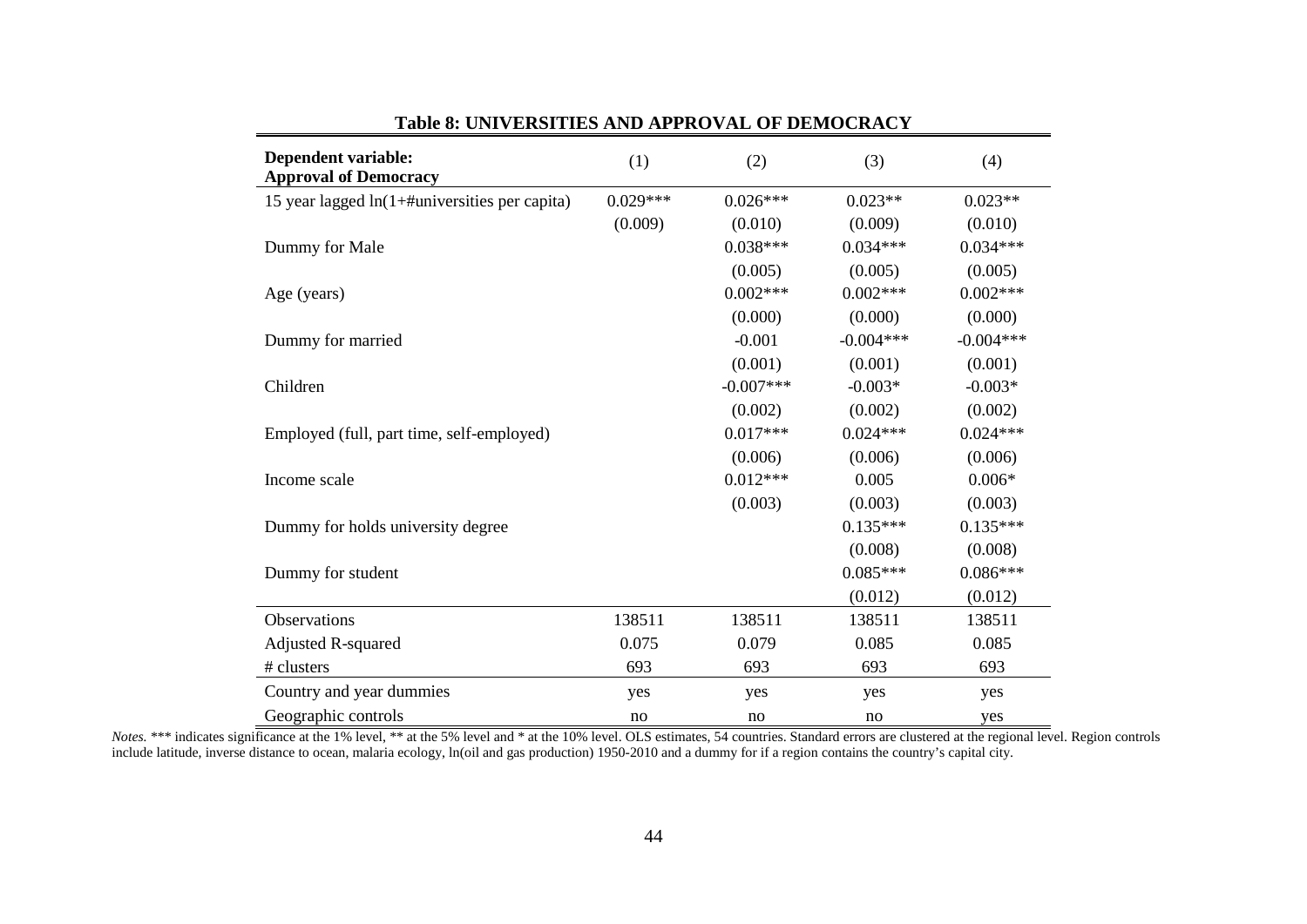## **Figure 1: WORLDWIDE UNIVERSITIES OVER TIME**

#### **Panel A: University Count**



*Notes.* The evolution of global universities over time; years where the total number doubled are marked. *Source: WHED.*



**Panel B: University Density and Population** 

*Notes.* This chart shows the evolution of global university density (universities per million people) and population over time. *Source: WHED and Maddison population data.*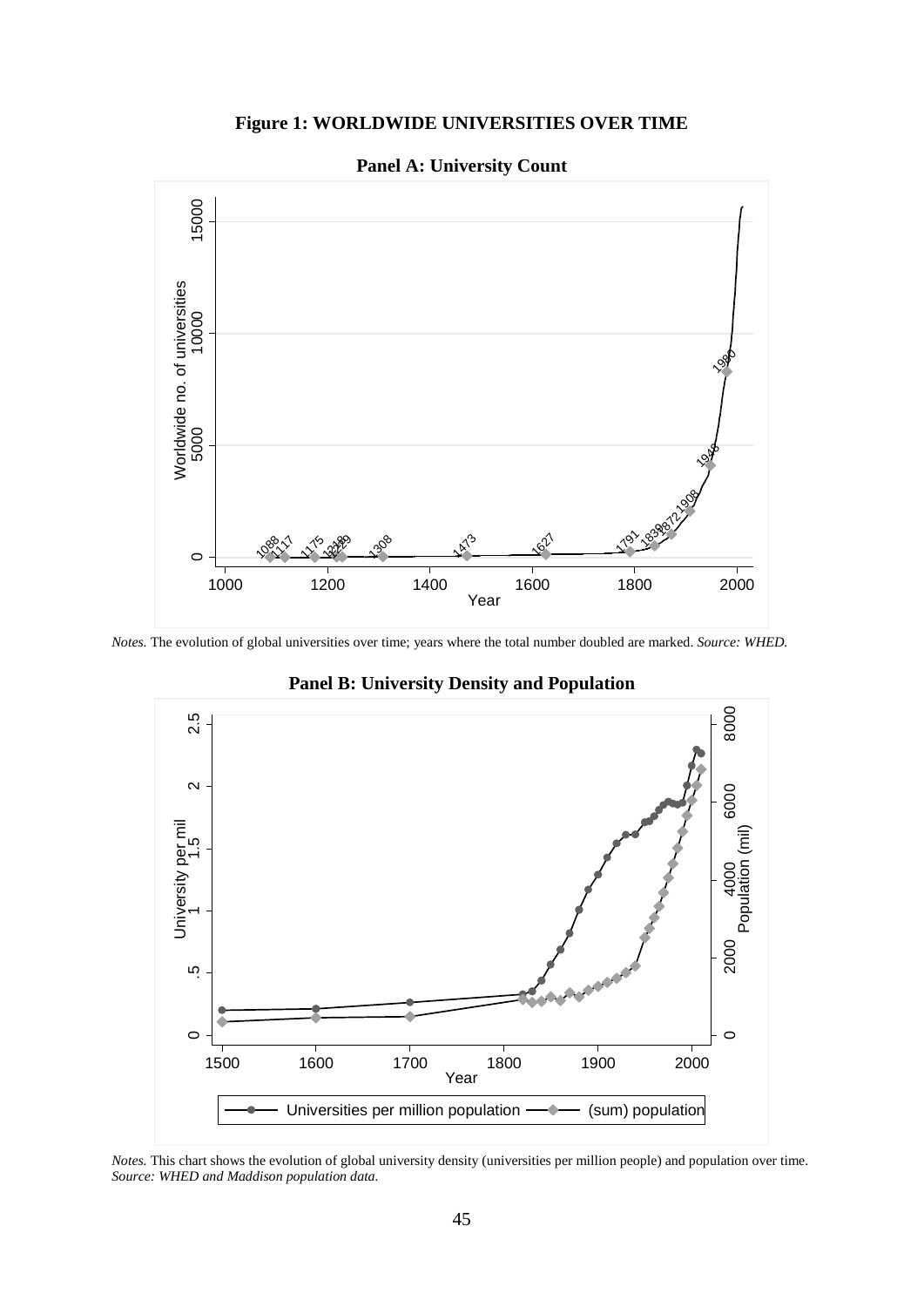



**Panel A: Average growth rates, one observation per region**

*Notes.* 1,498 region observations are grouped equally into 20 bins, variation is within country. *Source:* WHED and Gennaioli et al. (2014) for regional GDP per capita and population



**Panel B: Average growth rates, region-year observations**

*Notes.* 8,128 region-year observations are grouped equally into 20 bins, variation is within country. *Source:* WHED and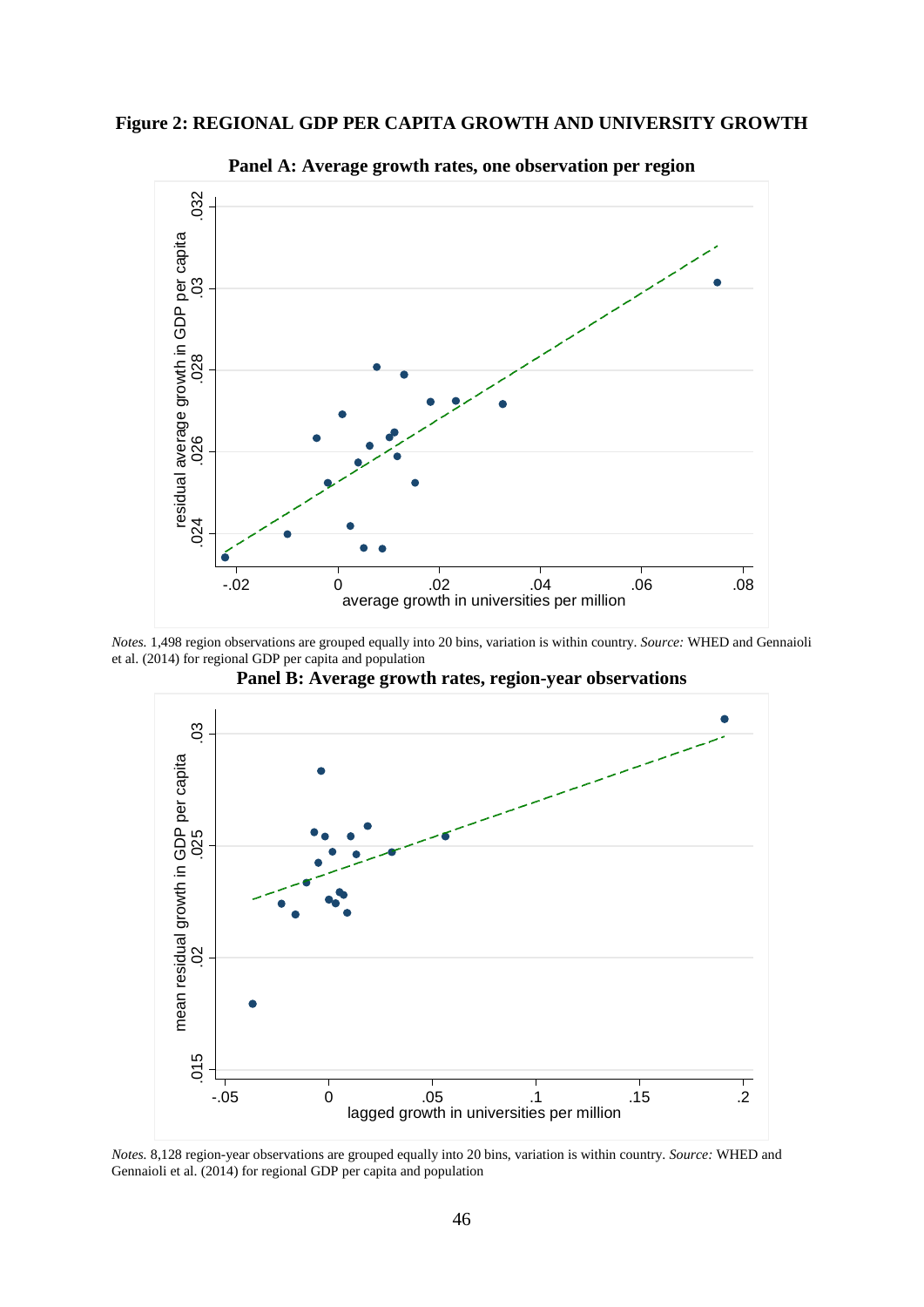# **APPENDICES: INTENDED ONLY FOR ONLINE PUBLICATION**

## **APPENDIX A1: DATA APPENDIX**

## **A1.1 WHED COVERAGE**

WHED contains data on 185 countries (which includes 176 countries plus 9 administrative regions/dependencies: Hong Kong, Macao, Curaçao, French Guyana, French Polynesia, Guadeloupe, Martinique, New Caledonia and Reunion). We cross-check the 176 countries to a<br>full list of independent states (from the US State Denartment. full list of independent states (from the US State Department, [http://www.state.gov/s/inr/rls/4250.htm\)](http://www.state.gov/s/inr/rls/4250.htm) and find that there are only 16 more independent states not included in the database. These are Antigua and Barbuda, Comoros, Djibouti, Dominica, Eritrea, Grenada, Kosovo, Micronesia, Nauru, Palau, Saint Lucia, Saint Vincent and the Grenadines, Sao Tome and Principe, Seychelles, Solomon Islands and South Sudan.

WHED contains information on higher education institutions that offer at least a post-graduate degree or a four year professional diploma. It therefore excludes, for example, further education institutions in the UK or community colleges in the US and may be thought of as a sample of "higher quality" universities.

We compare the country totals in WHED as at 2010 to data from "Webometrics" [\(http://www.webometrics.info/en/node/54\)](http://www.webometrics.info/en/node/54), a source where higher education institutions (including ones that would not qualify for inclusion in WHED) are ranked by their "web presence". This source puts the total number of universities worldwide at 23,887 in 2015 (part of this difference will be due to growth over the 2010-2015 period). In the results section, we discuss a robustness check where we drop countries from our regressions with a very large divergence between the two sources.

## **A1.2 VALIDATING OUR APPROACH**

Our approach for calculating university presence by region uses the founding dates of universities to determine the number of universities that were present at any particular date. We consider that a "university" is founded on this initial founding date, even if it was a smaller higher education institute or college at that date. This is often the case, but our approach is reasonable since only the better quality institutions are likely to subsequently become universities. Furthermore, there are many cases where a number of universities or higher education institutes were merged together into what is today recorded as one university in WHED. Our approach avoids the apparent reduction that would occur in such cases if we were merely counted the number of institutions present at any given date.

One key concern with this strategy is that it would not be suitable in a world where university exits are commonplace. Say a number of universities were present in the past and closed down before WHED 2010. A region could have actually seen a fall in universities, but our method would not capture this since it includes only surviving universities. Anecdotally we know that the period since the 1960s has been one of university growth across the globe, but we investigate this issue further in order to gain more comfort on the validity of our approach. We do this by obtaining historical records of the universities and higher education institutions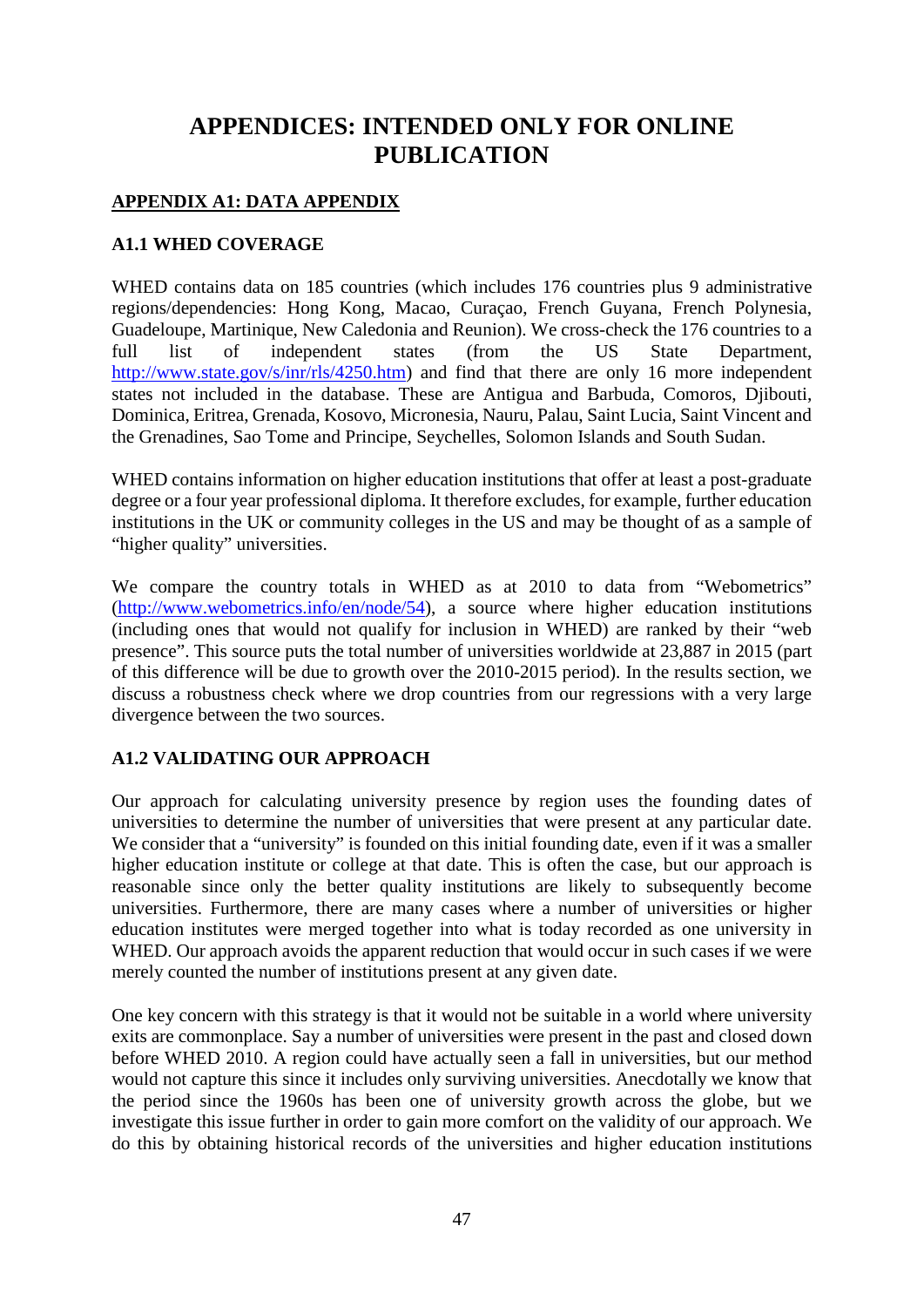present in the 1960s, and assess whether significant numbers of these are missing from WHED 2010.

The appropriate sources are the predecessors to WHED: "The International Handbook of Universities" (1959, published by the IAU annually); "American Universities and Colleges" (1960, published by The American Council on Education) and "The Yearbook of Universities of the Commonwealth" (1959, published by the Association of Universities of the British Commonwealth). As the name suggests, the "American Universities and Colleges" yearbook contains fully fledged universities, but also smaller colleges (including religious institutions), many of which would not be included in WHED today. The international handbook lists universities and other institutions not considered of "full university rank" separately. We include all of these institutions because the distinction is not consistent between countries – for example in France, these latter institutions contain all the grandes écoles which are considered to be of very high quality but are outside the framework of the French university system; and in China only one institution is listed as a full university while other institutions include a number of institutions with the name "university". The Commonwealth yearbook contains only fully fledged universities.

The main exercise we carry out is to name match between 1960 yearbooks and WHED 2010. There are 2,694 institutions listed across 110 countries in the three yearbooks in 1960, this compares with 5,372 institutions (in 132 countries) which according to WHED 2010 were founded pre 1960 – this is higher because WHED counts universities from the date they are founded, even if they are not founded as a fully-fledged university (as discussed above). The country level correlation of the number of universities present in 1960 in the two sources is 0.95. The matching process involves a number of iterations: exact matching, "fuzzy" matching, and manual matching. The process is complex because name changes and mergers are commonplace, therefore internet searches on Wikipedia or university websites were necessary. Where an institution was found to have been merged into a university that is present in WHED 2010 we considered it a match. The results of this process are summarised in Table A11. We find that university closure is extremely rare, and we only find evidence of this in the US, where 33 small (mostly religious) colleges are present in the 1960 yearbook and were found to have closed down, mainly due to bankruptcy. 155 institutions worldwide were found to still be in existence but not be listed in WHED. This was usually because they do not meet the WHED listing criteria (a university that offers at least a four year degree or postgraduate courses). Indeed, of the 155 institutions in this category, 115 were not considered fully fledged universities in 1960, and 33 of the remaining 40 were US colleges (mostly religious).

Based on these facts, we believe that it is reasonable to use the WHED founding dates as an (albeit imperfect) basis for a time series of university presence by region.

### **A1.3 DESCRIBING COUNTRY LEVEL UNIVERSITY GROWTH IN SELECTED COUNTRIES**

This section gives an historical overview of the diffusion of universities from the 1880s in four advanced economies: France, Germany, the UK and US, and two emerging economies: India and China. We compare the timing of historical university expansions to growth and industrialisation (see Figure A5 for a measure of industrialisation over time in the UK, US, France and Germany sourced from Bairoch (1982)). This analysis provides a visual "sensecheck" for the thesis developed by Mokyr (2002) that the building and dissemination of knowledge played a major role in the Industrial Revolution.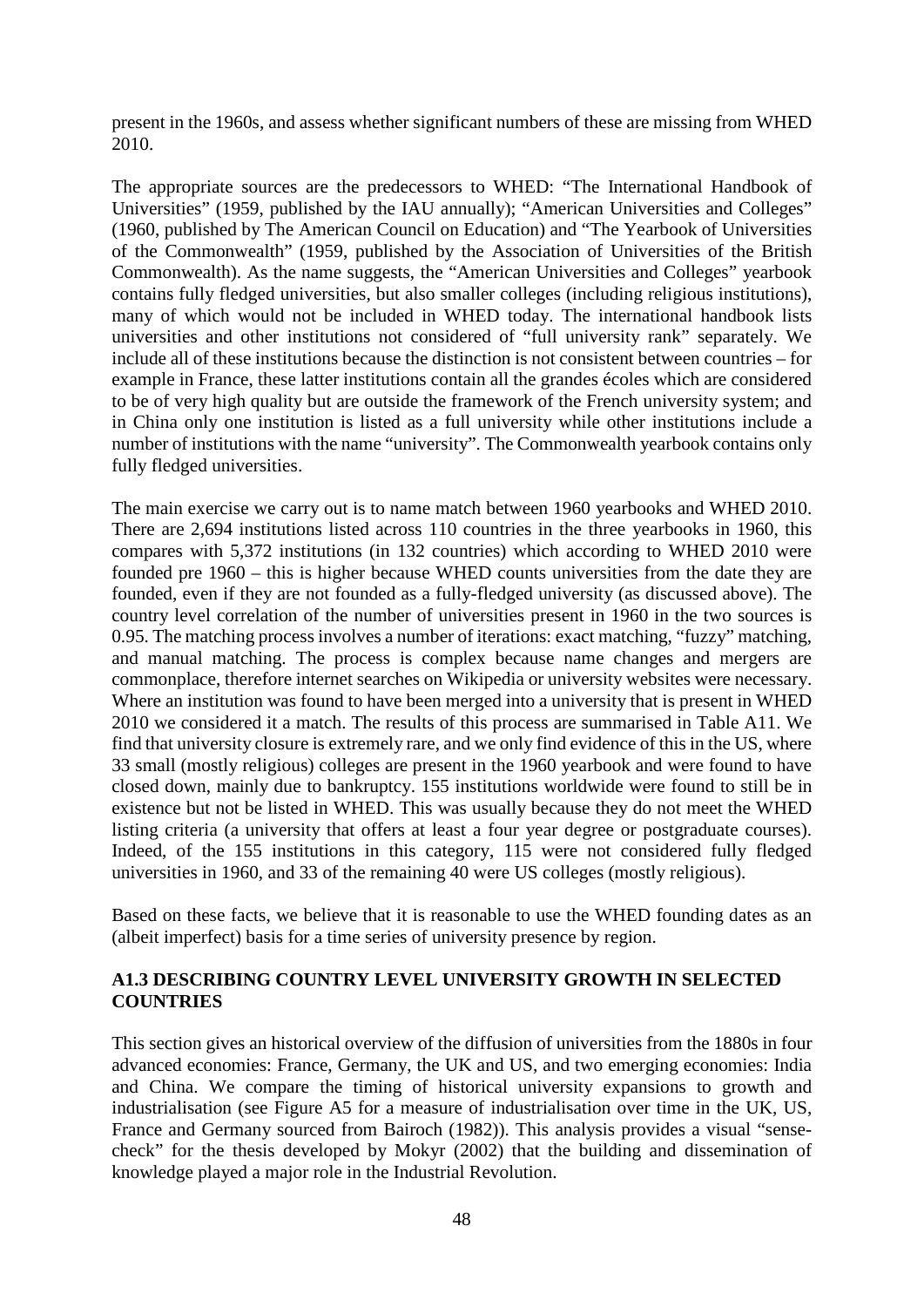In the United Kingdom, universities have been established in waves: the "Ancient universities" starting with Oxford in 1100s were the first seven universities which were founded before 1800. Then a number of universities were chartered in the 19th Century, followed by the "Red Brick" universities before World War I. A large expansion occurred after World War II, around the time of the influential Robbins Report into Higher Education (1963). Former polytechnics were converted to universities in 1992, but in our data these higher education institutions are counted from when they opened in their original form. These waves can be seen in the university density line as shown in Figure A6, Panel A, which also plots national GDP per capita data (from Maddison), suggesting that the first expansions coincided with industrialisation in the 1800s (Figure A5 shows that industrialisation picked up from the 1830s in the UK). The raw university count trend is shown in Panel B.

In the US, the first university was Harvard, founded in 1636. By the time of the American Revolution there were nine colleges modelled on Oxford and Cambridge in England. However these were very small, exclusive and focused on religion and liberal arts. At that time, there were no law or medical schools, so one had to study these subjects in London. It was Thomas Jefferson who had a vision for state education, separate from religion, but this only took hold after the Civil War with the land grant colleges. This sharp rise in university density can be seen in Figure A7. Industrialisation in the US began to pick up in the 1860s (see Figure A5). University density reached much higher levels than in Britain: at 13 universities per million people in 1900 versus just over 2 in the UK. The difference is that in the US, density came down again as population growth outpaced the opening of new universities which continued to grow as shown in Panel B; though the downward trend did slow during the post war period (we can see the slight kick in university numbers from the 1950s in Panel B). However, the fall in university density must be considered in the context that over the same period, university size has also been increasing in the US and (this can be seen in Figure A8 and in our analysis on enrolments). Furthermore, there has been a sharp rise in "Community Colleges" in the US, which provide college access qualifications, and are not counted in our dataset.

In France, Figure A9 shows that university density really started picking up in the 1800s with the opening of the "Grande Écoles" which were established to support industry, commerce and science and technology in the late 19<sup>th</sup> Century. Indeed industrialisation in France was more gradual, and started picking up in the late 1880s, early 1900s. The next dramatic increase in universities numbers and density occurred in the 1960s during de Gaulle's reforms of the French economy.

Cantoni and Yuchtman (2014) discuss the opening of the first universities in Germany following the Papal schism in the late  $14<sup>th</sup>$  Century. However, during the 1800s, Figure A10 shows that university density actually fell, as population growth outpaced the gradual increases in university numbers which can be seen in Panel B. Historically, Germany had a low share of college graduates as higher shares of the population were educated via the apprenticeship system. A deliberate push to expand university education began in the 1960s, with new public universities founded across the country (Jäeger, 2013). This was motivated by the need to compete in technology and science against the backdrop of the Cold War; but also social reasons, namely the notion that education is a civil right to be extended beyond the elites, and is crucial for democracy.

China and India saw much later expansions as shown in Figure A11 and Figure A12. China started opening up to Western advances in science in the 1800s, and followed Soviet influence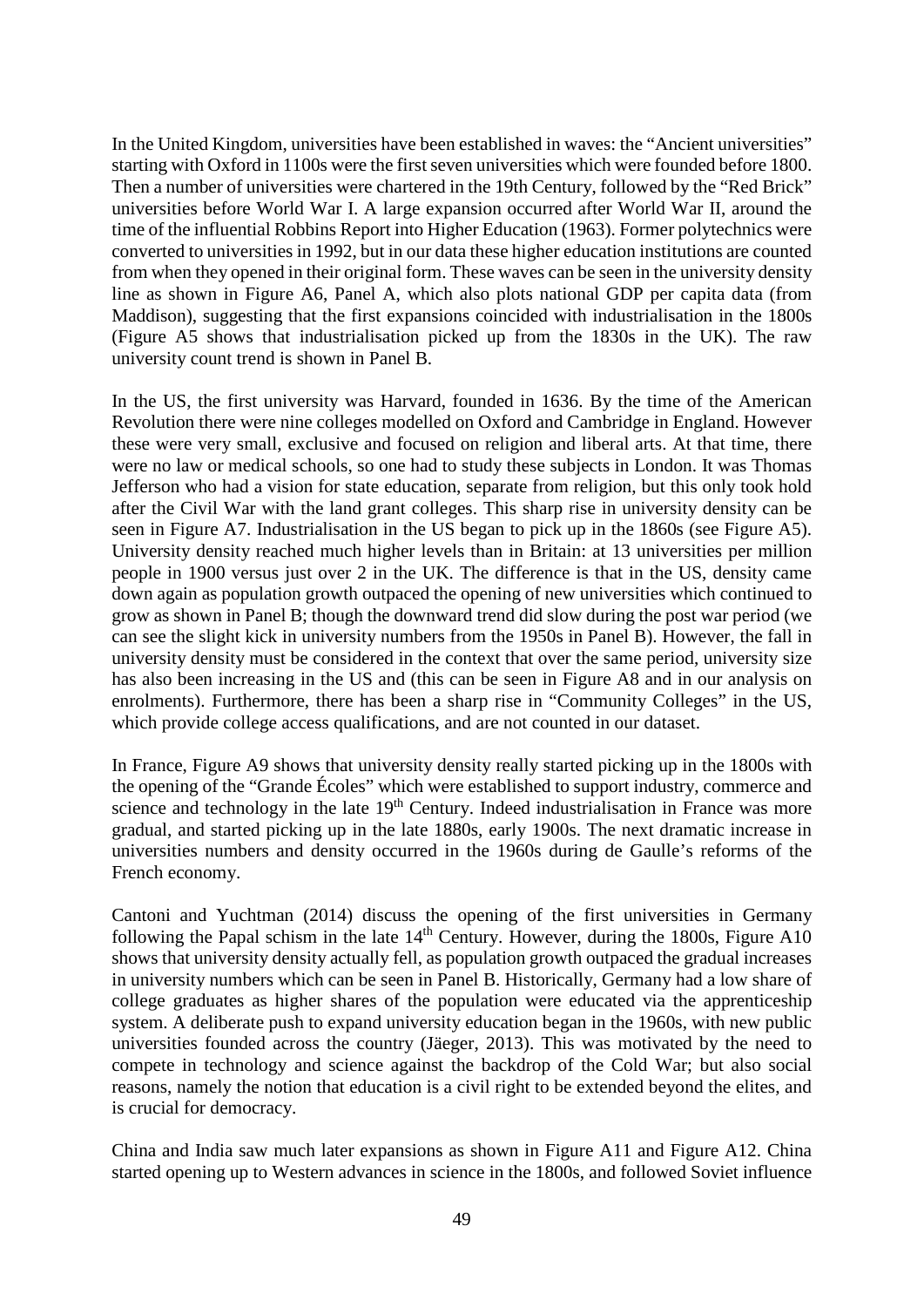in the 1950s with centrally planned education. We can see a sharp rise in university density from the 1900s to 1960. The spike in the 1960s is due to the Cultural Revolution, when higher education institutions were shut down for 6 years, and all research terminated. When the universities were reopened, they taught in line with Maoist thought. It was from the 1980s that institutions began to gain more autonomy and when China began its rapid growth trajectory, though so far growth in universities has not outpaced population growth. In India, expansion occurred after independence in 1947. During the colonial era, the upper classes would be sent to England for education. The British Raj oversaw the opening of universities and colleges from the late 1800s, but university density only started rising more rapidly after 1947 and recently has picked up pace again. We note that the in both countries, there are around 0.4 universities per million people, which is still a lot lower than in the UK or US.

Finally, we note that in general, expansions in university numbers have been accompanied by increases in university size. As we saw in Figure A8 (using UNESCO data that are only available from 1970), university students normalised by population have been growing overall in the US and the UK since the 1970s (with a dip in the late 1990s in the US) and more recently in China and India.

## **A1.4 CASE STUDIES OF UNIVERSITY EXPANSION IN SELECTED EUROPEAN COUNTRIES**

As three case studies we consider European countries that undertook largescale expansions in the 1960s and 1970s, and where decisions over the geographical roll-out of universities appear to be unrelated with expectations of a region's economic growth prospects. First, the UK undertook a large expansion in the 1960s, around the time of the influential Robbins Report on Higher Education (Robbins, 1963). One key motivation was to develop UK science and technology in response to Soviet advances (Barr, 2014). The so-called 'plate glass' universities (Beloff, 1968) were created on greenfield sites outside small or medium-sized towns and away from large population or industrial centres. This was in contrast with previous universities which had typically emerged "bottom up", starting life as colleges to meet local needs (often founded by industrialists) and upgrading to university status later (Shattock, 2012). Students were recruited nationally and grants were also administered at the national level by the "University Grants Committee".

As a second case study, we look at West Germany (Rüegg, 2010) where a high number of university openings took place in the early 1970s. Here key objectives were to improve equality of opportunity and the modernisation and democratisation of society (Jäeger, 2014). Within the country, locational decisions were primarily driven by the objective of achieving an equal distribution of higher education. There was also a belated response to the rise of East Germany and the threat from what was perceived as rapid technological advances in the Soviet bloc.

Thirdly, in Finland, there was a large increase in the number of universities and their geographical spread in the 1960s and 1970s. The expansion of the university sector was closely linked with regional development policies (Rüegg, 2010), but locational decision-making processes were drawn out and uncertain, with committees split over favoured locations (Toivanen and Väänänen, 2016). It appears that decisions were primarily influenced by political forces rather than economic activity of different areas.

## **APPENDIX A2: FURTHER RESULTS**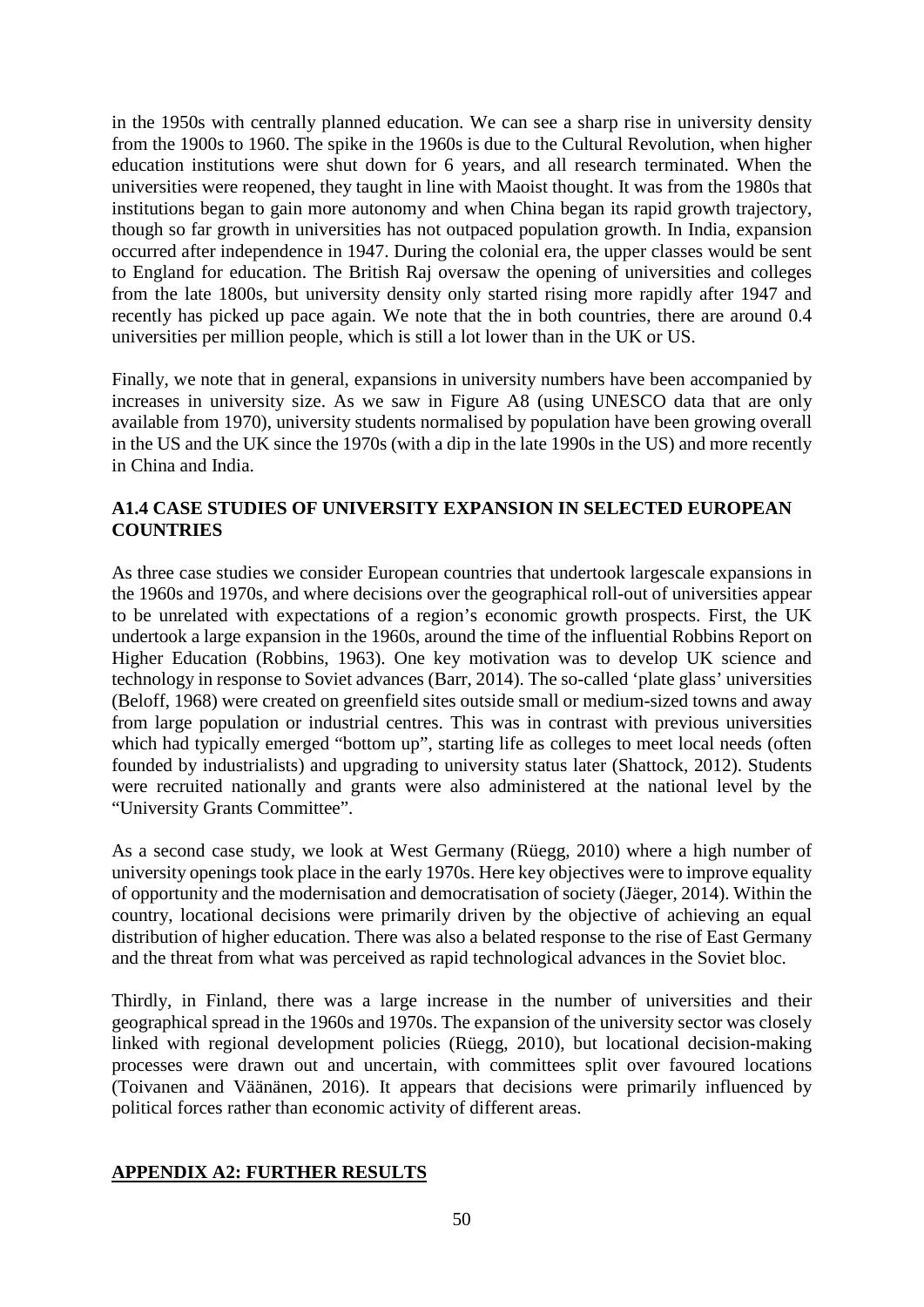#### **A2.1 SPECIFICATION AND SAMPLE CHECKS**

In Table A3, we show that our regressions are robust to a series of checks. We perform these on columns (5) and (7) of Table 3. In row (2) we conservatively cluster standard errors at the country level, to account for correlation between the errors of regions within the same country over time. While the standard errors rise a little, the association between lagged university growth and GDP per capita growth remains significant at the  $1\%$  level.<sup>[52](#page-51-0)</sup> In row (3) we weight the regression by the region's population as a share of total country population, in case low density regions (which might be outliers) are affecting the results. Again, this weighting has little effect on the university coefficient. In row (4) we include country-year dummies instead of lagged country-level GDP per capita, to control for time varying factors at the country level (including national income) that may affect both university growth and GDP per capita growth (for example a general increase in funding for higher education, or a change in national government). This does reduce the coefficient, but it is still highly significant. In row (5) we control for the current (as well as lagged) change in population to address the concern that the effect of the university is simply to pull in more people to the region, who spend or produce more and hence raise GDP per capita growth. Our university effect remains strong and therefore it does not appear to be driven by population growth. Row (6) uses growth in university density (universities per million people) instead of university count, with very similar results. We prefer to use the university count in our core analysis, with controls for population growth, as changes in university density can be driven either by the numerator (universities) or the denominator (population) and can be more difficult to interpret.

We then perform a few checks to see whether regions with no universities, or regions getting their first university are driving the results. Row (7) of Table A3 drops regions which never have a university in the sample period, and row (8) drops region-years with zero universities, and the coefficients remains unchanged. To make sure our results are not driven by extreme university growth observations we do two things. Row (9) drops region-year observations where a region opens its first university, and in row (10) we winsorise the top and bottom five per cent of university growth which both strengthen the results.<sup>[53](#page-51-1)</sup> Row (11) uses similarly winsorised GDP per capita growth as the dependent variable, which dampens reduces our coefficient slightly but it still significant at the 1% level. In row (12) we show that the results are not sensitive to dropping observations where we have interpolated GDP per capita. To address measurement problems in terms of missing founding dates, in row (13) we include a dummy for regions where more than five percent of the universities have missing founding dates. Finally, we explore whether the definition of university in WHED (i.e. only institutions that offer four year courses or postgraduate degrees) may be a problem, in the sense that there may be some countries that have a larger share of institutions outside this category which could be important for growth. For this purpose, we compare the most recent university numbers in our database to an external source, Webometrics.<sup>[54](#page-51-2)</sup> Row (14) shows that our results are robust

-

<span id="page-51-0"></span><sup>&</sup>lt;sup>52</sup> We also estimate these regressions using Driscoll-Kraay standard errors (results available on request) to allow for cross-sectional dependence in a panel. The results are still highly significant (at the 1 per cent level) and given that such methods are not intended for panels with small T and large N (our core sample has  $T=13$  and  $N=1,498$ ) we prefer to stick with region-level clusters in our core specifications. We note that our results are robust also to clustering at the country level which is a more conservative specification as it allows the standard errors in one region-year to be correlated with standard errors in any other region-year within the same country.

<span id="page-51-1"></span><sup>&</sup>lt;sup>53</sup> In further robustness checks (available on request) we also explore if there are any heterogeneous effects for regions opening their first universities by interacting the dummy with the university growth variable. The coefficients on both the dummy and interaction term are not significantly different from zero. 54 <http://www.webometrics.info/en/node/54>

<span id="page-51-2"></span>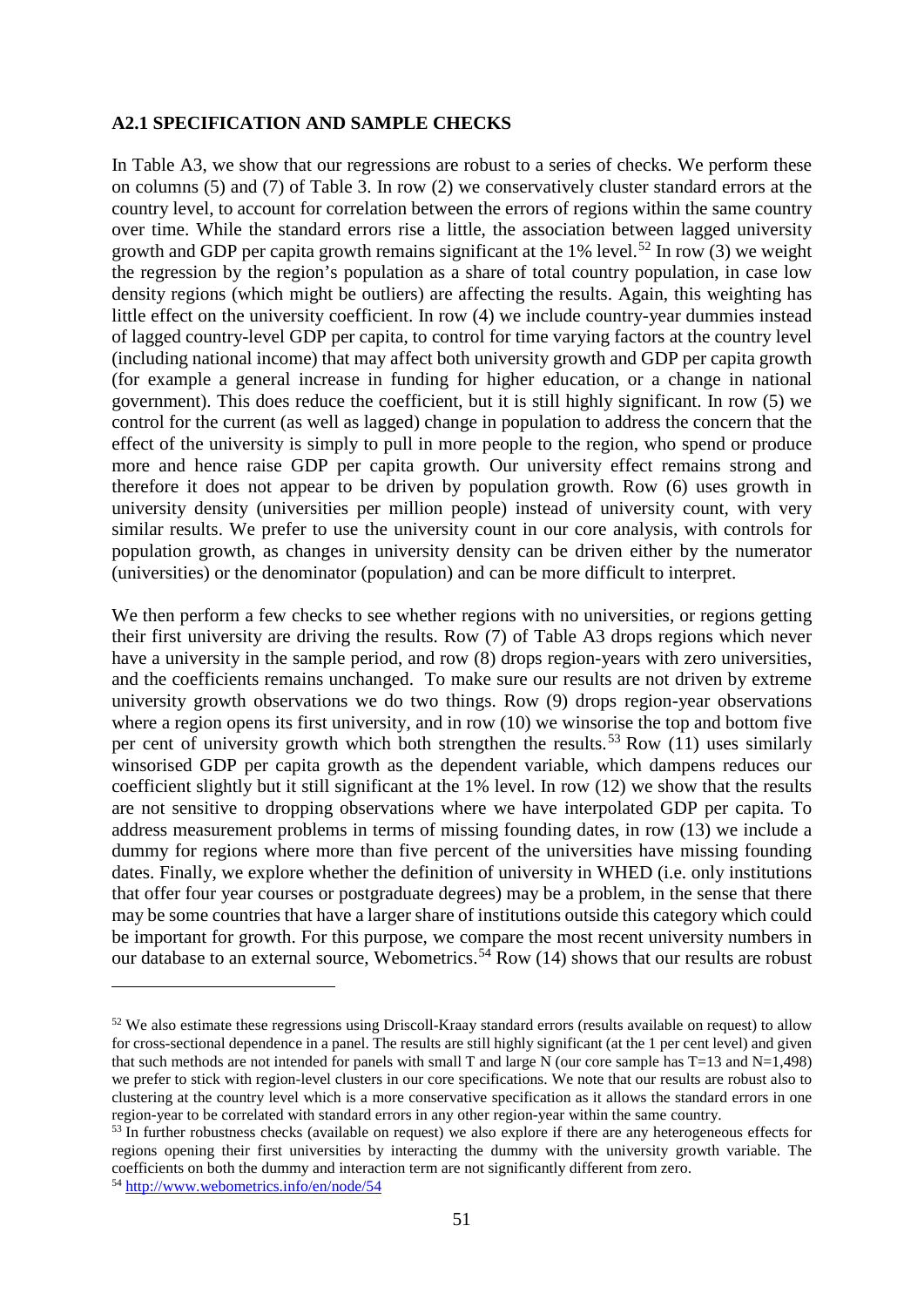to dropping the 29 countries where there are more than double the number of institutions in Webometrics compared to the WHED listing.

## **A2.2 SIMULATION OF THE EFFECTS OF A NEW UNIVERSITY ON THE AVERAGE REGION'S HUMAN CAPITAL AND GDP**

To assess the plausibility of the magnitudes identified in the main text we consider some quantitative calculations of university expansion.

To look at a representative case we take the average region in the dataset as summarised in Table 1: a population of just under 3 million, GDP per capita of \$13,056 (and hence GDP of \$39 billion), a college share of 7%, average years of education of 7.37, and just under 10 universities.

We assume that a new university with a capacity of 8,500 students is opened in the region. We believe that a university of 8,500 students a generous size for a new university, based on to average enrolments in our sample countries over the years where country level enrolments data are available.[55](#page-52-0) The annual intake of students is 2,125, so the university is at capacity in four years. We assume it takes four years to graduate with a bachelors degree and a staff student ratio of 10,<sup>[56](#page-52-1)</sup> so that there are 850 staff present at the university at full capacity. We assume that students enter the region to begin studying, and stay in the region post graduation, adding to its human capital stock. We keep the university size constant for the five year period following its opening. We assume that staff enter the region in the first year and remain there. We assume that the typical graduate has 18 years of education.

This experiment involves adding one university to an existing stock of 10 universities, which represents a 10% increase over a five year period, or an average of 2% per year. To compare to our regression results, which represent the impacts of a 1% increase in universities, we need to double the regression coefficients. Our core coefficient on universities in column (7) of Table 3 is 0.047. This implies that a 1% increase in the number of universities is associated with a 0.047% increase in GDP per capita in the subsequent 5 years. Therefore the implied increase in GDP per capita following a 2% change would be around 0.09%.

The impact of a 1% increase in universities in the previous period on college share from Table 6, column (8) is an increase in college share of 0.004, which represents 0.4 percentage points since college share is measured as a fraction. Therefore we double this to 0.008 to compare with the experiment. Similarly, the impact on years of education is a 0.02% increase, so we double this to 0.04%.

Using this simple example we generate impacts on college share and years of education growth in the next five year period and compare these to the predictions from our regressions.

-

<span id="page-52-0"></span><sup>55</sup> We obtained total tertiary education enrolments from UNESCO which is available since the 1970s, and divided by the number of universities in our data, to get the average number of universities by country in each year where the data are available. The average over the period is just under 8,200. Obviously, this will represent existing as well as new universities. Moreover, this is likely to be an overstatement since, as we previously discussed, not all tertiary institutions are included in WHED. The average growth rate in students per university implied by this country level data over the period is 2.5% per annum.

<span id="page-52-1"></span><sup>56</sup> This is a generous assumption. In the UK, for example, staff-student ratios range between 9 and 25 (see http://www.thecompleteuniversityguide.co.uk/league-tables/rankings?o=Student-Staff%20Ratio)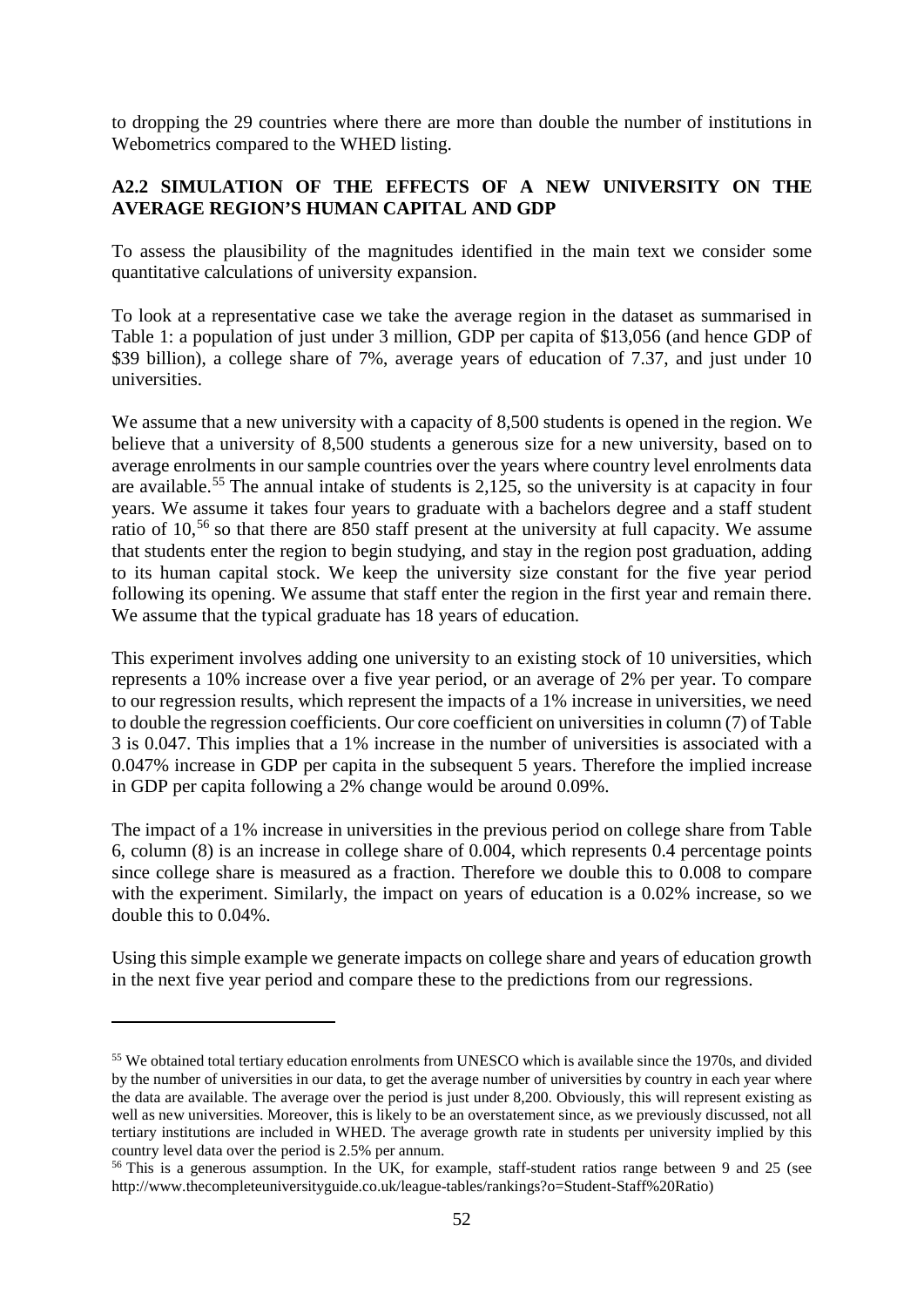Our calculation involves a churning out of 2,125 new graduates per year and this results in an average annual rise in college share of 0.0006 (or 0.060 percentage points) in the next five year period. This is actually smaller than the 0.008 implied from our regressions, and could be due to more inward migration of skilled people following the opening of universities, which we do not capture controlling only for population changes. On the other hand the implied average annual rise in years of education is 0.09% which is more similar to the 0.04% implied by the regressions (which, as we noted are based on a different sample from the college share regressions).

While there are differences here, our simulation shows that the effects on human capital even with generous assumptions about the size of a new university, will be relatively small. This is in line with what we find in the regression analysis.

#### *Demand effects of universities*

<u>.</u>

Using this same example of the representative region, we can simulate the demand effects of university expansion. If the university is funded from outside the area then GDP may increase mechanically as demand from a university (e.g. rent, supplies, building and maintenance) and its staff and students boost the local economy.

We assume that the cost per student in our new university is \$10,000 per year, which is likely to be an overestimate of the average university in our sample.<sup>[57](#page-53-0)</sup> For a university of 8,500 students this implies total costs of \$85 million. Since this represents annual costs, we assume that the transfer continues in each subsequent year. Therefore the uplift to GDP will be felt only in the *initial* years. Assuming that total enrolments stay fixed at 8,500 over the five years following university entry (which is the key period we use for our regressions), there would be *no* uplift to GDP per capita in that period. Alternatively, if we assume enrolments are growing by 5% per year<sup>[58](#page-53-1)</sup> this would only account for around 15% of calculated effect of a 2% increase in universities implied by our baseline specification (0.09%).

## **A2.3 UNIVERSITIES AND DEMOCRATIC APPROVAL**

Figure A3 Panel E shows that there is a positive and significant correlation between country level polity scores and university density, in the cross section (for 2000). Figure A13 also shows that there is a positive and significant correlation between the change in university density and change in polity scores over 1960-2000.

Table A10 reports a number of robustness tests around the regressions of approval of democracy on lagged university presence reported in Table 8. Column (1) repeats Table 8 column (4). Column (2) shows that this effect might be slightly stronger for OECD countries, as an interaction term between an OECD dummy and the lagged university presence is positive, but it is not significant at conventional levels. Column (3) shows that the main result is much smaller in magnitude and insignificant for 5 year lagged university presence, and actually

<span id="page-53-0"></span><sup>57</sup> In 2011 the OECD average tertiary education spending by educational institutions was \$13,958 (see Education at a Glance 2014: OECD Indicators, Indicator B1). On average OECD countries spent 41% of GDP per capita per student in 2011. \$10,000 represents 77% of GDP per capita in our average region-year (\$13,056).<br><sup>58</sup> The average growth rate in students per university implied by the UNESCO country level enrolments data over

<span id="page-53-1"></span>the period since the 1970s is 2.5% per annum.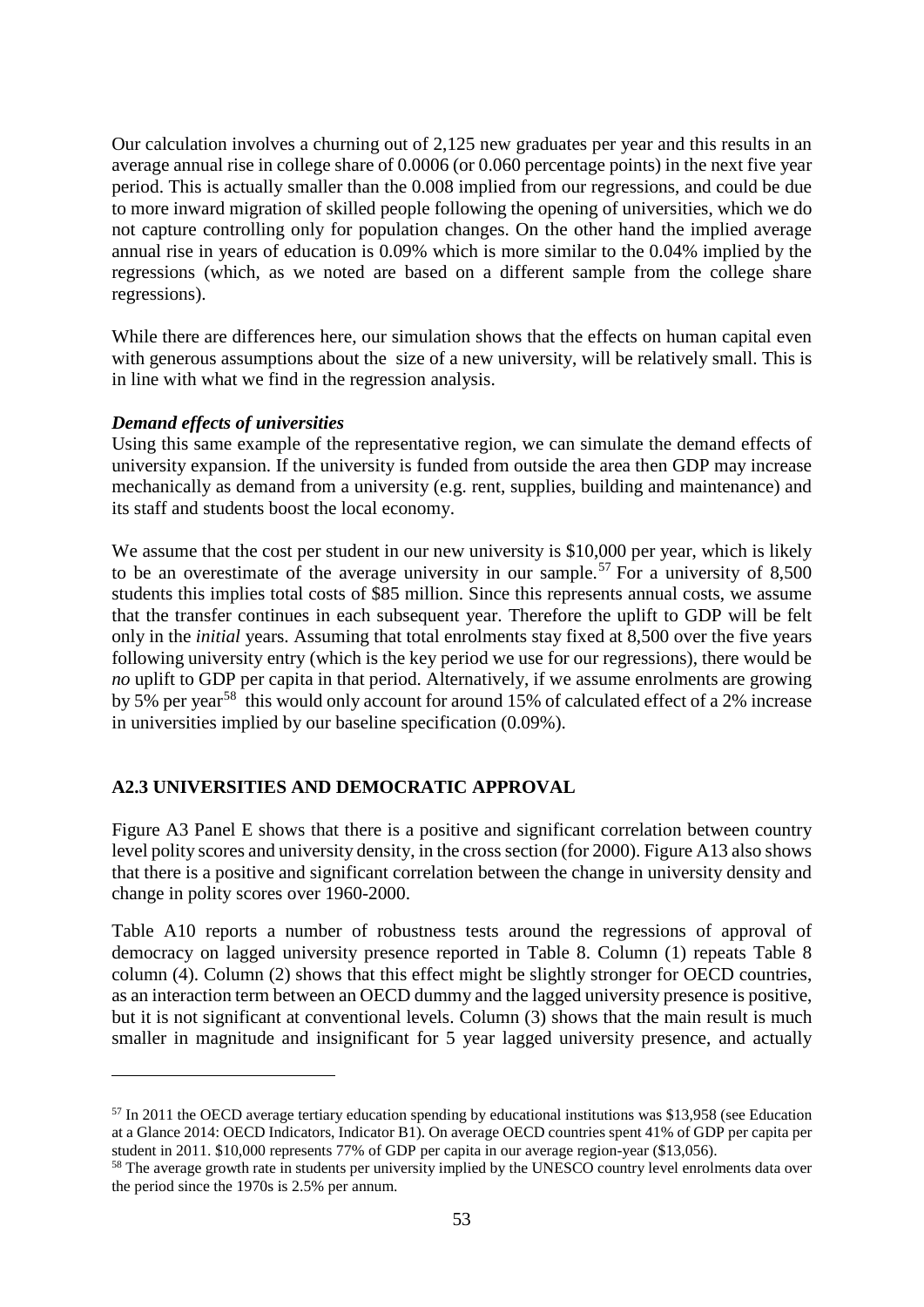negative for a 30 year lag. Column (5) shows that our main result can be closely replicated using a different survey measure for approval of democracy, "democracy is best" which asks respondents whether they agree with the statement that democracy is better than any other form of government. Column (6) does not include country fixed effects. This shows that the positive relationship we find between universities and approval of democracy is valid within countries. Across countries, factors not controlled for in these regressions (for example, levels of corruption) appear to influence the result. We investigated which countries appear to be driving this negative relationship and found, for example, that the Philippines (a country with high levels of corruption) has high university density but low approval of democracy. Column (7) clusters at the country level and significance holds. Column (8) weights by population, to account for the fact that some regions with low population may have less representative responses. Column (9) drops students and graduates and the main result gets stronger. Finally, column (10) shows that the results are robust to estimation using an ordered-probit model.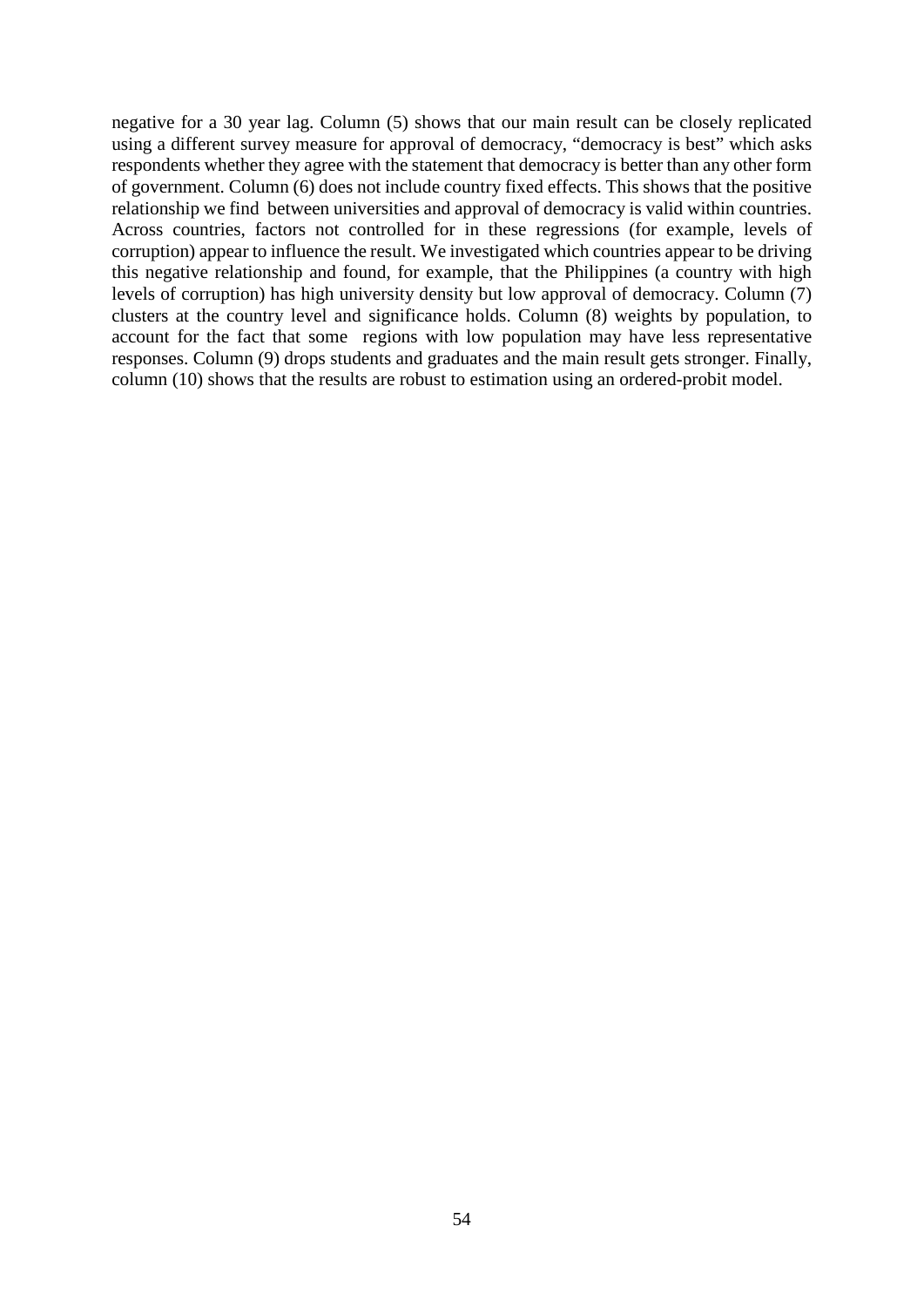## **APPENDIX TABLES**

## **Table A1: FULL RESULTS OF BASELINE SPECIFICATIONS**

| <b>Dependent variable:</b><br><b>Regional Growth of GDP per capita</b> |              |
|------------------------------------------------------------------------|--------------|
| Lagged growth in #universities                                         | $0.044***$   |
|                                                                        | (0.010)      |
| Lagged level of regional GDP per capita                                | $-0.013***$  |
|                                                                        | (0.001)      |
| Lagged level of country GDP per capita                                 | $-0.021***$  |
|                                                                        | (0.004)      |
| Lagged level of population                                             | $-0.086**$   |
|                                                                        | (0.039)      |
| Lagged growth in population/100                                        | $-0.113***$  |
|                                                                        | (0.039)      |
| Dummy for capital in region                                            | $0.011***$   |
|                                                                        | (0.002)      |
| Latitude                                                               | $-0.000$ *** |
|                                                                        | (0.000)      |
| Inverse distance to ocean                                              | 0.005        |
|                                                                        | (0.004)      |
| Malaria ecology                                                        | $0.001**$    |
|                                                                        | (0.000)      |
| log(oil and gas production) 1950-2010                                  | $0.000**$    |
|                                                                        | (0.000)      |
| <b>Observations</b>                                                    | 8128         |
| <b>Adjusted R-squared</b>                                              | 0.260        |
| # clusters                                                             | 1498         |

*Notes.* \*\*\* indicates significance at the 1% level, \*\* at the 5% level and \* at the 10% level. This table replicates Table 3, column (5) to show the geographic controls. Note, ln(oil and gas production) 1950-2010 is not normalised by population.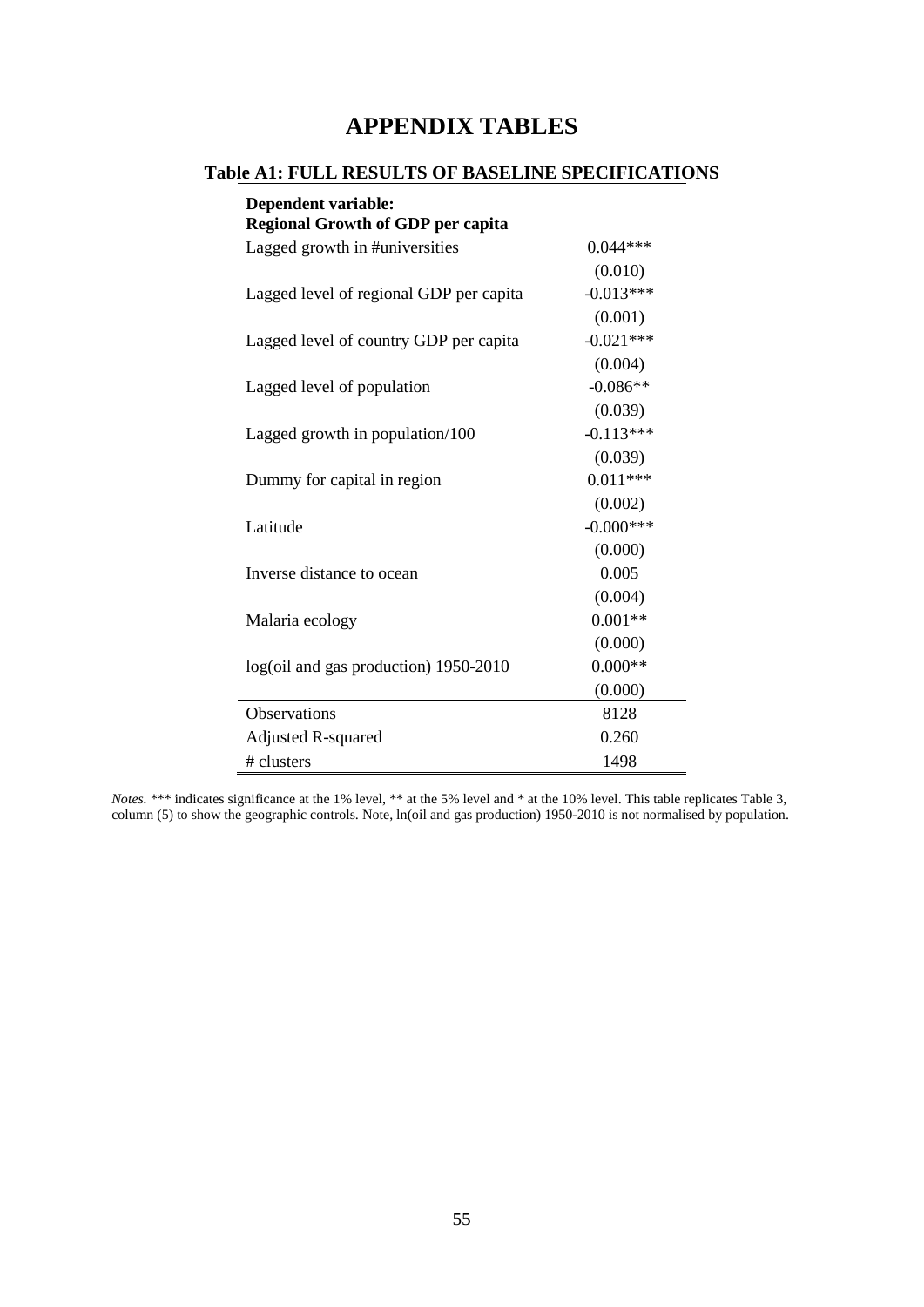| Dependent variable:<br><b>Regional Growth of GDP per capita</b> | (1)        | (2)      | (3)        | (4)        | (5)        | (6)        | (7)        |
|-----------------------------------------------------------------|------------|----------|------------|------------|------------|------------|------------|
| Panel A: Full sample                                            |            |          |            |            |            |            |            |
| Current growth in #universities                                 |            | $-0.008$ | $-0.005$   | $-0.013$   | $-0.013$   | $-0.019$   | 0.002      |
|                                                                 |            | (0.011)  | (0.011)    | (0.012)    | (0.013)    | (0.015)    | (0.017)    |
| 5 year lagged growth in #universities                           | $0.047***$ |          | $0.045***$ | $0.059***$ | $0.054***$ | $0.059***$ | $0.086***$ |
|                                                                 | (0.011)    |          | (0.011)    | (0.012)    | (0.013)    | (0.013)    | (0.016)    |
| 10 year lagged growth in #universities                          |            |          |            | $0.022**$  | $0.026**$  | 0.017      | $0.031*$   |
|                                                                 |            |          |            | (0.011)    | (0.012)    | (0.014)    | (0.017)    |
| 15 year lagged growth in #universities                          |            |          |            |            | 0.006      | $-0.003$   | $-0.006$   |
|                                                                 |            |          |            |            | (0.011)    | (0.013)    | (0.018)    |
| 20 year lagged growth in #universities                          |            |          |            |            |            | 0.006      | 0.009      |
|                                                                 |            |          |            |            |            | (0.015)    | (0.019)    |
| 25 year lagged growth in #universities                          |            |          |            |            |            |            | $0.025*$   |
|                                                                 |            |          |            |            |            |            | (0.014)    |
| Observations                                                    | 8128       | 9246     | 8128       | 6863       | 5635       | 4604       | 3638       |

#### **Table A2: DISTRIBUTED LAG SPECIFICATIONS**

*Notes.* \*\*\* indicates significance at the 1% level, \*\* at the 5% level and \* at the 10% level. Column (1) is replicates column (7) from Table 3. The subsequent columns add contemporaneous and further lagged growth in universities, and corresponding population growth. The level of population at the furthest lag is also controlled for.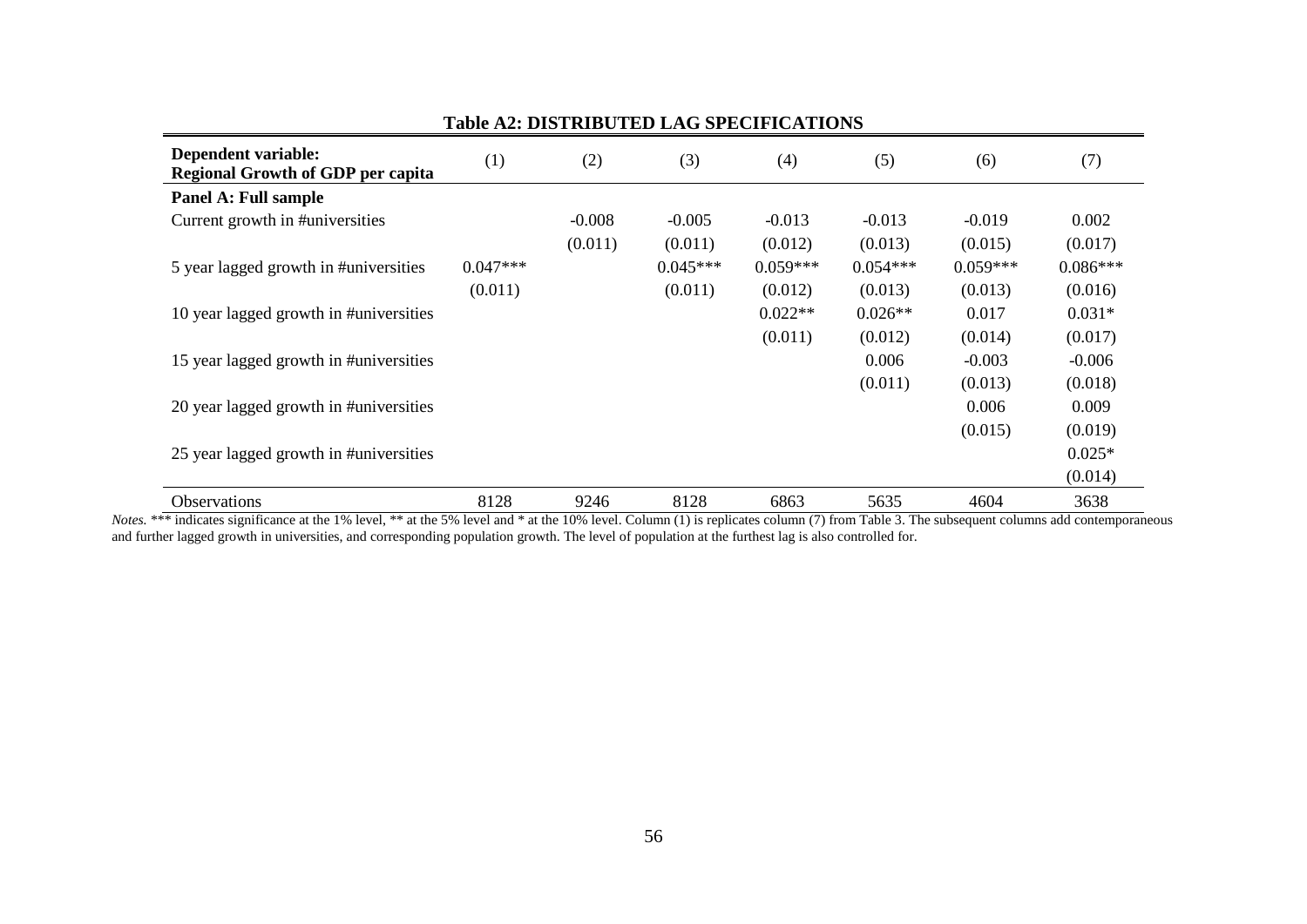| Dependent variable:                      | (1)        | (2)      | (3)        | (4)        | (5)        | (6)        | (7)             |
|------------------------------------------|------------|----------|------------|------------|------------|------------|-----------------|
| <b>Regional Growth of GDP per capita</b> |            |          |            |            |            |            |                 |
| Panel B: US, UK, FR, DE                  |            |          |            |            |            |            |                 |
| Current growth in #universities          |            | 0.001    | 0.017      | $0.047**$  | $0.085***$ | 0.027      | $-0.005$        |
|                                          |            | (0.020)  | (0.021)    | (0.023)    | (0.026)    | (0.040)    | (0.043)         |
| 5 year lagged growth in #universities    | $0.051***$ |          | $0.057***$ | $0.086***$ | $0.104***$ | $0.143***$ | $0.132***$      |
|                                          | (0.016)    |          | (0.018)    | (0.020)    | (0.019)    | (0.018)    | (0.033)         |
| 10 year lagged growth in #universities   |            |          |            | 0.030      | $0.037*$   | $0.061***$ | $0.076***$      |
|                                          |            |          |            | (0.019)    | (0.021)    | (0.022)    | (0.023)         |
| 15 year lagged growth in #universities   |            |          |            |            | 0.013      | 0.027      | 0.027           |
|                                          |            |          |            |            | (0.026)    | (0.029)    | (0.026)         |
| 20 year lagged growth in #universities   |            |          |            |            |            | $0.047**$  | $0.041**$       |
|                                          |            |          |            |            |            | (0.022)    | (0.018)         |
|                                          |            |          |            |            |            |            |                 |
| 25 year lagged growth in #universities   |            |          |            |            |            |            | 0.017           |
|                                          |            |          |            |            |            |            | (0.019)         |
| Observations                             | 1023       | 1116     | 1023       | 930        | 837        | 744        | 651             |
| <b>Panel C: Rest</b>                     |            |          |            |            |            |            |                 |
| Current growth in #universities          |            | $-0.007$ | $-0.004$   | $-0.015$   | $-0.017$   | $-0.015$   | 0.016           |
|                                          |            |          |            |            |            |            |                 |
|                                          |            | (0.012)  | (0.012)    | (0.013)    | (0.014)    | (0.016)    | (0.017)         |
| 5 year lagged growth in #universities    | $0.048***$ |          | $0.047***$ | $0.062***$ | $0.057***$ | $0.061***$ | $0.095***$      |
|                                          | (0.011)    |          | (0.011)    | (0.013)    | (0.014)    | (0.014)    | (0.016)         |
| 10 year lagged growth in #universities   |            |          |            | $0.021*$   | $0.026**$  | 0.019      | $0.039**$       |
|                                          |            |          |            |            |            |            |                 |
|                                          |            |          |            | (0.011)    | (0.013)    | (0.014)    | (0.018)         |
| 15 year lagged growth in #universities   |            |          |            |            | 0.002      | $-0.007$   | $-0.001$        |
|                                          |            |          |            |            | (0.012)    | (0.014)    | (0.019)         |
| 20 year lagged growth in #universities   |            |          |            |            |            | 0.002      | 0.010           |
|                                          |            |          |            |            |            | (0.016)    | (0.021)         |
| 25 year lagged growth in #universities   |            |          |            |            |            |            | $0.028*$        |
| Observations                             | 7105       | 8130     | 7105       | 5933       | 4798       | 3860       | (0.015)<br>2987 |

*Notes.* \*\*\* indicates significance at the 1% level, \*\* at the 5% level and \* at the 10% level. Column (1) replicates column (7) from Table 3 for the subsamples as indicated. The subsequent columns add contemporaneous and further lagged growth in universities, and corresponding population growth. The level of population at the furthest lag is also controlled for.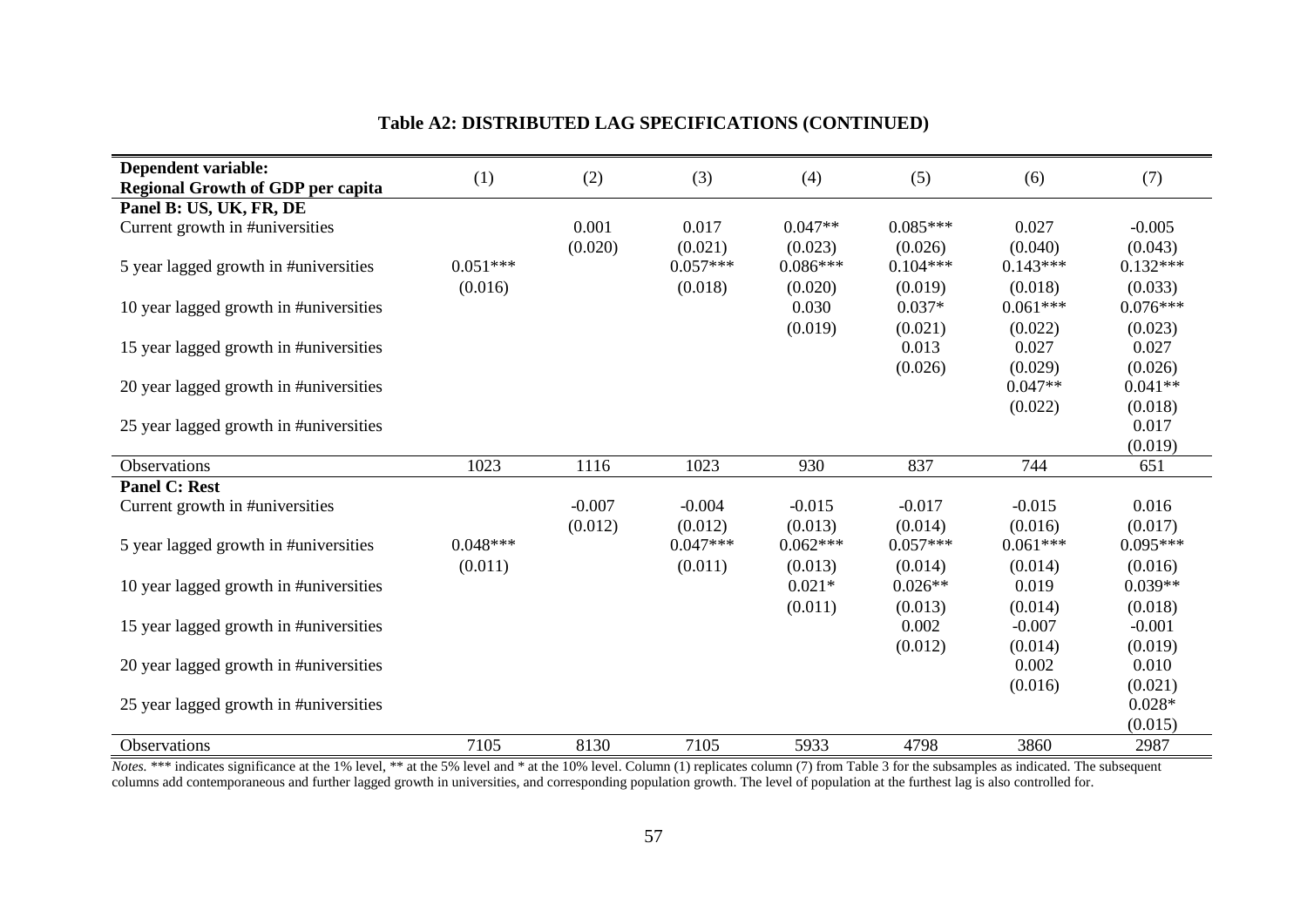|      |                                            | Coefficient on lagged University<br>Growth |                      | $\overline{N}$ |
|------|--------------------------------------------|--------------------------------------------|----------------------|----------------|
|      |                                            | Covariates                                 | <b>Region Trends</b> |                |
| (1)  | Benchmark                                  | $0.044***$                                 | $0.047***$           | 8128           |
|      |                                            | (0.010)                                    | (0.011)              |                |
|      | A. Specification                           |                                            |                      |                |
| (2)  | Cluster at country level (78 clusters)     | $0.044***$                                 | $0.047***$           | 8128           |
|      |                                            | (0.014)                                    | (0.016)              |                |
| (3)  | Population weights                         | $0.041***$                                 | $0.043***$           | 8128           |
|      |                                            | (0.013)                                    | (0.013)              |                |
| (4)  | Country-year fixed effects                 | $0.028***$                                 | $0.023**$            | 8128           |
|      |                                            | (0.010)                                    | (0.010)              |                |
| (5)  | Control for current population change      | $0.044***$                                 | $0.045***$           | 8128           |
|      |                                            | (0.010)                                    | (0.011)              |                |
| (6)  | University density                         | $0.030***$                                 | $0.029***$           | 8128           |
|      |                                            | (0.009)                                    | (0.009)              |                |
|      | C. Sample issues                           |                                            |                      |                |
| (7)  | Drop regions that never have a university  | $0.043***$                                 | $0.047***$           | 6642           |
|      |                                            | (0.011)                                    | (0.011)              |                |
| (8)  | Drop regions before they have a university | $0.042***$                                 | $0.045***$           | 6041           |
|      |                                            | (0.011)                                    | (0.011)              |                |
| (9)  | Drop first university observations         | $0.051***$                                 | $0.062***$           | 7897           |
|      |                                            | (0.013)                                    | (0.014)              |                |
| (10) | Winsorize university growth                | $0.061***$                                 | $0.064***$           | 8128           |
|      |                                            | (0.015)                                    | (0.015)              |                |
| (11) | Winsorize GDP per capita growth            | $0.034***$                                 | $0.036***$           | 8128           |
|      |                                            | (0.008)                                    | (0.008)              |                |
| (12) | Un-interpolated GDP per capita             | $0.049***$                                 | $0.047***$           | 5312           |
|      |                                            | (0.013)                                    | (0.014)              |                |
|      | <b>D.</b> Measurement issues               |                                            |                      |                |
| (13) | Dummy for $> 5\%$ missing founding dates   | $0.042***$                                 | $0.047***$           | 8128           |
|      |                                            | (0.011)                                    | (0.011)              |                |
| (14) | Country level total check (Webometrics)    | $0.053***$                                 | $0.058***$           | 5357           |
|      |                                            | (0.013)                                    | (0.013)              |                |

## **Table A3: SUMMARY OF ROBUSTNESS TESTS**

*Notes.* \*\*\* indicates significance at the 1% level, \*\* at the 5% level and \* at the 10% level. Row (1) replicates column (5) and column (7) from Table 3.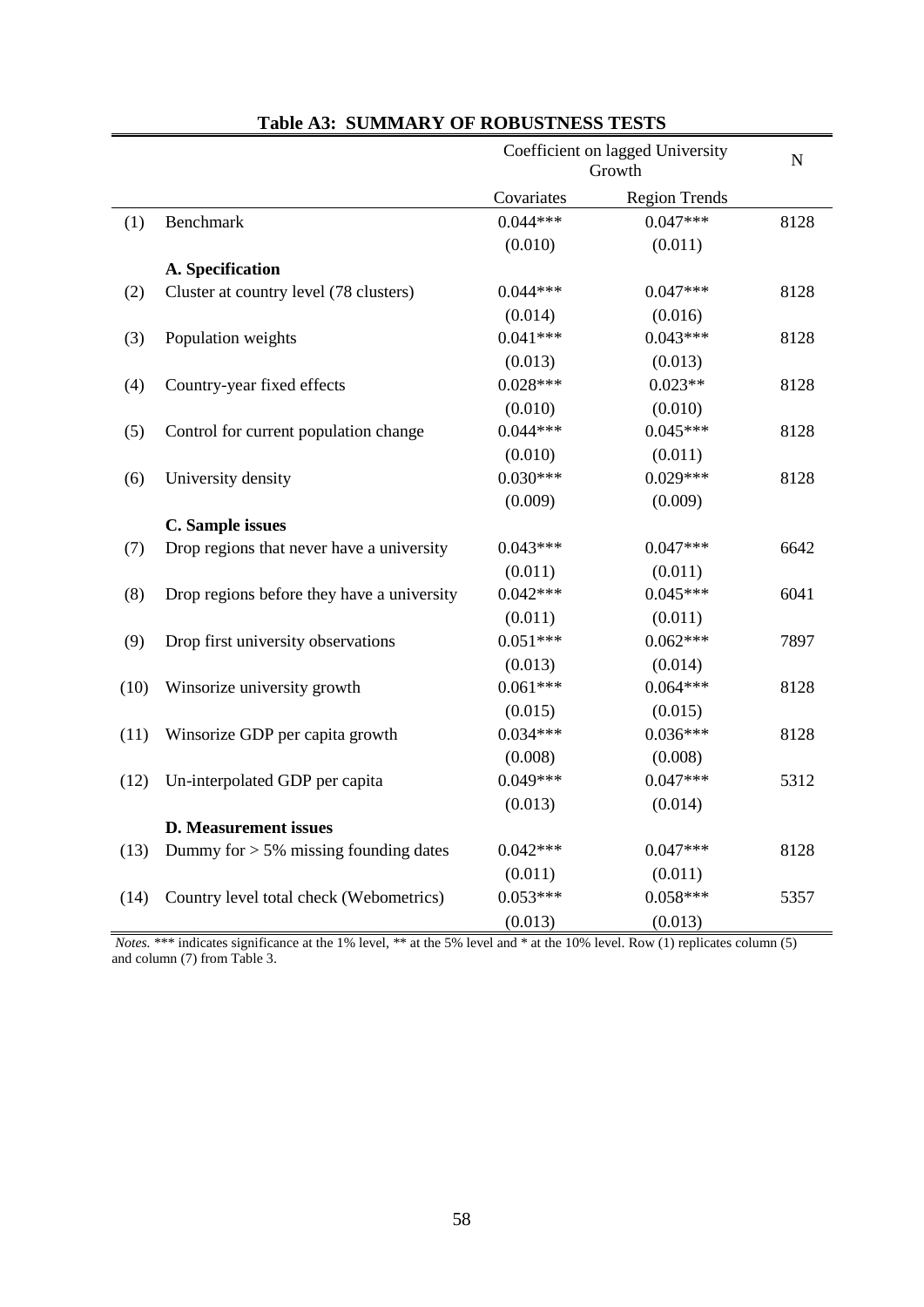| Dependent variable:<br><b>Regional Growth in Number of Universities</b> | (1)      | (2)      | (3)      | (4)        | (5)         | (6)         | (7)         |
|-------------------------------------------------------------------------|----------|----------|----------|------------|-------------|-------------|-------------|
| Lagged growth in regional GDP per capita                                | $-0.012$ | $-0.006$ | $-0.008$ | $-0.010$   | $-0.010$    | $-0.030$    | $-0.029$    |
|                                                                         | (0.014)  | (0.018)  | (0.018)  | (0.018)    | (0.017)     | (0.019)     | (0.021)     |
| Lagged growth in country GDP per capita                                 |          | $-0.017$ | $-0.016$ | $-0.013$   | $-0.074***$ | $-0.054**$  | $-0.042$    |
|                                                                         |          | (0.024)  | (0.024)  | (0.024)    | (0.022)     | (0.024)     | (0.026)     |
| Lagged growth in population                                             |          |          | $-0.057$ | $-0.070$   | $-0.101*$   | $-0.114**$  | $-0.137**$  |
|                                                                         |          |          | (0.054)  | (0.054)    | (0.056)     | (0.055)     | (0.066)     |
| Lagged level of population/100                                          |          |          |          | $-0.696**$ | $1.970***$  | $2.016***$  | $2.562***$  |
|                                                                         |          |          |          | (0.292)    | (0.400)     | (0.408)     | (0.503)     |
| Lagged #universities                                                    |          |          |          |            | $-0.048***$ | $-0.049***$ | $-0.055***$ |
|                                                                         |          |          |          |            | (0.003)     | (0.003)     | (0.004)     |
| Lagged level of regional GDP per capita                                 |          |          |          |            |             | $0.009**$   | 0.008       |
|                                                                         |          |          |          |            |             | (0.004)     | (0.005)     |
| Lagged level of country GDP per capita                                  |          |          |          |            |             | $-0.008*$   | $-0.015**$  |
|                                                                         |          |          |          |            |             | (0.005)     | (0.006)     |
| Lagged years of education                                               |          |          |          |            |             |             | $-0.003***$ |
|                                                                         |          |          |          |            |             |             | (0.001)     |
| Lagged growth in years of education                                     |          |          |          |            |             |             | $0.083**$   |
|                                                                         |          |          |          |            |             |             | (0.033)     |
| Observations                                                            | 7746     | 7746     | 7746     | 7746       | 7746        | 7746        | 6506        |
| # clusters                                                              | 1489     | 1489     | 1489     | 1489       | 1489        | 1489        | 1458        |

### **Table A4: UNIVERSITY GROWTH AS DEPENDENT VARIABLE**

*Notes.* \*\*\* indicates significance at the 1% level, \*\* at the 5% level and \* at the 10% level. All columns include region and year fixed effects, and standard errors clustered by region. Column (1) is simple correlation between regional growth in universities and the lagged growth in regional GDP per capita. Columns (2) to (6) include the additional variables shown. Column (7) includes the lagged level and lagged growth in years of education for the subsample where these measures are available. Levels of GDP per capita and population are in natural logs.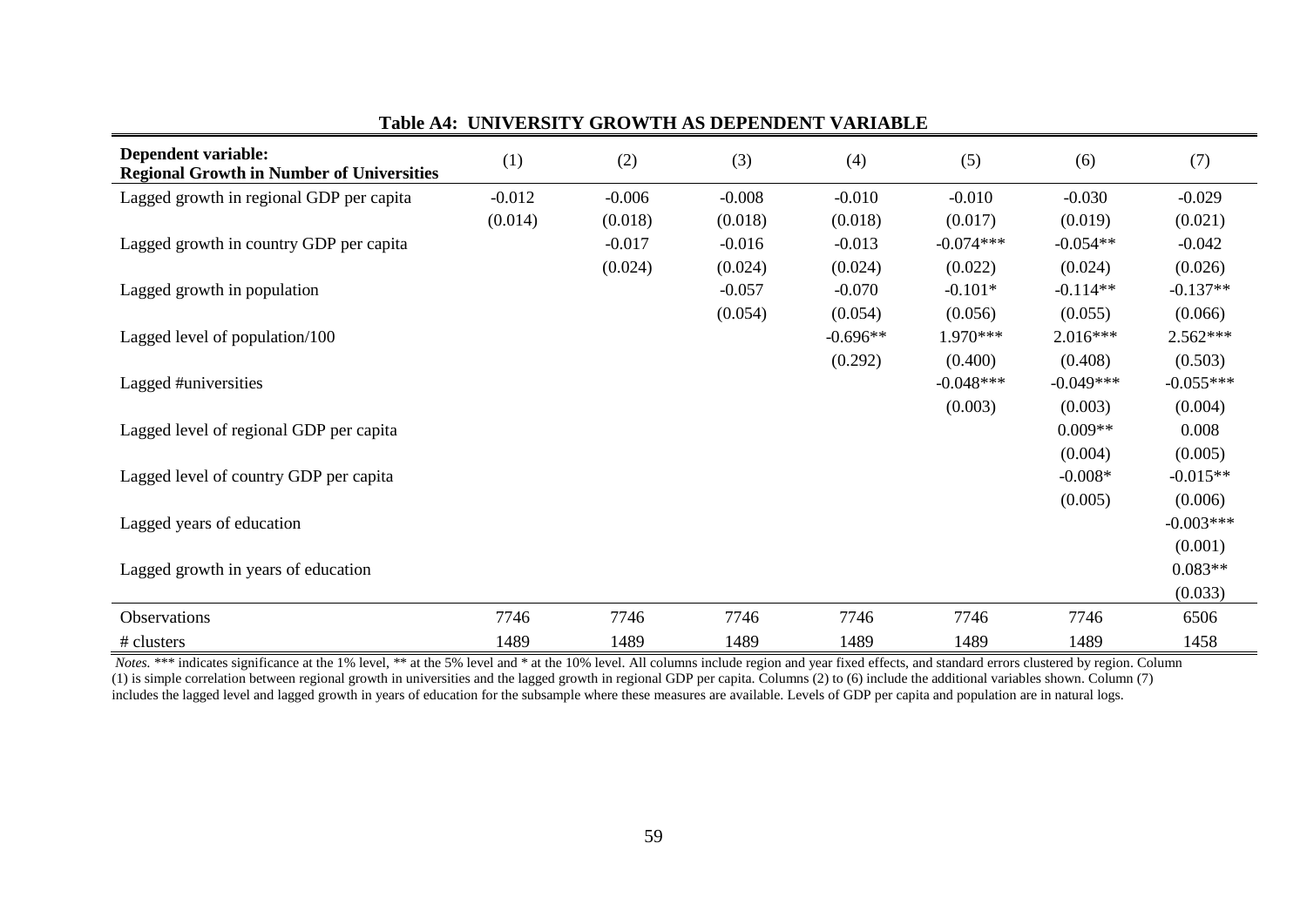| Dependent variable: Regional growth in GDP per capita | (1)         | (2)         | (3)<br>Other | (4)         | (5)         | (6)         |
|-------------------------------------------------------|-------------|-------------|--------------|-------------|-------------|-------------|
|                                                       |             | US, UK, FR, | Europe,      | Latin       |             |             |
| Sample                                                | All         | DE          | Canada       | America     | Asia        | Africa      |
| Lagged growth in #universities                        | $0.047***$  | $0.051***$  | 0.004        | $0.087***$  | 0.034       | 0.116       |
|                                                       | (0.011)     | (0.016)     | (0.011)      | (0.020)     | (0.026)     | (0.093)     |
| Lagged level of regional GDP per capita               | $-0.078***$ | $-0.057***$ | $-0.061***$  | $-0.071***$ | $-0.096***$ | $-0.124***$ |
|                                                       | (0.005)     | (0.008)     | (0.006)      | (0.008)     | (0.009)     | (0.022)     |
| Lagged level of country GDP per capita                | $0.038***$  | $-0.052***$ | $0.019***$   | $0.027**$   | $0.059***$  | $-0.065$    |
|                                                       | (0.006)     | (0.010)     | (0.007)      | (0.012)     | (0.010)     | (0.044)     |
| Lagged level of population                            | $-0.850**$  | $-0.179$    | $-2.201***$  | $-1.709**$  | $-1.997**$  | $-4.373***$ |
|                                                       | (0.352)     | (0.368)     | (0.669)      | (0.812)     | (0.933)     | (1.581)     |
| Lagged growth in population                           | $-0.183***$ | $-0.067$    | $-0.527***$  | $-0.189**$  | $-0.139$    | 0.108       |
|                                                       | (0.045)     | (0.089)     | (0.091)      | (0.092)     | (0.091)     | (0.102)     |
| <b>Observations</b>                                   | 8128        | 1023        | 2792         | 1821        | 2249        | 243         |
| # clusters                                            | 1498        | 93          | 581          | 295         | 462         | 67          |

**Table A5: HETEROGENEITY BY CONTINENT**

*Notes.* \*\*\* indicates significance at the 1% level, \*\* at the 5% level and \* at the 10% level. Column (1) replicates column (7) from Table 3. The other columns carry out an identical regression, but restricting to the sample continent as labelled. Levels of GDP per capita and population are in natural logs. Latin America contains Mexico, Central America and South America. Asia contains Australia.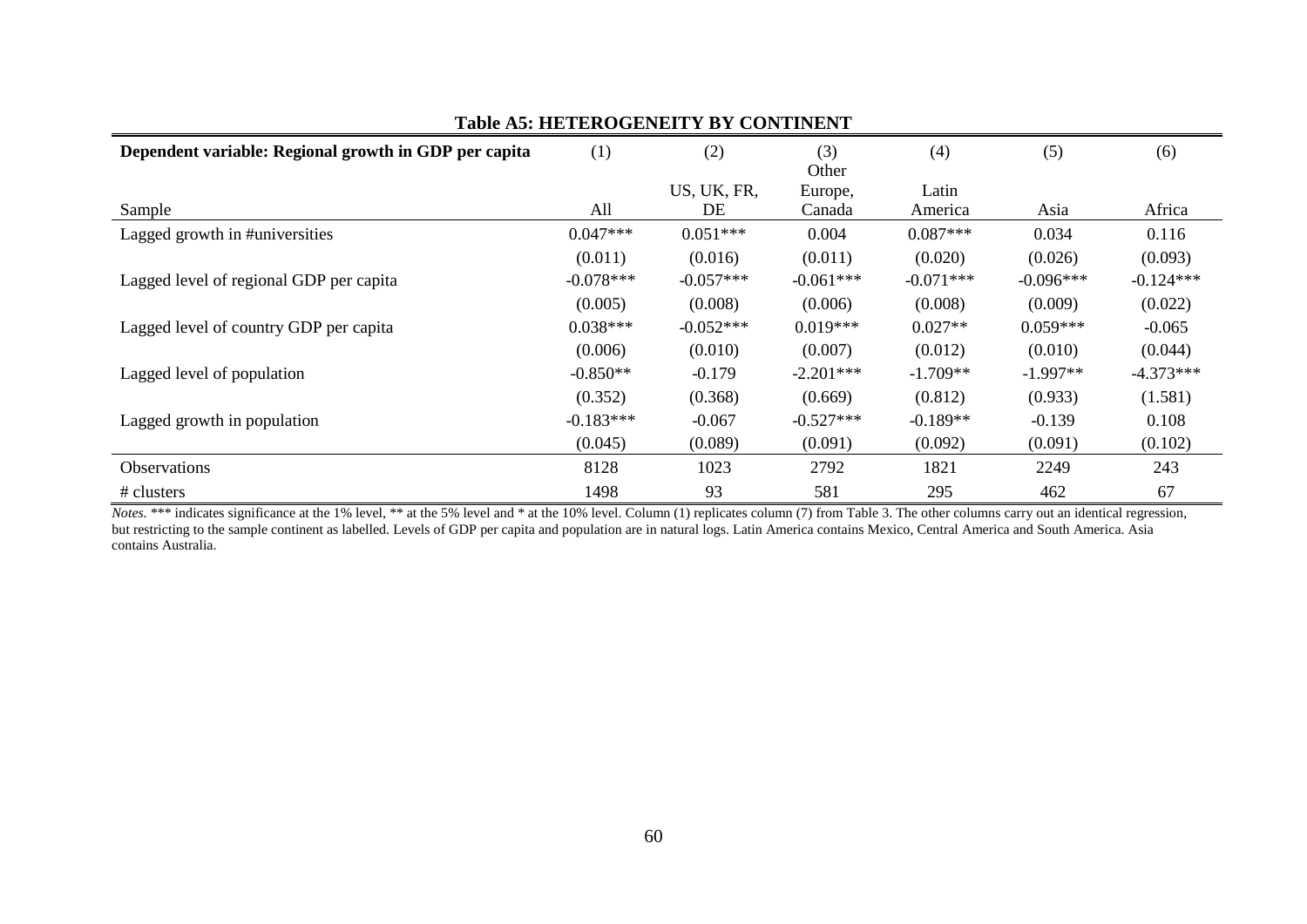| Dependent variable: Regional growth in GDP per capita | (1)<br>(2)<br>(3) |                |             | (1)         | (2)         |             |
|-------------------------------------------------------|-------------------|----------------|-------------|-------------|-------------|-------------|
|                                                       |                   | US, UK, FR, DE |             |             | Asia        |             |
| Sample                                                | All               | Pre-1990       | Post-1990   | All         | Pre-1990    | Post-1990   |
| Lagged growth in #universities                        | $0.051***$        | $0.042**$      | $0.080*$    | 0.034       | 0.004       | $0.064*$    |
|                                                       | (0.016)           | (0.018)        | (0.041)     | (0.026)     | (0.026)     | (0.035)     |
| Lagged level of regional GDP per capita               | $-0.057***$       | $-0.103***$    | $-0.097***$ | $-0.096***$ | $-0.131***$ | $-0.135***$ |
|                                                       | (0.008)           | (0.012)        | (0.018)     | (0.009)     | (0.013)     | (0.011)     |
| Lagged level of country GDP per capita                | $-0.052***$       | $-0.017$       | 0.022       | $0.059***$  | $0.057***$  | $0.081***$  |
|                                                       | (0.010)           | (0.015)        | (0.017)     | (0.010)     | (0.017)     | (0.016)     |
| Lagged level of population                            | $-0.002$          | $-0.002$       | $-0.046***$ | $-0.020**$  | $-0.027*$   | $-0.067***$ |
|                                                       | (0.004)           | (0.005)        | (0.010)     | (0.009)     | (0.014)     | (0.021)     |
| Lagged growth in population                           | $-0.067$          | 0.044          | 0.007       | $-0.139$    | $-0.001$    | 0.063       |
|                                                       | (0.089)           | (0.067)        | (0.057)     | (0.091)     | (0.185)     | (0.134)     |
| <b>Observations</b>                                   | 1023              | 651            | 372         | 2249        | 841         | 1408        |
| <b>Adjusted R-squared</b>                             | 0.580             | 0.565          | 0.757       | 0.286       | 0.471       | 0.353       |
| # clusters                                            | 93                | 93             | 93          | 462         | 297         | 462         |

#### **Table A6: HETEROGENEITY BY TIME PERIODS FOR SELECTED COUNTRY GROUPINGS**

*Notes.* \*\*\* indicates significance at the 1% level, \*\* at the 5% level and \* at the 10% level. Column (1) carries out our core regression on the full sample for those countries. Columns (2) and (3) restrict to the time periods specified. Columns (4), (5) and (6) do similar for the Asian sample of countries (which includes Australia).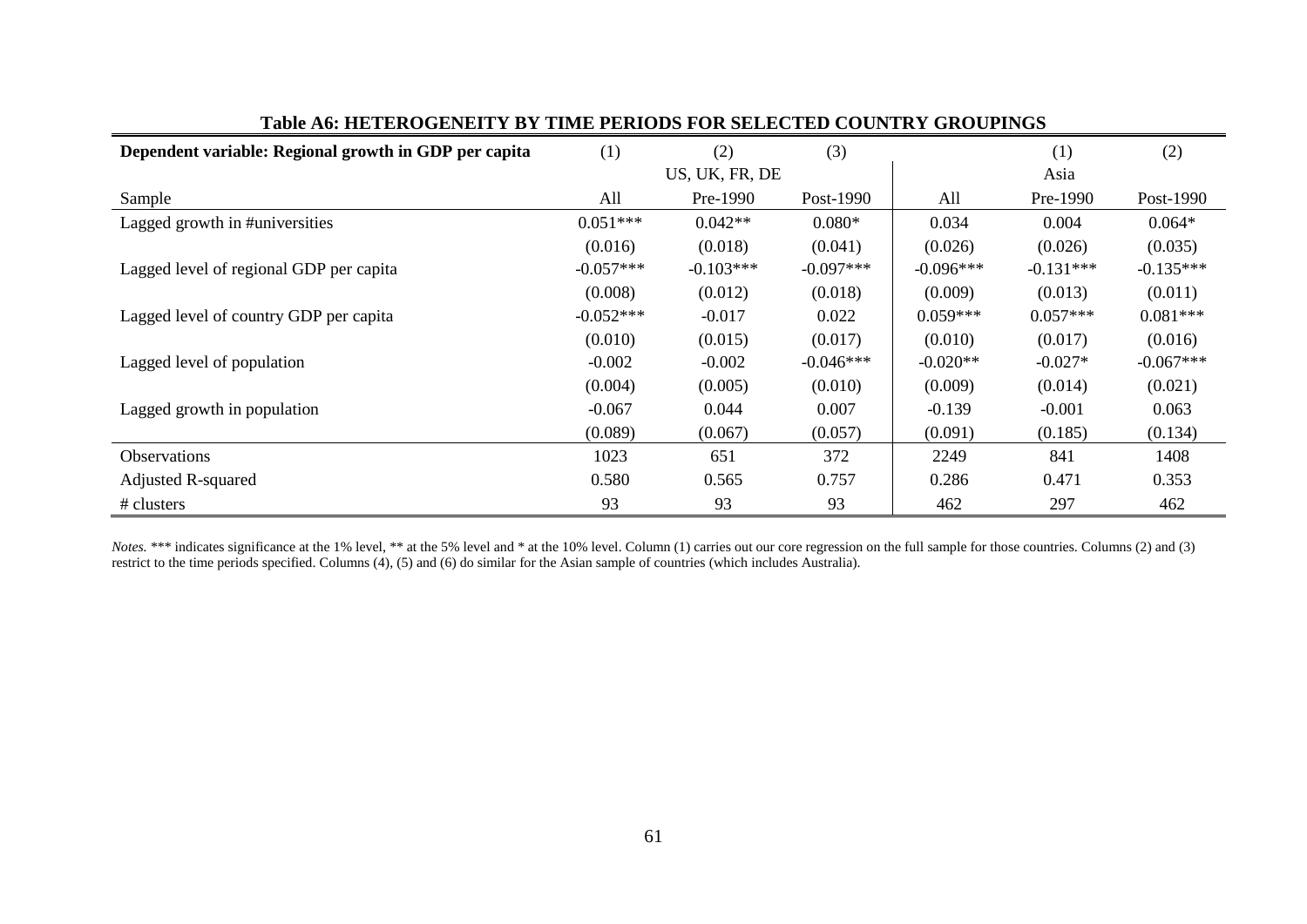| Dependent variable:<br><b>Regional Growth of GDP per capita</b> | (1)         | (2)         | (3)         | (4)         |
|-----------------------------------------------------------------|-------------|-------------|-------------|-------------|
| Lagged #universities                                            |             |             | $0.002***$  | $0.002**$   |
|                                                                 |             |             | (0.001)     | (0.001)     |
| Lagged level of population/100                                  |             |             | $-0.235***$ | $-0.200***$ |
|                                                                 |             |             | (0.068)     | (0.067)     |
| Lagged level of regional GDP per                                |             |             |             |             |
| capita                                                          | $-0.014***$ | $-0.018***$ | $-0.015***$ | $-0.018***$ |
|                                                                 | (0.001)     | (0.002)     | (0.001)     | (0.002)     |
| Lagged level of country GDP per capita                          | $-0.036***$ | $-0.032***$ | $-0.036***$ | $-0.032***$ |
|                                                                 | (0.004)     | (0.004)     | (0.004)     | (0.004)     |
| Lagged level of population density                              | $-0.001$    | $-0.001**$  | $-0.000$    | $-0.001$    |
|                                                                 | (0.000)     | (0.000)     | (0.000)     | (0.000)     |
| Lagged years of education                                       |             | $0.004***$  |             | $0.004***$  |
|                                                                 |             | (0.001)     |             | (0.001)     |
| Observations                                                    | 8010        | 8010        | 8010        | 8010        |
| Adjusted R-squared                                              | 0.273       | 0.279       | 0.274       | 0.280       |
| # clusters                                                      | 1504        | 1504        | 1504        | 1504        |

#### **Table A7: BARRO REGRESSIONS WITH LAGGED UNIVERSITIES**

*Notes.* \*\*\* indicates significance at the 1% level, \*\* at the 5% level and \* at the 10% level. Column (1) replicates Gennaioli et al. (2014) Table (5), column (8), with geographic controls, year and country fixed effects, but omits years of education. There are more observations because we have interpolated GDP per capita in the sample (Gennaioli et al. only interpolate years of education and population). Column (2) adds years of education. Column (3) replicates column (1), but adds the five year lagged level of universities in a region, and lagged population. Column (4) then adds years of education to the specification in column (3). Standard errors are clustered at the regional level. The lagged number of universities is the natural log of  $1 +$  the 5 year lagged number of universities. Levels of GDP per capita, population and population density are in natural logs. Years of schooling are not logged.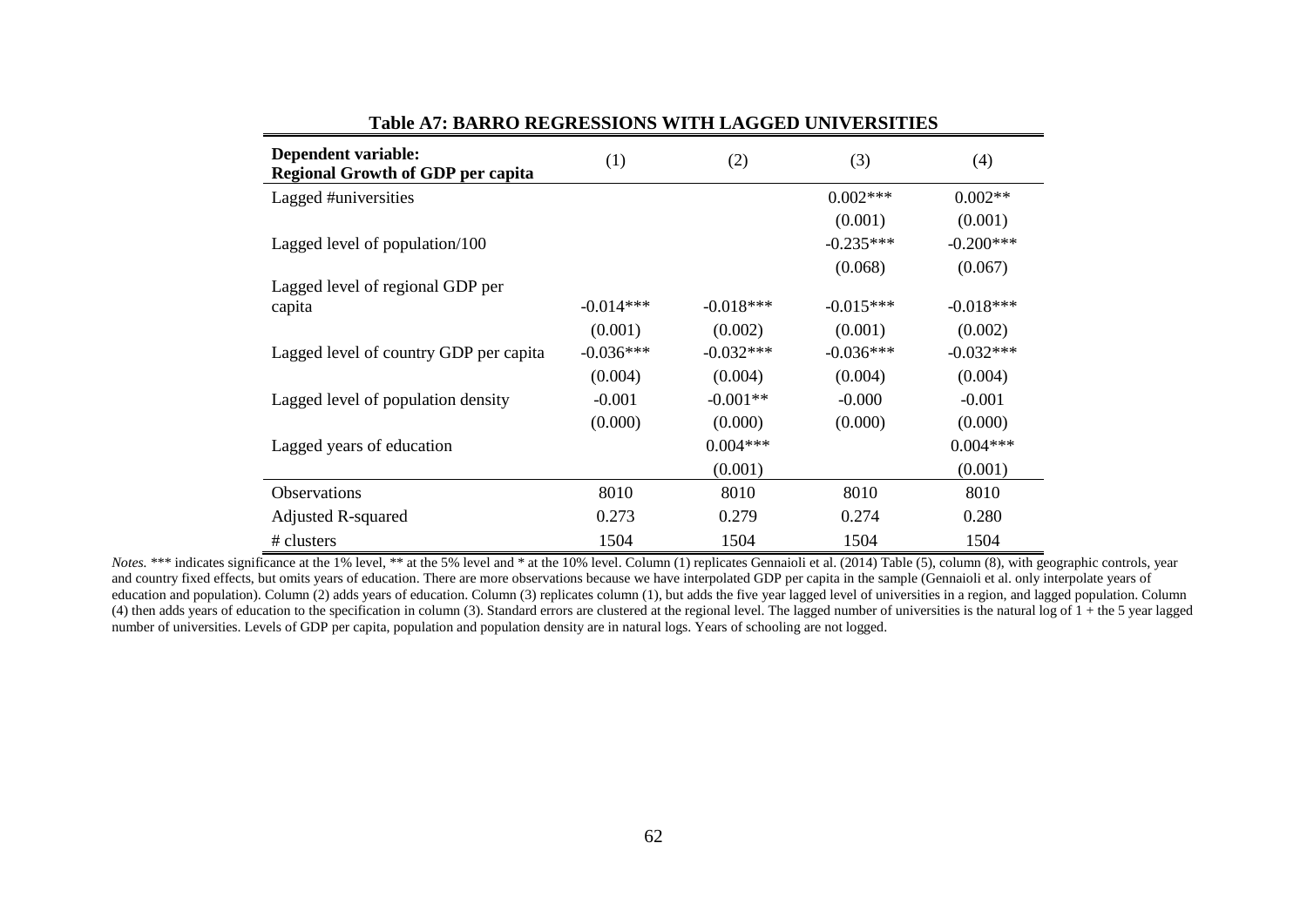| <b>Dependent Variable:</b>              |          | 50 year differences |            | 40 year differences | 30 year differences |             |
|-----------------------------------------|----------|---------------------|------------|---------------------|---------------------|-------------|
| Average annual GDP per capita growth    | (1)      | (2)                 | (3)        | (4)                 | (5)                 | (6)         |
| Lagged #universities                    | $-0.000$ | $0.003**$           | $-0.001**$ | 0.002               | 0.000               | $0.002**$   |
|                                         | (0.000)  | (0.002)             | (0.000)    | (0.001)             | (0.001)             | (0.001)     |
| Lagged level of regional GDP per capita |          | $-0.013***$         |            | $-0.006***$         |                     | $-0.013***$ |
|                                         |          | (0.002)             |            | (0.002)             |                     | (0.002)     |
| Lagged level of population              |          | $-0.003*$           |            | $-0.002*$           |                     | $-0.001$    |
|                                         |          | (0.001)             |            | (0.001)             |                     | (0.001)     |
| Change in population                    |          | 0.083               |            | 0.022               |                     | $-0.063$    |
|                                         |          | (0.064)             |            | (0.056)             |                     | (0.071)     |
| <b>Observations</b>                     | 188      | 188                 | 250        | 250                 | 464                 | 464         |
| Country fixed effects                   | no       | yes                 | no         | yes                 | no                  | yes         |

#### **Table A8: LONGER DIFFERENCE BARRO REGRESSIONS**

*Notes.* \*\*\* indicates significance at the 1% level, \*\* at the 5% level and \* at the 10% level. This table shows long differences to 2000: so columns (1) to (2) show regressions for the sample where data are available for the period 1950-2000; columns (3)-(4) show regressions for the period 1960-2000; and columns (5)-(6) show regressions for the period 1970-2000. Column (1) is a simple correlation of the average annual growth in regional GDP per capita over 1950-2000 on the natural log of 1+ the number of universities in 1950. Column (2) adds country fixed effects, the 1950 natural log of the level of regional GDP per capita, the 1950 natural log of the level of population, the 1950-2000 change in population and country fixed effects. Columns (3) and (4) do the same for the 40 year difference to 2000. Columns (5) and (6) do the same for the 30 year difference to 2000. More data are available in later years, so the samples are larger for the shorter long differences. Robust standard errors are shown in parentheses.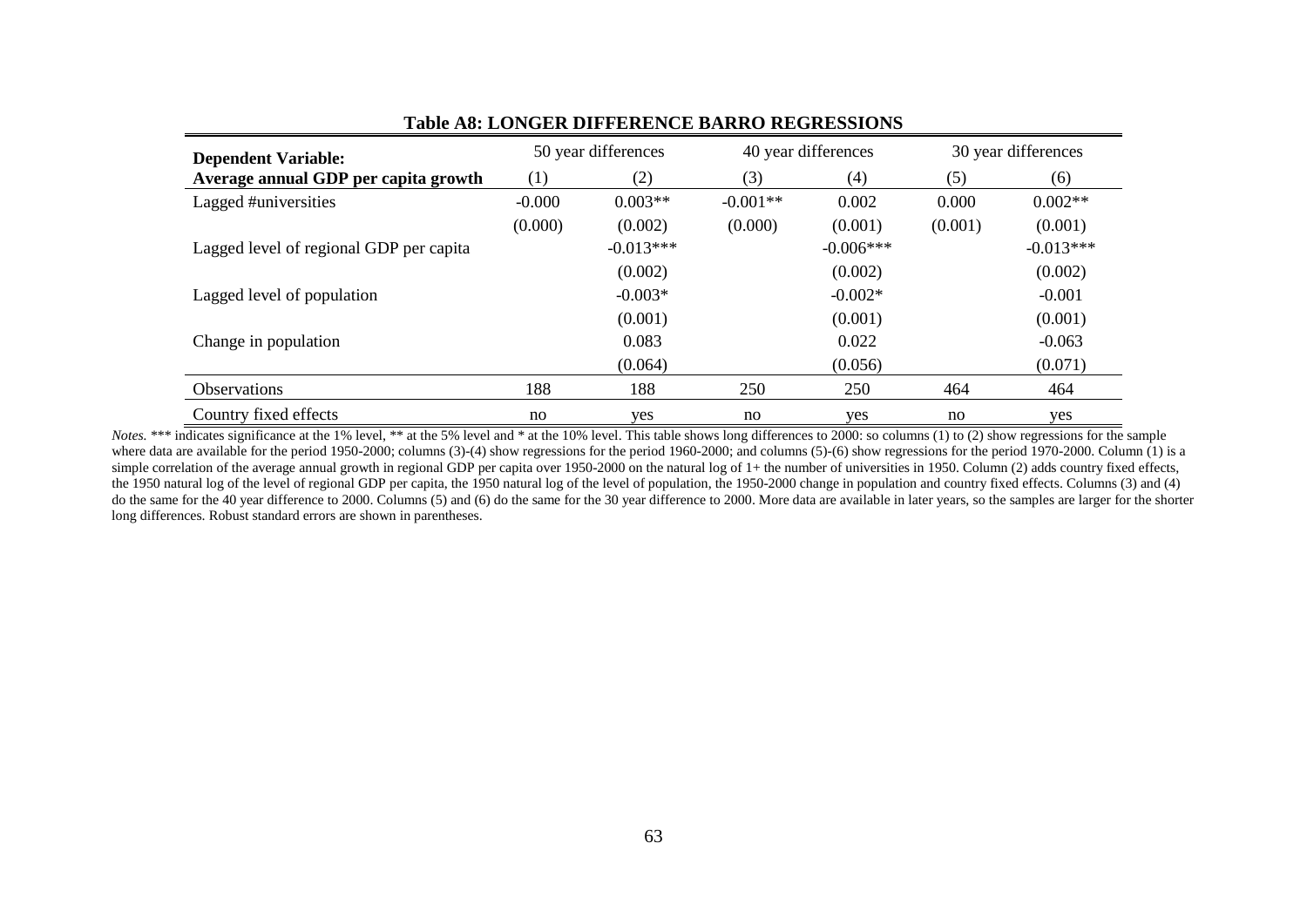|                                      | (1)               | (2)               | (3)               | (4)               | (5)               | (6)               | (7)<br>$\Delta$ Years | (8)<br>$\Delta$ Years |
|--------------------------------------|-------------------|-------------------|-------------------|-------------------|-------------------|-------------------|-----------------------|-----------------------|
| <b>Dependent Variable</b>            | $\triangle$ GDPpc | $\triangle$ GDPpc | $\triangle$ GDPpc | $\triangle$ GDPpc | $\triangle$ GDPpc | $\triangle$ GDPpc | Educ.                 | Educ.                 |
| Lagged growth in #universities       | $0.047***$        | $0.059***$        | $0.057***$        | $0.057***$        | $0.056***$        | $0.057***$        | $0.053***$            | $0.022**$             |
|                                      | (0.011)           | (0.013)           | (0.012)           | (0.012)           | (0.012)           | (0.012)           | (0.014)               | (0.009)               |
| Lagged growth in years of education  |                   |                   | $0.073***$        |                   | $0.062***$        | $0.062***$        |                       |                       |
|                                      |                   |                   | (0.026)           |                   | (0.024)           | (0.024)           |                       |                       |
| Current growth in years of education |                   |                   |                   | $0.075*$          | 0.055             | $0.082**$         |                       |                       |
|                                      |                   |                   |                   | (0.042)           | (0.039)           | (0.040)           |                       |                       |
| Lagged years of education            |                   |                   |                   |                   |                   | $0.002**$         |                       |                       |
|                                      |                   |                   |                   |                   |                   | (0.001)           |                       |                       |
| Lagged level of regional GDP pc      | $-0.078***$       | $-0.088***$       | $-0.088***$       | $-0.088***$       | $-0.088***$       | $-0.088***$       |                       | $-0.000$              |
|                                      | (0.005)           | (0.006)           | (0.006)           | (0.006)           | (0.006)           | (0.006)           |                       | (0.003)               |
| Lagged level of country GDP pc       | $0.038***$        | $0.021***$        | $0.019**$         | $0.021***$        | $0.020**$         | $0.020**$         |                       | 0.002                 |
|                                      | (0.006)           | (0.008)           | (0.008)           | (0.008)           | (0.008)           | (0.008)           |                       | (0.003)               |
| Lagged level of population/100       | $-0.850**$        | $-2.090***$       | $-2.094***$       | $-1.946***$       | $-1.988***$       | $-2.132***$       |                       | $-1.916***$           |
|                                      | (0.352)           | (0.475)           | (0.470)           | (0.469)           | (0.468)           | (0.458)           |                       | (0.290)               |
| Lagged growth in population          | $-0.183***$       | $-0.045$          | $-0.050$          | $-0.045$          | $-0.049$          | $-0.044$          |                       | $-0.001$              |
|                                      | (0.045)           | (0.050)           | (0.050)           | (0.050)           | (0.050)           | (0.050)           |                       | (0.023)               |
| Observations                         | 8128              | 6117              | 6117              | 6117              | 6117              | 6117              | 6117                  | 6117                  |
| # clusters                           | 1498              | 1343              | 1343              | 1343              | 1343              | 1343              | 1343                  | 1343                  |

#### **Table A9: UNIVERSITIES AND YEARS OF EDUCATION**

*Notes.* \*\*\* indicates significance at the 1% level, \*\* at the 5% level and \* at the 10% level. Growth in years of education is the log difference. Column (1) replicates column (7) from Table 3. Column (2) restricts to the sample for which the change in years of education is available. Column (3) drops the lagged growth in years of education. Column (4) adds the contemporaneous change in years of education. Column (5) includes both lagged and contemporaneous changes. Column (6) further adds the lagged level of years of education (unlogged). Column (7) regresses the change in years of education on the lagged growth in universities, with country dummies, but no other controls. Column (8) adds all the other controls.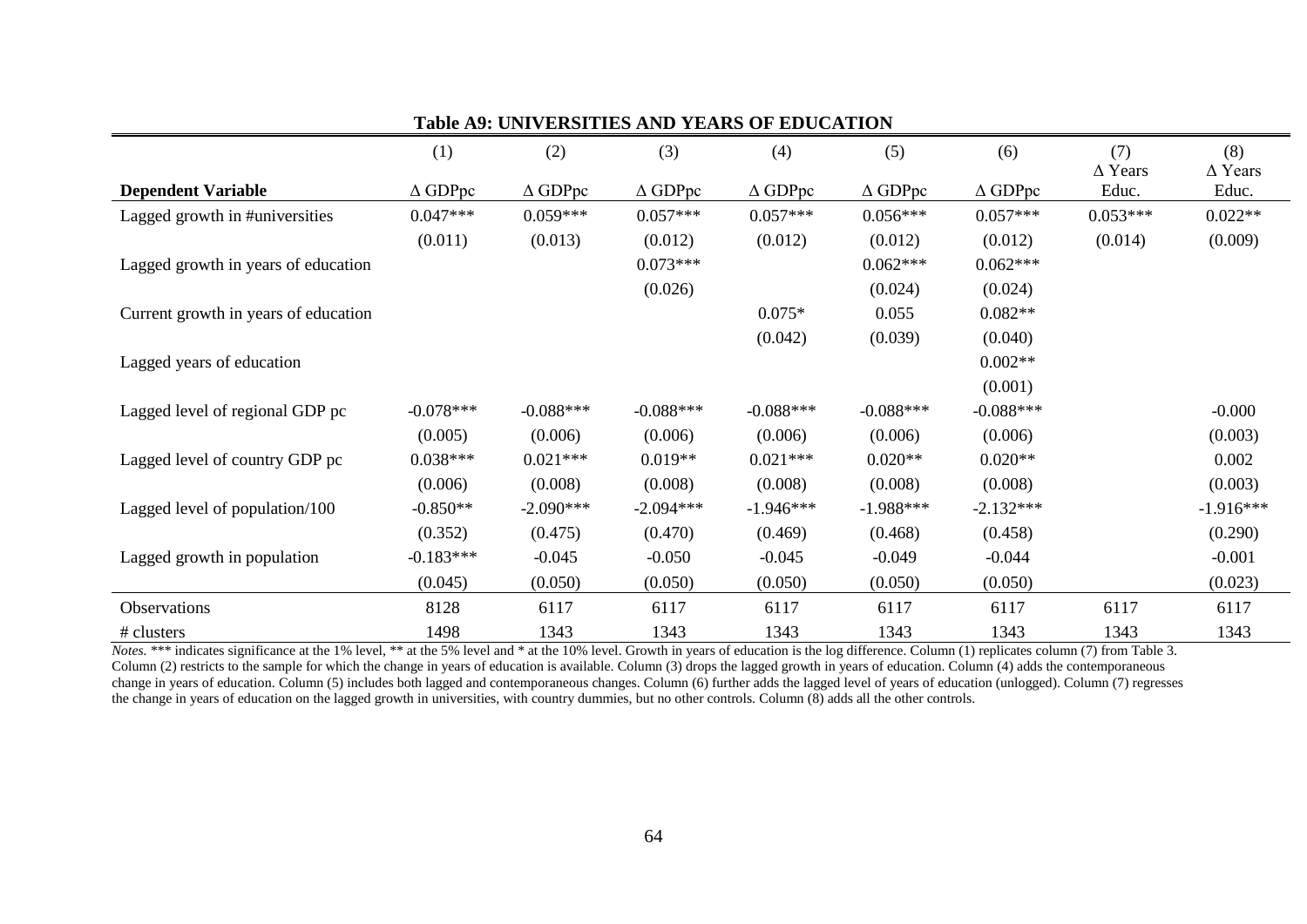|                                                                         | (1)        | (2)              | (3)              | (4)                 | (5)         | (6)         | (7)        | (8)                    | (9)               | (10)      |
|-------------------------------------------------------------------------|------------|------------------|------------------|---------------------|-------------|-------------|------------|------------------------|-------------------|-----------|
| <b>Dependent Variable:</b><br><b>View of democracy</b>                  | Approval   | Approval         | Approval         | Approval            | <b>Best</b> | Approval    | Approval   | Approval               | Approval          | Approval  |
| 15 year lagged $ln(1+\text{\#universities})$                            |            |                  |                  |                     |             |             |            |                        |                   |           |
| per capita)                                                             | $0.023**$  | 0.014            |                  |                     | $0.033**$   | $-0.052***$ | $0.023*$   | $0.055**$              | $0.029***$        | $0.040**$ |
|                                                                         | (0.010)    | (0.012)          |                  |                     | (0.016)     | (0.016)     | (0.012)    | (0.022)                | (0.011)           | (0.016)   |
| OECD dummy X 15 year lagged<br>$ln(1+\text{+}$ universities per capita) |            | 0.025<br>(0.018) |                  |                     |             |             |            |                        |                   |           |
| 5 year lagged $ln(1+\text{+}$ universities<br>per capita)               |            |                  | 0.013<br>(0.008) |                     |             |             |            |                        |                   |           |
| 30 year lagged $ln(1+\text{\#universities})$<br>per capita)             |            |                  |                  | $-0.002$<br>(0.009) |             |             |            |                        |                   |           |
| Observations                                                            | 138511     | 138511           | 138511           | 138511              | 48181       | 138511      | 138511     | 138511                 | 100782            | 138511    |
| <b>Adjusted R-squared</b>                                               | 0.085      | 0.085            | 0.085            | 0.085               | 0.099       | 0.018       | 0.085      | 0.071                  | 0.083             |           |
| # clusters                                                              | 693        | 693              | 693              | 693                 | 335         | 693         | 58         | 693                    | 691               | 693       |
| Estimator                                                               | <b>OLS</b> | <b>OLS</b>       | <b>OLS</b>       | <b>OLS</b>          | <b>OLS</b>  | <b>OLS</b>  | <b>OLS</b> | weighted<br><b>OLS</b> | <b>OLS</b>        | Oprobit   |
| Standard errors clustered at                                            | region     | region           | region           | region              | region      | region      | country    | region                 | region            | region    |
| Country and year dummies                                                | yes        | yes              | yes              | yes                 | yes         | no          | yes        | yes                    | yes               | yes       |
|                                                                         |            |                  |                  |                     |             |             |            |                        | drop<br>students, |           |
| Sample                                                                  | all        | all              | all              | all                 | all         | all         | all        | all                    | graduates         | all       |

#### **Table A10: ROBUSTNESS ON WORLD VALUES SURVEY ANALYSIS**

*Notes.* \*\*\* indicates significance at the 1% level, \*\* at the 5% level and \* at the 10% level. Column (1) replicates column (4) from Table 8. Column (2) includes an OECD dummy (not reported) and interaction between this and lagged university density. Column (3) is identical to column (1), but uses the five year lagged university density. Column (4) uses the thirty year lagged university density. Column (5) has a different dependent variable: the view that democracy is "best". Column (6) omits country and year dummies. Column (7) clusters standard errors at the country level. Column (8) uses weighted OLS, weighting each region by its population as a share of the country's total population. Column (9) drops graduates and students from the sample. Column (10) is estimated using an Ordered Probit model.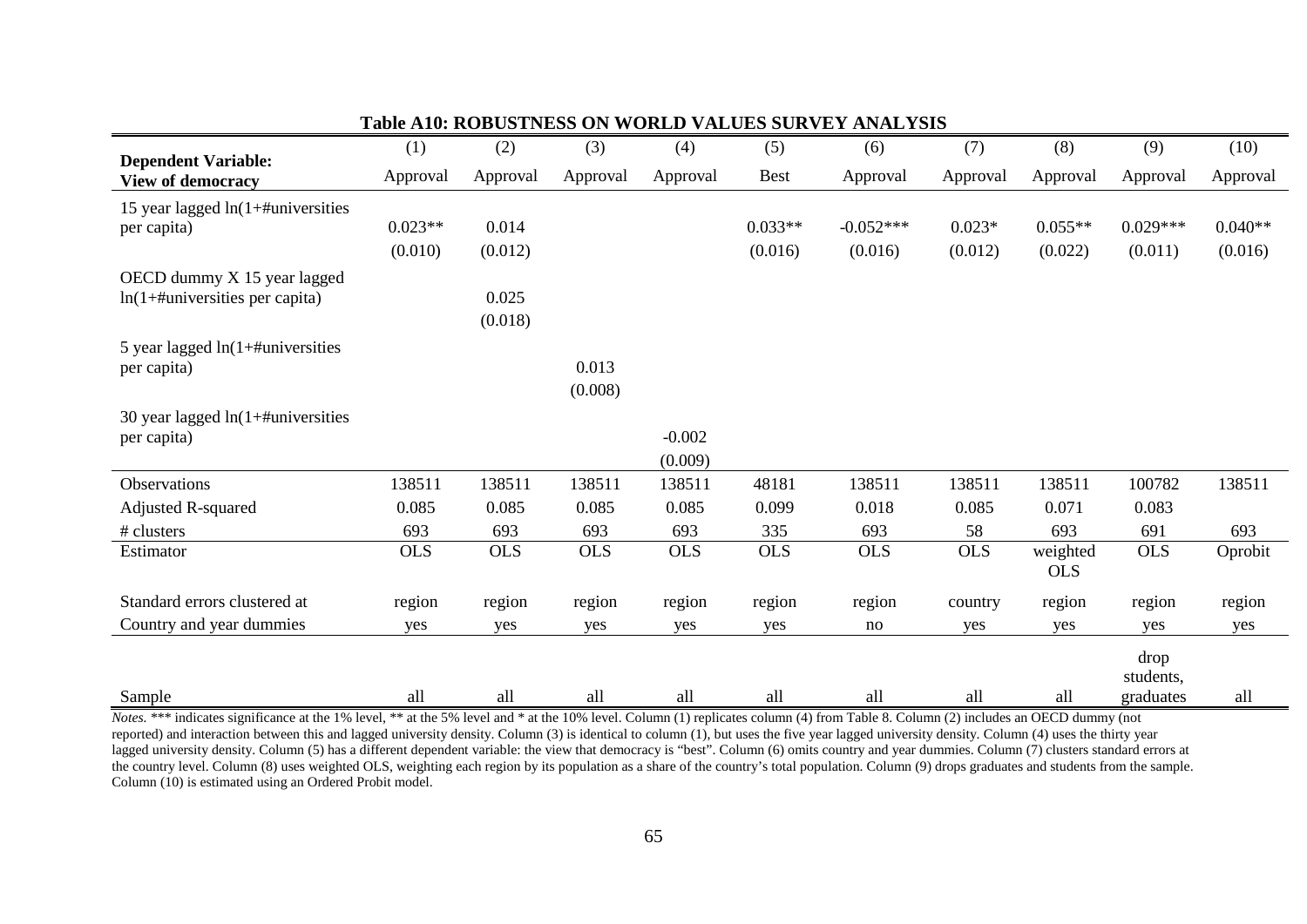|                  | Table into mint charge while may low think octab |               |       |  |  |  |  |  |  |  |
|------------------|--------------------------------------------------|---------------|-------|--|--|--|--|--|--|--|
| Outcome          | "University"                                     | Other         | Total |  |  |  |  |  |  |  |
| Match - exact    | 570                                              | 65            | 635   |  |  |  |  |  |  |  |
| Match - fuzzy    | 653                                              | 138           | 791   |  |  |  |  |  |  |  |
| Match - manual   | 384                                              | 696           | 1080  |  |  |  |  |  |  |  |
| Not in WHED 2010 | 40                                               | 115           | 155   |  |  |  |  |  |  |  |
| Death            | 33                                               | $\mathcal{L}$ | 33    |  |  |  |  |  |  |  |
| Total            | 1680                                             | 1014          | 2694  |  |  |  |  |  |  |  |

**Table A11: MATCHING WHED AND 1960 YEARBOOKS**

*Notes.* This table reports the outcome of the matching process between WHED and historical yearbooks, by universities and other types of institution.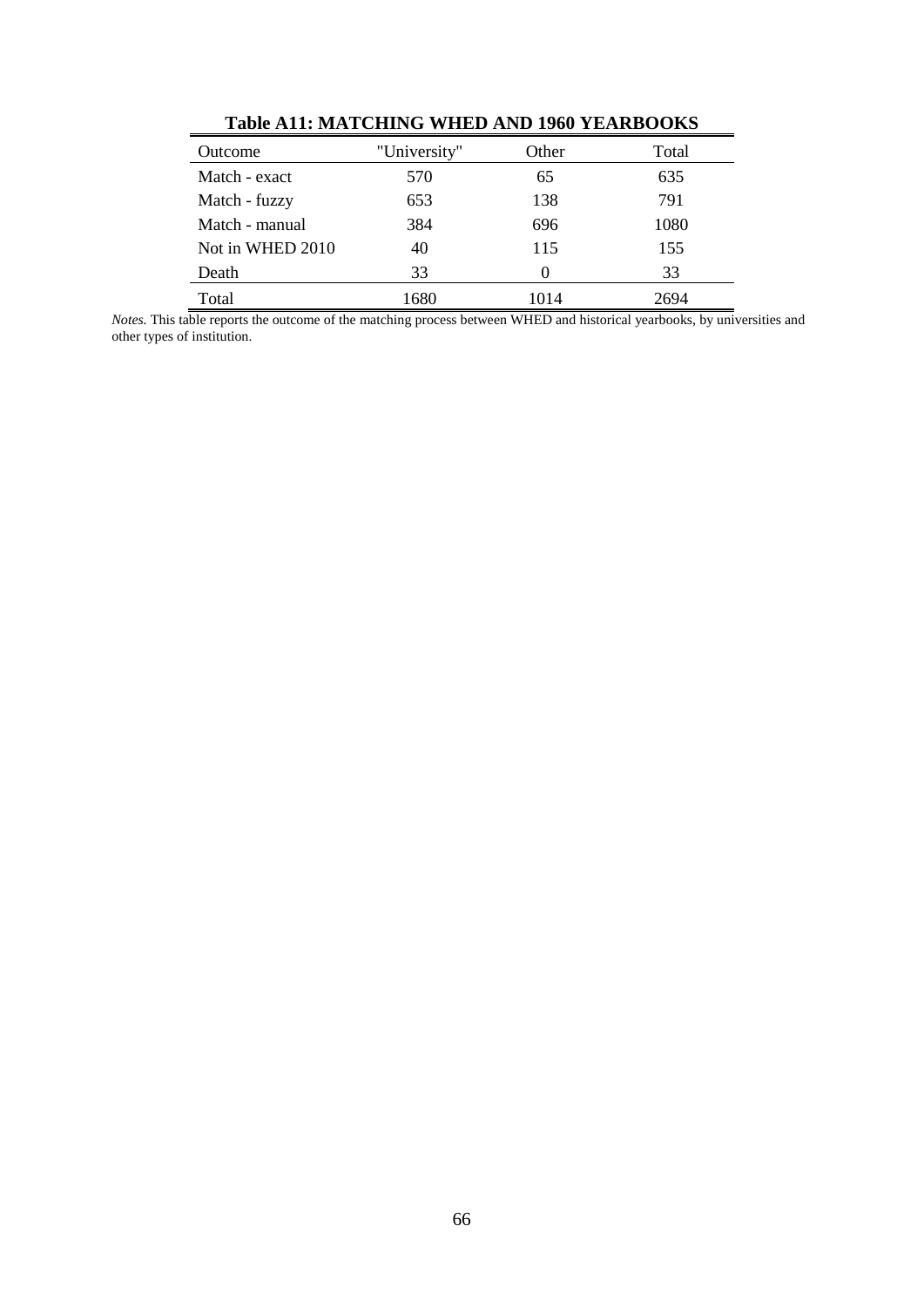## **APPENDIX FIGURES**



*Notes.* Pie chart shows the share of worldwide universities in each country, as at 2010. *Source: WHED.*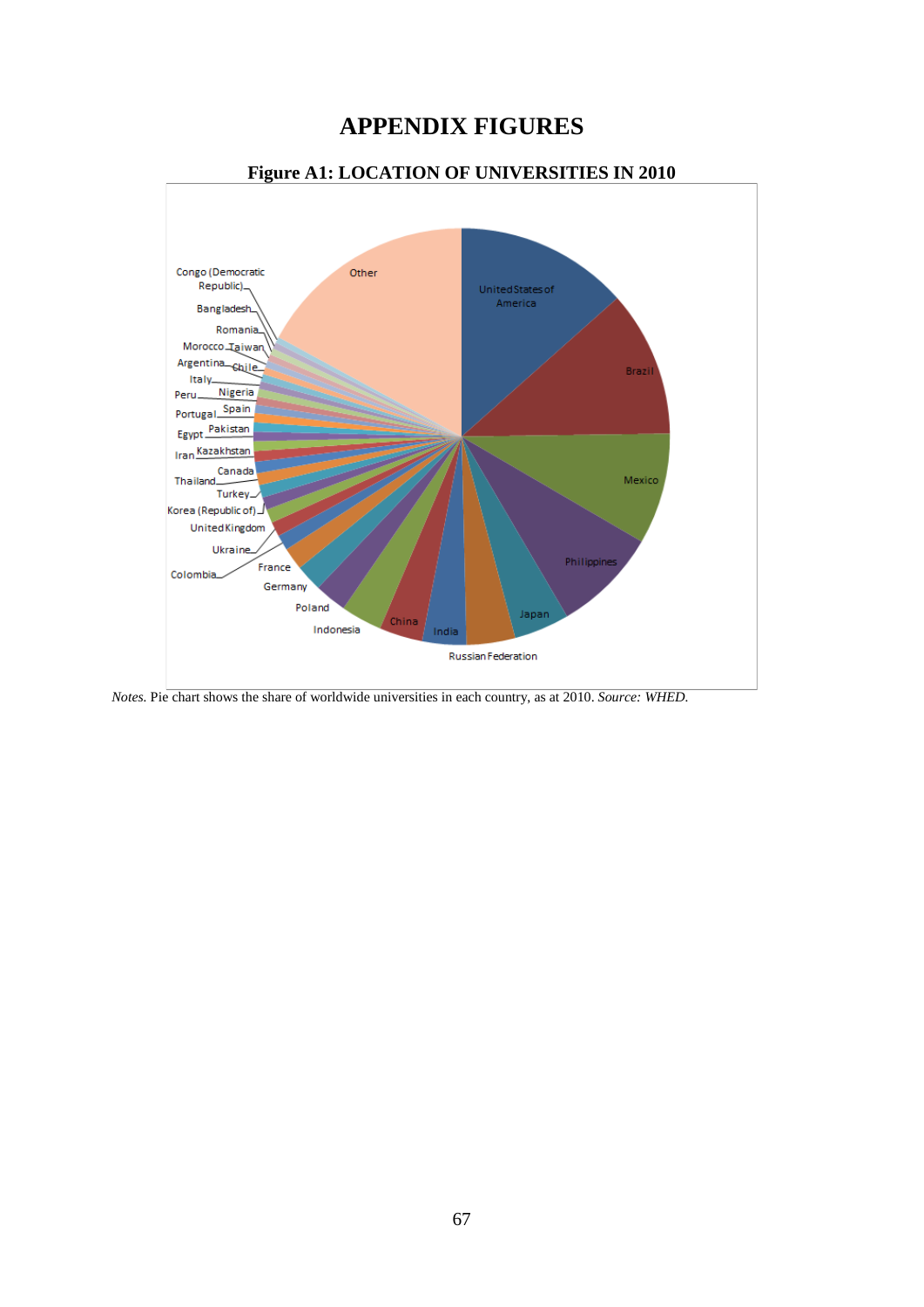**Figure A2: DIFFUSION OF UNIVERSITIES ACROSS COUNTRIES**



*Notes*. This chart shows the total number of countries that have universities over time, with some key countries marked in the year they opened their first universities marked. *Source: WHED.*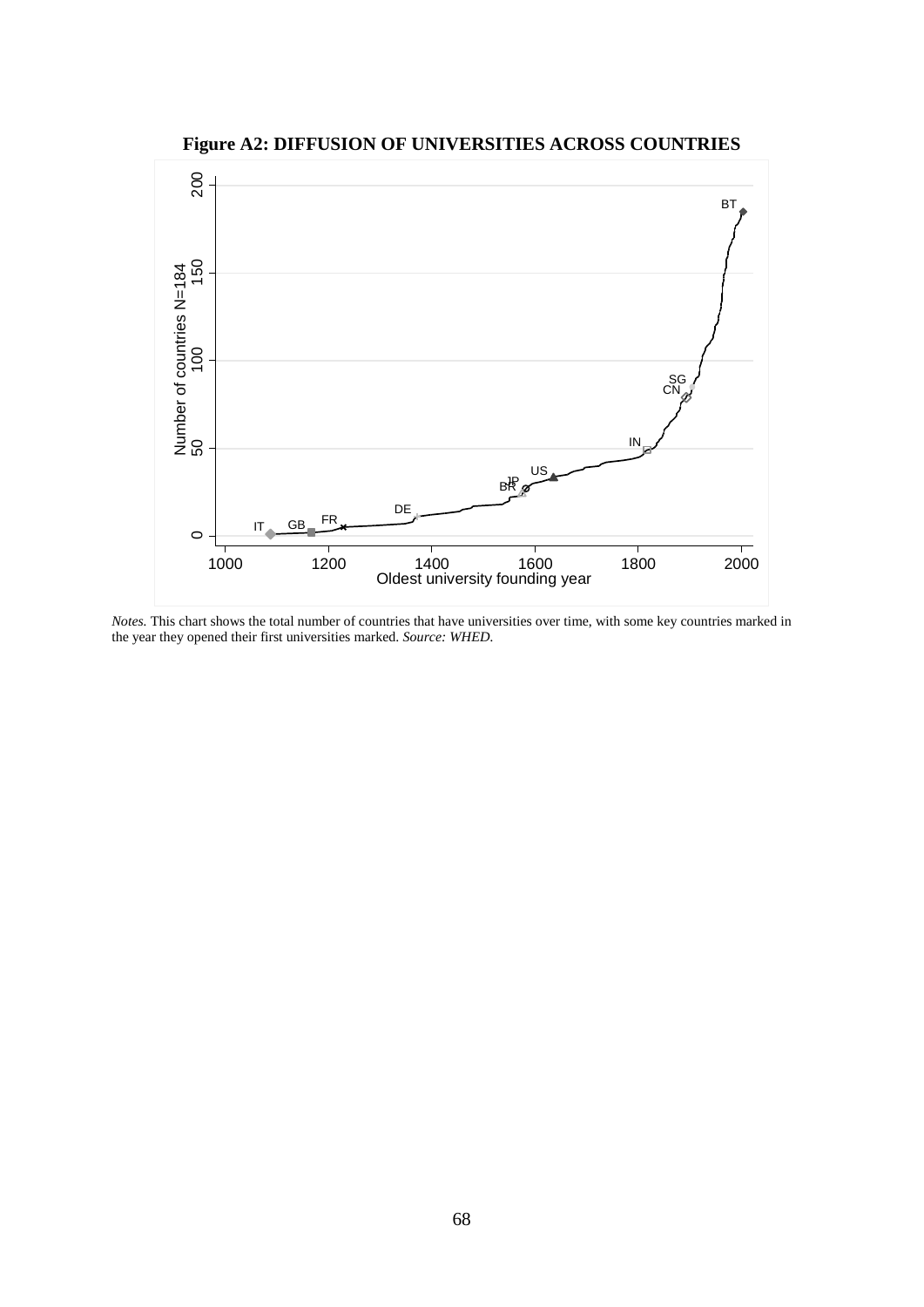**Figure A3: SCATTER PLOTS AT COUNTRY LEVEL, CROSS SECTION IN 2000 Panel A: Universities and income in 2000**



*Notes.* Each observation is a country in 2000. *Source: WHED and World Bank GDP per capita*



**Panel B: Universities in 1960 and GDP per capita growth (1960-2000)**

*Notes.* Each observation is a country. Average annual growth rates over the period 1960-2000 on the y axis. *Source: WHED and World Bank GDP per capita*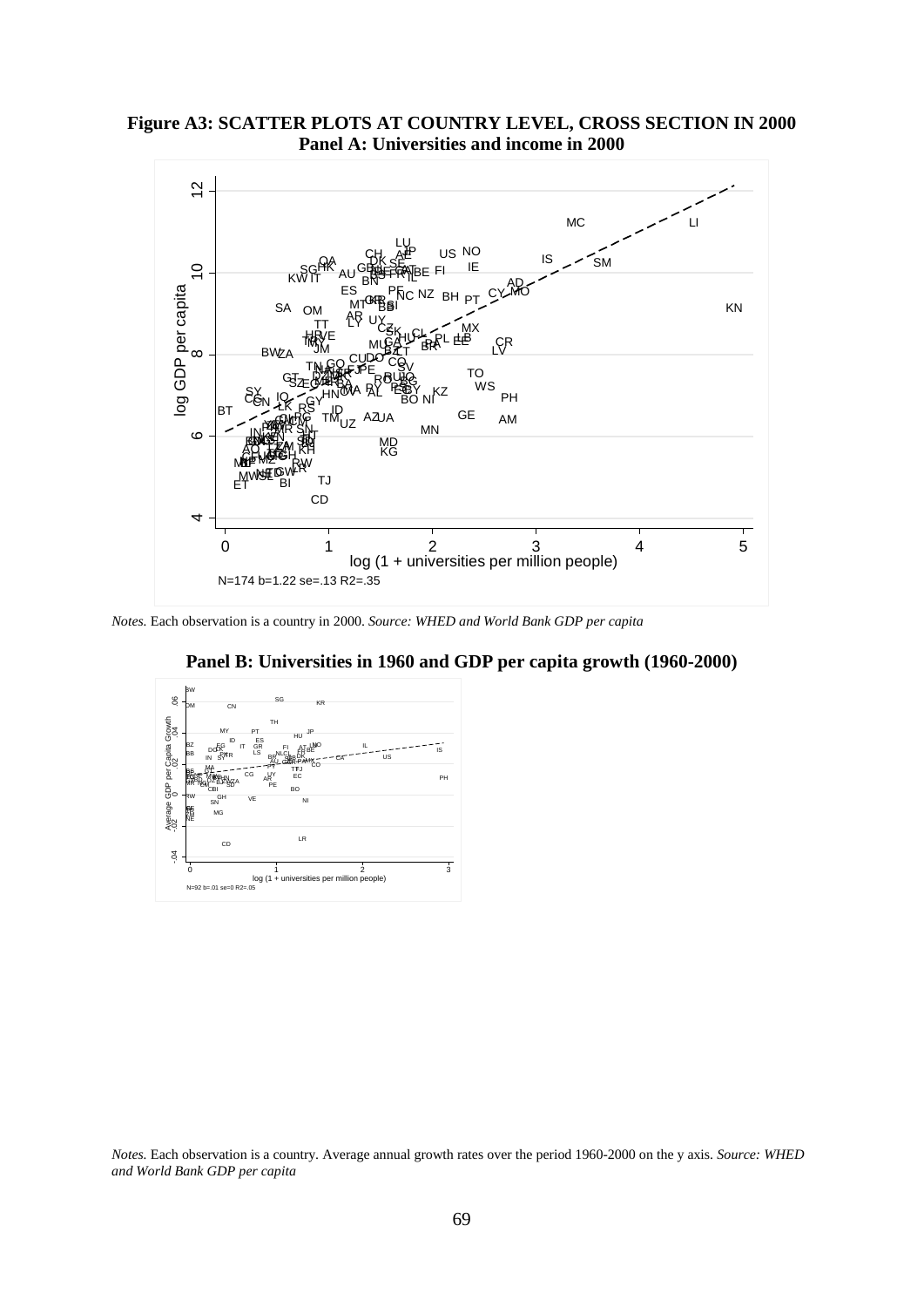

**Panel C: Universities and average years of schooling in 2000**

*Notes.* Each observation is a country in 2000. *Source: WHED and years of schooling obtained from Barro-Lee dataset*



**Panel D: Universities and patents in 2000**

*Notes.* Each observation is a country in 2000. *Source: WHED and patents from WIPO*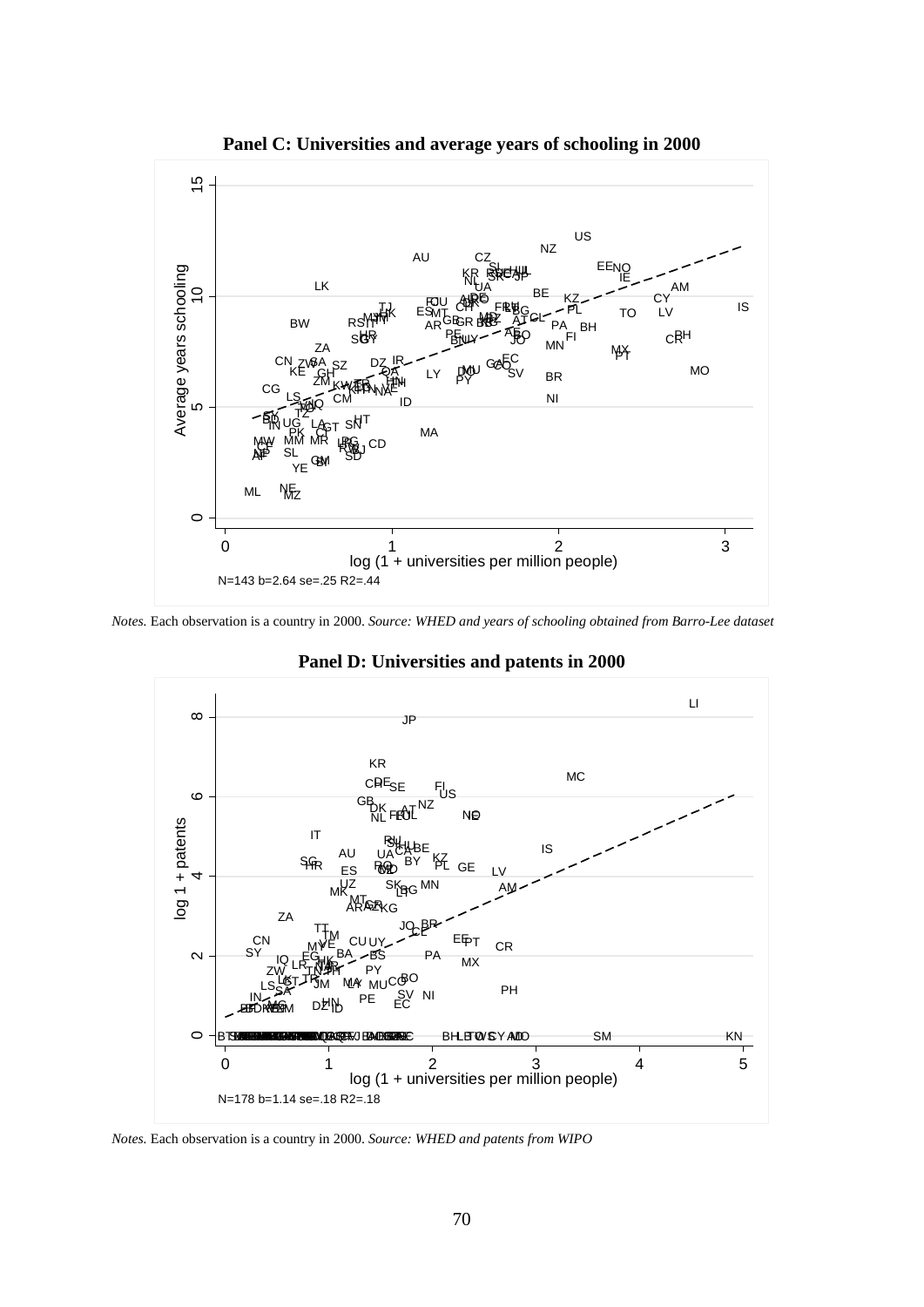

**Panel E: Universities and democracy in 2000**

*Notes.* Each observation is a country in 2000. *Source: WHED and Polity2 scores from Polity IV project*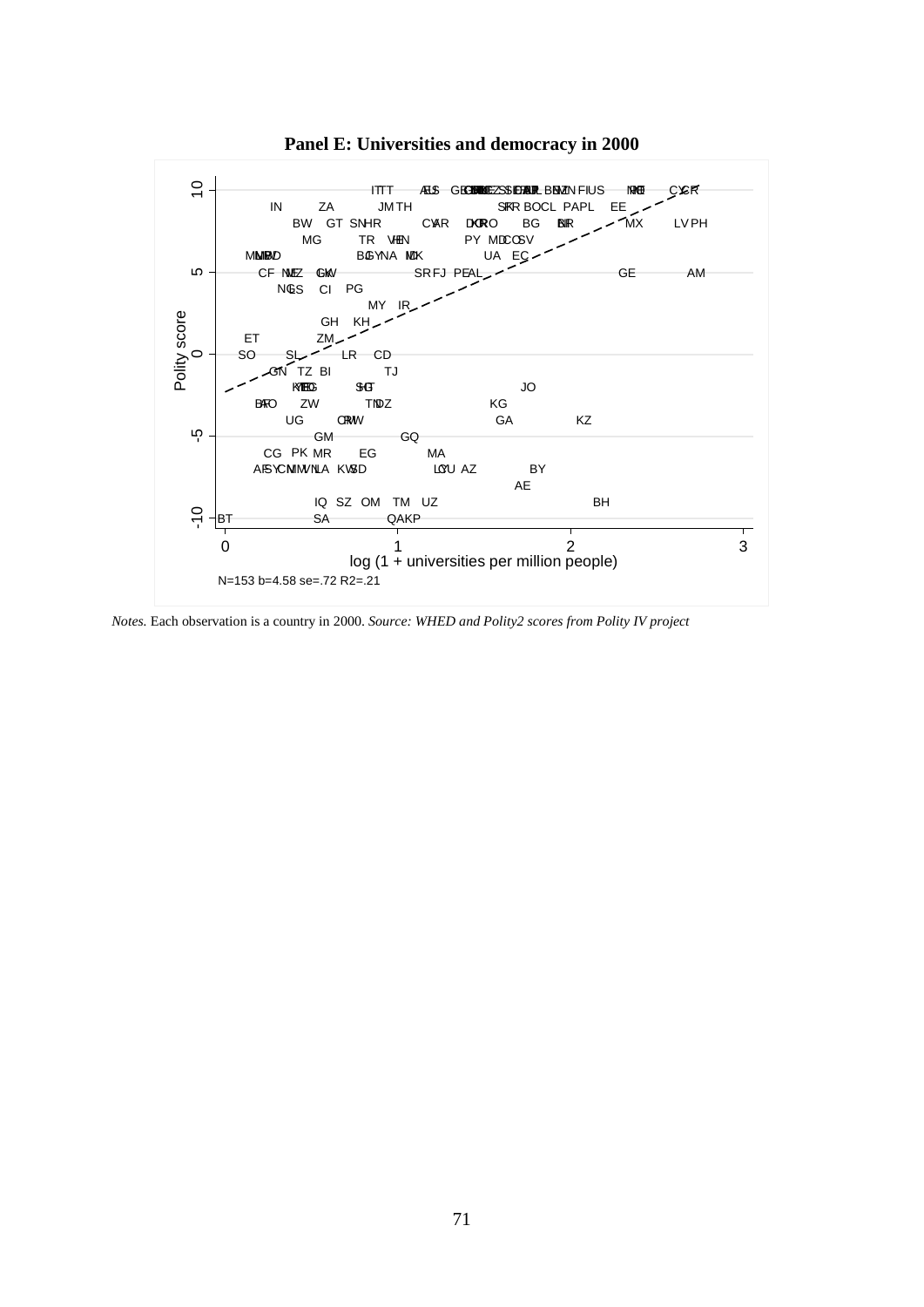**Figure A4: GROWTH IN US ENROLMENTS VS GROWTH IN UNIVERSITIES**



*Notes.* Each observation is a region (US state), weighted by the region's share in total US population in 2010. 40 year growth relates to the period 1970-2010. Dropping Arizona, b=0.62 and se=0.28. *Source: WHED and NCES.*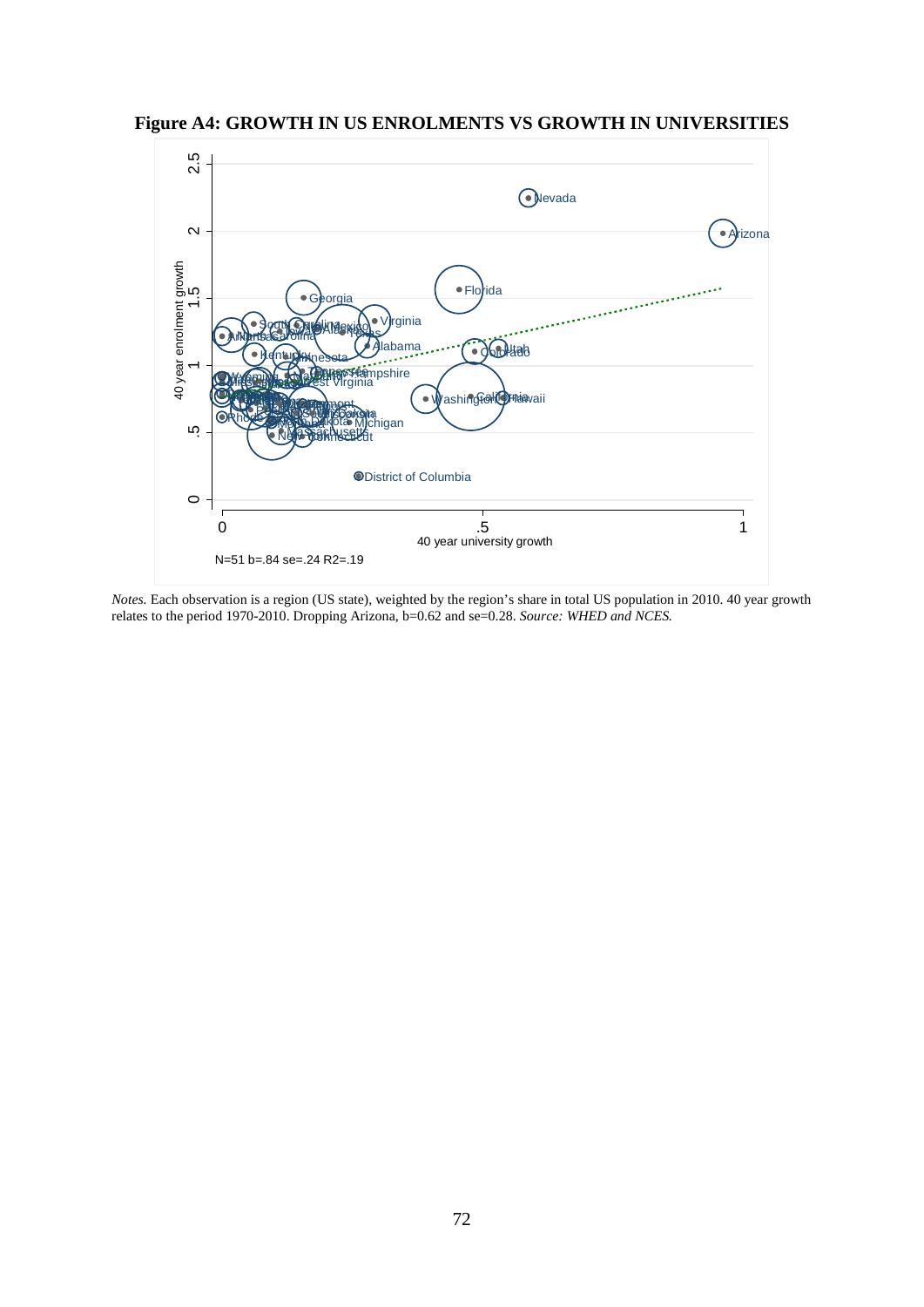**Figure A5: PER CAPITA INDUSTRIALISATION LEVELS, 1959-1913 (UK 1900=100)** 



*Notes.* Graph based on Table 9, Bairoch (1982); taken from Baldwin (2012)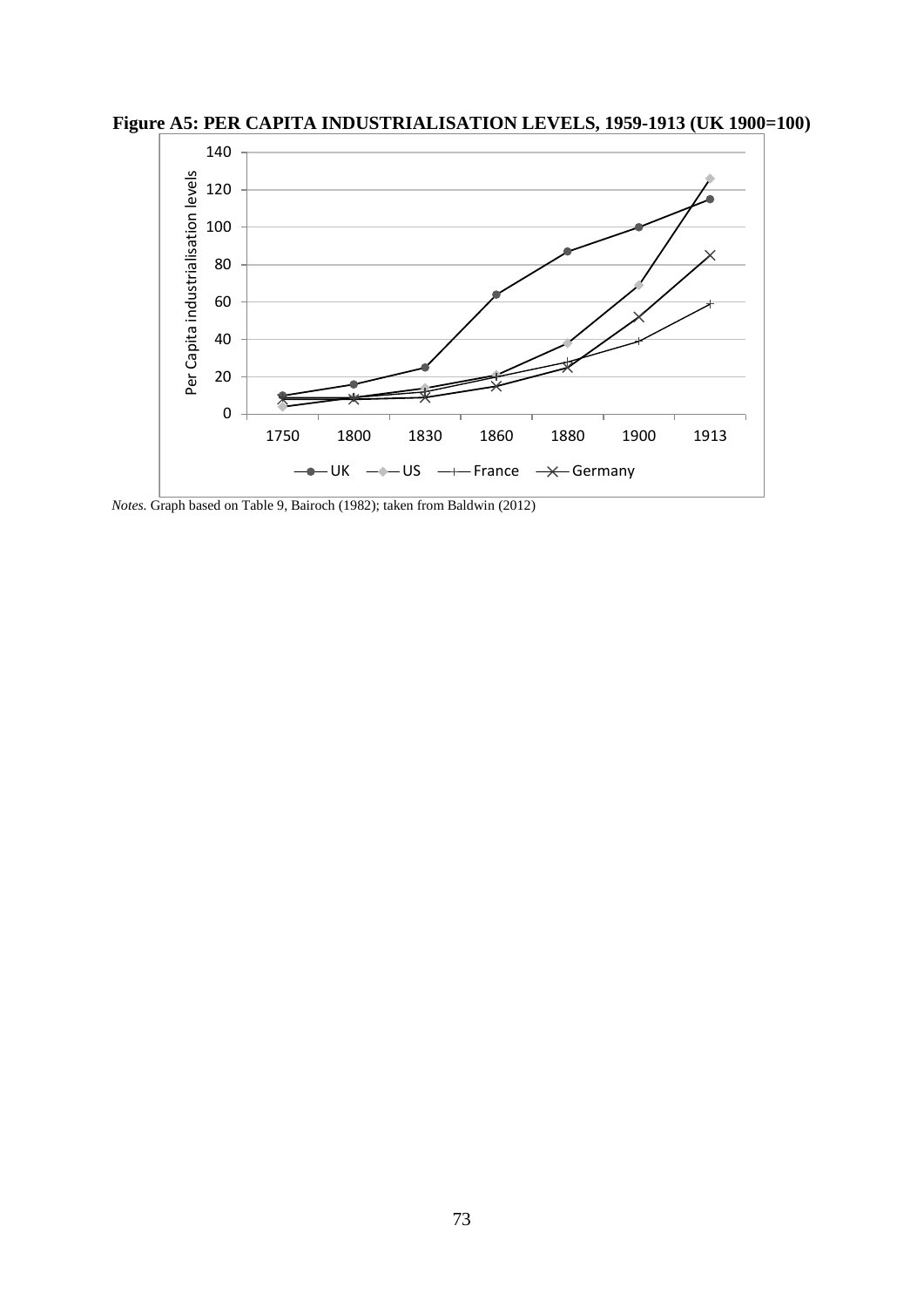## **Figure A6: UNIVERSITIES AND INDUSTRIALISATION IN THE UK Panel A: University density and GDP per capita trends**



*Notes*. This chart shows the evolution of university density (universities per million people) and GDP per capita over time. *Source: WHED and Maddison GDP per capita data.*



# **Panel B: University count trend**

*Notes.* This chart shows the evolution of university count over time. *Source: WHED*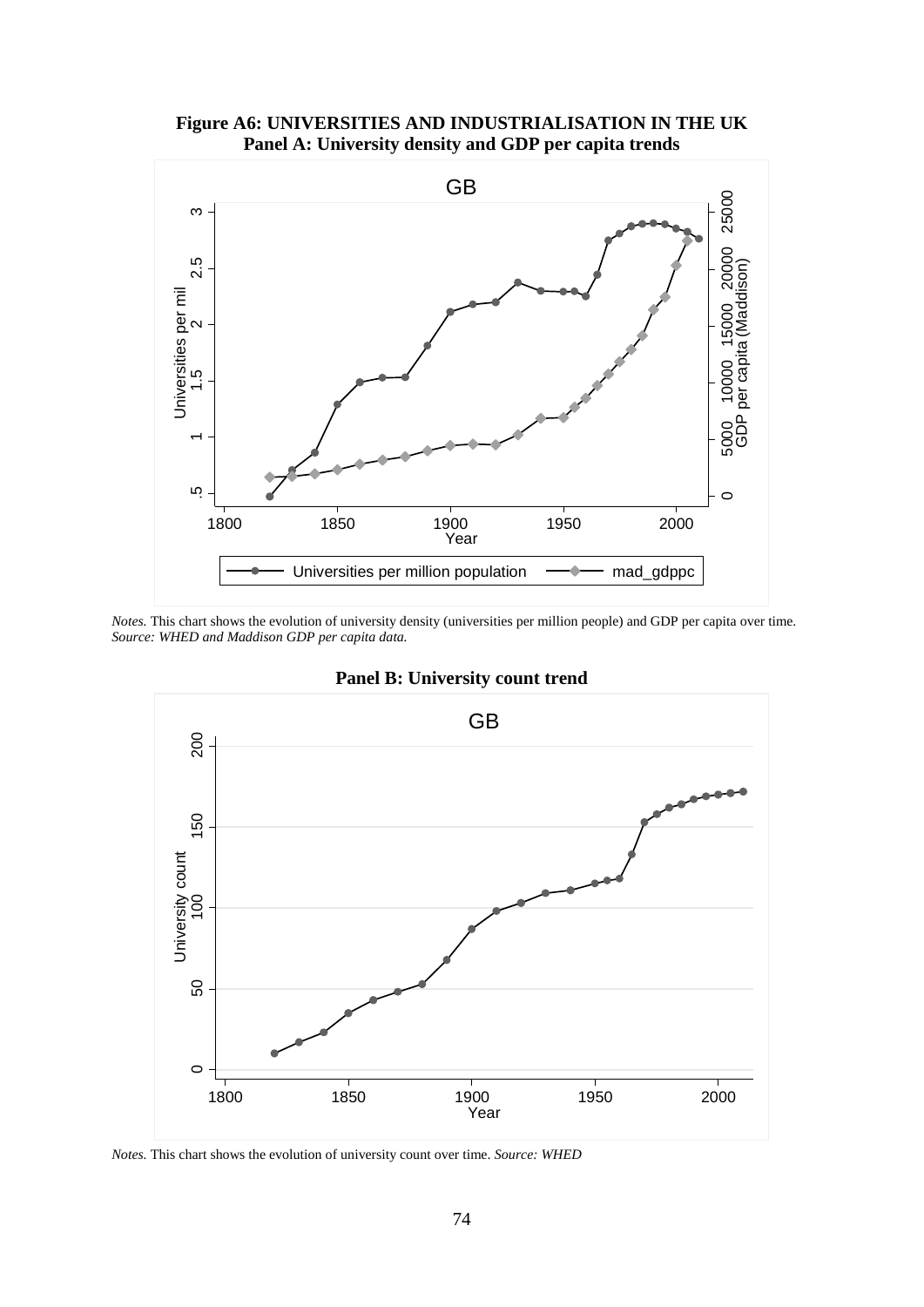



*Notes*. This chart shows the evolution of university density (universities per million people) and GDP per capita over time. *Source: WHED and Maddison GDP per capita data.*



**Panel B: University count trend**

*Notes.* This chart shows the evolution of university count over time. *Source: WHED*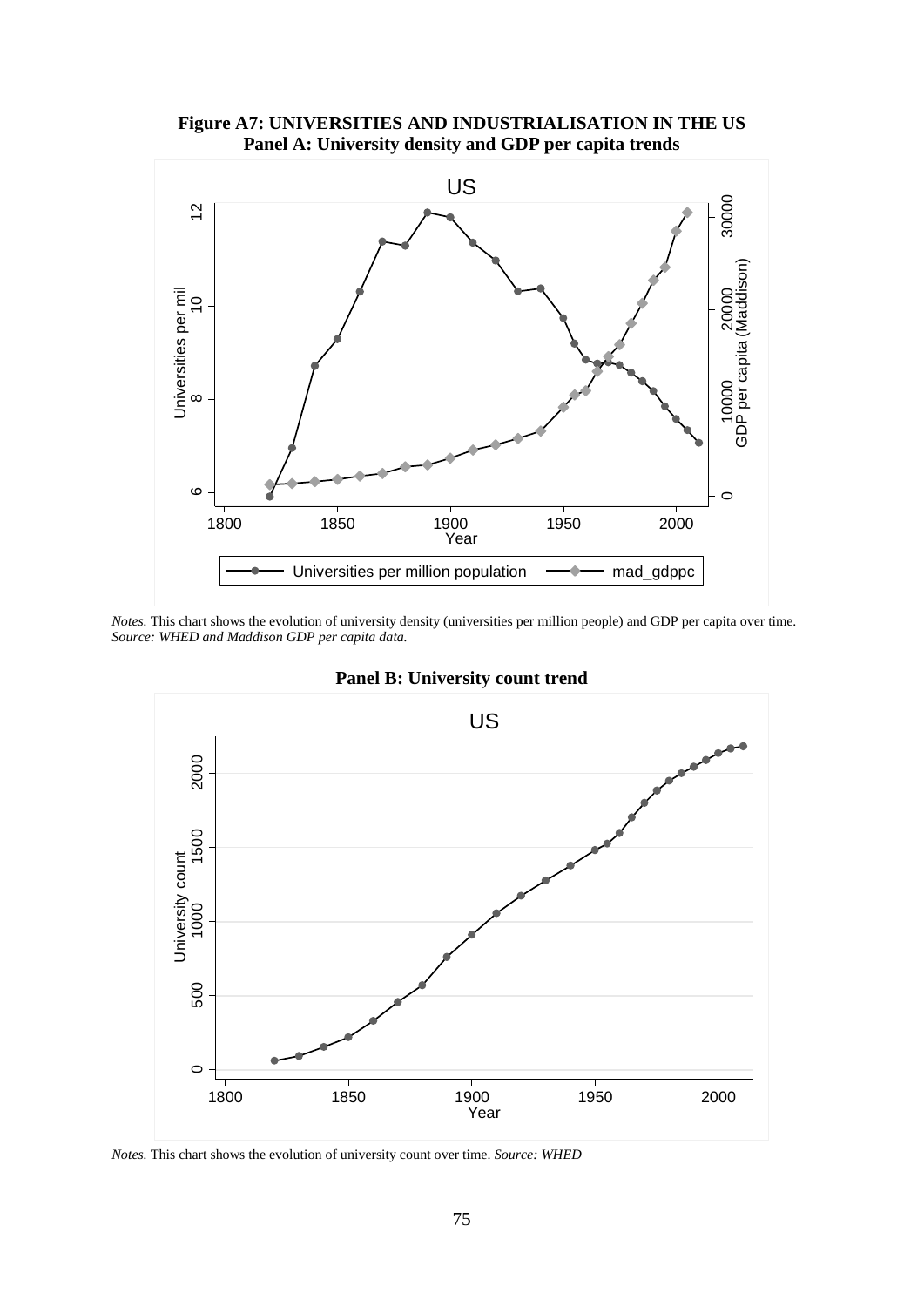

*Notes.* Number of students in tertiary education per million inhabitants. *Source: UNESCO*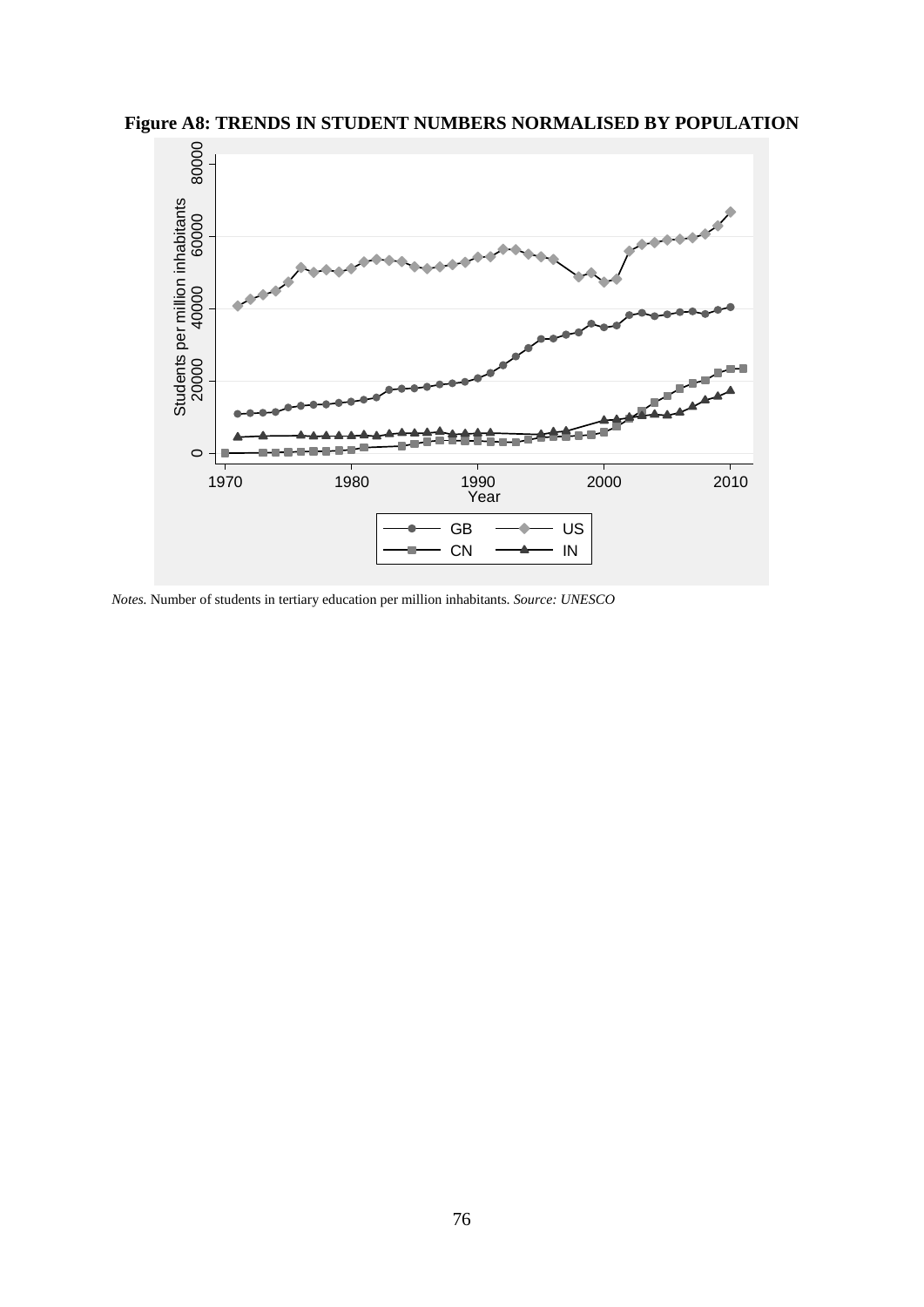## **Figure A9: UNIVERSITIES AND INDUSTRIALISATION IN FRANCE Panel A: University density and GDP per capita trends**



*Notes*. This chart shows the evolution of university density (universities per million people) and GDP per capita over time. *Source: WHED and Maddison GDP per capita data.*



## **Panel B: University count trend**

*Notes.* This chart shows the evolution of university count over time. *Source: WHED*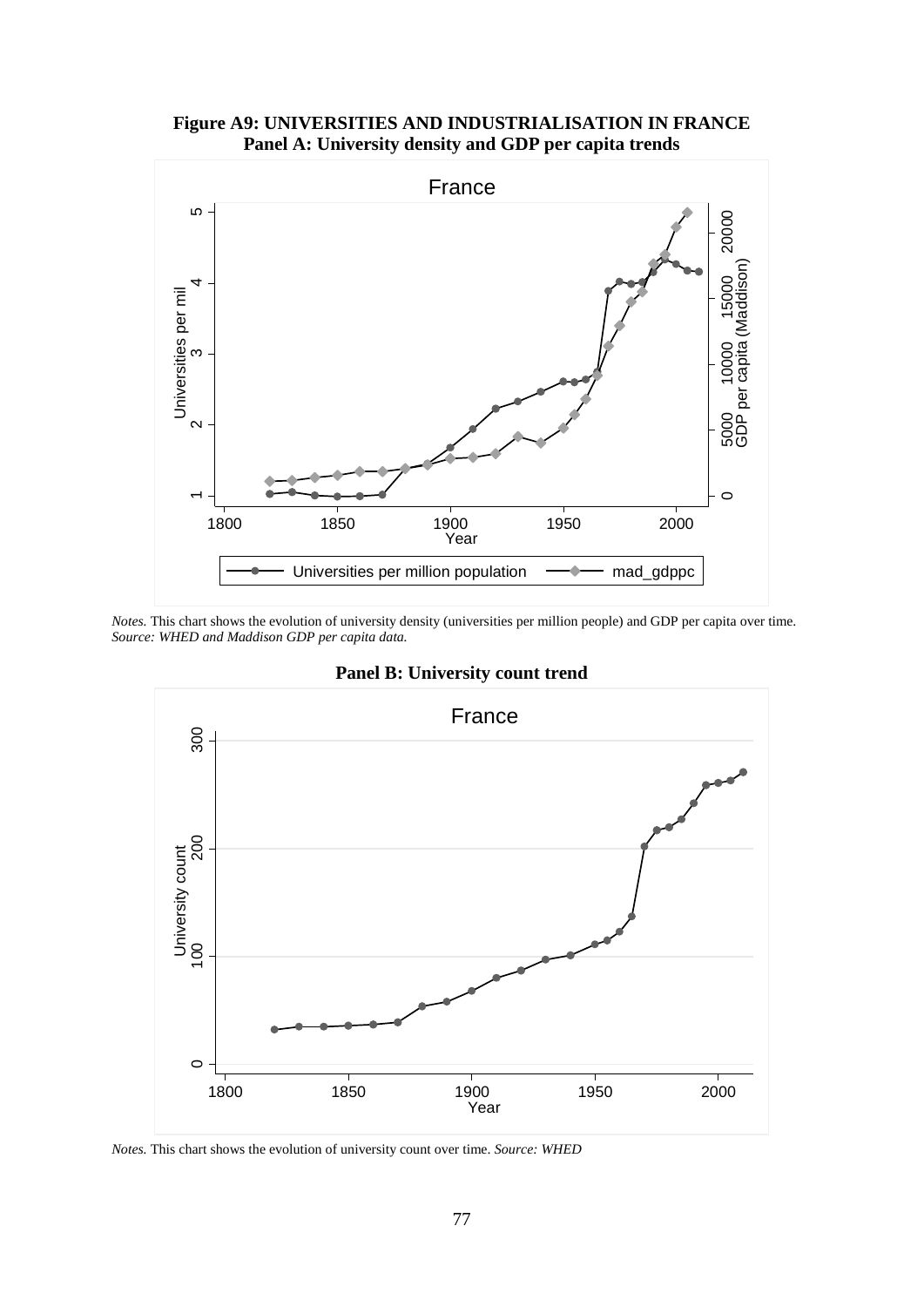#### **Figure A10: UNIVERSITIES AND INDUSTRIALISATION IN GERMANY Panel A: University density and GDP per capita trends**



*Notes*. This chart shows the evolution of university density (universities per million people) and GDP per capita over time. *Source: WHED and Maddison GDP per capita data.*



**Panel B: University count trend**

*Notes.* This chart shows the evolution of university count over time. *Source: WHED*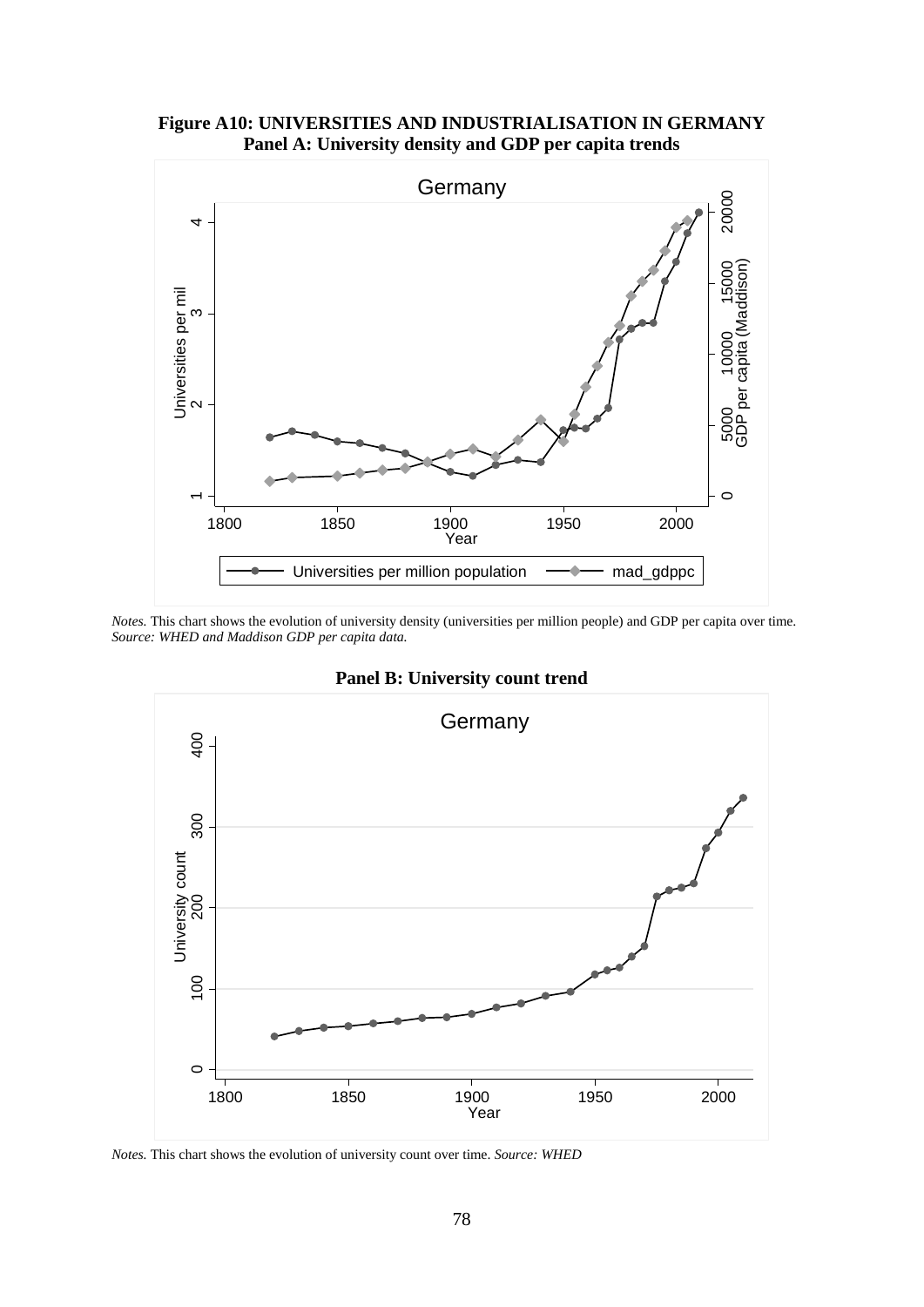## **Figure A11: UNIVERSITIES AND INDUSTRIALISATION IN CHINA Panel A: University density and GDP per capita trends**



*Notes*. This chart shows the evolution of university density (universities per million people) and GDP per capita over time. *Source: WHED and Maddison GDP per capita data.*



**Panel B: University count trend**

*Notes.* This chart shows the evolution of university count over time. *Source: WHED*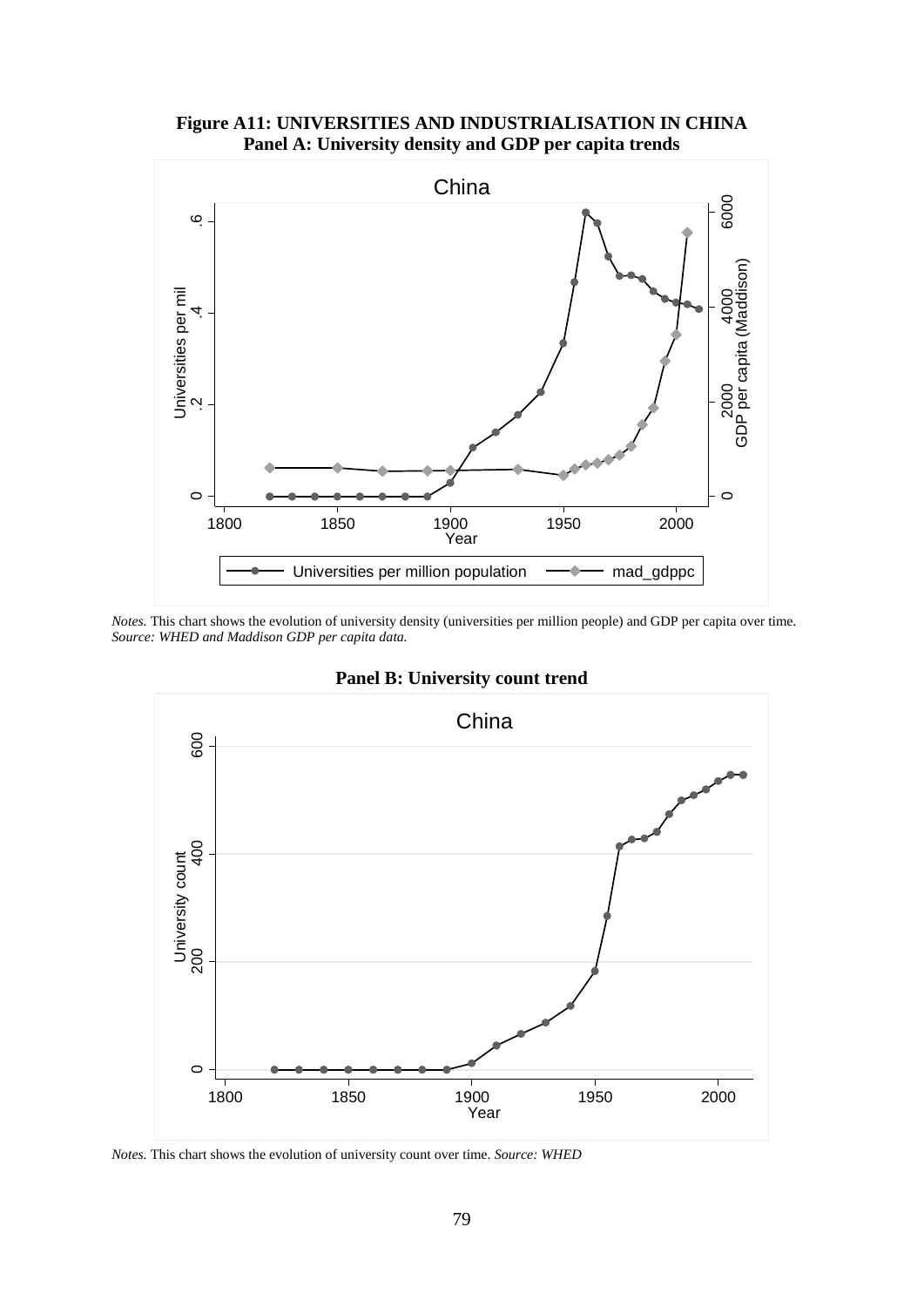## **Figure A12: UNIVERSITIES AND INDUSTRIALISATION IN INDIA Panel A: University density and GDP per capita trends**



*Notes*. This chart shows the evolution of university density (universities per million people) and GDP per capita over time. *Source: WHED and Maddison GDP per capita data.*



# **Panel B: University count trend**

*Notes.* This chart shows the evolution of university count over time. *Source: WHED*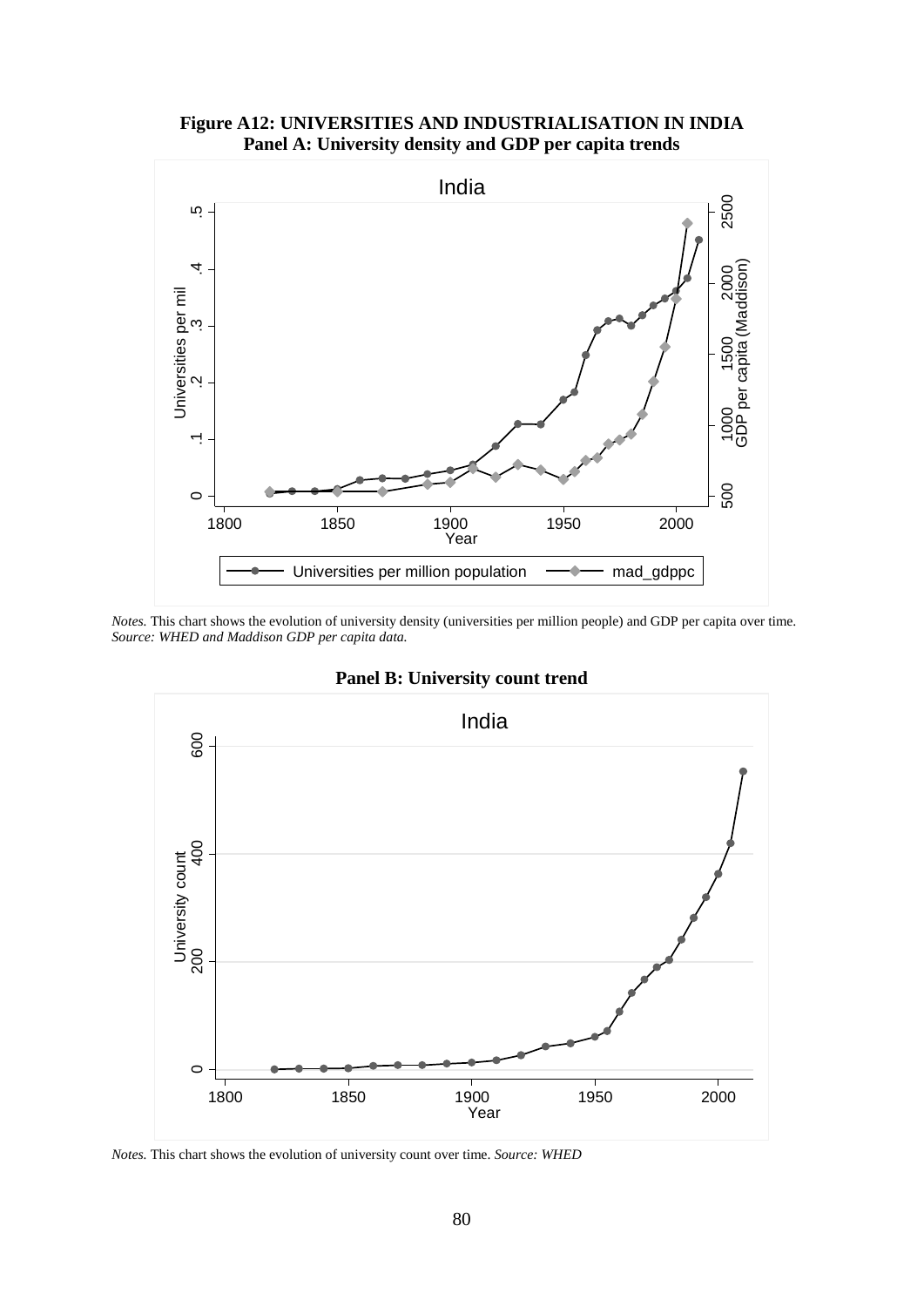**Figure A13: CHANGE IN UNIVERSITIES AND CHANGE IN DEMOCRACY**



*Notes.* Each observation is a country in 2000. *Source: WHED and Polity 2 variable from Polity IV*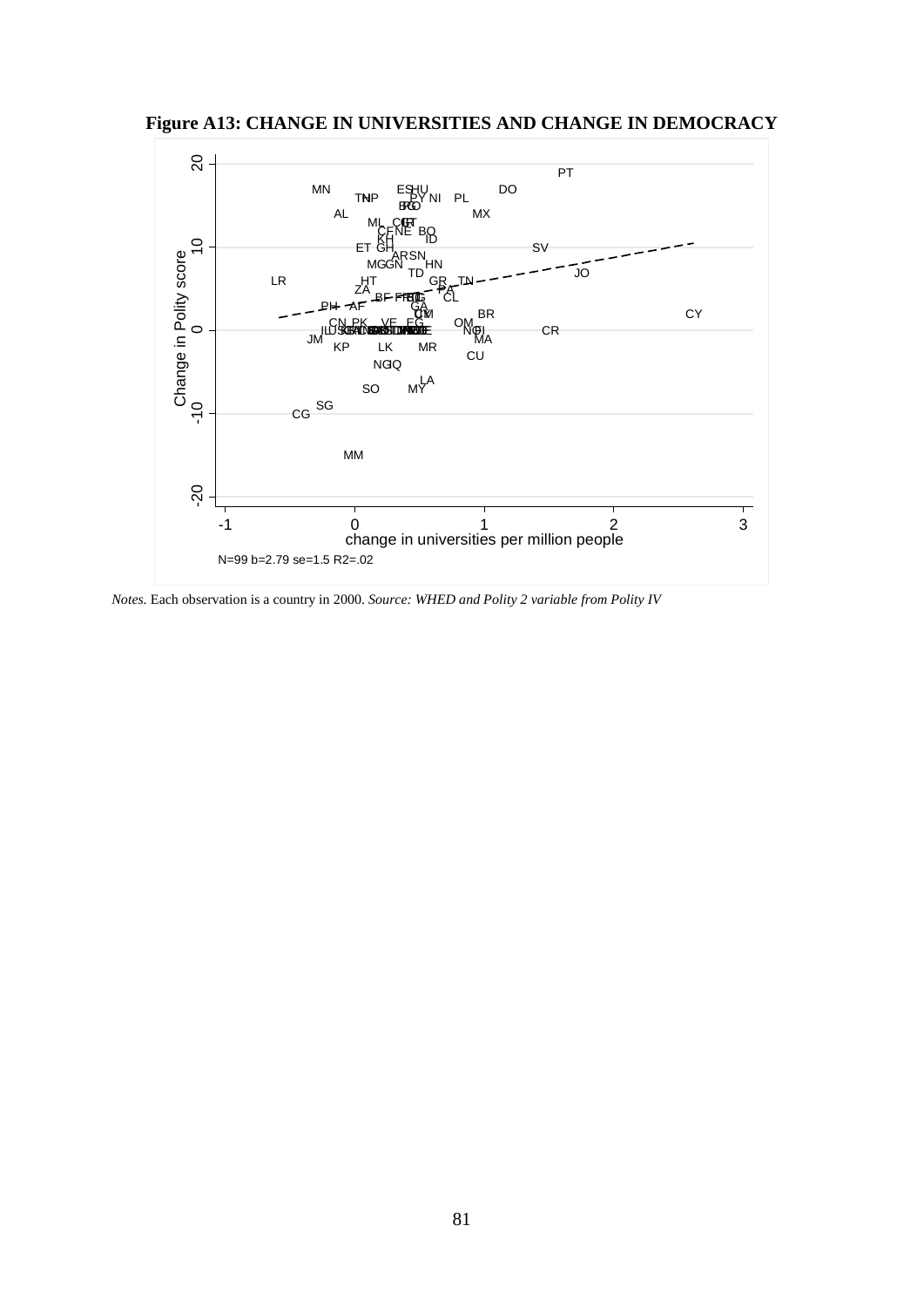# **CENTRE FOR ECONOMIC PERFORMANCE Recent Discussion Papers**

| 1443 | Marta De Philippis                                                                                                                                             | <b>STEM Graduates and Secondary School</b><br>Curriculum: Does Early Exposure to Science<br>Matter?   |
|------|----------------------------------------------------------------------------------------------------------------------------------------------------------------|-------------------------------------------------------------------------------------------------------|
| 1442 | Thierry Mayer<br>Marc J. Melitz<br>Gianmarco I.P. Ottaviano                                                                                                    | Product Mix and Firm Productivity<br>Responses to Trade Competition                                   |
| 1441 | Paul Dolan<br>Georgios Kavetsos<br>Christian Krekel<br>Dimitris Mayridis<br><b>Robert Metcalfe</b><br>Claudia Senik<br>Stefan Szymanski<br>Nicolas R. Ziebarth | The Host with the Most? The Effects of the<br><b>Olympic Games on Happiness</b>                       |
| 1440 | Jörn-Steffen Pischke                                                                                                                                           | Wage Flexibility and Employment<br>Fluctuations: Evidence from the Housing<br>Sector                  |
| 1439 | <b>Brian Bell</b><br>John Van Reenen                                                                                                                           | CEO Pay and the Rise of Relative<br>Performance Contracts: A Question of<br>Governance                |
| 1438 | Fadi Hassan<br>Paolo Lucchino                                                                                                                                  | Powering Education                                                                                    |
| 1437 | Evangelia Leda Pateli                                                                                                                                          | Local and Sectoral Import Spillovers in<br>Sweden                                                     |
| 1436 | Laura Kudrna<br>Georgios Kavetsos<br>Chloe Foy<br>Paul Dolan                                                                                                   | Without My Medal on My Mind:<br>Counterfactual Thinking and Other<br>Determinants of Athlete Emotions |
| 1435 | Andrew B. Bernard<br><b>Andreas Moxnes</b><br>Yukiko U. Saito                                                                                                  | Production Networks, Geography and Firm<br>Performance                                                |